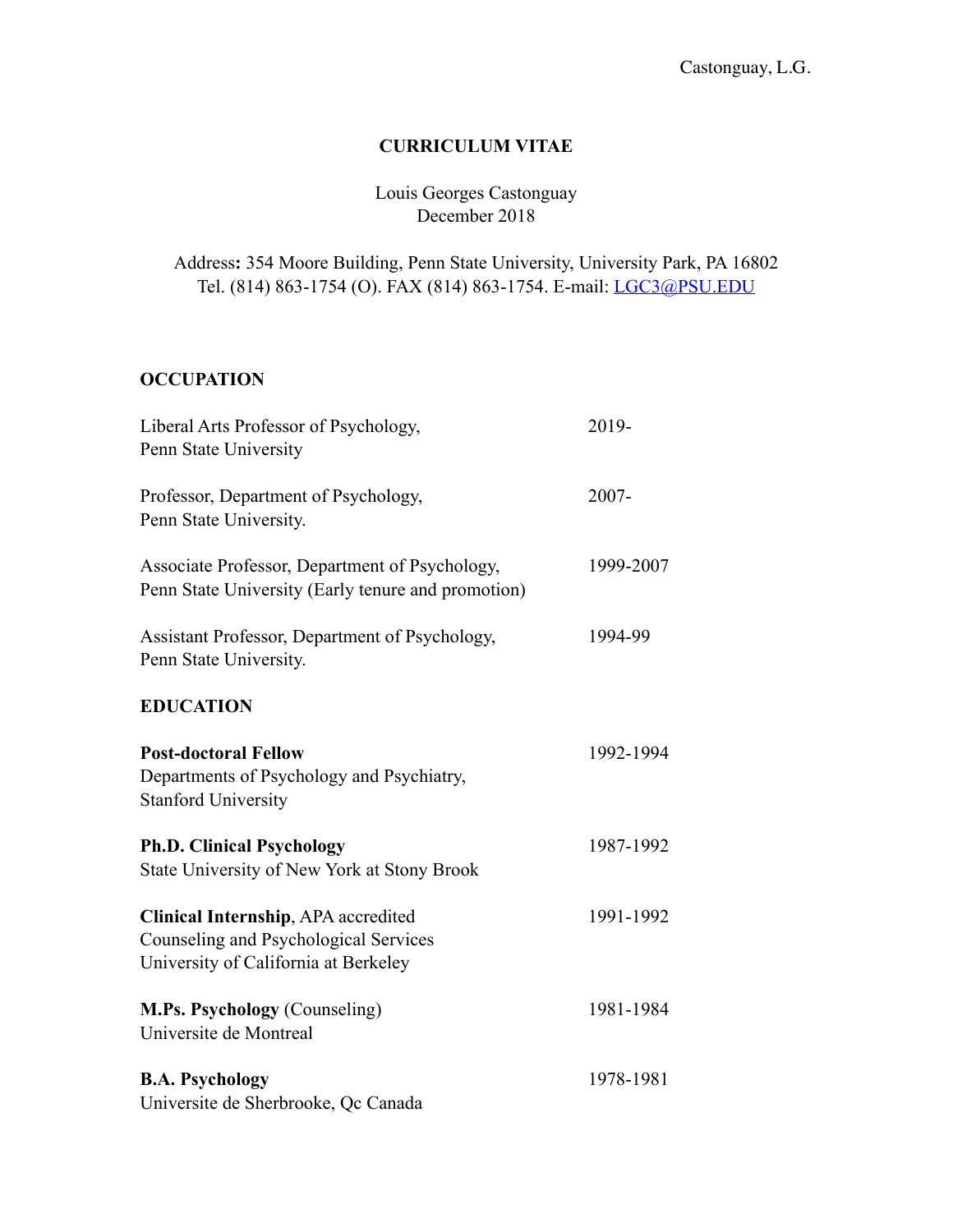## **PSYCHOLOGY LICENSE**

Commonwealth of Pennsylvania 1996-(PS-008387-L)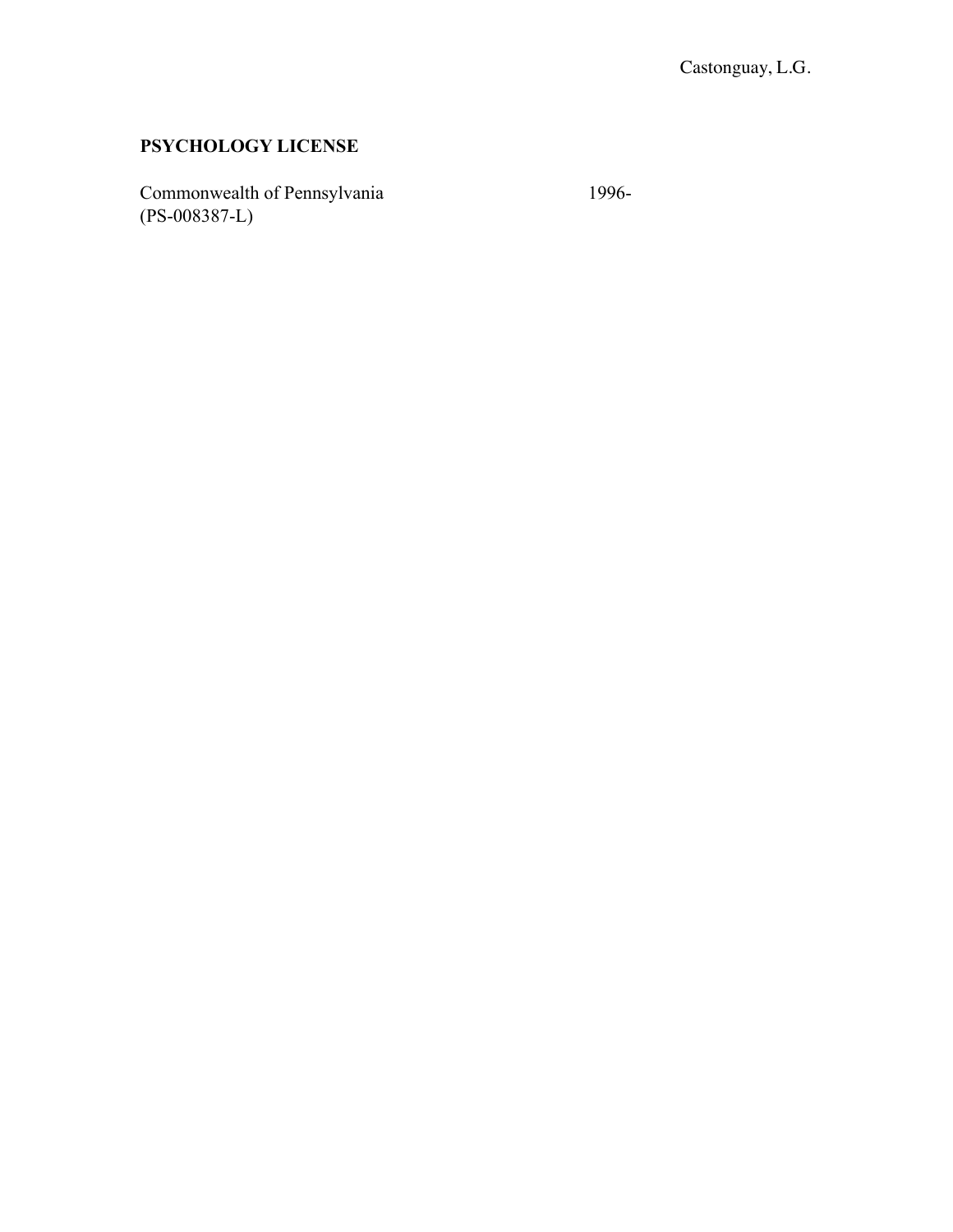#### **AWARDS**

Distinguished Research Career Award (Lifetime contributions to the scientific study of psychotherapy), Society for Psychotherapy Research, 2017.

Leadership Award, Society for the Exploration of Psychotherapy Integration, 2015

Distinguished Research Publications Award, Division of Psychotherapy (29), American Psychological Association, 2011

Distinguished Contributions to Teaching and Mentoring, Division of Psychotherapy (29), American Psychological Association, 2010

Distinguished Psychologist Award (Lifetime contributions to the field of psychotherapy), Division of Psychotherapy (29), American Psychological Association, 2006

Pennsylvania Psychological Association Presidential Award (shared with Drs. Thomas D. Borkovec and Stephen A. Ragusea), 2004

David Shakow Early Career Award, Division of Clinical Psychology (12), American Psychological Association, 2002

Early Career Contribution Award, Society for Psychotherapy Research, 1998

Jack D. Krasner Memorial Award (Early Career Award), Division of Psychotherapy (29), American Psychological Association, 1998

First Place Winner, Student Paper Competition (Dissertation Research), Division of Psychotherapy (29), American Psychological Association, 1993

Sigma Xi Excellence in Research Award. S.U.N.Y at Stony Brook, 1990

## **HONORS**

President of the Society for Psychotherapy Research (SPR), 2009-2010, Past- President 2010-20111, President-Elect 2008-2009; General Vice President 2007- 2008

Fellow, Divisions of Psychotherapy (2008) and Clinical Psychology (2009), American Psychological Association.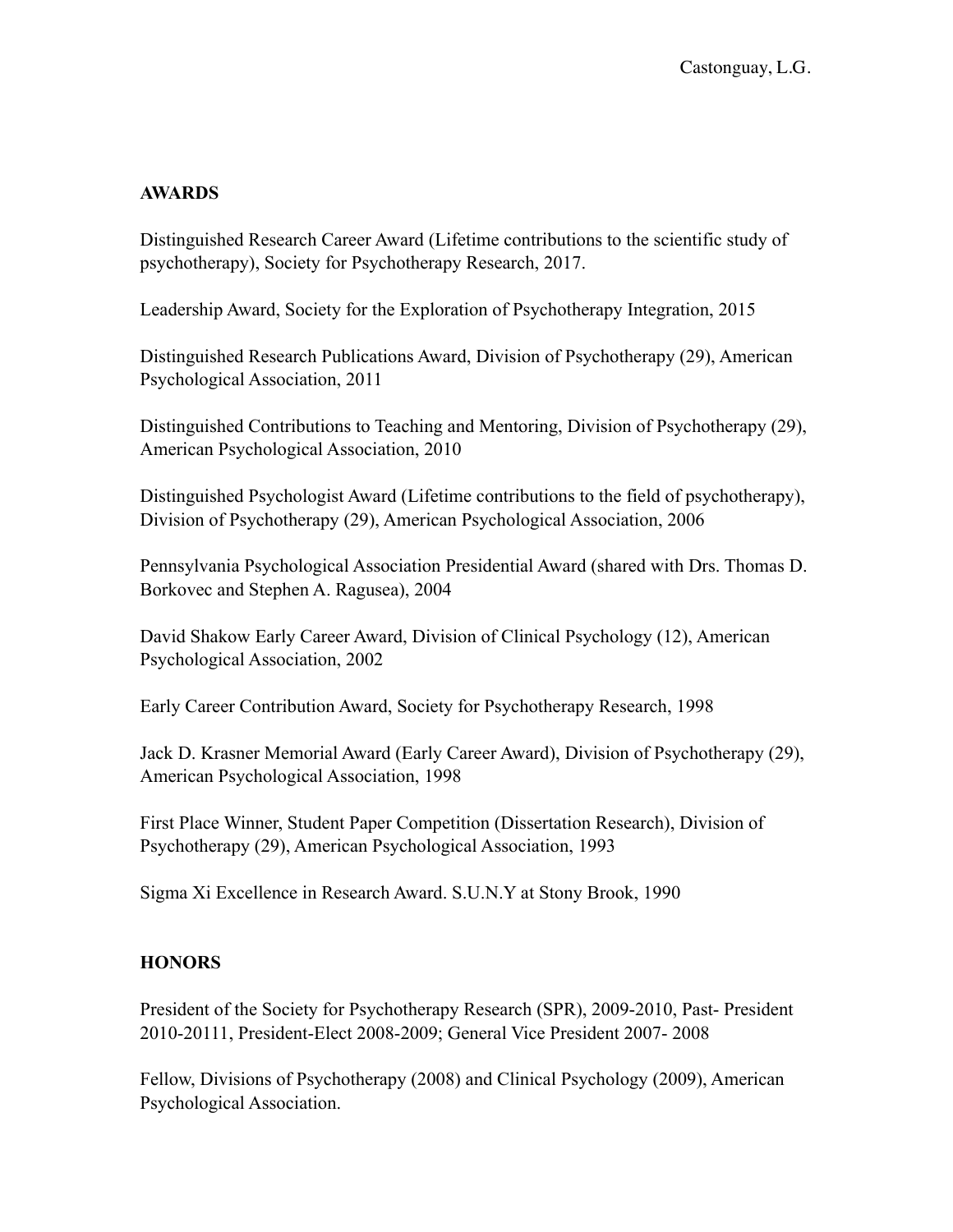President, North American Region of the Society for Psychotherapy Research (NASPR), 2001-2003

## **RESEARCH GRANTS & CONTRACTS**

Co-Investigator, American Foundation for Suicide Prevention (2015-2016), Preventing suicide among high risk collegians via accurate identification and effective counseling. Jeffrey Hayes, Principal Investigator. Total cost: \$86,619.

Co-Investigator, Van Ameringen Foundation, Center for Collegiate Mental Health (2013-2015). Benjamin Locke, Principal Investigator. Total cost: \$150,000.

Co-Investigator, Lead Foundation (2012-2013). Examining the psychometric properties of the "My Resilience Factors" (MRF) instrument: evaluating resilience in two national samples of college students (clinical and non-clinical). Benjamin Locke, Principal Investigator. Total cost: \$25,000.

Co-Investigator, American Psychological Association International Grant Program (2012). The multicultural "Super-shrink": Identifying therapist effects in psychotherapy with racial and ethic minority clients. Jeffrey Hayes, Principal Investigator. Total Cost: \$2,000

Co-Investigator, Ittleson Foundation, Center for Collegiate Mental Health (2010-2014). Benjamin Locke, Principal Investigator. Total cost: \$70,000.

Co-investigator, Committee for the Professional Practice of Psychology of the American Psychological Association. Practice Research Network (2007-2008). Samuel Knapp, Principal Investigator. Total cost: \$15,900.

Principal investigator, Research funding, Behavioral Health Laboratories (2005-2008). Total costs: \$148,533.

Principal investigator, Research and Graduate Studies Offices, College of Liberal Arts, Penn State University. The role of therapists' techniques in cognitive behavioral therapy for generalized anxiety disorder (1999-2000). Total cost: \$ 5,000.

Co-investigator, NIMH Grant 2RO1MH39172-12. Cognitive and interpersonal therapies for generalized anxiety (1998-2002). Thomas Borkovec, Principal Investigator. Direct cost: \$ 1,485,000.

Co-investigator, NIMH Grant 2RO1MH39172-12. Cognitive-behavioral therapy for generalized anxiety disorder (July 96-July 98). Thomas Borkovec, Principal Investigator.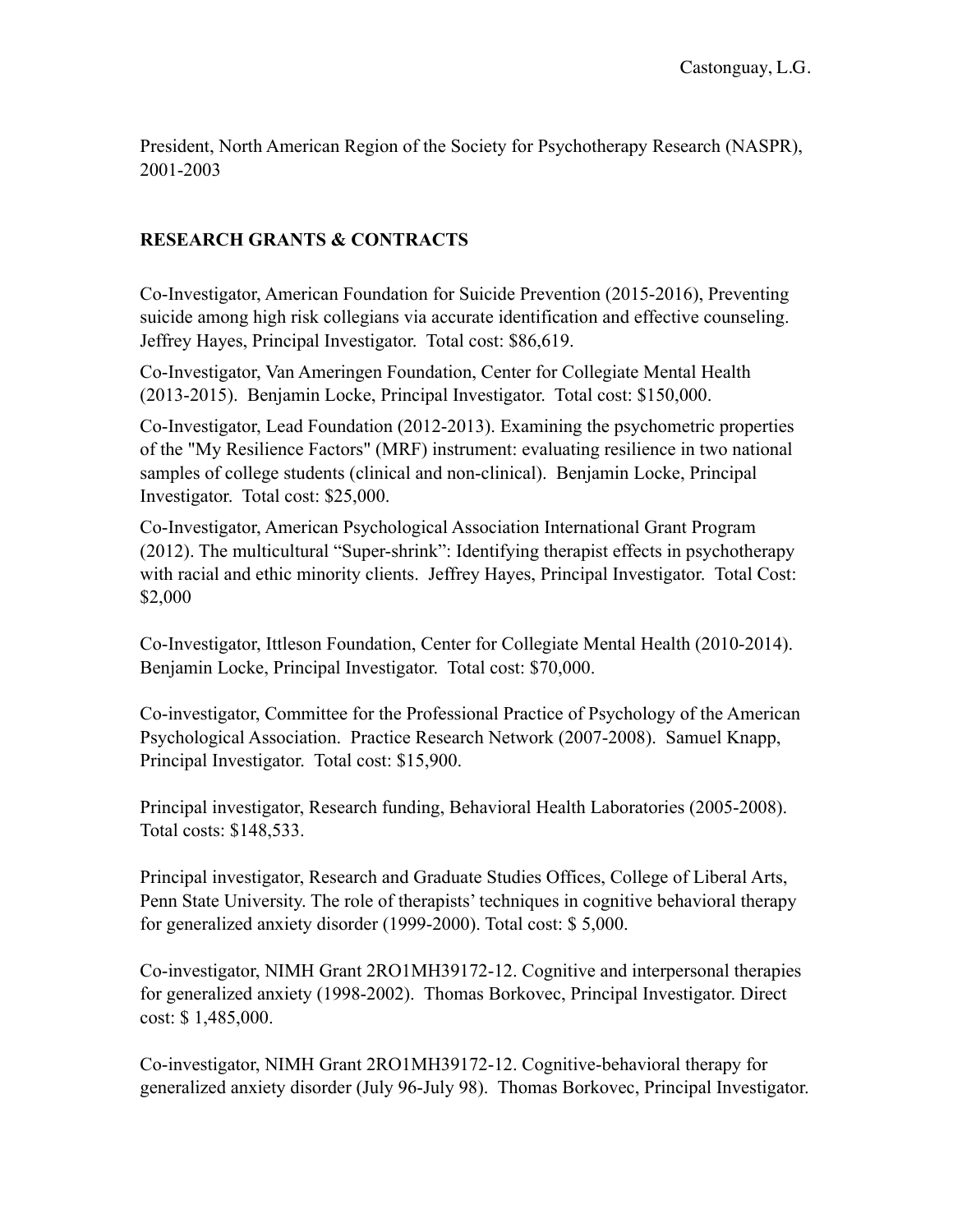Direct cost: \$490,902.00

Principal investigator, Research and Graduate Studies Offices, College of Liberal Arts, Penn State University. The role of emotion in cognitive-behavior therapy. (June 96-June 97). Total cost: \$ 6,000.00

Principal investigator, Research and Graduate Studies Offices, College of Liberal Arts, Penn State University. Improving Cognitive Therapy for Depression (June 95-June 96). Total cost: \$5,000.00

Co-investigator, NIMH Grant MH40196. A Taxonomy of Psychotherapeutic Feedback Principles (July 92-July 97). Marvin R. Goldfried, Principal Investigator. Direct cost: \$ 1,142,565.00

#### **ACADEMIC AND PROFESSIONAL ACTIVITIES**

#### **A. VISITING SCHOLAR**

University of Queensland, Brisbane, Australia, August 1998

#### **B. ADMINISTRATIVE FUNCTIONS**

Director of Graduate Studies, Department of Psychology, Penn State University. Jan – August 2001

Planning Advisory Committee, Department of Psychology, Penn State University. Jan – August 2001

Chair, Research and Practice Committee, Clinical Program, Department of Psychology, Penn State University. 2000 -

Assistant Director, Clinical Program, Department of Psychology, Penn State University. 1998- 2001

## **C. EDITORIAL BOARD**

Journal of Clinical Psychology: In Session 2012- Counseling and Psychotherapy Research 2009- Psychoterapie: Praxe, inspirace, konfrontace 2008- Clinical Psychologist 2006 – Journal of Clinical Psychology: In Session 2012 -2014 Journal of Consulting and Clinical Psychology 2002 - 2003 Psychotherapy 2000-2002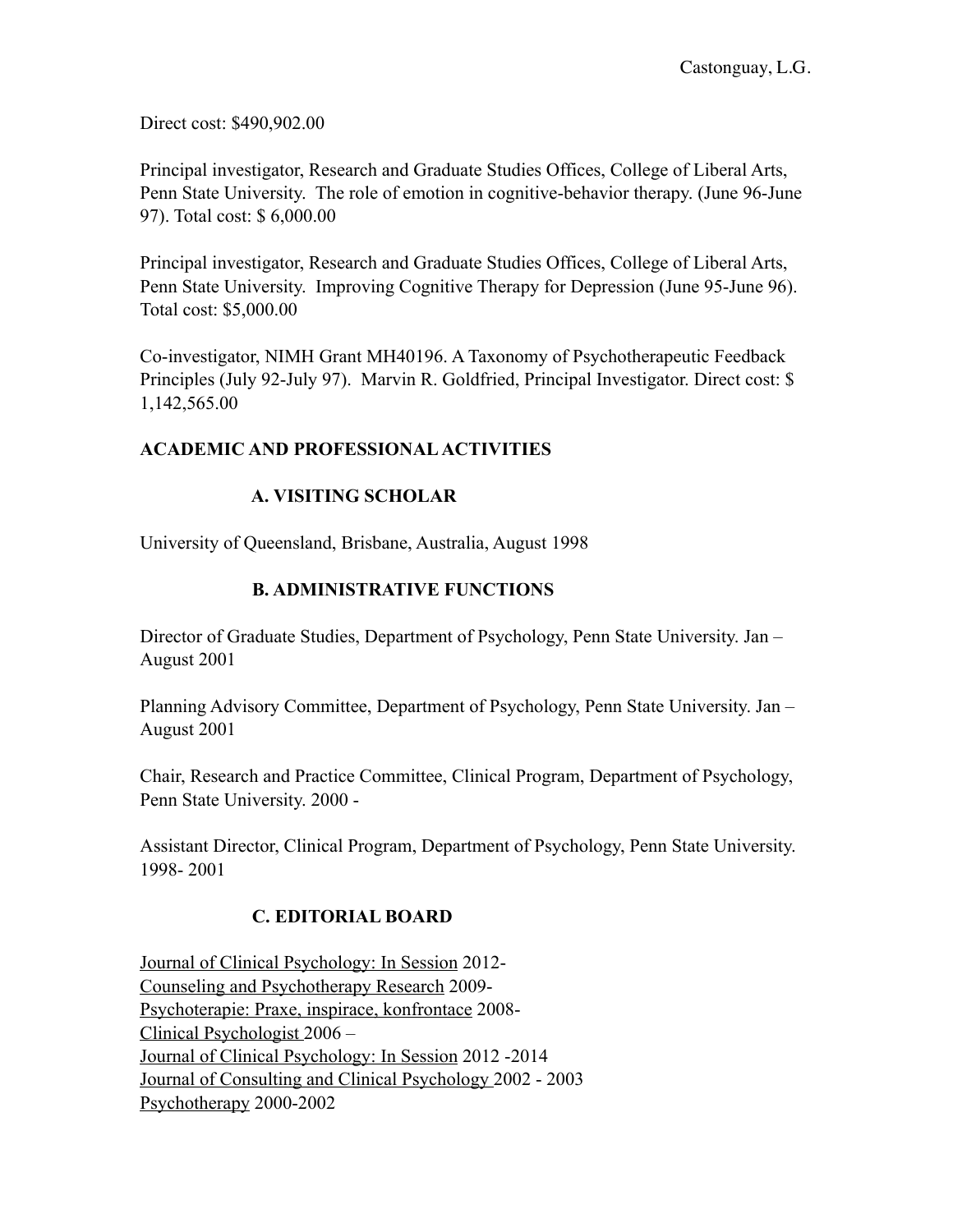Psychotherapy Research 1996- Journal of Psychotherapy Integration 1994-

## **D. AD HOC REVIEWER**

Applied and Preventive Psychology 2000- Australian and New Zealand Journal of Psychiatry 2007- British Journal of Clinical Psychology 1999- Clinical Psychology and Psychotherapy 2005- Clinical Psychology Review 1998- Clinical Psychology: Science and practice 1999- Cognitive and Behavioral Practice 2006 – Cognitive Therapy and Research 1996- Frontiers 2015 - Health Psychology 2002- Journal of Clinical Psychiatry 2016 - Journal of Consulting and Clinical Psychology 1997-2002; 2006- Journal of Clinical psychology 1999- Journal of Psychotherapy Integration 1992-94 Psychological Bulletin 2015 - Psychotherapy 1999 - 2000 Psychotherapy Research 1994-96 Revista Argentina de Clinica Psicologica 2012-

## **E. GUEST EDITOR**

Argentine Journal of Clinical Psychology. (Héctor Fernández-Alvarez, co-editor) Series on Practice-Oriented Research, Volume 27, No 2 (May 2018).

Psychotherapy Research. (J. Christopher Muran, co-editor) Series building collaboration between researchers and clinicians, Volume 25, No 1 (January 2015).

Applied and Preventive Psychology. Series on the Impact of Marvin R Goldfried (1980)'s American Psychologist paper, "Toward the delineation of therapeutic change principles.", Volume 13 (December 2009).

Psychotherapy: Theory, Research, Practice, and Training. (James Boswell, co-editor) Series on Psychotherapy Training: Effective Elements and directions for Future Research. Volume 44, No 4 (December 2007)

Journal of Clinical Psychology/In Session (Larry Beutler, co-guest editor). Series on Principles of therapeutic change, Volume 62, No 6 (June 2006).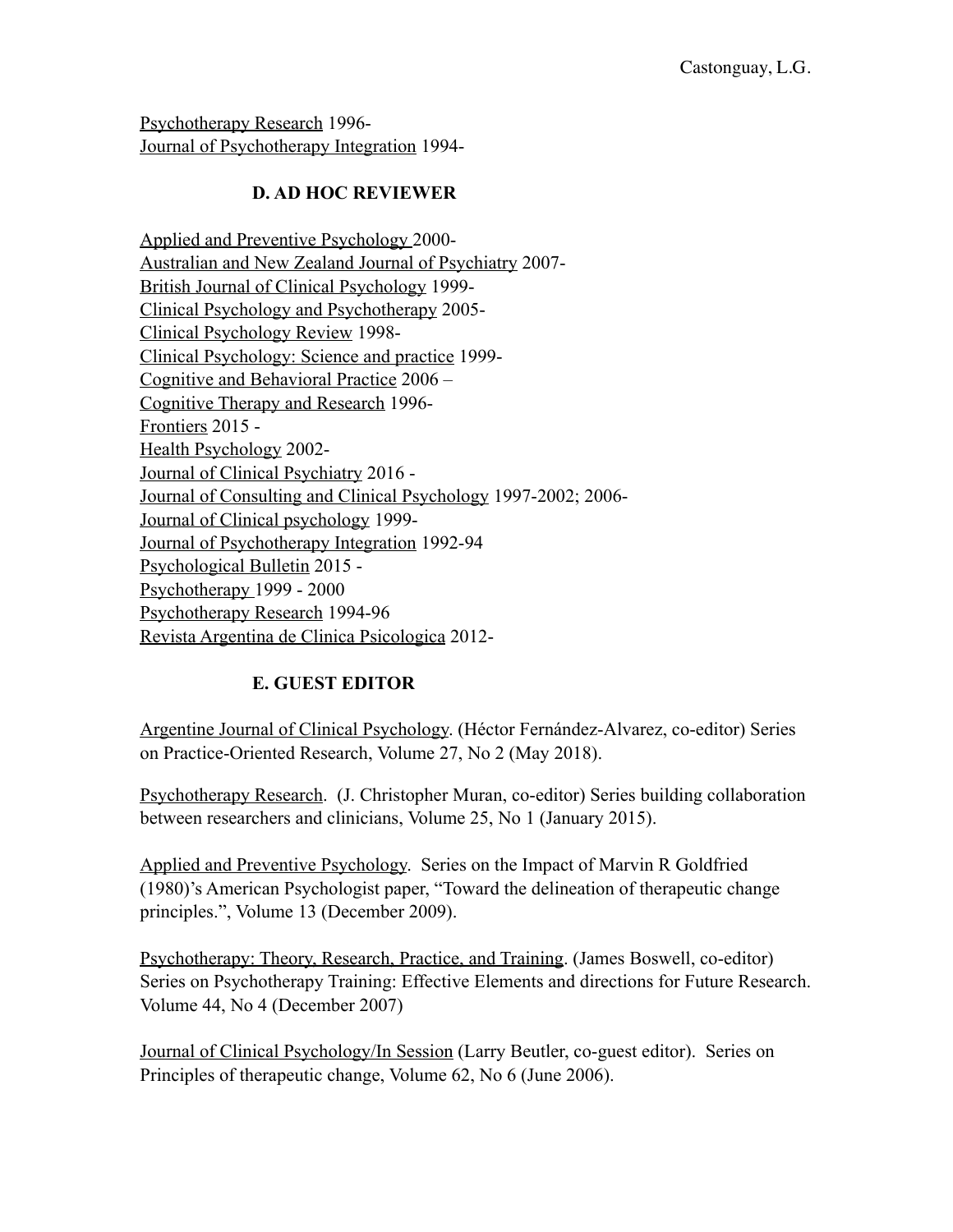Journal of Psychotherapy Integration, (Andres Consoli, co-guest editor) Series on Training in psychotherapy integration, Volume 15, Number 4 (December 2005)

Journal of Psychotherapy Integration, (Michael J. Constantino, co-guest editor) Series on the Self, Volume 13, Number 1 (March 2003).

Journal of Psychotherapy Integration, Series on training in psychotherapy integration, Volume 10, No 3 (September 2000).

Journal of Clinical Psychology/In Session (Michelle Newman, co-guest editor). Series on contemporary challenges and new directions in psychotherapy, Volume 55, No 11 (November 1999)

Journal of Psychotherapy Integration, Series on the role of support in psychotherapy, Volume 7, No 2 (June 1997)

## **F. CONSULTANT**

Helse Vest RHF (the Western Norway Regional Health Authority). Stig Magnes (Principal Investigator). Routine Outcome Measurement (ROM) in naturalistic clinical settings. An in-depth study of the patient perspective on clinical innovations in mental health. 20015-2021.

National Institute of Mental Health, Scott Stuart, Ph.D. (Principal Investigator). Optimizing fidelity of empirically-supported behavioral treatments for mental disorders. 2012-2017

Swedish Council for Working Life and Social Research. Rolf Holmqvist, Ph.D. (Principal Investigator). Development of a practice-based research network for studies of the effect of psychological treatment in primary care and psychiatry. 20013-2015.

American Psychological Association. Research and professional consultation sponsored by Division of Clinical Psychology, San Diego, August 2010

Society for the Exploration of Psychotherapy Integration. Individual Research Consultation, May 2002, May 2003, May 2006, May 2008.

National Institute of Mental Health, Ann Garland, Ph.D. (Principal Investigator). Integrating evidence and practice of youth psychotherapy, 2002 - 2007

National Cancer Institute Grant, Sharon Manne, Ph.D. (Principal Investigator). Psychological Interventions for Ovarian Cancer. 2000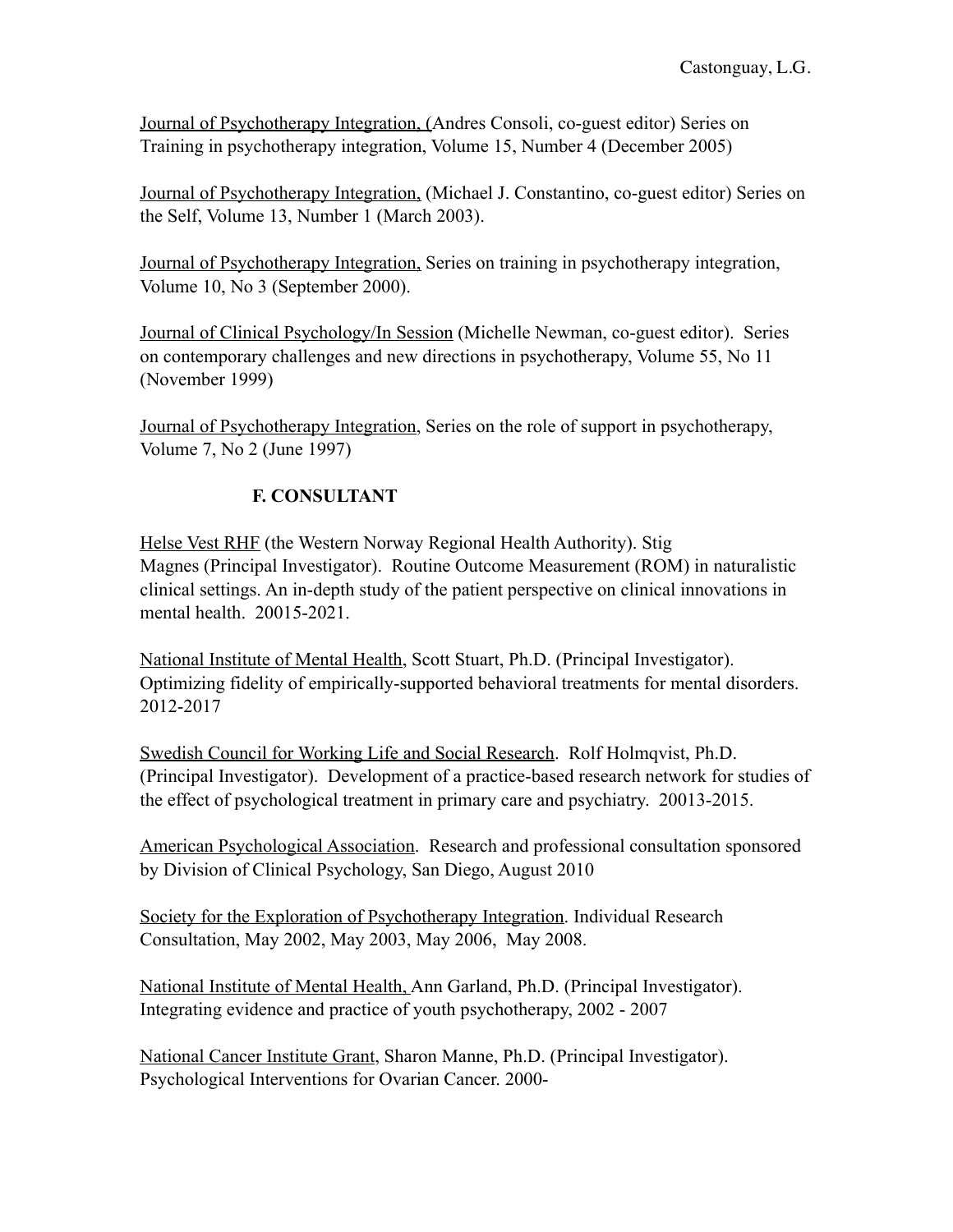National Institute of Health, Conference on the Science of Placebo: Toward an Interdisciplinary Research Agenda, November 2000

National Institute of Health, Workshop on Ethics of Psychological Control Groups, November 1999

S.U.N.Y. at Stony Brook, Research project funded by the Department of Education of the State of New York to evaluate an educational program in mathematics and natural sciences for minority undergraduate students. April 1990- July 1991

Universite de Montreal, School of Medicine, Research program on interpersonal skills in medical practice, January – August 1984.

#### **G. PROFESSIONAL AND SCIENTIFIC COMMITTEES**

Conseil Scientifique et pedagogique, l'Institut de Developpement du Therapeute, 2018 -

Program Committee, Society for Psychotherapy Research Meeting, Amsterdam (2018), 2017-2018

Program Committee, Society for Psychotherapy Research Meeting, Toronto (2017), 2016-2017

Program Committee, North American Society for Psychotherapy Research Meeting, Berkeley (2016), 2015-2016

Program Committee, Society for Psychotherapy Research Meeting, Jerusalem (2016), 2015-2016

Society for the Exploration of Psychotherapy Integration, Election Committee, 2015-

Society for Psychotherapy Research Interest Section on Therapist Training and Development, Research Committee, 2015 -

Advisory Board, Society for the Exploration of Psychotherapy Integration, 2015-

Board of Directors, Institute for Child Outcomes (ICO), a non-profit organization dedicated to assessing the health and welfare of disadvantaged children in both juvenile justice and child welfare settings, 2014-2018.

Co-Chair, Steering Committee, Society for the Exploration of Psychotherapy Integration, 2012-2014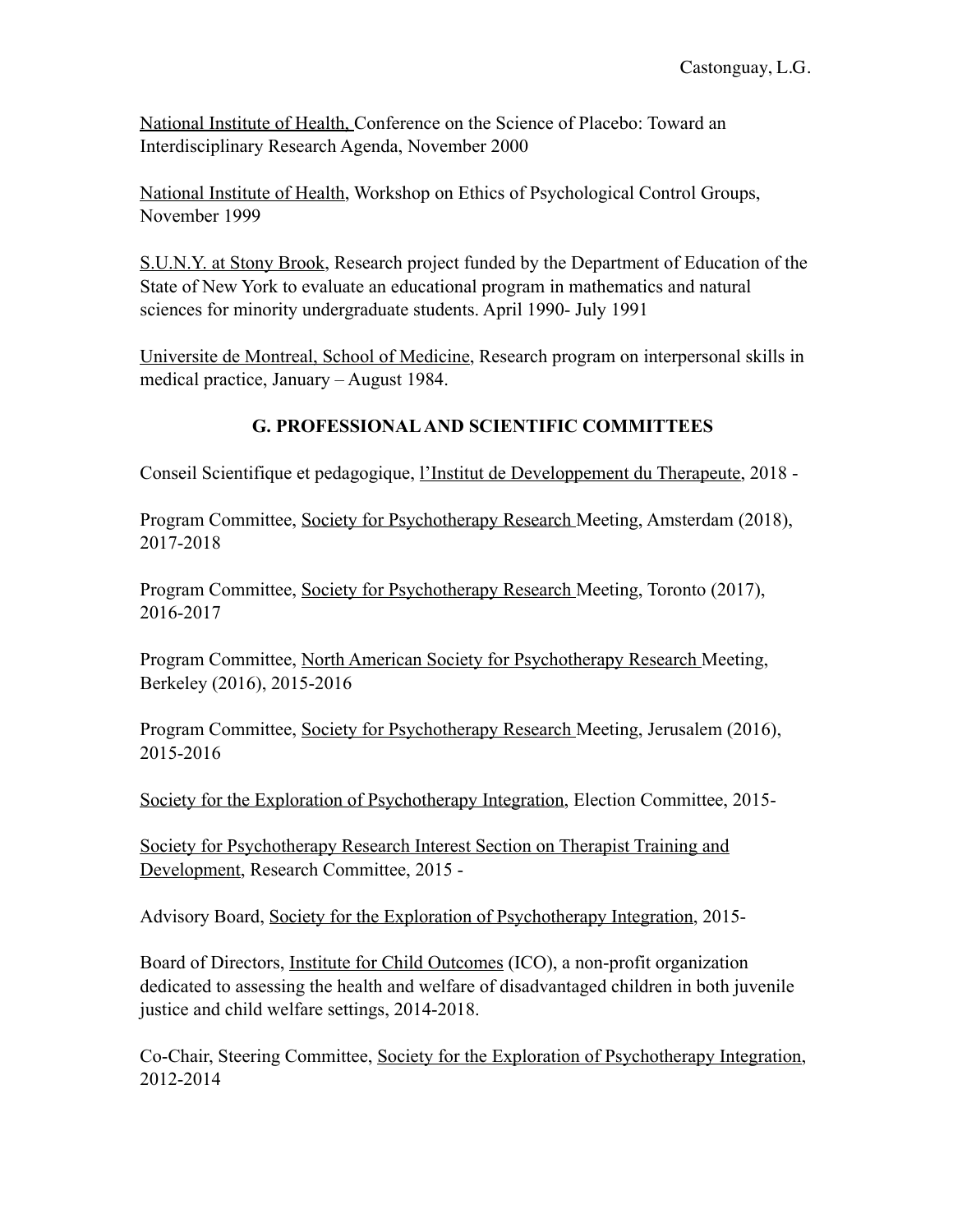Society for Psychotherapy Research Interest Section on Therapist Training and Development, Elected mid-career counselor, 2011-2015

American Psychological Association Division of Clinical Psychology Task Force of Training in Evidence Based Practice, 2011-2012

American Psychological Association Division of Psychotherapy Task Force on Psychologist Psychotherapists , 2010

American Psychological Association Division of Clinical Psychology Nomination and Elections Committee. 2009 – 2010

American Psychological Association Division of Clinical Psychology Subcommittee on mechanisms to have clinicians provide feedback to researchers 2008 -

Program Chair, Society for Psychotherapy Research Meeting, Santiago de Chile (2009), 2008 -2009

Research Committee, Center for the Study of Collegial Mental Health, Penn State University, 2008 -

Research Committee, British Association of Counseling and Psychotherapy, 2007 - 2011

Selection Committee, American Psychological Association Early Career Award in the Applied Research, 2006

World Universities Network in psychotherapy research and health economics. 2006 -

Steering Committee, Society for the Exploration of Psychotherapy Integration, 2006 -

Nominations and Elections Committee, Division of Psychotherapy, American Psychological Association, 2005, 2006

Nominations Committee for President Elect, Society for Psychotherapy Research, 2005, 2006 (chair)

Conference Planning Committee, North-American Society for Psychotherapy Research Meeting, Burr Oaks, Ohio (2006). 2005-2006

Chair, Practice Research Network Committee, Pennsylvania Psychological Association, 2004- 2008

Scientific Steering Committee, International Project on the Effectiveness of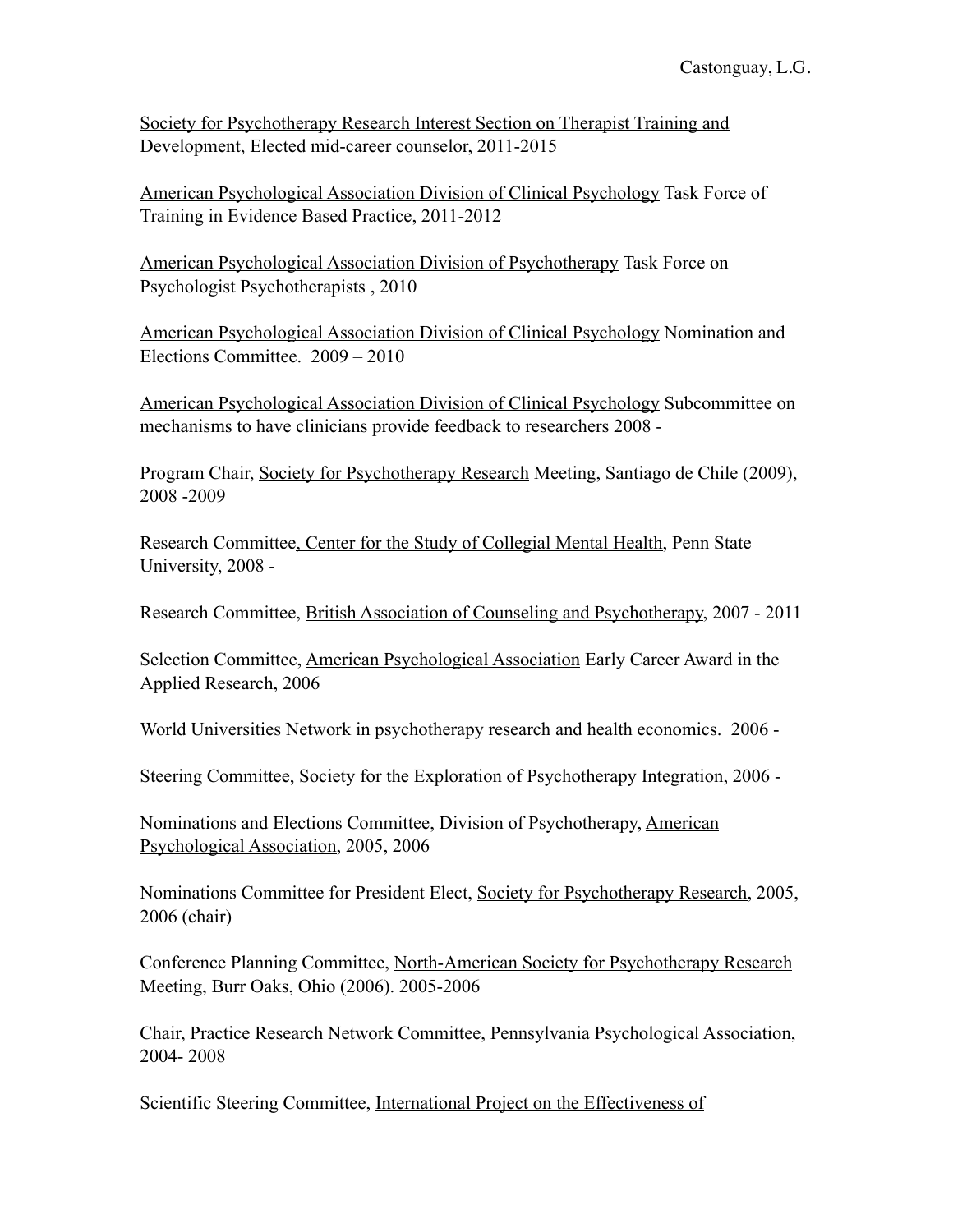Psychotherapy and Psychotherapy Training (IPEPT), 2004-

Chair,, Nomination Committee for Vice President Elect and Executive Officer, North American Society for Psychotherapy Research, 2004

Chair, Program Committee, North-American Society for Psychotherapy Research Meeting, Newport, RI (2003). 2002-2003

Program Committee, Society for the Exploration of Psychotherapy Integration Meeting, New York (2003), 2002-2003

Annual Leadership Meeting, Society for the Exploration of Psychotherapy Integration, May 2002, May 2003

Steering Committee, Larry Beutler's campaign for Presidency of the American Psychological Association, 2002-2003

Task Force on Helping Practitioners Use Science, Pennsylvania Psychological Association, 2002

Chair, Search Committee, North American Editor of Psychotherapy Research, 2002

Co-Chair, Task Force on Principles of Effective Psychotherapy, Division of Clinical Psychology, American Psychological Association, Co-Chair: Larry Beutler, 2001-

Project Group Steering Committee, Pennsylvania Psychological Association Practice Research Network, 2001 - 2004

Chair of the Publications and Communications Committee, Society for the Exploration of Psychotherapy Integration, 2000 -

Chair of the Members Affairs Committee, North-American Society for Psychotherapy Research, 2000 -

Program Chair, Division of Clinical Psychology (Section 3, Society for the Science of Clinical Psychology) American Psychological Association Meeting, San Francisco (2001) 2000-2001

Program Chair, North-American Society for Psychotherapy Research Meeting, Puerto Vallarta (2001), 2000 -2001

Review committee of Student Travel Awards, Society for Psychotherapy Research, 2000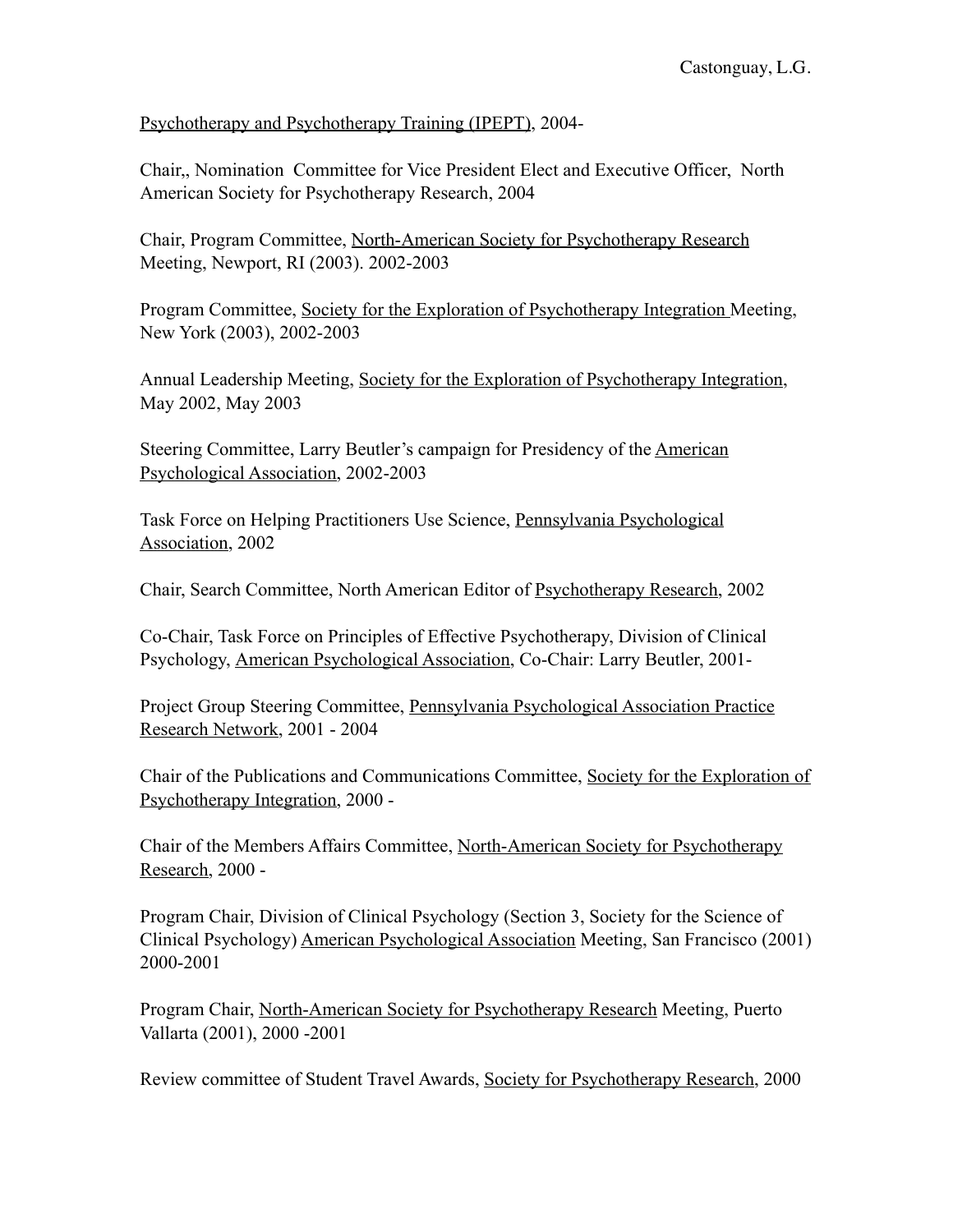Review committee, Division of Psychotherapy, American Psychological Association, 2000 Annual Convention

Chair of the Student Development /Student Awards Committee of the Division of Psychotherapy, American Psychological Association, 1998-2002

Program committee, Society for Psychotherapy Research Meeting, Snow Bird (1998) 1997-98

Assessment Committee, Pennsylvania Psychological Association Research and Practice Task Force, 1996 - 98

Education Committee, Society for the Exploration of Psychotherapy Integration, 1994-

## **H. EXTERNAL REVIEWER**

L'institut National d'Excellence en Santé et en Services Sociaux, Avis sur l'acces equitable aux services de psychotherapie, Volet 1: Examen des donnees probantes, Qc, Canada, 2013

NIH, Special Emphasis Panel Innovative approaches to personalizing the treatment of depression –RFA, 2008

NIH, Special Emphasis Panel/Scientific Review Group ITV meeting, 2005

Research Grant Program, Social Sciences and Humanities Research Counsil of Canada (SCHRC), Ont., Canada, 1997

Research Team Support Program, Fonds pour la Formation de Chercheurs et l'Aide a la Recherche (FCAR), Qc, Canada, 1996

New Researchers Program, Fonds pour la Formation de Chercheurs et l'Aide a la Recherche (FCAR), Qc, Canada, 1996

Research and Graduate Studies Office (RGSO), College of Liberal Arts, Penn State University, 1995, 2000

Graduate Research Exhibition, Penn State University, 1995. Judge.

# **I.NATIONAL AND INTERNATIONAL DOCTORAL ASSESSMENT COMMITTEES**

University of Copenhagen, Department of Psychology. (Sofie Folke, Ph.D. thesis),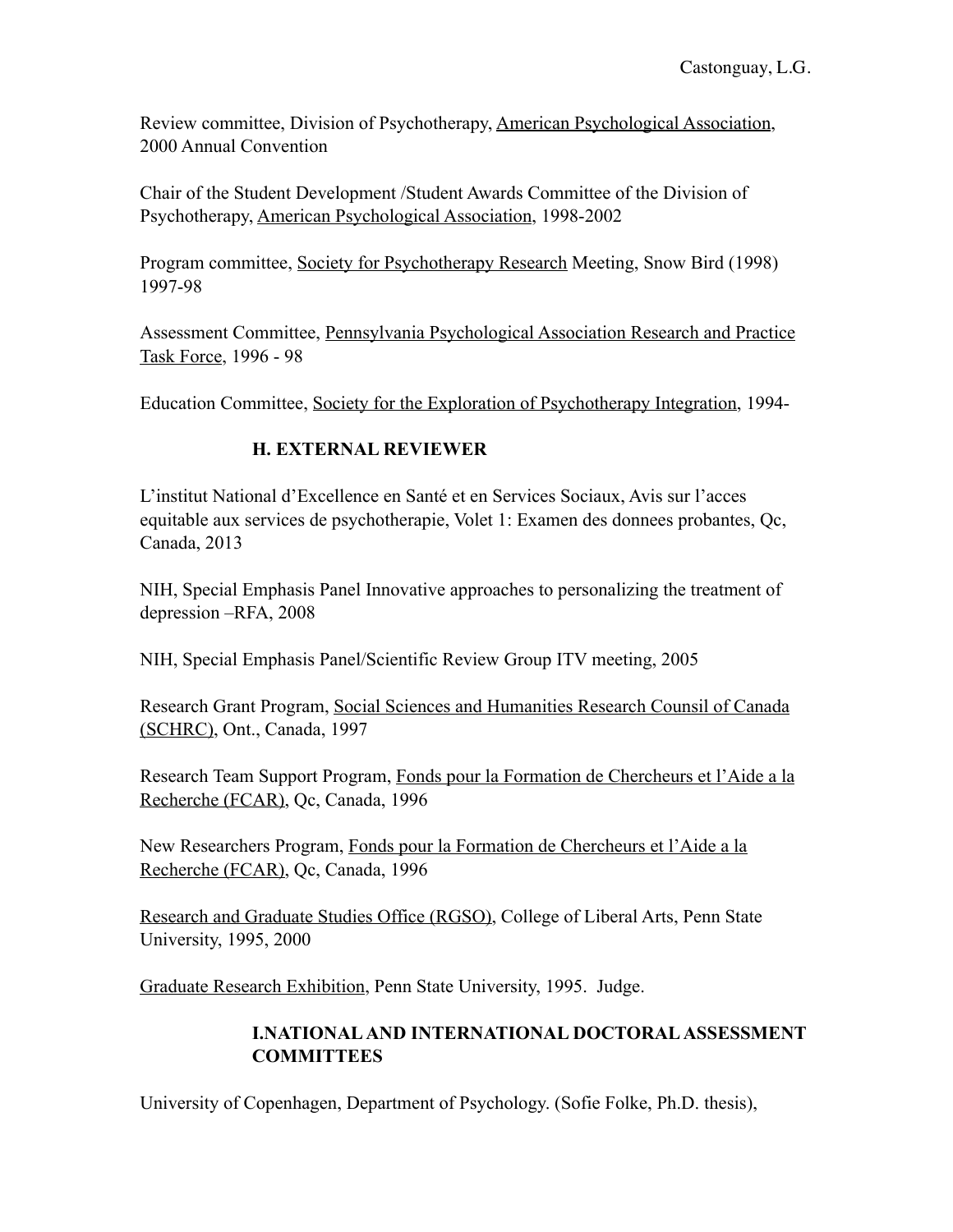January 2016.

Adelphi University, Gordon F. Derner School of Psychology. (Nili Solomonov, Ph.D. thesis), September 2017.

Pontificia Universidad Catolica de Chile, Universidad de Chile, International Doctoral Program in Psychotherapy. (A Javiera Duare Soto, Ph.D. thesis), October 2017.

University of Copenhagen, Department of Psychology. (Sara Kerstine Kaya Nielsen, Ph.D. thesis), May 2018.

## **J. CONFERENCES ORGANIZATION**

The Penn State Conferences on the Process of Change in Psychotherapy, 2001, 2003, 2005, 2007, 2009, 2011, 2012, 2014, 2016, and 2017. Clara Hill, Co-chair.

Grand Rounds in Clinical Psychology, Penn State University, 1997-98, 1998-99. 1999-2000, 200-2001.

Conferences on Rapprochement and Integration in Psychotherapy, Universite de Montreal, 1985, 1984, and1983

## **K. MEMBERSHIP IN PROFESSIONAL ASSOCIATIONS**

American Psychological Association; Association for the Advancement of Behavior Therapy; Pennsylvania Psychological Association, Fellow; Society for Psychotherapy Research; Society for the Exploration of Psychotherapy Integration; Society for Interpersonal Theory and Research.

# **L. TEACHING EXPERIENCE**

## PENN STATE UNIVERSITY (August 1994-).

Graduate courses: Adult Clinical Supervison; Psychopathology; Cognitivebehavioral therapy; Advanced psychotherapy.

Undergraduate course: Abnormal psychology, Introduction to Abnormal psychology, Principles of change in psychotherapy.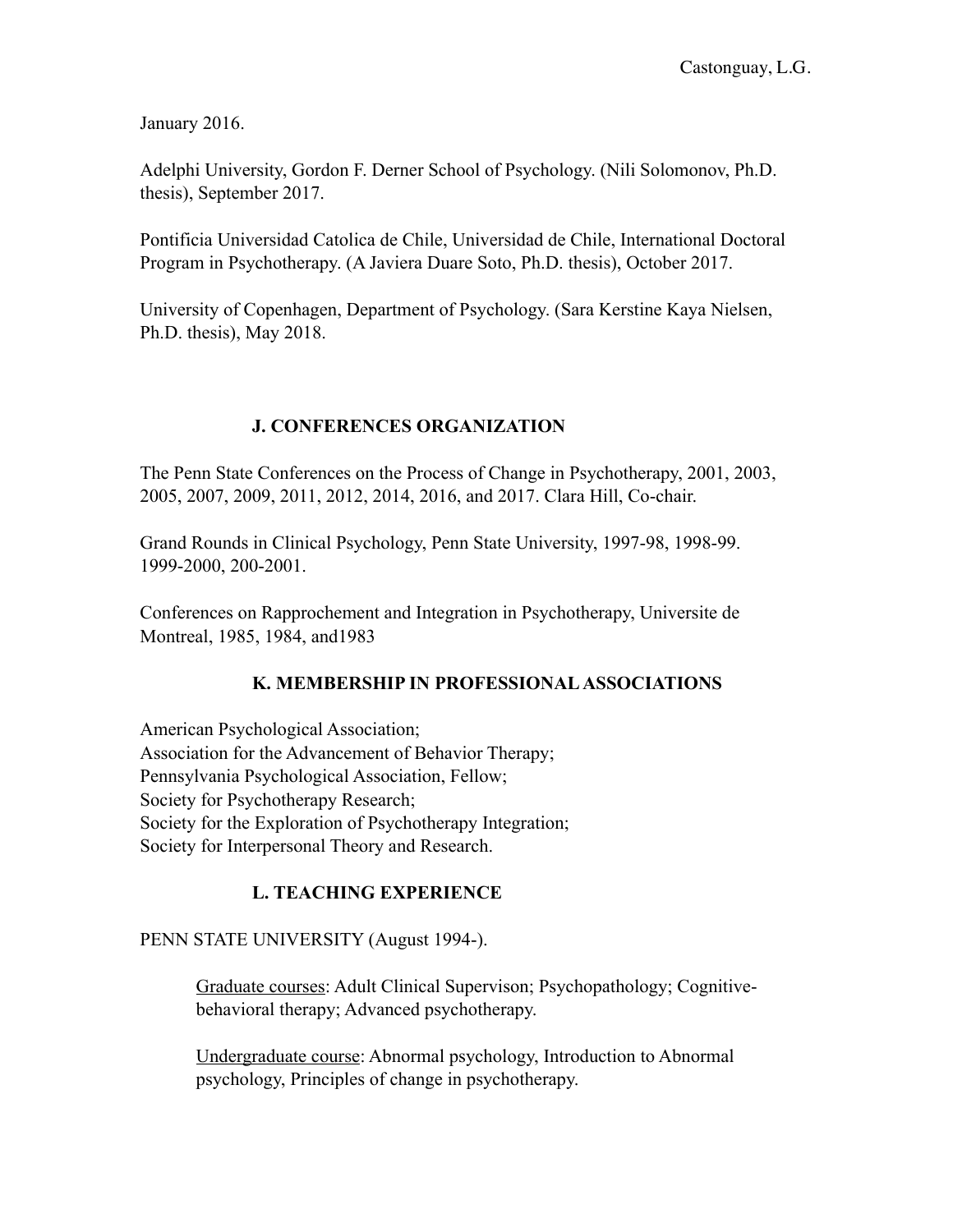S.U.N.Y AT STONY BROOK (January - May 1990, 1989).

Undergraduate course (Teaching assistant). Theories of personality; Abnormal psychology

UNIVERSITE DE MONTREAL (September - December 1984, 1983).

Undergraduate course (Teaching assistant). Intervention methods in psychotherapy

UNIVERSITE DE SHERBROOKE (January - May 1981).

Undergraduate course (Teaching assistant): Scientific analysis of behavior

## **M. CLINICAL EXPERIENCE**

PRIVATE PRACTICE September 1994-

Individual therapy for outpatient adults with depression, anxiety disorders, eating disorders, and other types of psychopathology

POSTDOCTORAL FELLOW September 1992 - August 1994 Departments of Psychology and Psychiatry, Stanford University

Provided intake, individual and group therapy for outpatient adults with eating disorders, anxiety disorders, depression and other types of psychopathology.

Counseling and Psychological (full time) Services, U.C. Berkeley

CLINICAL INTERNSHIP September 1991 - August 1992

Provided intake interviews, assessment, individual therapy, group therapy, and career counseling for young adults with a broad spectrum of psychopathology.

| <b>CLINICAL SUPERVISOR</b>                        | June - August 1991 |
|---------------------------------------------------|--------------------|
| Psychological Center                              | (part time)        |
| Department of Psychology, S.U.N.Y. at Stony Brook |                    |

Provided clinical supervision to graduate students conducting psychotherapy with children, adolescents and adults who presented with a wide range of psychological problems.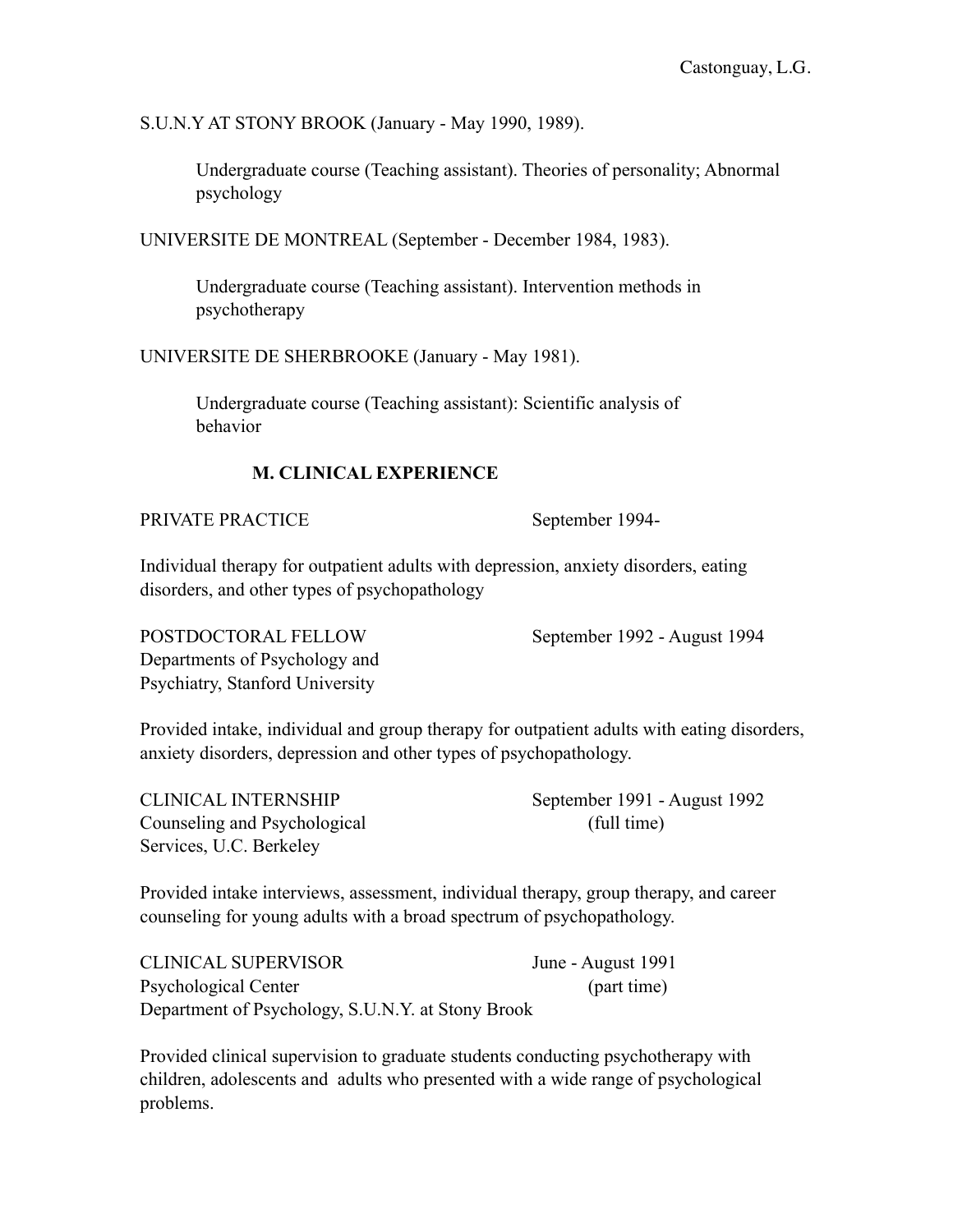CLINICAL TRAINEE January - May 1990 Department of Psychiatry (part time) University Hospital, S.U.N.Y at Stony Brook

Provided neuropsychological and personality assessments of patients with psychiatric and/or neurological problems.

CLINICAL TRAINEE September 1988 - July 1991 Psychological Center (part time) Department of Psychology, S.U.N.Y at Stony Brook

Provided intake interviews, assessment and treatment for children, adolescents, and adults with a broad spectrum of psychopathology.

| PSYCHOLOGIST (Quebec License)       | October 1984 - August 1987 |
|-------------------------------------|----------------------------|
| Institut Philippe-Pinel de Montreal | (full time)                |

Provided assessment and treatment of inpatient and outpatient sex offenders at a maximum-security psychiatric hospital.

| <b>CLINICAL TRAINEE</b>                           | September 1982 - May 1983 |
|---------------------------------------------------|---------------------------|
| Centre d'Acceuil Pierre-Joseph Triest de Montreal | (part time)               |

Provided counseling and/or short-term therapy to chronic psychiatric patients in a de institutionalization program.

CLINICAL TRAINEE September 1981- August 1982 Department of Psychology, Universite de Montreal (part time)

Provided short-term counseling and/or psychotherapy to adults.

#### **PUBLICATIONS**

#### **A.ARTICLES**

Lockard, A.J., Hayes, J.A., Locke, B.D., Bieschke, K. J., & Castonguay, L.G. (in press). Helping those who help themselves. Does counseling enhance retention? Journal of Counseling & Development

McAleavey, A.A., Youn, S.J., Xiao, H., Castonguay, L.G., Hayes, J.A., & Locke, B.D. (in press). Effectiveness of routine psychotherapy: Methods matters. Psychotherapy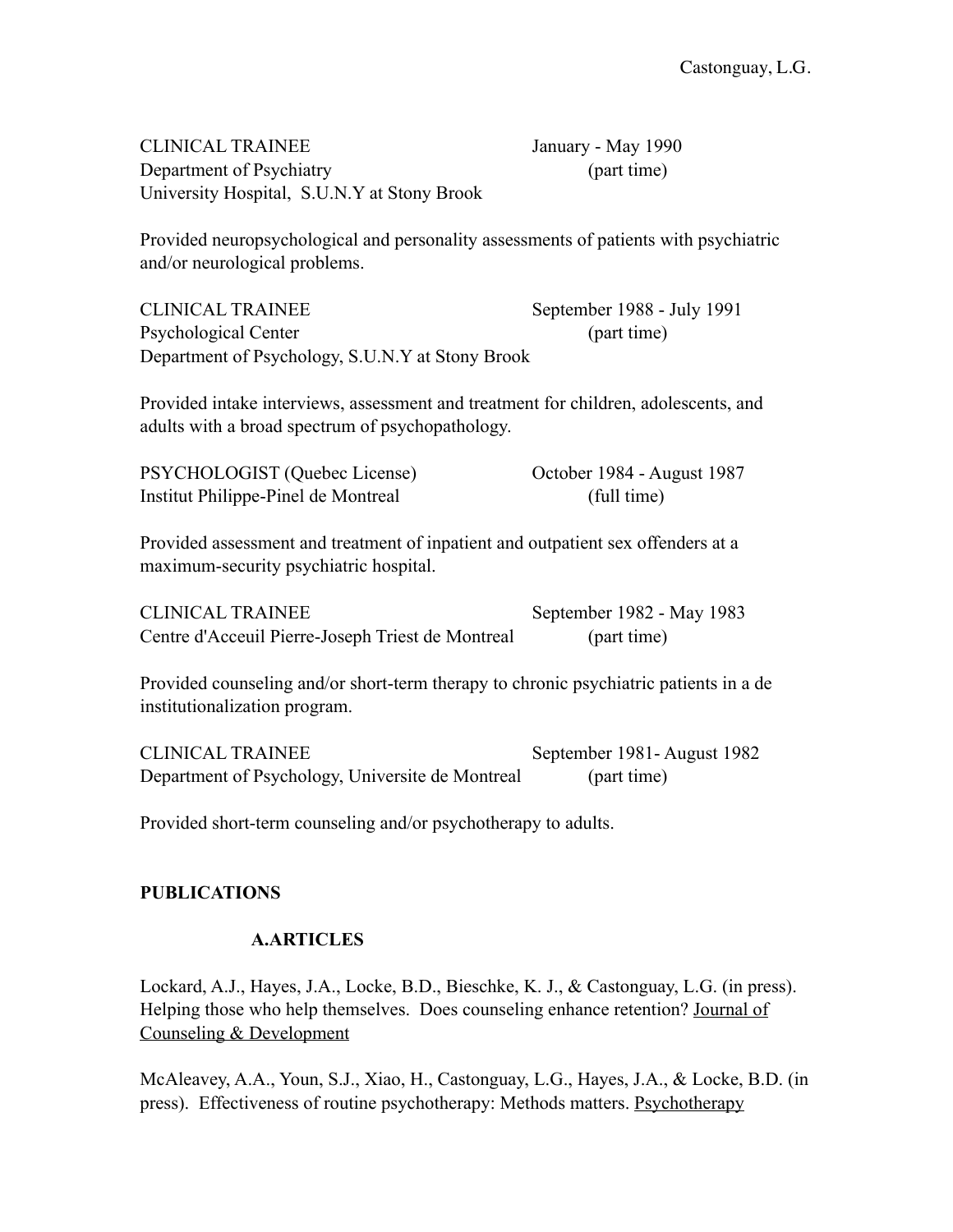#### Research,

Solstad, S.M., Castonguay, L.G., & Moltu, C. (in press). Patients' experiences with routine outcome monitoring (ROM) and clinical feedback systems (CFS): a systematic review and synthesis of qualitative empirical literature. Psychotherapy Research

Youn, S.J., Castonguay, L.G., McAleavey, A.A., Nordberg, S.S., Hayes, J.A., & Locke, B.D. (in press). Sensitivity to change of the Counseling Center Assessment of Psychological Symptoms – 34. Measurement and Evaluation in Counseling and **Development** 

Youn, S.J., Xiao, H., McAleavey, A., Scofield, B.E., Pedersen, T.R., Castonguay, L.G., Hayes, J.A., & Locke, B.D. (in press). Assessing and investigating clinicians' research interests: Lessons on expanding practices and data collection in a large practice research network. Psychotherapy,

Fernández-Alvarez, H., & Castonguay, L.G. (2018). Practice-oriented research: Advances in clinicians-researchers collaborations: Introduction. The Argentine Journal of Clinical Psychology, 27, 107-114.

Fernández-Alvarez, J., Fernández-Alvarez, H., & Castonguay, L.G. (2018). Summarizing novel efforts to integrate practice and research from a practice oriented perspective. The Argentine Journal of Clinical Psychology, 27, 353-372

Moltu, C., Veseth, M., Stefansen, J., Christian Nøtnes, J., Skjølberg, Å., Binder, P., Castonguay, L.G., Nordberg, S.S. (2018). This is what I need a clinical feedback system to do for me: A qualitative inquiry into therapists' and patients' perspectives. Psychotherapy Research, 28, 250-263.

Nordberg, S. S., McAleavey, A. A., Duszak, E., Locke, B. D., Hayes, J. A., & Castonguay, L. G. (2018). The Counseling Center Assessment of Psychological Symptoms Distress Index: A pragmatic exploration of general factors to enhance a multidimensional scale. Counseling Psychology Quarterly, 31, 25-41*.*

Kawamoto, A., Youn, S. J., Bartholomew, T. T., Castonguay, L. G., & Locke, B. D. (2018). Inter- and intra-group differences in presenting concerns among international students. Counseling Psychology Quarterly, 31, 186-204.

Rozental, A., Castonguay, L., Dimidjian, S., Lambert, M., Shafran, R., Andersson, G., & Carlbring, P. (2018). Negative effects in psychotherapy: A commentary and recommendations for future research and clinical practice. BJPsyc Open, 4, 307-312*.*

Castonguay, L.G., Janis, R.A., Youn, S.J., Xiao, H., McAleavey, A.A., Boswell, J.F.,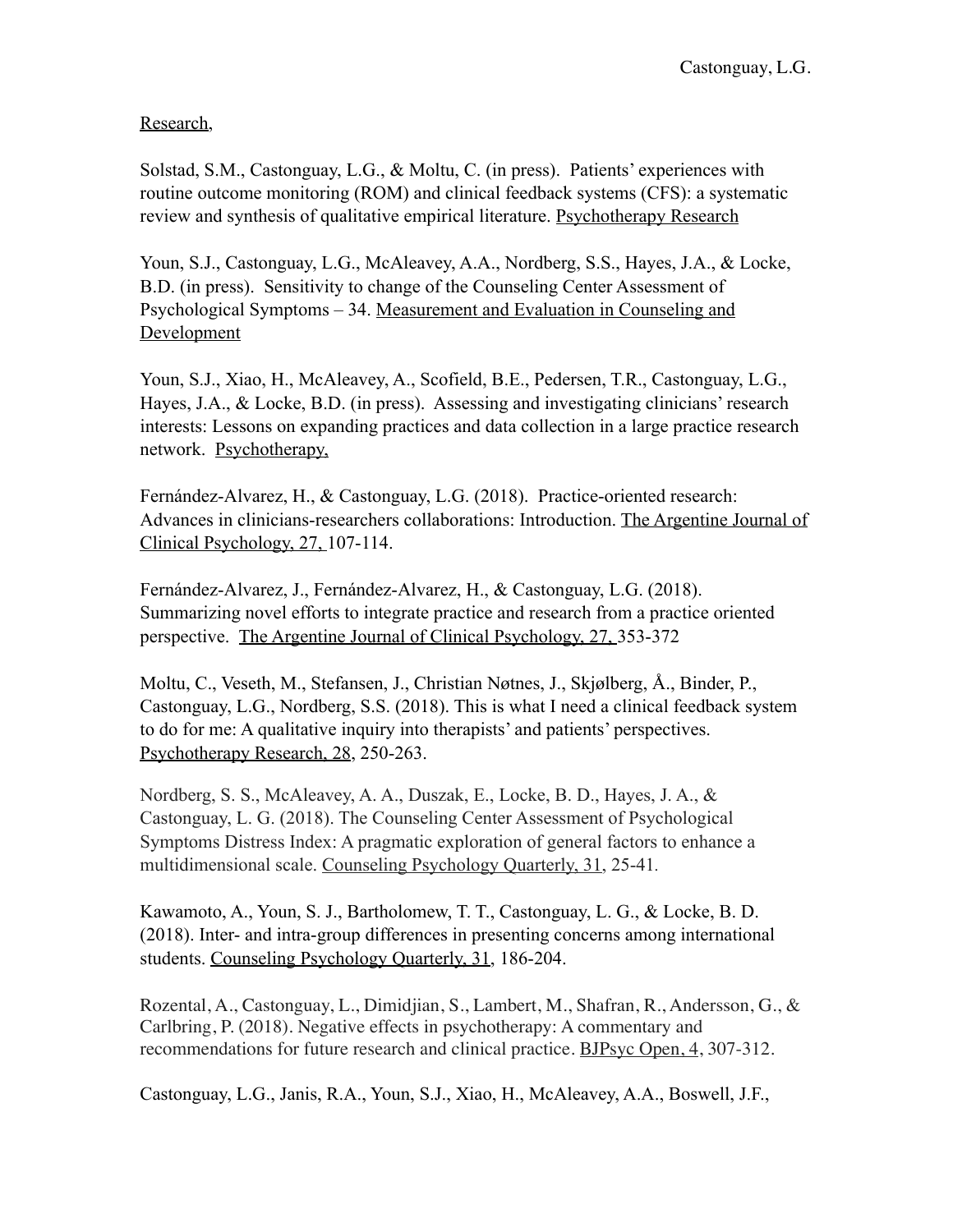Carney, D., Boutselis, M., Braver, M., Chiswick, N., Hemmelstein, N., Jackson, J., Lytle, R., Morford, M., Scott, H., Spayd, C., & O'Leary Wiley (2017). Clinicians' prediction and recall of therapeutic interventions: A practice research network study. Counseling Psychology Quaterly, 30, 308-322.

- To be reproduced in J. Paquin (Ed.) (2019) Clinician-researchers in psychotherapy: Careers engaged in both practice and research. Oxford, UK: Taylor & Francis.

Nelson, D.L., Castonguay, L.G. (2017). The Systematic Use of Homework in Psychodynamic-Interpersonal Psychotherapy for Depression: An Assimilative Integration Approach. Journal of Psychotherapy Integration, 27, 265-281.

Perez-Rojas, A.E., Lockard, A.J., Bartholomew, T.T., Janis, R.A., Carney, D.M., Xiao, H., Youn, S.J., Scofield, B.E., Locke, B.D., Castonguay, L.G., & Hayes, J.A. (2017). Presenting concerns in counseling centers: The view from clinicians on the ground. Psychological Services, 14, 416-427.

Xiao, H., Carney, D.M., Youn, S.J., Janis, R.B, Castonguay, L.G., Hayes, J.A., & Locke, B.D. (2017). Are we in crisis? National mental health and treatment trends in college counseling centers. Psychological Services, 14, 407- 415.

Xiao, H., Castonguay, L.G., Janis, R.B, Youn, S.J., Hayes, J.A., & Locke, B.D. (2017). Therapist Effects on Dropout from a College Counseling Center Practice Research Network. Journal of Counseling Psychology, 64, 424-431.

Xiao, H., Hayes, J.A., Castonguay, L.G., McAleavey, A.A., & Locke, B.D. (2017). Therapist effects and the impacts of therapy non-attendance. Psychotherapy, 54, 58-65.

Baxter, E.E., Alexander, P.C., Kraus, D.R., Bentley, J.H., Boswell, J.F. & Castonguay, L.G. (2016). Concurrent validity of the treatment outcome package (TOP) for children and adolescents. Journal of Child and Family Studies, 25, 2415-2422.

Hayes, J.A., McAleavey, A.A., Castonguay, L.G., & Locke, B.D. (2016). Psychotherapist effects with White and racial/ethnic minority clients: First, the good news. Journal of Counseling Psychology, 63*,* 261-268*.*

Kraus, D.R., Bentley, J.H., Alexander, P.C., Boswell, J.F., Constantino, M.J., Baxter, E.E., & Castonguay, L.G. (2016). Predicting therapist effectiveness from their own practicebased evidence. Journal of Consulting and Clinical Psychology, 84, 473-483.

Nordberg, S.S., Castonguay, L.G., McAleavey, A.A., Locke, B.D., & Hayes, J.A. (2016). Enhancing feedback for clinical use: Creating and evaluating profiles of clients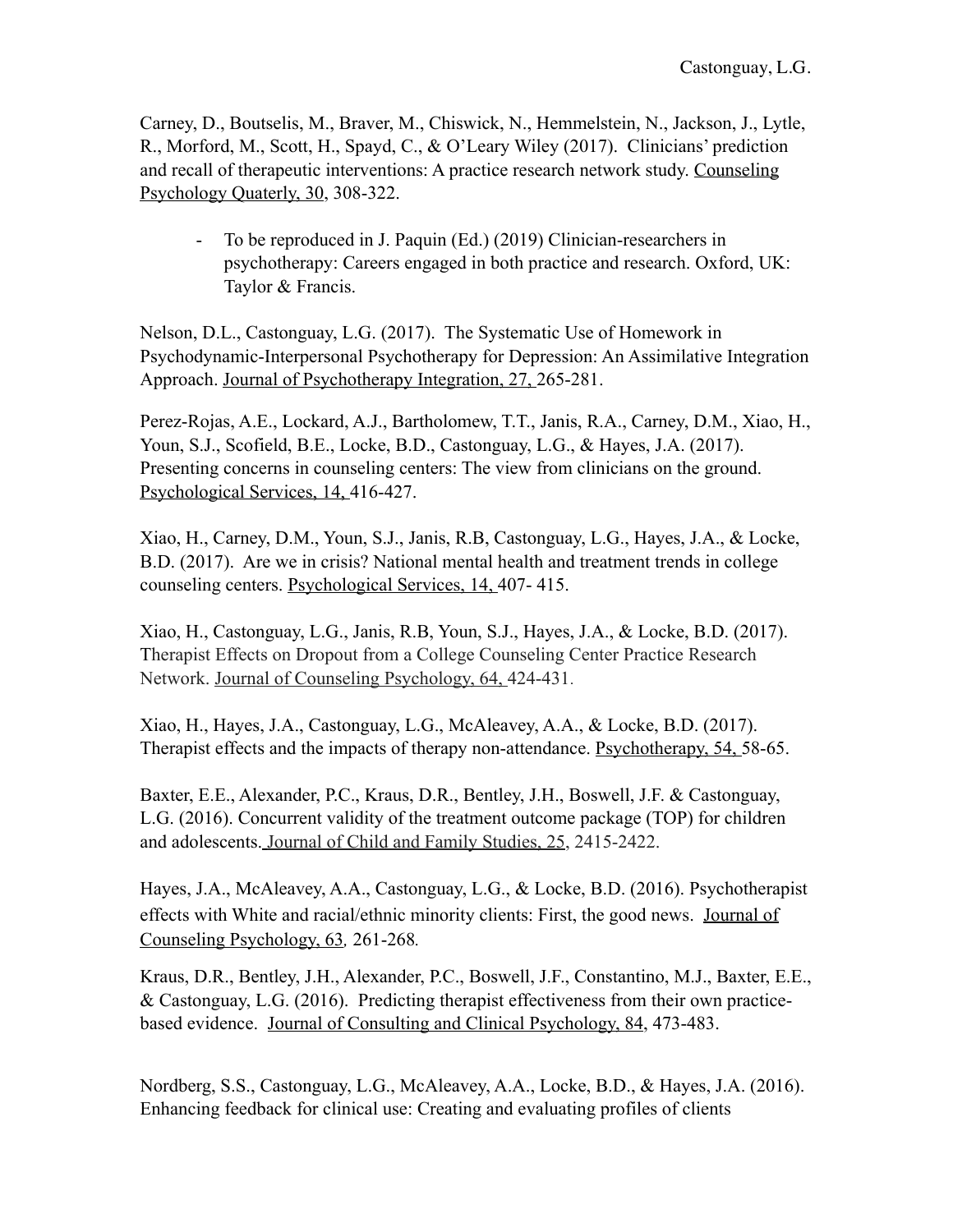seeking counseling. Journal of Counseling Psychology, 63*,* 278-293*.*

Adelman, R.W., Castonguay, L.G., Kraus, D.R., Zack, S. (2015). Conducting research and collaborating with researchers: The experience of clinicians in a residential treatment center. Psychotherapy Research, 25, 108-120.

Boswell, J. F., Kraus, D.R., Castonguay, L.G., & Youn, S. (2015). Treatment outcome package: Measuring and facilitating multidimensional change. Psychotherapy, 52, 422-431.

Castonguay, L.G., Eubanks-Carter, C., Goldfried, M.R., Muran, J.C., & Lutz, W. (2015). Research in psychotherapy integration: Relevance of the past and necessity for the future. Psychotherapy Research, 25, 365-382.

Castonguay, L.G., & Muran, J.C. (2015). Fostering collaboration between researchers and clinicians through building practice-oriented research: An introduction. Psychotherapy Research, 25, 1-5.

Castonguay, L.G., Pincus, A.L., & McAleavey, A.A. (2015). Practice-Research Network in a psychology training clinic: Building an infrastructure to foster early attachment to the scientific-practitioner model. Psychotherapy Research, 25, 52-66.

Castonguay, L.G., Youn, S.J., Xiao, H., Muran, J.C., & Barber, J.P. (2015). Building clinicians-researchers partnerships: Lessons from diverse natural settings and practiceoriented initiatives. Psychotherapy Research, 25, 166-184.

Koerner, K., & Castonguay, L.G. (2015). Practice-oriented research: What it takes to do collaborative research in private practice. Psychotherapy Research, 25, 67-83.

McAleavey, A.A., Lockard, A.J., Castonguay, L.G., Hayes, J.A., & Locke, B.D. (2015). Building a practice research network: Obstacles faced and lessons learned at the center for collegiate mental health. Psychotherapy Research, 25,134-151.

Newman, M.G., Castonguay, L.G., & Jacobson, N.C. (2015). Attachment as a moderator of treatment outcome for GAD: Comparison between CBT plus supportive listening and CBT plus emotional processing therapy, Journal of Consulting and Clinical Psychology, 83, 915-925.

Youn, S.J., Castonguay, L.G., Xiao, H., Janis, R., McAleavey, A.A., Lockard, A.J., Locke, B.D., & Hayes, J.A. (2015). The counseling center assessment of psychological symptoms (CCAPS): Merging clinical practice, training, and research. Psychotherapy, 52, 432-441.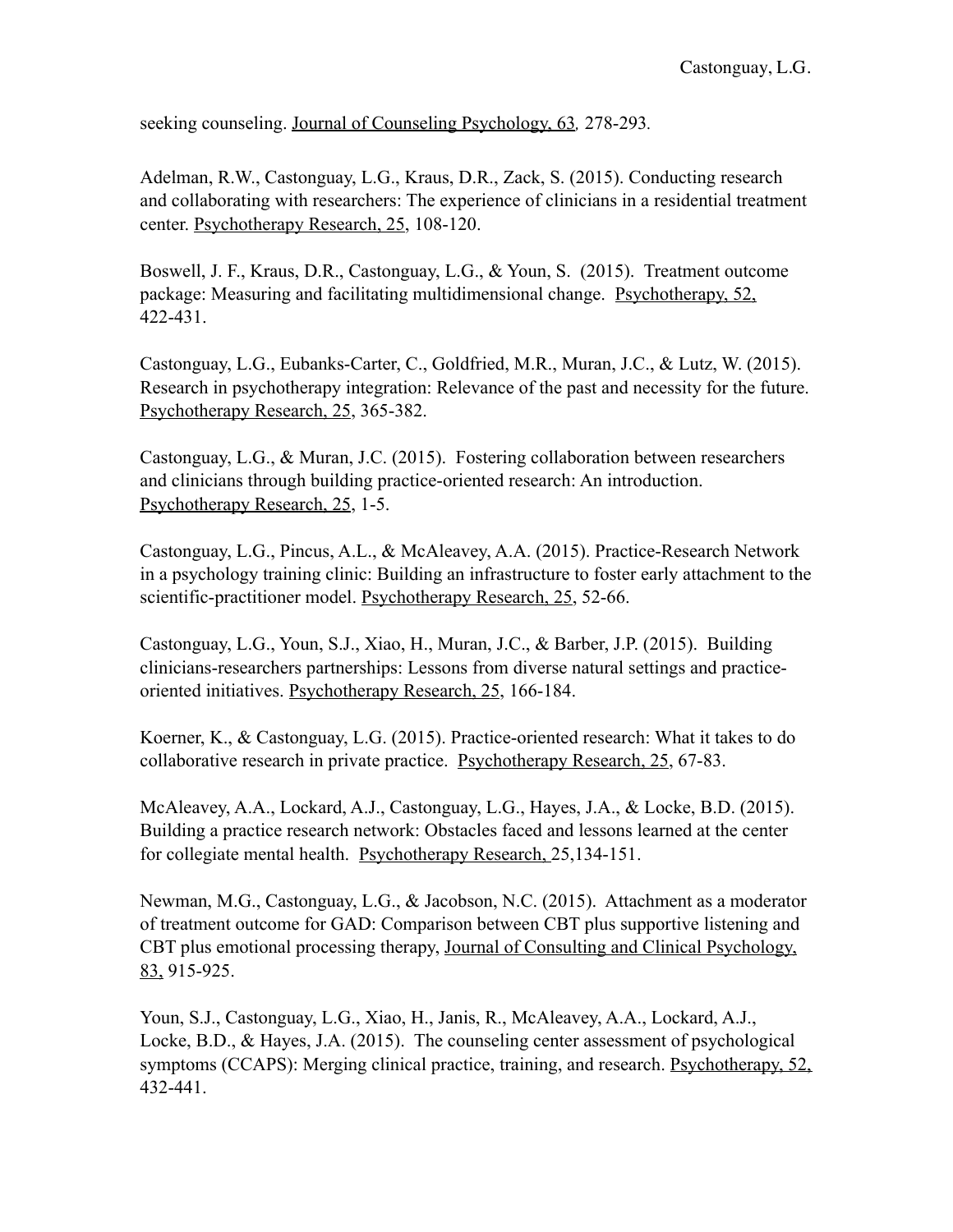Zack, S.E., Castonguay, L.G., Boswell, J.F., McAleavey, A.A., Adelman, R., Kraus, D. , & Pate, G.A. (2015). Attachment history as a moderator of the alliance outcome relationship in adolescents. Psychotherapy, 52, 258-267

Beck, J.G., Castonguay, L.G., Chronis-Tuscano, A., Klonsky, E.D., McGinn, L.K., & Youngstrom, E.A. (2014). Principles for training in evidence based psychology: Recommendations for the graduate curricula in clinical psychology. Clinical Psychology: Science and Practice, 21, 410-424.

McAleavey, A.A., & Castonguay, L.G. (2014). Insight as a common and specific impact of psychotherapy: Therapist-reported exploratory, directive, and common factors interventions. Psychotherapy, 51, 283-294.

McAleavey, A.A., Castonguay, L.G., & Xiao, H. (2014). Therapist orientation, supervision match, and therapeutic interventions: Implication for session quality in a psychotherapy training practice research network. Counseling and Psychotherapy Research, 14, 192-200.

Nordberg, S.S., Castonguay, L.G., Fisher, A.J., Boswell, J.F., & Kraus, D. (2014). Validating the rapid responder construct within a practice research network. Journal of Clinical Psychology, 70*,* 886-903,

Goldfried, M. R., Newman, M., Castonguay, L. G., Fuertes. J. N., Magnavita, J. J., Sobell, L. C., & Wolf, A. W. (2014). On the dissemination of clinical experiences in using empirically supported treatments. Behavior Therapy, 45, 3-6.

McAleavey A. A., Castonguay, L. G., & Goldfried, M. R. (2014). Clinical experiences in conducting Cognitive-Behavioral Therapy for Social Phobia. Behavior Therapy, 45, 21-35.

Castonguay, L.G., (2013). Psychotherapy outcome: A problem worth re-revisiting 50 years later. Psychotherapy, 50, 52-67.

> - A shortened version was published in French in a special section of Gestalt Therapie and Les Cahiers de Gestalt-Therapie, June 2018

Constantino, M. J., Boswell, J. F., Bernecker, S. L., & Castonguay, L. G. (2013). Contextresponsive integration as a framework for unified psychotherapy and clinical science: Conceptual and empirical considerations*.* Journal of Unified Psychotherapy and Clinical Science, 2*,* 1-20.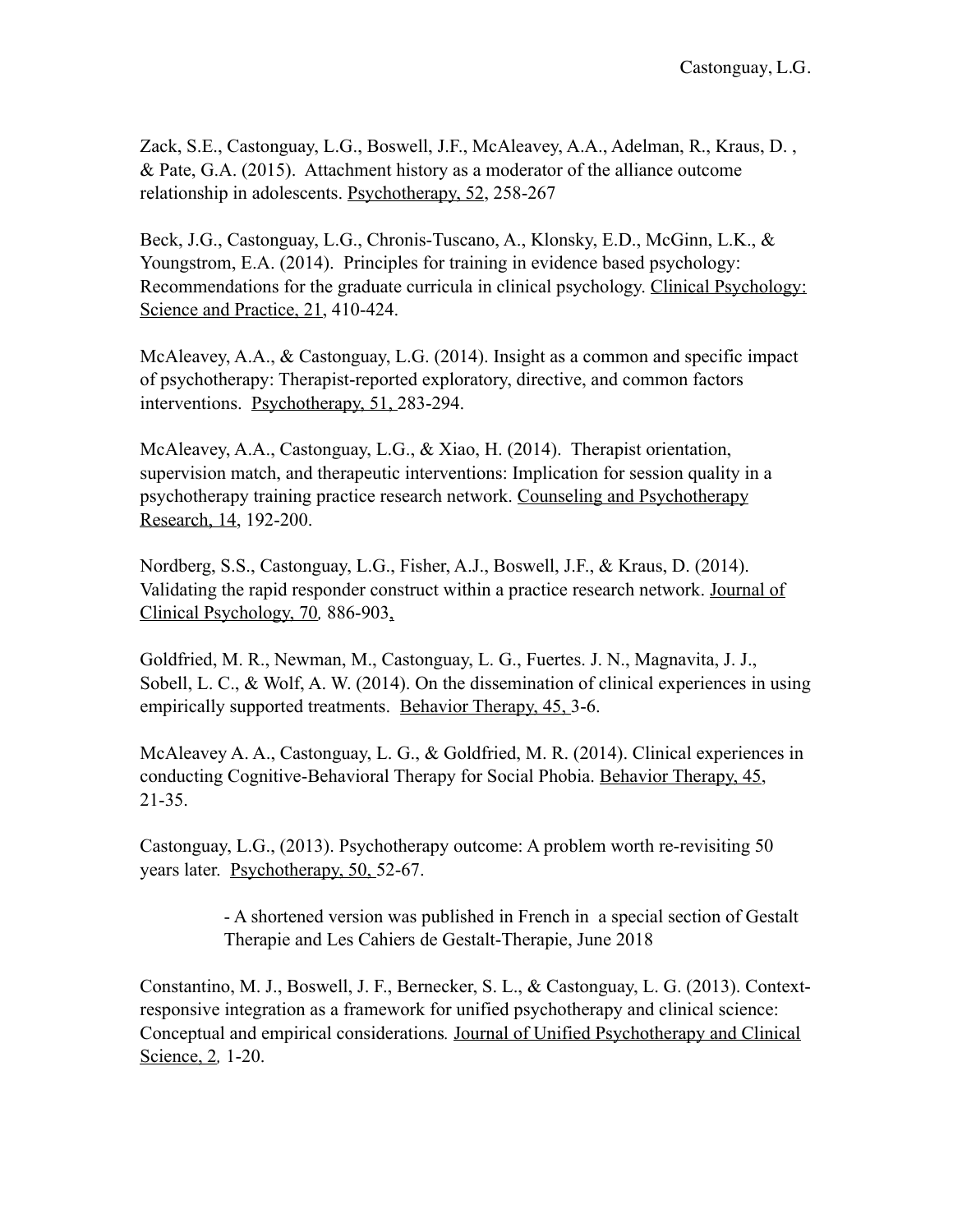Newman, M.G., Llera, S.J., Erickson, T.M., Przeworksi, A., & Castonguay, L.G. (2013). Worry and generalized anxiety disorder: A review and synthesis of research on its nature, etiology, and treatment. Annual Review of Clinical Psychology, 9, 275-297.

Nordberg, S. S., Hayes, J. A., McAleavey, A. A., Castonguay, L. G., & Locke, B.D. (2013). Treatment utilization on college campuses: Who seeks help for what? Journal of College Counseling, 16, 258-274.

Boswell, J.F., McAleavey, A.A., Castonguay, L. G., Locke, B. D., & Hayes, J.A. (2012). Previous Mental Health Service Utilization and Change in Counseling Clients' Depressive Symptoms. Journal of Counseling Psychology, 59, 368-378.

Locke, B.D., Bieschke, K.J., Castonguay, L.G., & Hayes, J.A., (2012). The Center for Collegiate Mental Health (CCMH): Studying College Student Mental Health through an Innovative Research Infrastructure that Brings Science and Practice Together. Harvard Review of Psychiatry, 20, 233-245.

Locke, B.D., McAleavey, A.A., Zhao, Y., Lei, PW., Hayes, J.A., Castonguay, L.G., Li, H., Tate, R. & Lin, Y.C. (2012). Development and Initial Validation of the Counseling Center Assessment of Psychological Symptoms-34 (CCAPS-34). Measurement and Evaluation in Counseling and Development, 45, 151-169.

McAleavey, A. A., Nordberg, S. S., Hayes, J. A., Castonguay, L. G., Locke, B. D., & Lockard, A. J. (2012). Clinical validity of the Counseling Center Assessment of Psychological Symptoms-62 (CCAPS-62). Journal of Counseling Psychology, 59, 575-590.

McAleavey, A. A., Nordberg, S. S., Kraus, D., Castonguay, L. G., (2012). Errors in treatment outcome monitoring: Implications of multidimensional and general measurements for real-world psychotherapy. Canadian Psychology, 53, 105-114.

Nelson, D.L. , Beutler, L.E., & Castonguay, L.G. (2012). Psychotherapy Integration in the Treatment of Personality Disorders: Special Section Commentary. Journal of Personality Disorders, 26, 7-16

Youn, S.J, Kraus, D.R., & Castonguay, L.G. (2012).Treatment outcome package: Facilitating practice and clinically relevant research. Psychotherapy: Theory, Research, Practice, and Training. 49, 115-122.

Boswell, J.F., Llera, S., Newman, M.G., & Castonguay, L.G. (2011). A Case of Premature Termination in a Treatment for Generalized Anxiety Disorder. Cognitive and Behavioral Practice, 18, 326-337.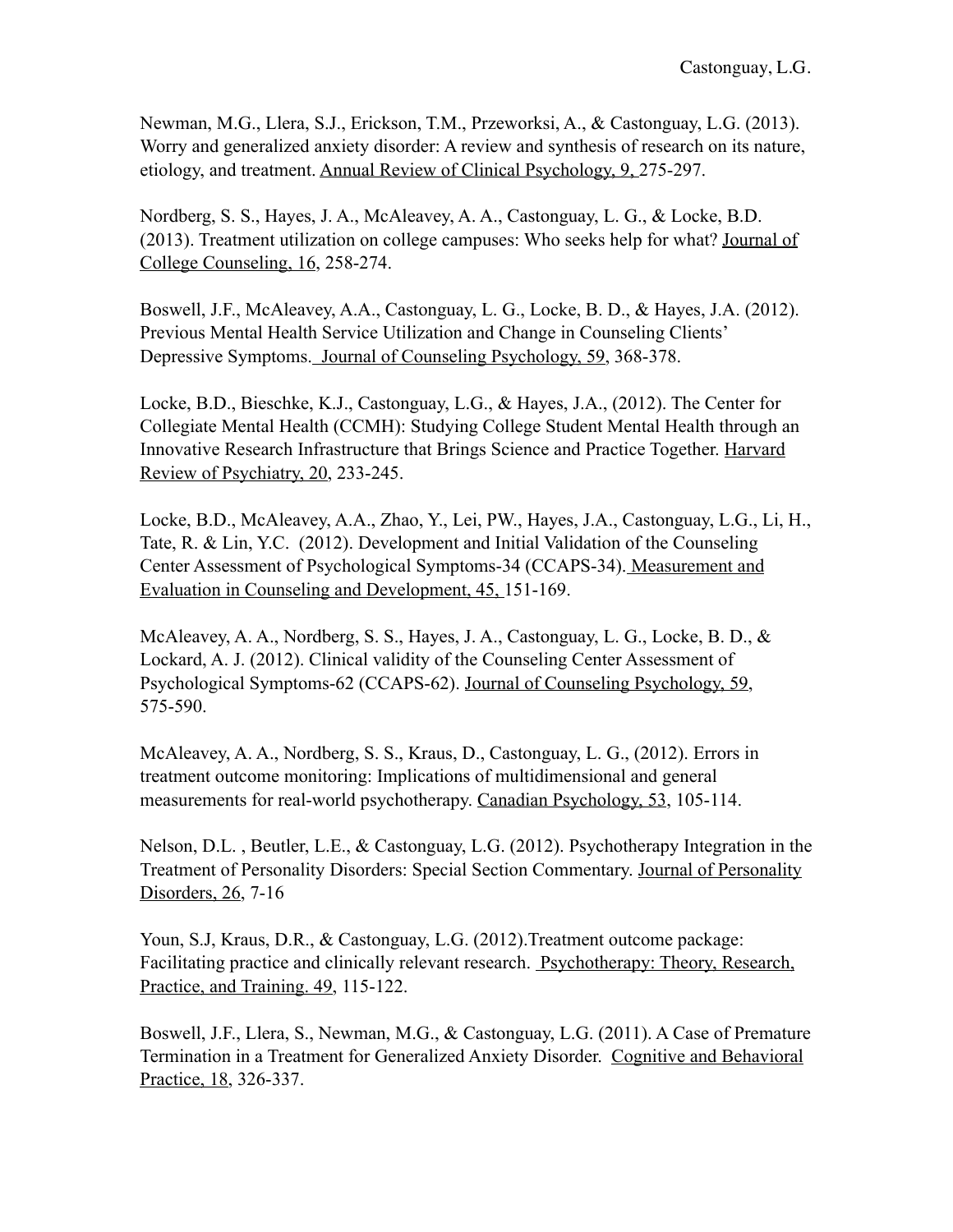Castonguay, L.G. (2011). Psychotherapy, psychopathology, research and practice: Pathways of connections and integration. Psychotherapy research, 21, 125-140.

- A revised version was published in Strauss, B.M., Barber, J.P., & Castonguay, L.G. (2015) (Eds). Visions in psychotherapy research and practice: Reflections from presidents of the Society for Psychotherapy Research. New York: Routledge.

Castonguay, L.G., Locke, B.D., & Hayes, J.A. (2011). The Center for Collegiate Mental Health: An Example of a Practice-Research Network in University Counseling Centers, Journal of College Student Psychotherapy, 25, 105-119.

Hayes, J.A., Locke, B.E., & Castonguay, L.G. (2011). The Center for Collegiate Mental Health: Practice and Research Working Together. Journal of College Counseling, 14, 101-104.

Hayes, J.A., Youn, S.J., Castonguay, L.G., Locke, B.D., McAleavey, A.A., & Nordberg, S. (2011). Rates and Predictors of Counseling Center Utilization Among College Students of Color. Journal of College Counseling, 14, 105-166.

Kraus, D.R., Castonguay, L.G., Boswell, J.F., Nordberg, S.S., & Hayes, J.A. (2011). Therapist effectiveness: Implications for accountability and patient care. Psychotherapy Research, 21, 267-276.

McAleavey, A.A., Castonguay, L.G., & Locke, B.D. (2011). Sexual Orientation Minorities in College Counseling: Prevalence, Distress, and Symptom Profiles. Journal of College Counseling, 14, 127-142.

Nelson, D.L, Castonguay, L.G., Locke, B.D. (2011). Challenging Stereotypes of Eating and Body Image Concerns Among College Students: Implications for Diagnosis and Treatment of Diverse Populations. Journal of College Counseling, 14, 158-172.

Newman, M.G., Castonguay, L.G., Borkovec, T.D., Fisher, A.J., Boswell, J.F., Szkodny, L. & Nordberg, S. (2011). A Randomized Controlled Trial of Cognitive-Behavioral Therapy for Generalized Anxiety Disorder with Integrated Techniques from Emotionfocused and Interpersonal Therapies. Journal of Consulting and Clinical Psychology, 79, 171-181.

Prezworski, A., Newman, M.G., Pincus, A.L., Kasoff, M.B., Yamasaki, A.S., & Castonguay, L.G. (2011). Interpersonal pathoplasticity in individuals with generalized anxiety disorder. Journal of Abnormal Psychology, 120, 286-298.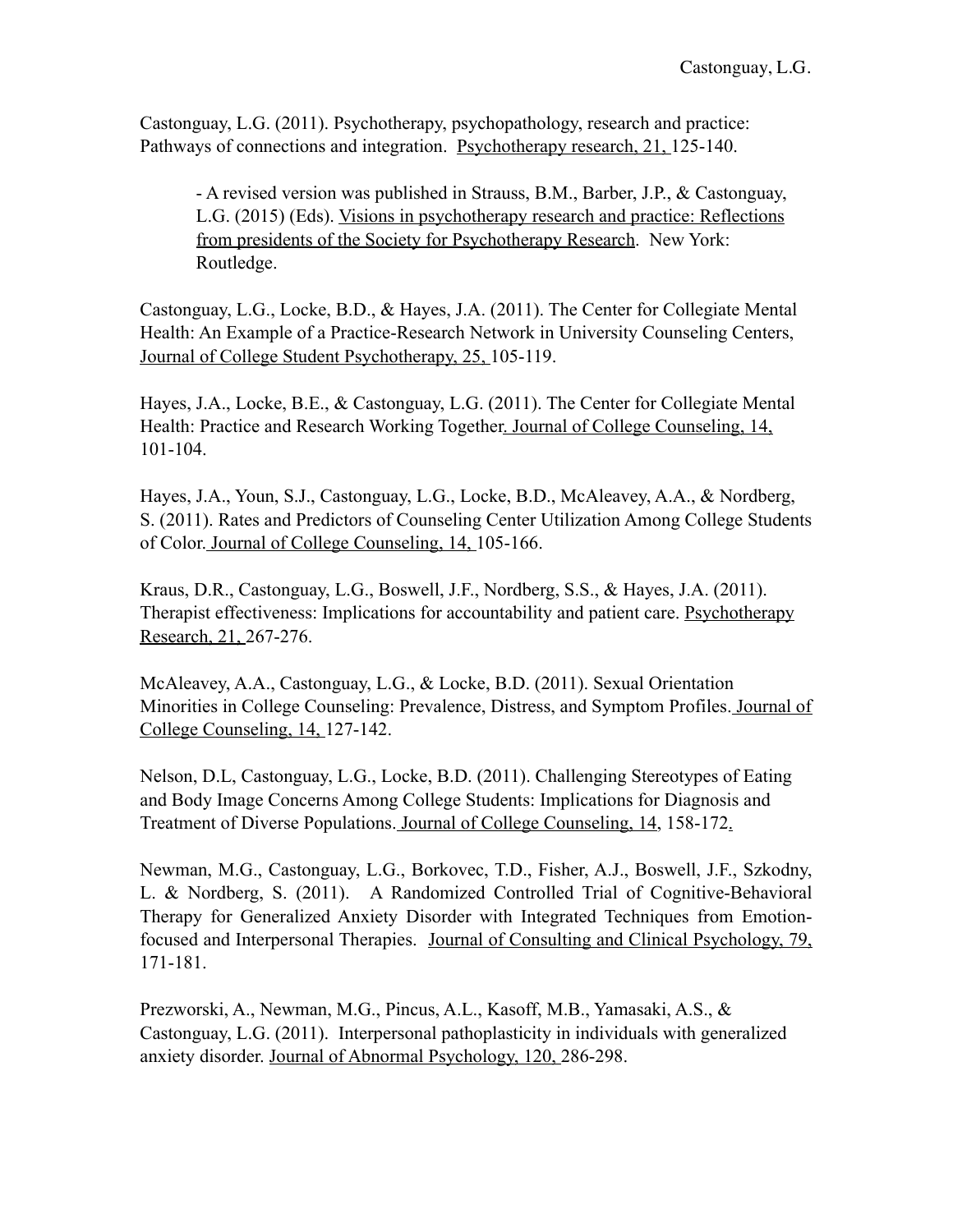Boswell, J.F., Castonguay, L.G., & Wasserman, R. H. (2010). Effects of Psychotherapy Training and Intervention Use on Session Outcome. Journal of Consulting and Clinical Psychology, 78, 717-723.

Boswell, J.F., Nelson, D.L., Nordberg, S.S, McAleavey, A.A., & Castonguay, L.G. (2010). Competency in Integrative Psychotherapy: Perspectives on Training and Supervision. Psychotherapy: Theory, Research, Practice, and Training, 47, 3-11.

Castonguay, L.G., Boswell, J.F., ,Constantino, M.J., Goldfried, M.R., & Hill, C.E. (2010). Training Implications of Harmful Effects of Psychological Treatments. American Psychologist, 65, 34-49.

Castonguay, L.G., Boswell, J.F., Zack, S., Baker, S., Boutselis, M., Chiswick, N., Damer, D., Hemmelstein, N., Jackson, J., Morford, M., Ragusea, S., Roper, G., Spayd, C., Weiszer, T., Borkovec, T.D., & Grosse Holtforth,, M. (2010). Helpful and hindering events in psychotherapy: A practice research network study. Psychotherapy: Theory, Research, Practice, and Training, 47, 327-344.

-American Psychological Association Division 29 (Psychotherapy) Distinguished Publication of Psychotherapy Research Award, 2011

Castonguay, L., Nelson, D., Boutselis, M,. Chiswick, N., Damer, D., Hemmelstein, N., Jackson, J., Morford, M., Ragusea, R, Roper, G., Spayd, C., Weiszer, T. & Borkovec, T., (2010). Clinicians and/or Researchers? A Qualitative Analysis of Therapists' Experiences in a Practice Research Network. Psychotherapy: Theory, Research, Practice, and Training, 47, 345-354.

Kraus, D., Boswell, J.F., Aidan, G.C., Castonguay, L.G., & Pincus, A.L. (2010). Factor Structure of the Treatment Outcome Package for Children. Journal of Clinical Psychology, 66, 1-14.

Vybíral, Z., Castonguay, L.G., Danelová, E, Hodoval, R. Kulhavy, Plchová, R, & Pribylová, H. (2010). Kolik je na svete psychotherapií? Psychotherapie: Praxe, Inspirace, Konfrontage, 4, 39-55.

Boswell, J.F., Castonguay, L.G., & Pincus, A.L. (2009). Trainee theoretical orientation: Profiles and potential predictors. Journal of Psychotherapy Integration, 19, 291-312.

Castonguay, L.G. (2009). Marvin Goldfried's (1980) *American Psychologist* Paper: (Re) Introducing a Classic. Applied and Preventive Psychology, 13, 2.

Elliott, R., Partyka, R., Wagner, J., Alperin, R., Dobrenski, R., Messer**,** S.B**.,** Watson, J.C., Castonguay, L.G., (2009). An Adjudicated Hermeneutic Single Case Efficacy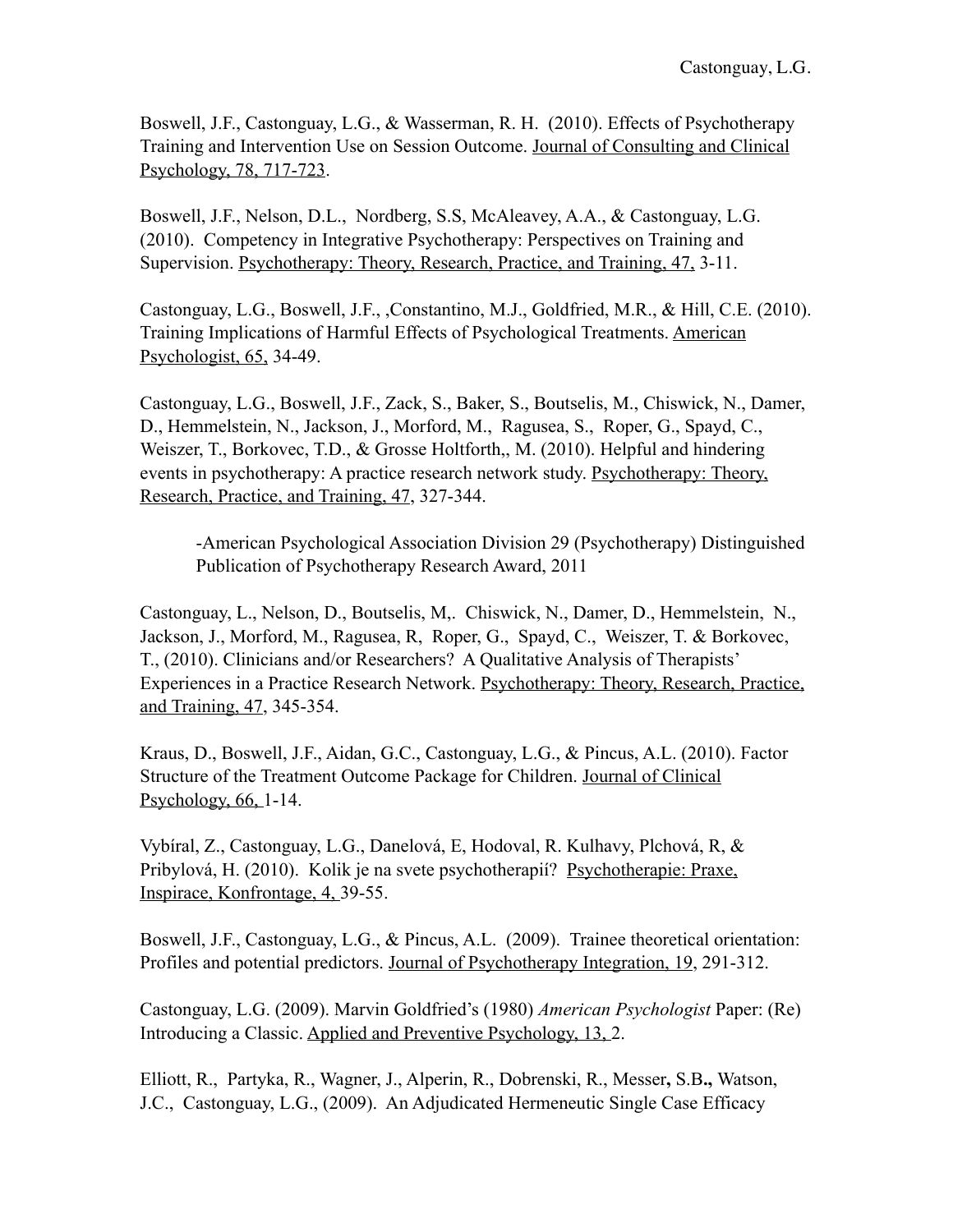Design Study of Experiential Therapy for Panic/Phobia. Psychotherapy Research, 19, 543-557.

- Reproduced in Lutz, W. & Knox, S. (Ed.) (2013). Quantitative and qualitative methods in psychotherapy research. Oxon, UK: Routledge.

Ray, W.J., Molnar, C., Aikins, D.,, Yamasaki, A., Newman, M.G., Castonguay, L.G., & Borkovec, T.D. (2009) Startle response in generalized anxiety disorder. Depression and anxiety, 26, 147-154

Newman, M.G., Castonguay, L.G., Borkovec, T.D., Fisher, A.J., & Nordberg, S. (2008). An open trial of integrative therapy for generalized anxiety disorder. Psychotherapy: Theory, Research, Practice, and Training, 45, 135-147.

-American Psychological Association Division 29 (Psychotherapy) Distinguished Publication of Psychotherapy Research Award, 2009

Oathes, D.J., Ray, W.J., Yamasaki, A.S., Borkovec, T.D., Castonguay, L.G, Newman, M.G., & Nitshke (2008). Worry, generalized anxiety disorder, and emotion: Evidence from the EEG gamma band. Biological Psychology. 79, 165-170.

Boswell, J.F., & Castonguay, L.G. (2007). Psychotherapy training: Suggestions for core ingredients and future research. Psychotherapy: Theory, Research, Practice, and Training, 44, 378-383.

Boswell, J.F., & Castonguay, L.G. (2007). Psychotherapy Training: Effective Elements and directions for Future Research: Guest editors' introduction. Psychotherapy: Theory, Research, Practice, and Training, 44, 363.

Grosse Holtforth, M., Pincus, A., Grawe, K., & Mauler, B., & Castonguay, L.G. (2007). When what you want is not what you get: Goal importance, goal satisfaction, and interpersonal problems. Journal of Social and Clinical Psychology, 26, 10.1095–1119

Zack, S.E., Castonguay, L.G., & Boswell (2007). Youth working alliance: A core clinical construct in need of empirical maturity. Harvard Review of Psychiatry, 15, 278-288.

Critchfield, K.L., Henry, W. P., Castonguay, L.G., & Borkovec, T.B. (2007) Interpersonal Process and Outcome in Variants of Cognitive-Behavioral Psychotherapy. Journal of Clinical Psychology, 63, 31-51

Beutler, L.E., Castonguay, L.G., & Follette, W.C. (2006). Therapeutic factors in dysphoric disorders. Journal of Clinical Psychology, 62, 639-647.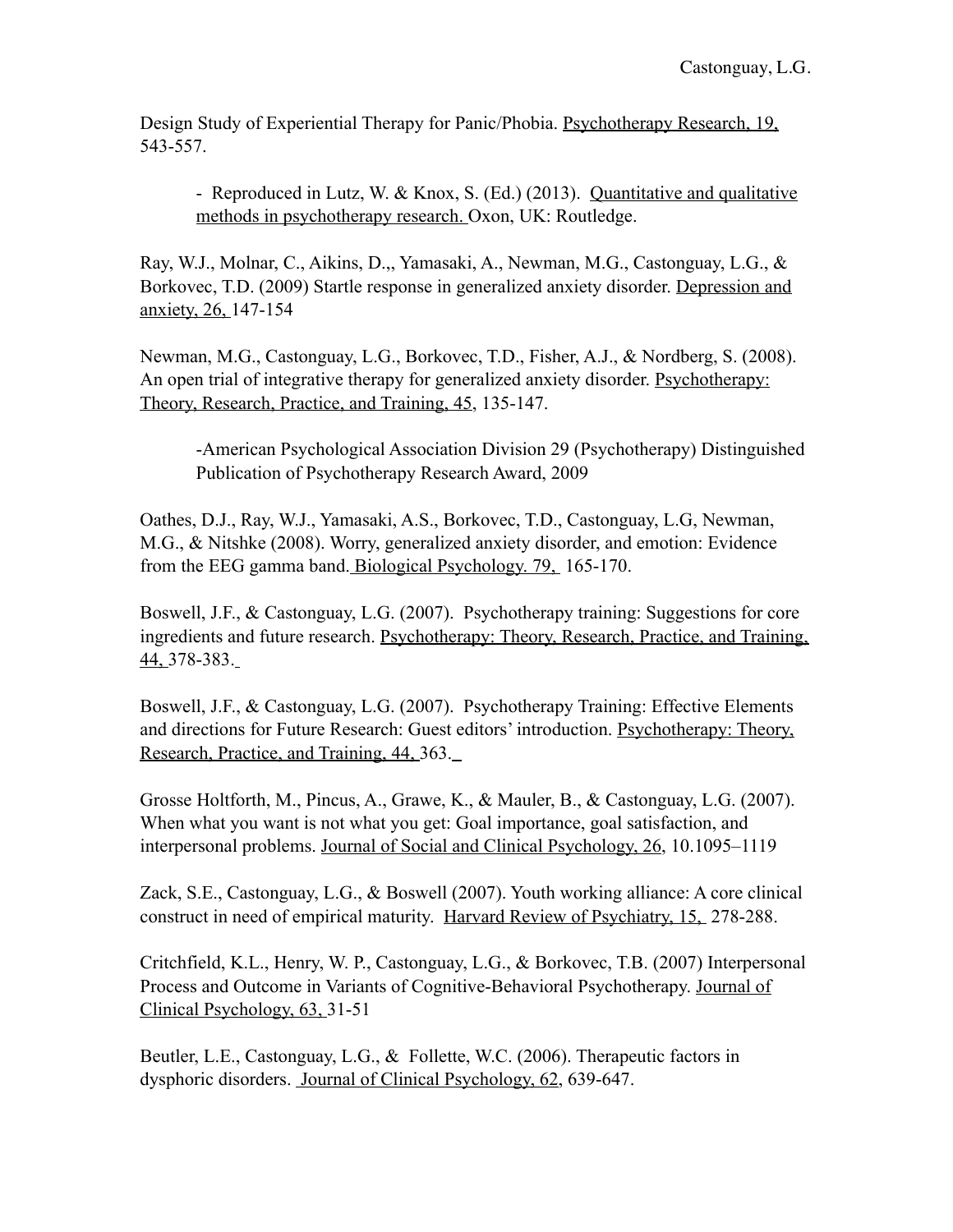Castonguay, L.G., (2006). Personal Pathways in Psychotherapy Integration. Journal of Psychotherapy Integration, 16, 36-58.

Castonguay, L.G., & Beutler, L.E. (2006). Principles of therapeutic change: A task force on participants, relationships and techniques factors. Journal of Clinical Psychology, 62, 631-638.

Castonguay, L.G., Constantino, M.J., & Grosse Holtforth, M. (2006). The working alliance: Where are we and where should we go? Psychotherapy: Theory, Research, Practice, and Training, 43, 271-279.

- Transalted in Czech in Psychotherapie (2009), 3, 83- 94.

Grosse Holtforth, M., Grawe, K,, & Castonguay, L.G. (2006). Predicting a reduction of avoidance motivation in psychotherapy: Toward the delineation of differential processes of change operating at different phases of treatment. Psychotherapy Research, 16, 639-644.

Castonguay, L.G. (2005). Training issues in psychotherapy integration: A commentary. Journal of Psychotherapy Integration, 15, 384-391.

Castonguay, L.G., & Grosse Holtforth. (2005). Change in psychotherapy: A pleas for no more "non-specific" and false dichotomy. Clinical Psychology: Science and Practice, 12, 198-201.

Castonguay, L.G., Grosse Holtforth, & Maramba, G.G. (2005). Future directions in psychotherapy integration. In J.C. Norcross and M.R. Goldfried (Eds.), Future directions of psychotherapy integration: A roundtable. Journal of Psychotherapy Integration, 15, 392-471.

Grosse Holtforth, M., & Castonguay, L.G. (2005). Relationship and techniques in CBT –a motivational approach. Psychotherapy: Theory, Research, Practice, and Training. 42, 443-455.

- Translated in German: Grosse Holtforth, M. & Castonguay, L. G. (2007). Beziehungen und Techniken in der Kognitiven Verhaltenstherapie – ein motivorientierter Ansatz. Verhaltenstherapie und Psychosoziale Praxis, 39(2), 335-350.

Schut, A.J., Castonguay, L.G., Bedics, J.D., Smith, T.L., Barber, J.P., Flanagan, K.M., & Yamasaki, A.S. (2005). Therapist interpretation, patient-therapist interpersonal process, and outcome in psychodynamic psychotherapy for avoidant personality disorder. Psychotherapy: Theory, Research, Practice, and Training. 42, 494-511.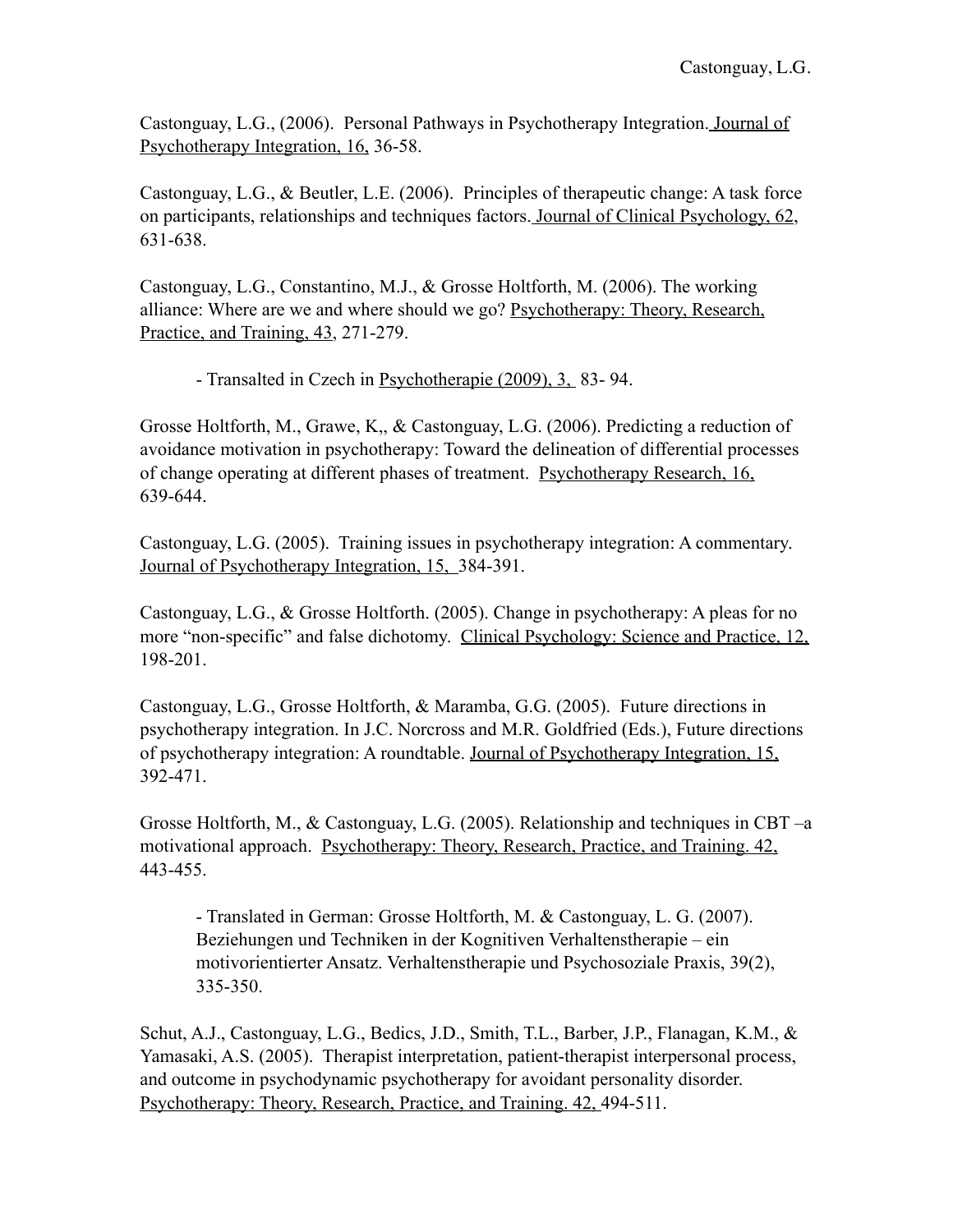Castonguay, L.G., Schut, A.J., Aikins, D., Constantino, M.J, Laurenceau, J.P., Bologh, L., & Burns, D.D. (2004). Integrative cognitive therapy: A preliminary investigation. Journal of Psychotherapy Integration, 14, 4-20.

Grosse Holtforth, Castonguay, L.G., & Borkovec, T.B. (2004). Expanding our strategies to study the process of change. Clinical Psychology: Science and Practice, 11, 396-404.

Ruiz, M.A., Pincus, A.L., Borkovec, T.B., Echemendia, R., Castonguay, L.G., & Ragusea, S., (2004). Validity of the Inventory of Interpersonal Problems (IIP-C) for predicting treatment outcome: An investigation with the Pennsylvania Practice Research Network. Journal of Personality Assessment, 83, 213-222.

Vocisano, C., Klein, D.K., Arnow, B., Rivera, C., Blalock, J.A, Rothbaum, B., Vivian D., Markowitz, J.C., Kocsis, J.H., Maber, R., Castonguay, L.G., Rush, J.A., Borian, F.E., McCullough, J.P, Kornstein, S.G., Riso, L.P, & Thase, M.E.,. (2004). Therapist variables that predict symptoms change in psychotherapy with chronically depressed outpatients. Psychotherapy: Theory, Research, Practice, and Training, 41, 255-265.

Borkovec, T.D., Newman, M.G., & Castonguay, L.G. (2003) Cognitive Behavioral Therapy for Generalized Anxiety Disorder With Integrations From Interpersonal and Experiential Therapies. CNS Spectrum, 8, 382-389.

Constantino, M.J., & Castonguay, L.G. (2003). Learning from the basics: Clinical implications of social, developmental, and cross-cultural study of the self. Journal of Psychotherapy Integration, 13, 3-8.

Klein, D.K., Schwartz, J.E., Santiago, N.J., Vivian D., Vocisano, C., Castonguay, L.G., Arnow, B., Blalock, J.A, Manber, R., Markowitz, J.C., Riso, L.P, Rothbaum, B., McCullough, J.P, Thase, M.E., Borian, F.E., Miller, I., & Keller, M.B. (2003). The Therapeutic Alliance in Chronic Depression: Prediction of Treatment Response After Controlling for Prior Change and Patient Characteristics. Journal of Consulting and Clinical Psychology, 71, 997-1006.

Castonguay, L.G. (2002). Controlling is not enough: The importance of measuring the process and the specific effectiveness of psychotherapy treatment and control conditions. Ethics and Behavior, 12, 31-42.

Lampropoulos, G. K., Goldfried, M. R., Castonguay, L. G., Lambert, M. J., Stiles, W. B., & Nestoros, J. N. (2002) What kind of research can we realistically expect from the practitioner? Journal of Clinical Psychology, 58, 1241-1264.

Schut, A.J., & Castonguay, L.G. (2001). Reviving Freud's vision of a psychoanalytic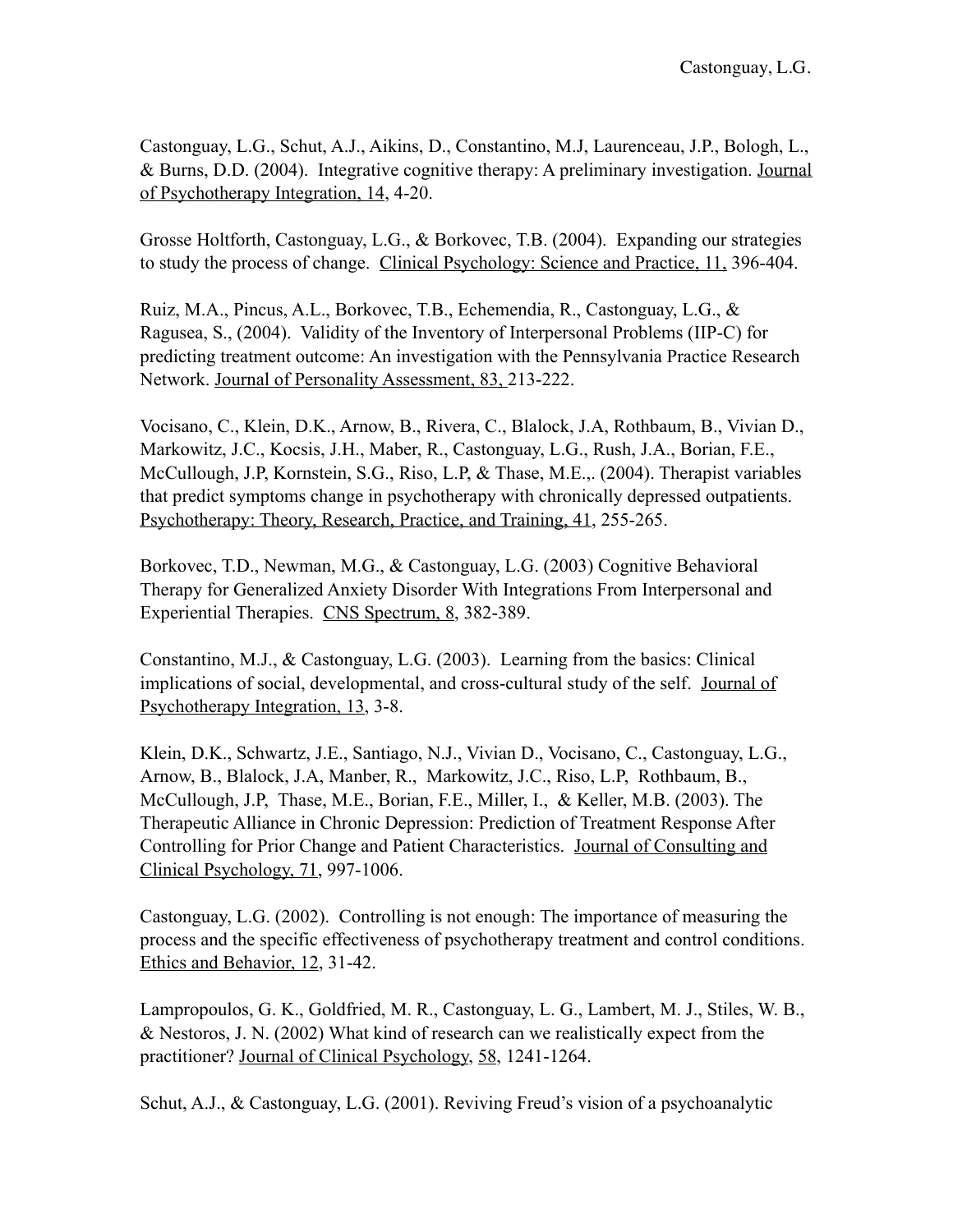science: Implications for clinical training and education, Psychotherapy: Theory, Research, Practice, and Training., 38, 40-49.

Schut, A.J., Castonguay, L.G., & Borkovec, T.D. (2001). Complusive checking behaviors in generalized anxiety disorder. Journal of Clinical Psychology, 57, 705-715.

Castonguay, L.G. (2000). A common factors approach to psychotherapy training. Journal of Psychotherapy Integration, 10, 263-282.

Castonguay, L.G. (2000). Training in Psychotherapy Integration: Introduction to current efforts and future visions. Journal of Psychotherapy Integration, 10, 229-232.

Castonguay, L.G., Arnow, B.A., Blatt, S.J., Jones, E.E., Pilkonis, P.A., & Segal, Z.V. (1999). Psychotherapy for depression: Current and future directions in research, theory, practice, and public policy. Journal of Clinical Psychology/In Session, 55, 1347-1370.

Castonguay, L.G., Schut, A.J., Constantino, M.J., & Halperin, G.S. (1999). Assessing the role of treatment manuals: Have they become necessary but non-sufficient ingredients of change? Clinical Psychology: Science and Practice, 6, 449-455.

Newman, M.G., & Castonguay, L.G. (1999). Contemporary challenges and new directions in psychotherapy: An introduction. Journal of Clinical Psychology/In Session, 55, 1321-1323.

Newman, M.G., & Castonguay, L.G. (1999). Reflecting on current challenges and future directions in psychotherapy: What can be learned from dialogues between clinicians, researchers, and policy makers? Journal of Clinical Psychology/In Session, 55, 1407-1413.

Pincus, A.L., Dickinson, K.A., Schut, A.J., Castonguay, L.G., & Bedics, J. (1999). Integrating interpersonal assessment and adult attachment using SASB. European Journal of Psychological Assessment, 15, 206-220.

Borkovec, T.D., Castonguay, L.G. (1998). What is the scientific meaning of "Empirically Supported Therapy"? Journal of Consulting and Clinical Psychology, 66, 136-142.

Castonguay, L.G., Pincus, A.L., Agras, W.S., and Hines, C.E. (1998). The role of emotion in group cognitive-behavioral therapy for binge eating disorder: when things have to feel worst before they get better. Psychotherapy Research, 8, 225-238.

Goldfried, M.R., Raue, P.J., & Castonguay, L.G. (1998). The therapeutic focus in significant sessions of master therapists: A comparison of cognitive-behavioral and psychodynamic-interpersonal interventions. Journal of Consulting and Clinical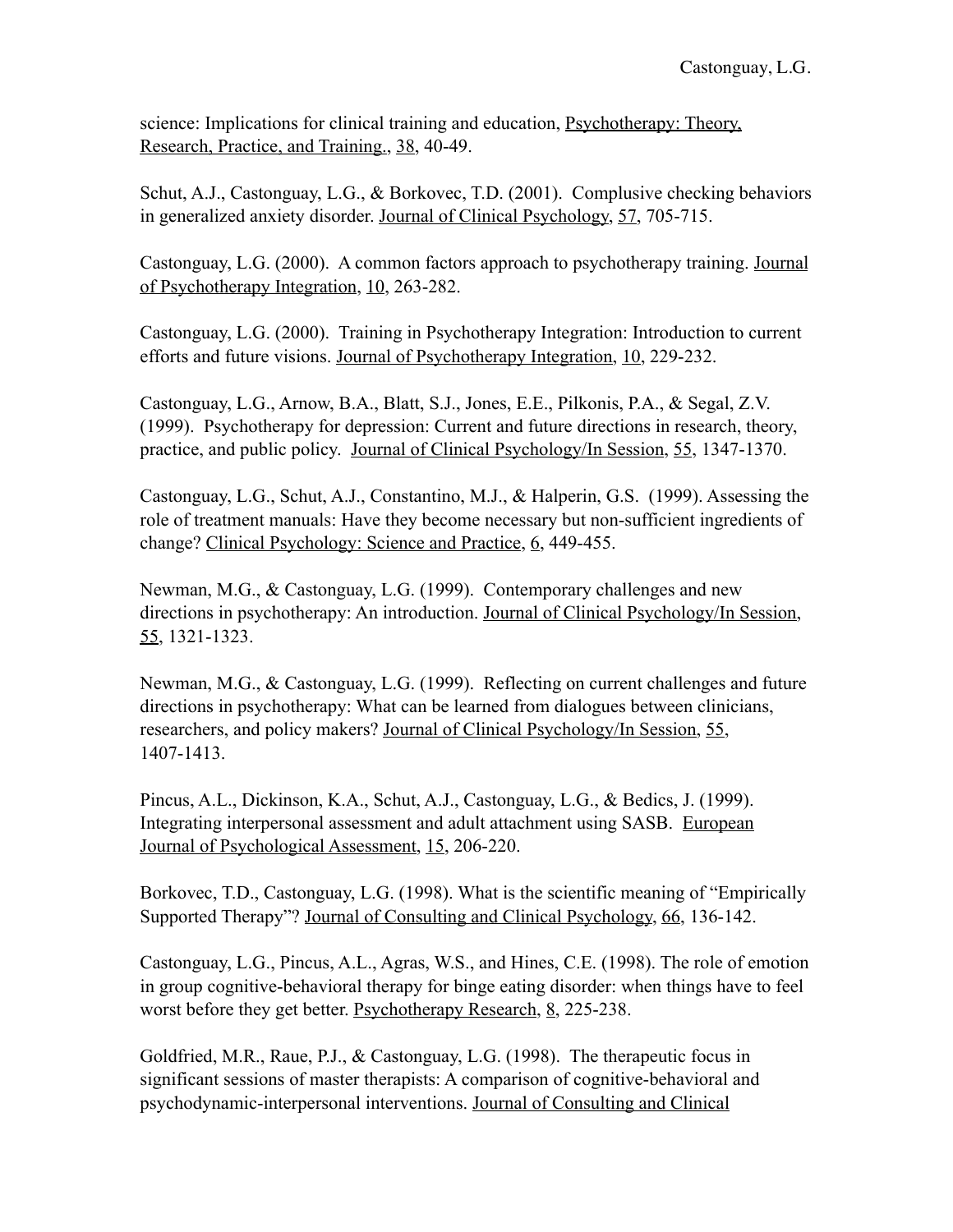Psychology, 66, 803-811.

- Abstracted in Clinician's Research Digest: Briefings in Behavioral Science, 17, (1999) 6.

Castonguay, L.G. (1997). Support in psychotherapy: A common factor in need of empirical data, conceptual clarification, and clinical input. Journal of Psychotherapy Integration, 7, 99-103.

Castonguay, L.G., & Goldfried, M.R. (1997). Psychotherapy integration and the need for better theories of change: A rejoinder to Alford. Applied and Preventive Psychology, 6, 91-95.

- Abstracted in Italian: Integrazione della psicoterapia e necessità di teori migliori de; cambiamento: Une riposta ad Alford. Integrazione:Nelle Psicoterapie enel Counseling, 7/8 (2000), 35.

Eldredge, K.L., Agras, W.S., Arnow, B., Telch, C.F., Bell, S., Castonguay, L.G., and Marnell, M. (1997). The effect of extending cognitive-behavioral therapy for binge eating disorder among initial treatment non-responders. International Journal of Eating Disorders, 21, 347-352.

Goldfried, M.R., Castonguay, L.G., Hayes, A.H., Drozd, J.F., & Shapiro, D.A. (1997). A comparative analysis of the therapeutic focus in cognitive-behavioral and pychodynamicinterpersonal sessions. Journal of Consulting and Clinical Psychology, 65, 740-748.

Arnow, B., and Castonguay, L.G. (1996). Treatment goals and strategies of cognitivebehavioral and psychodynamic therapists: A naturalistic investigation. Journal of Psychotherapy Integration, 6, 333-347.

- Abstracted in Italian: Scopi e Strategie di trattamento dei terapeuti cognitivocomportamentali e psyicodinamici:una ricerca naturalistica. Integrazione:Nelle Psicoterapie enel Counseling, 9/10 (2001), 81-82

Castonguay, L.G., Goldfried, M.R., Wiser, S., Raue, P.J., and Hayes, A.H. (1996). Predicting outcome in cognitive therapy for depression: A comparison of unique and common factors. Journal of Consulting and Clinical Psychology, 64, 497-504.

- Abstracted in Clinician's Research Digest: Briefings in Behavioral Science, 14, (1996) 1.

- Abstracted in Italian: Predire l'effeto della terapia cognitive per la depressione: uno studio su fattori unici e fattori comuni. Integrazione: Nelle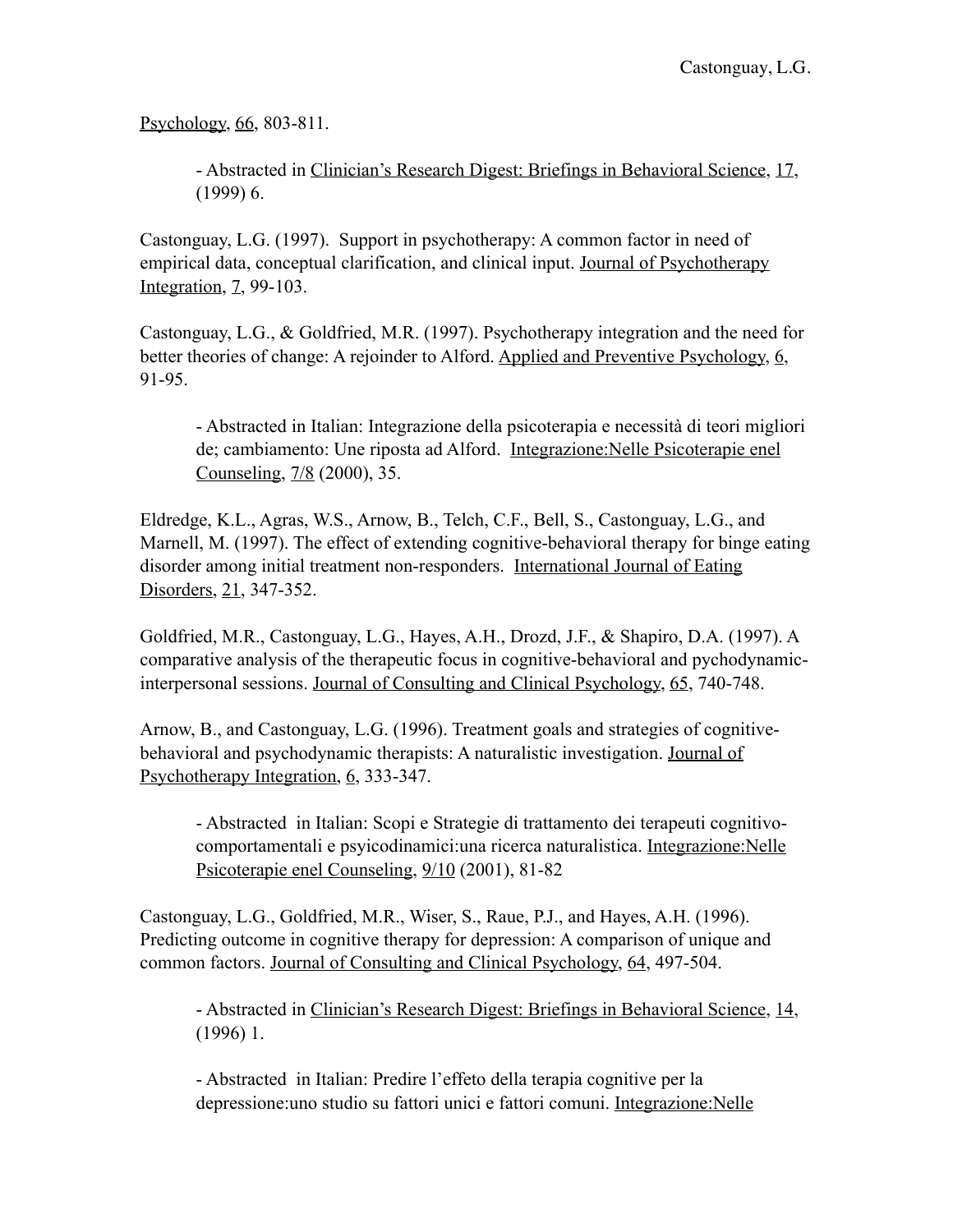Psicoterapie enel Counseling, 9/10 (2001), 77-80

Hayes, A.H., Castonguay, L.G., and Goldfried, M.R. (1996, a). The scientific study of change in psychotherapy: A re-examination of the process-outcome correaltion paradigm: Comment on Stiles and Shapiro (1994). Journal of Consulting and Clinical Psychology,  $64, 909 - 914.$ 

Hayes, A.H., Castonguay, L.G., and Goldfried, M.R. (1996, b). The effectiveness of targeting the vulnerability factors of depression in cognitive therapy. Journal of Consulting and Clinical Psychology, 64, 623-627.

Castonguay, L.G., Eldredge, K.L., and Agras, W.S. (1995). Binge eating disorders: Current issues and future directions of research. Clinical Psychology Review, 15, 865-890.

Castonguay, L.G., Hayes, A.M., Goldfried, M.R., and DeRubeis, R.J. (1995). The focus of therapist's intervention in cognitive therapy for depression. Cognitive Therapy and Research, 19, 485-503.

Bonanno, G., and Castonguay, L.G. (1994). On balancing approaches to psychotherapy: prescriptive patterns of attention, motivation, and personality, Psychotherapy, 31, 571-587.

- Translated in Dutch: Indicatiestelling in de psychotherapie: Patronen van aandacht, motivatie en persoonlijkheid als behanddelingsindicatie. Psychotherapie: Toegang tot de internationale vakliteratuur, 1, (1996) 37-63.

Castonguay, L.G., and Goldfried, M.R. (1994). Psychotherapy integration: An idea whose time has come. Applied and Preventive Psychology, 3, 159-172.

- Translated in Italian: Integrazione della psicoterapia: Un'idea per la quale è arrivato il tempo. Integrazione:Nelle Psicoterapie enel Counseling, 7/8 (2000), 13-32.

- Translated in German: Die Zeit ist reif für eine Psychotherapie-Integration, Integrative Therapie, 3, (1997) 243-272.

Castonguay, L.G. (1993). "Common factors" and "nonspecific variables": Clarification of the two concepts and recommendations for research. Journal of Psychotherapy Integration, 3, 267-286.

- Abstracted in Italian: "Fattori comuni" e "variabili aspecifiche": Chiarificazione di due concetti e raccomandazioni per la ricerca. Integrazione:Nelle Psicoterapie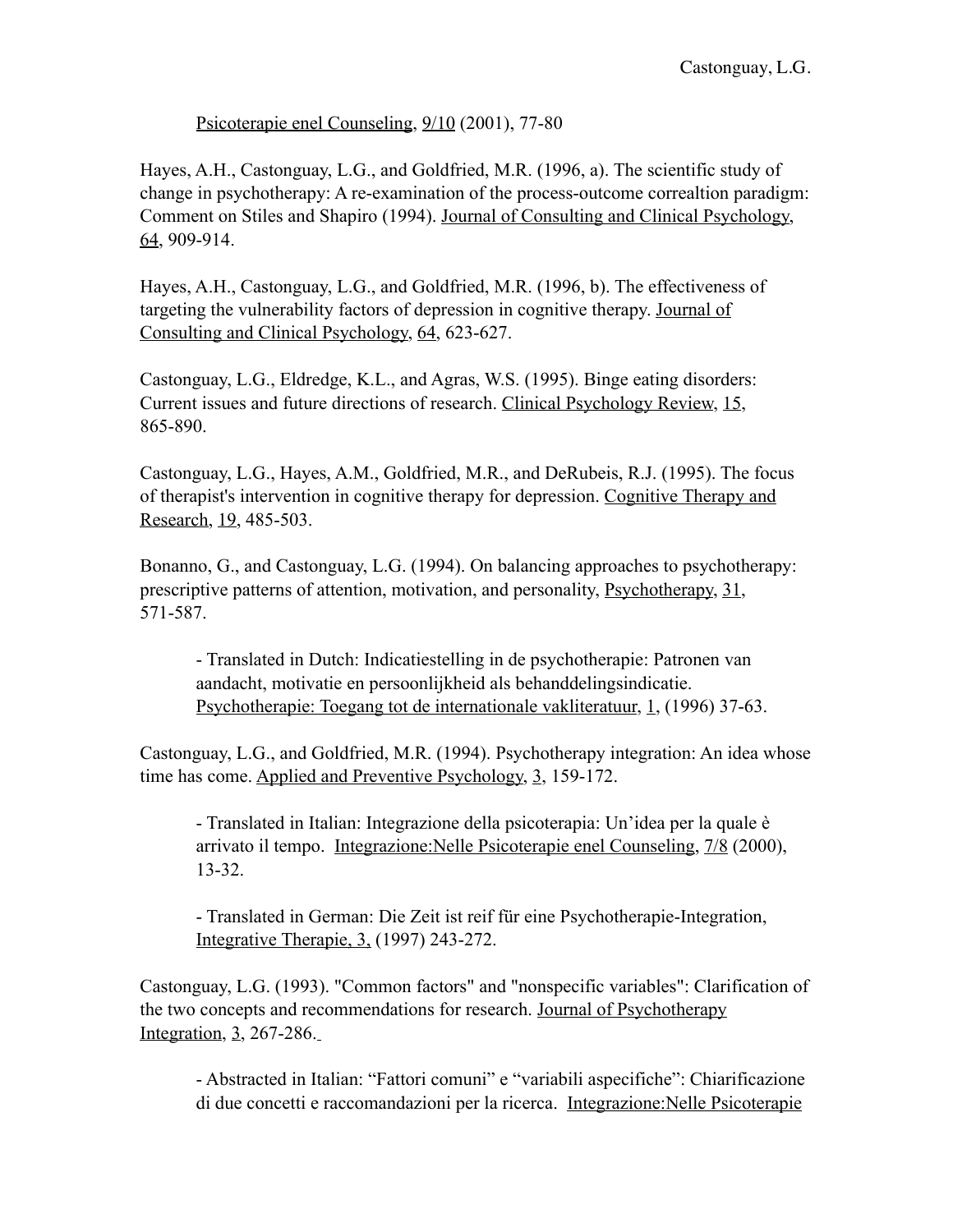enel Counseling,  $\frac{7}{8}$  (2000), 37-39.

Castonguay, L.G., Proulx, J., Aubut, J., Mckibben, A., and Campbell, M. (1993). Sexual preference assessment of sexual aggressors: Predictors of penile response magnitude. Archives of Sexual Behavior, 22, 325-333.

Goldfried, M.R., and Castonguay, L.G. (1993). Behavior therapy: redefining clinical strengths and limitations. Behavior Therapy, 24, 505-526.

Raue, P.J., Castonguay, L.G., and Goldfried, M.R. (1993). The working alliance: A comparison of two forms of therapy. Psychotherapy Research, 3, 197-207.

Borgat, F., Elie, R., and Castonguay, L.G. (1992). Reply to Hatch and Prihoda. Biofeedback and Self-Regulation, 17, 157-158.

Goldfried, M.R., and Castonguay L.G. (1992). The future of psychotherapy integration. Psychotherapy, 29, 4-10.

Kerr, S., Goldfried, M.R., Hayes, A.H., Castonguay, L.G., and Goldsamt, L.A. (1992). Interpersonal and intrapersonal focus in cognitive-behavioral and psychodynamicinterpersonal therapies:A preliminary analysis of the Sheffield Project. Psychotherapy Research, 2, 266-276.

Borgeat, F., Elie, R., and Castonguay, L.G. (1991). Muscular response to the therapist and symptomatic improvement during biofeedback for tension headache. Biofeedback and Self-Regulation, 16, 147-155.

Desmarchais, J.E., Jean, P., and Castonguay, L.G. (1990). Training psychiatrists and family physicians in evaluating interpersonal skills. Medical Education, 24, 376-381.

Castonguay, L.G., and Earls, C.M. (1989). La delinquance sexuelle: techniques d'intervention behavioriste. Revue Quebecoise de Psychologie, 10, 41-58.

Earls, C.M., Aubut, J., Laberge, J., Bouchard, L., Castonguay, L.G., and McKibben, A. (1989). Etude descriptive des delinquants sexuels. Revue Quebecoise de Psychologie, 10, 30-40.

Earls, C.M., and Castonguay, L.G. (1989). The evaluation of olfactory aversion for a bisexual pedophile with a single case multiple baseline design. Behavior Therapy, 20, 137-146.

Earls, C.M., Quinsey, V.L., and Castonguay, L.G. (1987). A comparison of scoring methods in the measurement of penile tumescence. Archives of Sexual Behavior, 16,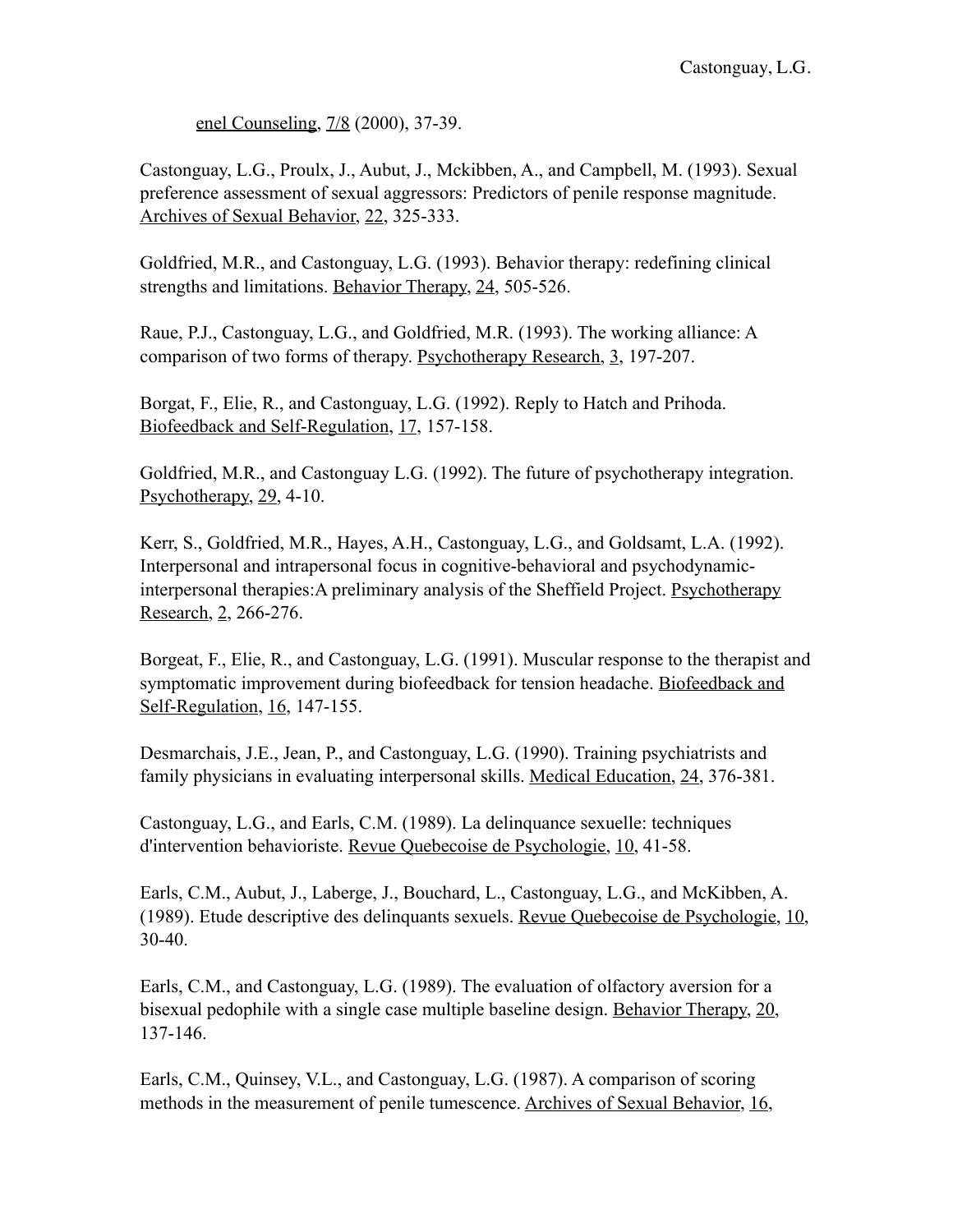493-500.

Castonguay, L.G. (1986). Psychotherapie et counseling: etude des facteurs communs aux differentes appproches therapeutiques. Canadian Journal of Counseling, 20, 33-55.

- A revised and extended version was published in C. Lecomte and L.G. Castonguay (Eds.): Rapprochement et integration en psychotherapie: Psychanalyse, behaviorisme et humanisme. Chicoutimi: Gaetan Morin.

Castonguay, L.G. (1984). Perspectives de rapprochement en psychotherapie. Revue Quebecoise de Psychologie, 10, 41-58.

- A revised and extended version was published in C. Lecomte and L.G. Castonguay (Eds.): Rapprochement et integration en psychotherapie: Psychanalyse, behaviorisme et humanisme. Chicoutimi: Gaetan Morin.

## **B. MANUSCRIPTS SUBMITTED FOR PUBLICATION**

Rousmaniere, T., Wrigth, C.V., Boswell, J.F., Constantino, M.J., Castonguay, L.G., and McLeod, J. (submitted for publication). Keeping psychologists in the driver's seat: Four perspectives on quality improvement and clinical data registries

Youn, S.J., Castonguay, L.G., Janis, R., Hayes, J.A., & Locke, B.D. (submitted for publication). Therapist effects: Unpacking the meaning behind differences

# **C. CHAPTERS**

Castonguay, L.G., Constantino, M.J., & Beutler, L.E. (in press). Implementing evidencebased principles of therapeutic change: A bidirectional collaboration between clinicians and researchers. To appear in L.G. Castonguay, M.J., Constantino, & L.E. Beutler (Eds) Principles of change: How psychotherapists implement research in practice. New York: Oxford University Press.

Castonguay, L.G., Constantino, M.J., & Beutler, L.E. (in press). Harvesting the fruits of a clinician-researcher collaboration and planting seeds for new partnerships. To appear in L.G. Castonguay, M.J., Constantino, & L.E. Beutler (Eds) Principles of change: How psychotherapists implement research in practice. New York: Oxford University Press.

Castonguay, L.G., Constantino, M.J., & Beutler, L.E. (in press). Depression cases. To appear in L.G. Castonguay, M.J., Constantino, & L.E. Beutler (Eds) Principles of change: How psychotherapists implement research in practice. New York: Oxford University Press.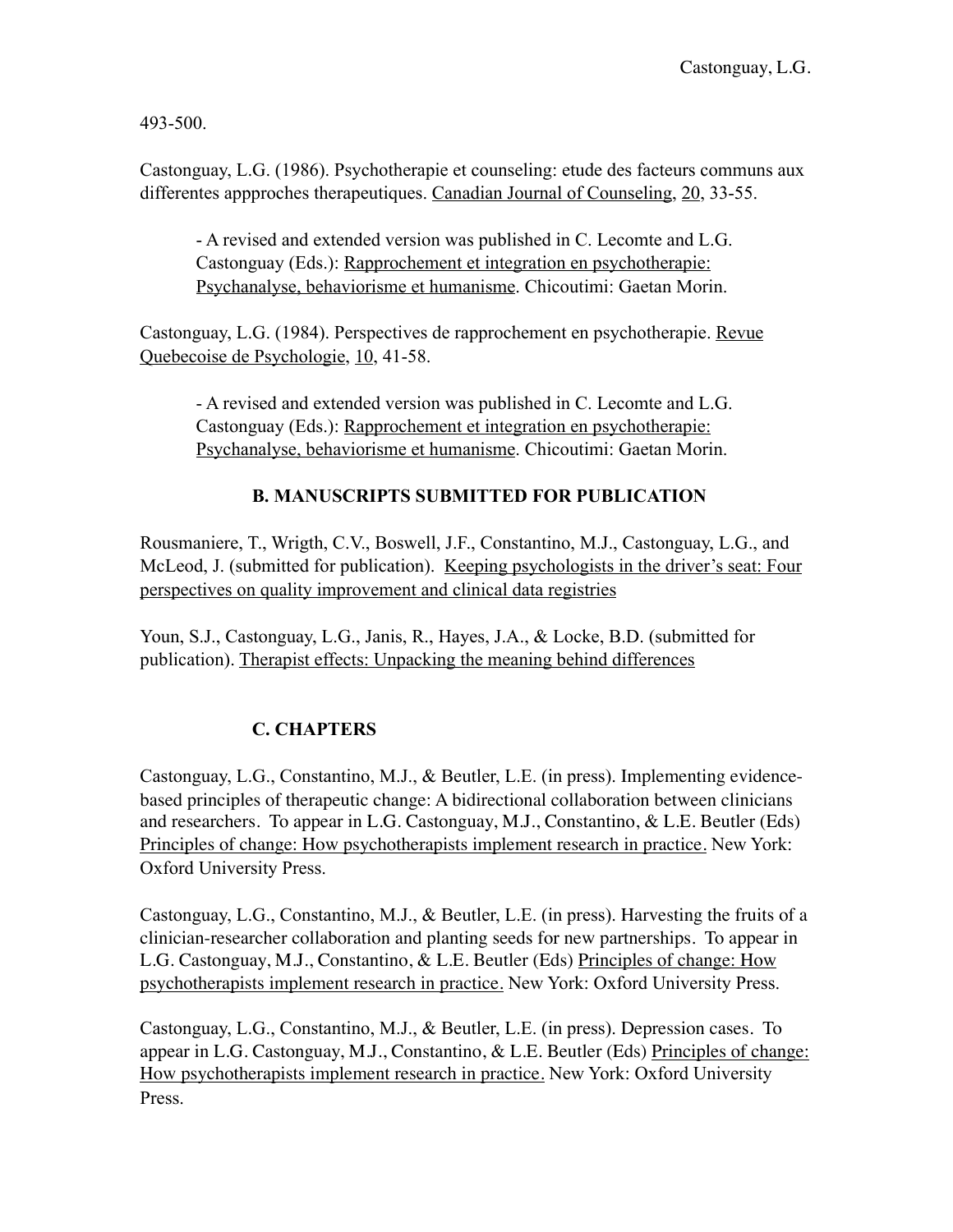Castonguay, L.G., Constantino, M.J., & Beutler, L.E. (in press). Anxiety disorders cases. To appear in L.G. Castonguay, M.J., Constantino, & L.E. Beutler (Eds) Principles of change: How psychotherapists implement research in practice. New York: Oxford University Press.

Castonguay, L.G., Constantino, M.J., & Xiao, H. (in press). Integrating science and practice through researcher-clinician collaboration. To appear in J.C. Norcross & M.R. Goldfried (Eds) Handbook of psychotherapy integration (3rd Edition). New York: Oxford University Press.

Castonguay, L.G., Newman, M.G., & grosse Holtforth, M. (in press). Cognitive-behavior assimilative integration. To appear in J.C. Norcross & M.R. Goldfried (Eds). Handbook of psychotherapy integration (3<sup>rd</sup> Edition). New York: Oxford University Press.

Johnson, B., Vivian, D., Wolf, A. W., Beulter, L.E., Castonguay, L.G., & Constantino, M.J. (in press). Conceptual, clinical, and empirical perspectives on principles of change for depression. To appear in L.G. Castonguay, M.J., Constantino, & L.E. Beutler (Eds) Principles of change: How psychotherapists implement research in practice. New York: Oxford University Press.

McAleavey, A.A., Xiao, H., Bernecker, S. L., Brunett, H., Morrison, N. R., Stein, M., Youn, S.J., Castonguay, L.G., Constantino, M.J. & Beutler, L.E. (in press). An updated list of principles of change that work. To appear in L.G. Castonguay, M.J., Constantino, & L.E. Beutler (Eds) Principles of change: How psychotherapists implement research in practice. New York: Oxford University Press.

Newman, M.G., Jacobson, N.C., & Castonguay, L.G. (in press). Interpersonal and emotion-focus processing psychotherapy for generalized anxiety disorder. To appear in P. M. Emmelkamp & T. Ehring (Eds), International handbook of anxiety disorders: Theory, research, and practice. New York: Wiley-Blackwell

Papiasvili, E.D., Spayd, C.S., Weinberg, I., Beulter, L.E., Castonguay, L.G., & Constantino, M.J. (in press). Conceptual, clinical, and empirical perspectives on principles of change for anxiety disorders. To appear in L.G. Castonguay, M.J., Constantino, & L.E. Beutler (Eds) Principles of change: How psychotherapists implement research in practice. New York: Oxford University Press.

Castonguay, L.G., Youn S. Y., Xiao, H., & McAleavey, A.A. (2018). The therapeutic relationship: A warm, important, and potentially mutative factor in cognitive behavior therapy. In Tishby, O., & Wiseman, H. (Eds.) Developing the therapeutic relationship: Integrating case studies, research and practice. Washington, DC: American Psychological Association.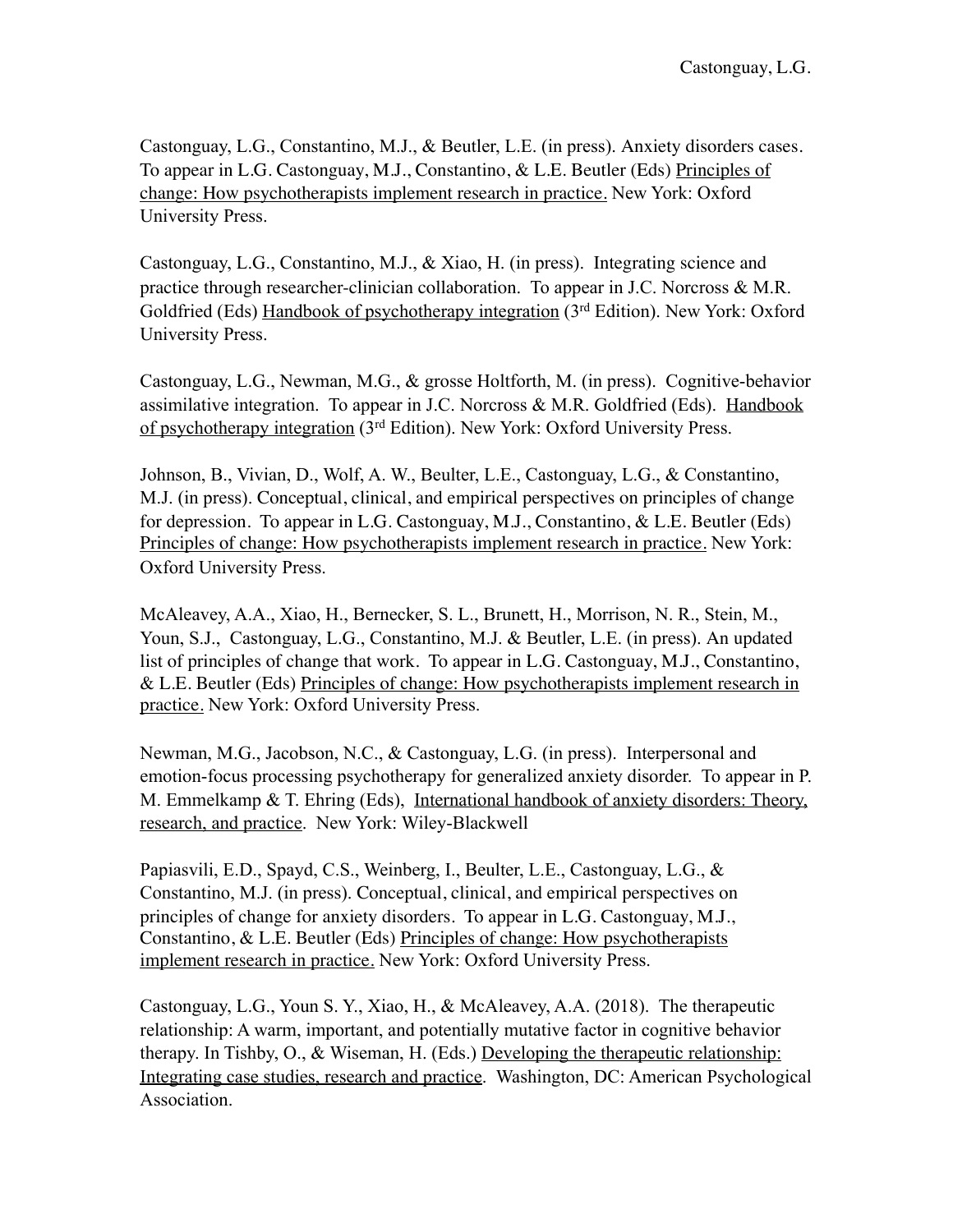Youn, S.J., Castonguay, L.G., & Xiao, H. (2018). Practice research networks: Where science and practice meet. In R.T. Codd (Ed), Practice-based research: A guide for clinicians. New York: Routledge.

Boswell, J.F., Kraus, D.R., Constantino, J.J., Bugati, M., & Castonguay, L.G. (2017). The implications of therapist effects for routine practice, policy, and training. In L.G. Castonguay & C.E. Hill (Eds). Therapist effects: Toward understanding how and why some therapists are better than others. Washington, D.C.: American Psychological Association Press.

Constantino, M.J., Boswell, J.F., Coyne, A.E., Kraus, D.R., & Castonguay, L.G. (2017). Who works for whom and why? Integrating therapist effects analysis into psychotherapy outcome and process research. In L.G. Castonguay & C.E. Hill (Eds). Therapist effects: Toward understanding how and why some therapists are better than others. Washington, D.C.: American Psychological Association Press.

Hill, C.E., & Castonguay, L.G. (2017). Therapist effects: Integration and conclusions. In L.G. Castonguay & C.E. Hill (Eds). Therapist effects: Toward understanding how and why some therapists are better than others. Washington, D.C.: American Psychological Association Press.

Youn, S.J., Xiao, H., Kim, H., Castonguay, L.G., McAleavey, A., Newman, M.G., & Safran, J.D. (2017). Effective and less effective therapists for generalized anxiety disorder: Are they conducting therapy the same way. In L.G. Castonguay & C.E. Hill (Eds). Therapist effects: Toward understanding how and why some therapists are better than others. Washington, D.C.: American Psychological Association Press.

McAleavey, A. A., & Castonguay, L. G. (2015). The process of change: Common and unique factors. In O. Gelo, A. Pritz, and B. Rieken (Eds.) Psychotherapy research: General issues, process, and outcome. London: Springer.

Strauss, B.M., Castonguay, L.G., & Barber, J.P. (2015). What the future holds for psychotherapy research. In B.M. Strauss, J.P., Barber, & L.G. Castonguay (Eds.). Visions in psychotherapy research and practice: reflections from the presidents of the society for psychotherapy research. New York: Routledge

Youn, S.J., McAleavey, A.A., & Castonguay, L.G., (2015). Practice research networks. In R.L., Cautin and S.O. Lillienfeld (Eds.). The Encyclopedia of Clinical Psychology. New York: Wiley-Blackwell.

Castonguay, L.G., Barkham, M., Lutz, W., & McAleavey, A.A. (2013). Practice-oriented research: Approaches and application. In M.J. Lambert (Eds.). Bergin and Garfield's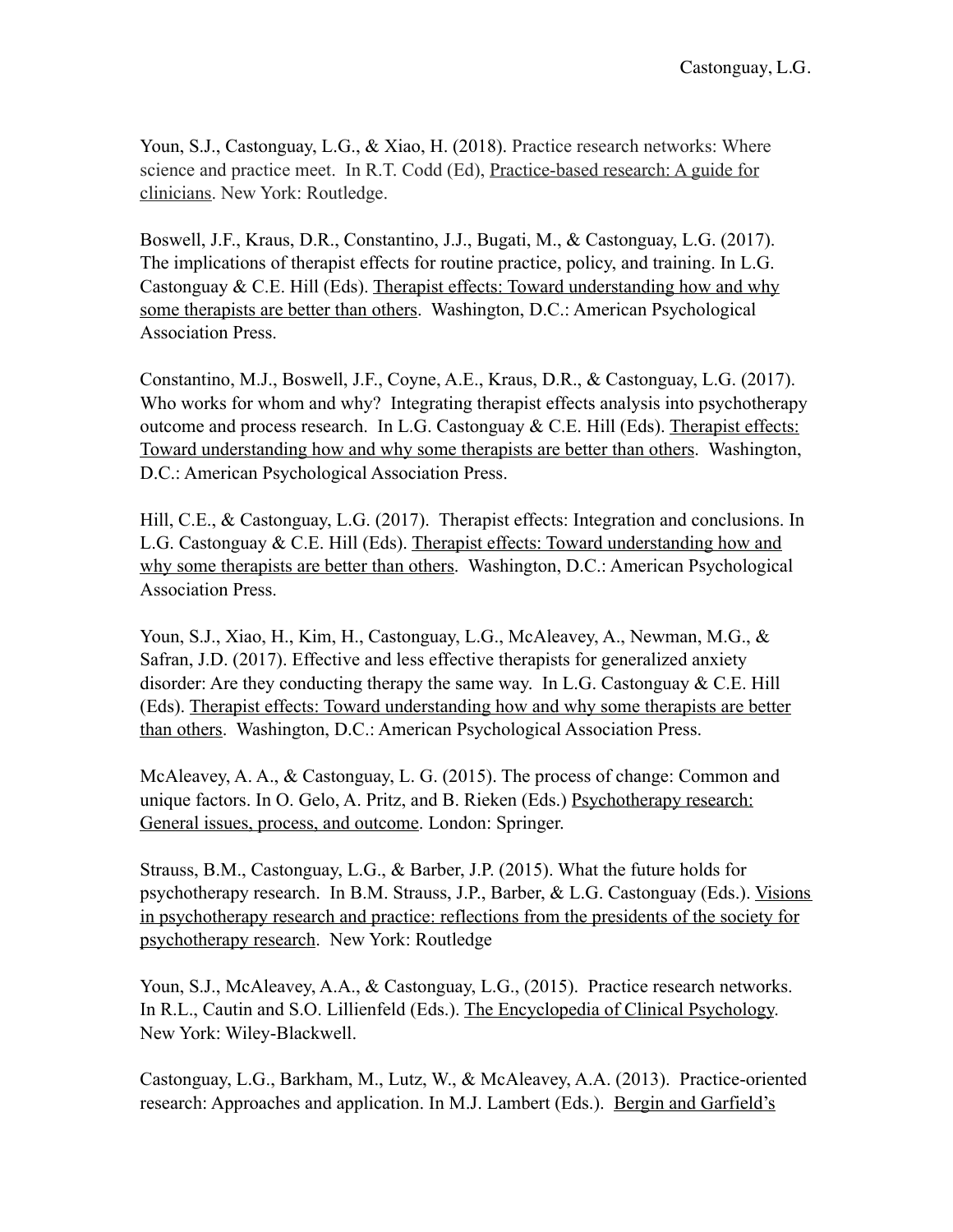Handbook of psychotherapy and behavior change (sixth edition). New York: Wiley.

Castonguay, L.G., Oltmanns, T.G. (2013). Psychopathology research and clinical interventions: Broad conclusions and general recommendations. In L.G. Castonguay & T.G. Oltmanns (Eds), Psychopathology: Bridging the gap between basic empirical findings and clinical practice. New York: Guilford Press.

LeMoulth, J., Castonguay, L.G., Joorman, J., & McAleavey, A. A. (2013). Depression: Basic research and clinical implications. In L.G. Castonguay & T.G. Oltmanns (Eds), Psychopathology: Bridging the gap between basic empirical findings and clinical practice. New York: Guilford Press.

Mortazavi, A., Youn, S.J., Newman, M.G. & Castonguay, L.G. (2013).Treating generalized anxiety disorder. In L. Grossman and S. Wallfish (Eds). Translating Research into Practice: A Desk Reference for Practicing Mental Health Professionals*.* Springer Publishing.

Oltmanns, T.G. & Castonguay, L.G. (2013). General issues in understanding and treating psychopathology. In L.G. Castonguay & T.G. Oltmanns (Eds), Psychopathology: Bridging the gap between basic empirical findings and clinical practice. New York: Guilford Press.

Castonguay, L.G., & Hill, C. E. (2012). Corrective Experiences in Psychotherapy: An Introduction. In L. G. Castonguay & C. E. Hill (Eds.). Transformation in psychotherapy: Corrective experiences across cognitive behavioral, humanistic, and psychodynamic approaches. Washington DC: American Psychological Association.

- A revised version was published in German in Znoj H. & Berger, T. (Eds) (2013). Die Kunst und wissenschaft de psychotherapie/New developments in psychotherapy and psychotherapy research. Bern, Switzerland: Huber Verlag Bern

Castonguay, L.G., Nelson, D. L., Boswell, J.F., Nordberg, S., McAleavey, A.,Newman, M.G., & Borkovec, T.D. (2012). Corrective experiences in cognitive behavioral and interpersonal/emotional processing: A qualitative analysis. In L. G. Castonguay & C. E. Hill (Eds.). Transformation in psychotherapy: Corrective experiences across cognitive behavioral, humanistic, and psychodynamic approaches. Washington DC: American Psychological Association.

Hill, C.E., Castonguay, L.G., Farber, B.A., Knox, S., Stiles, W, B. Anderson, T., Angus, L., Barber, J.P., Beck, J.G., Bohart, A.C., Caspar, F., Constantino, M.J., Elliott, R., Friedlander, M.L., Goldfried, M.R., Greenberg, L.S., Hayes, A.M., Hayes, J.A., Heatherington, L., Grosse Holtforth, M., Ladany, N., Levy, K.N., Messer, S.B., Muran,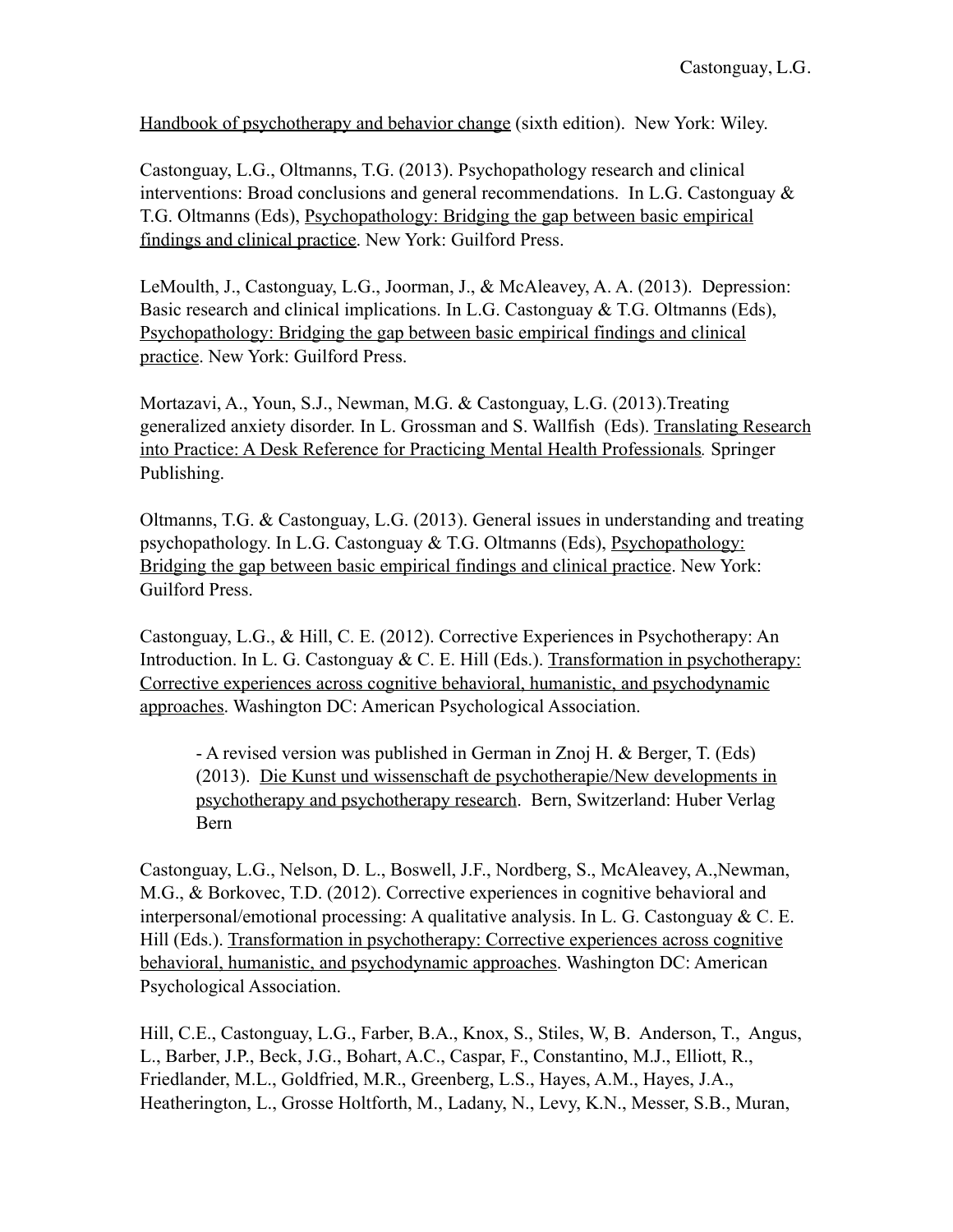J.C., Newman, M.G., Safran, J.D., & Sharpless, B. A., (2012). Corrective experiences in psychotherapy: Definitions, processes, consequences, and research directions. In L. G. Castonguay & C. E. Hill (Eds.). Transformation in psychotherapy: Corrective experiences across cognitive behavioral, humanistic, and psychodynamic approaches. Washington DC: American Psychological Association.

Angus, L, Hayes. J.A., Anderson, T., Ladany, N., Castonguay, L.G., & Muran, J.C. (2010). Future directions: Emerging opportunities and challenges in psychotherapy research. In L.G. Castonguay, J.C. Muran, L., Angus, J. H. Hayes, N. Ladany & T. Anderson,. (Eds) Bringing psychotherapy research to life: Understanding change through the work of leading clinical researchers. Legacies from the Society for Psychotherapy Research. Washington, D.C.: American Psychological Association Press

Boswell, J.F., Sharpless, B.A., Greenberg, L.S., Heatherington, L., Huppert, J.D., Barber, J. P., Goldfried, M.R., & Castonguay, L.G. (2010). Schools of psychotherapy and the beginnings of a scientific approach. In D. H. Barlow (Ed.) Oxford Handbook of Clinical Psychology. New York: Oxford University Press.

Castonguay, L.G., Constantino, M.J., Boswell, J.F., & Kraus, D. (2010) The Therapeutic Alliance: Research and Theory. In L.M. Horowitz & Strack, S, (Eds.), Handbook of interpersonal psychology: Theory, research, assessment, and therapeutic interventions. New York: Wiley.

Castonguay, L.G., Constantino, M.J., McAleavey, A.A., & Goldfried, M.R. (2010). The Alliance in Cognitive-Behavioral Therapy. In J. C. Muran & J. P. Barber, (Eds.), The Therapeutic Alliance: An Evidence-Based Approach to Practice and Training. New York: Guilford Press.

Castonguay, L.G., & Norcross, J.C. (2010). Marvin R. Goldfried: Pioneering spirit and integrative force. In L.G. Castonguay, J.C. Muran, L., Angus, J. H. Hayes, N. Ladany & T. Anderson,. (Eds) Bringing psychotherapy research to life: Understanding change through the work of leading clinical researchers. Legacies from the Society for Psychotherapy Research. Washington, D.C.: American Psychological Association Press.

Constantino, M.J., Castonguay, L.G.,Zack, S.E., & DeGeorge, J. (2010). Engagement in psychotherapy: Factors contributing to the facilitation, demise, and restoration of the therapeutic alliance. In D. Castro-Blanco, M. S. Karver (Ed). Elusive alliance: Treatment engagement strategies with high-risk adolescents. Washington, D.C.: American Psychological Association Press.

Kraus, D., & Castonguay, L.G., (2010). Treatment Outcome Package (TOP): Development and use in naturalistic settings. In M. Barkham, G. E Hardy, & J Mellor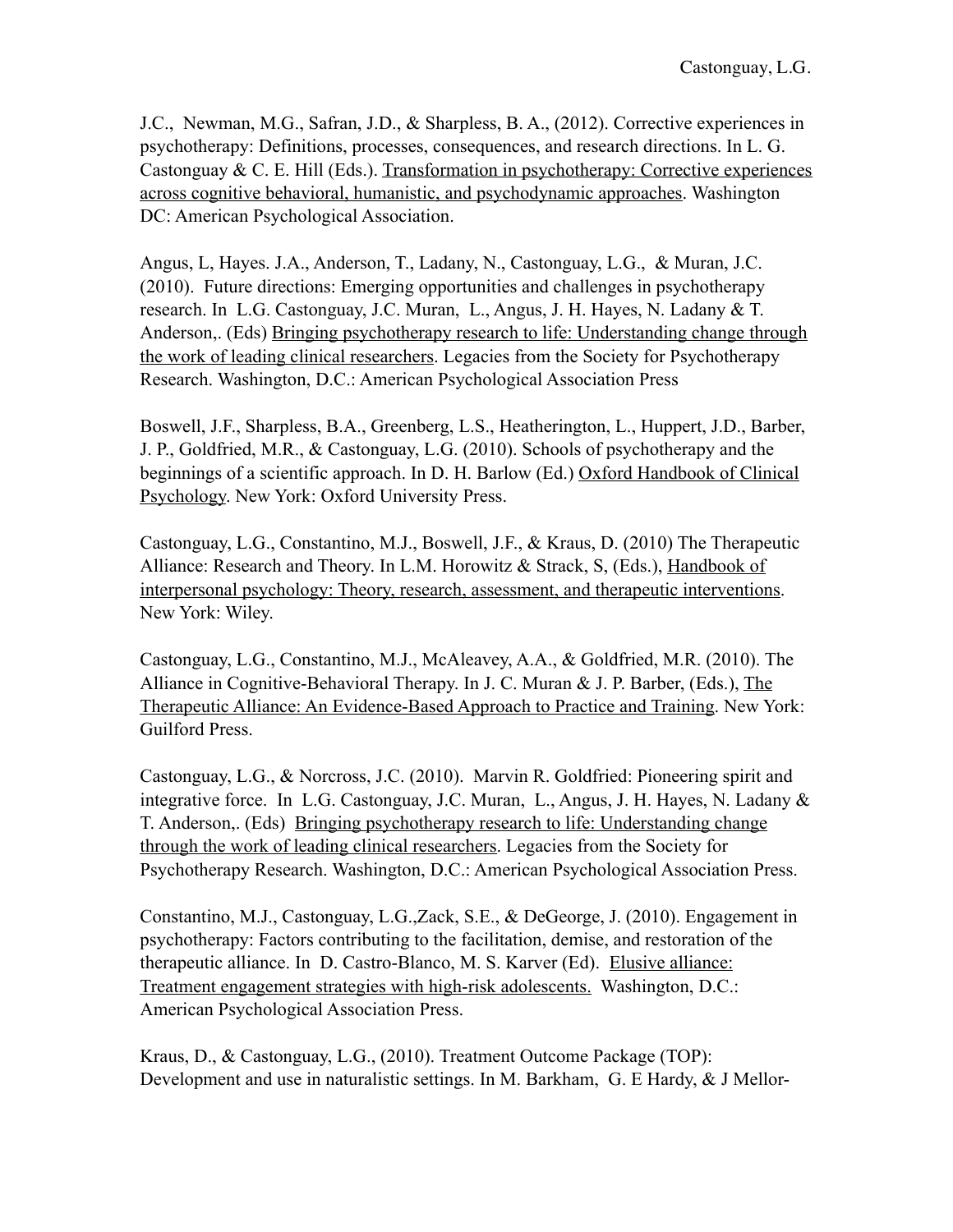Clark (Eds), Developing and Delivering Practice-Based Evidence: A Guide for the Psychological Therapies.. New York: Wiley

Magnavita, J.J., Critchfield, K.L., & Castonguay, L.G., (2010). Treatment Planning and Formatting: Combining science and art in implementing the framework of therapy. In J.J. Magnavita (Ed). Evidence-Based Treatment of Personality Dysfunction*.* Washington, D.C.: American Psychological Association Press.

Muran, J.C., Castonguay, L.G., & Strauss, B. (2010). A Brief Introduction to Psychotherapy Research. In L.G. Castonguay, J.C. Muran, L., Angus, J. H. Hayes, N. Ladany  $&$  T. Anderson,. (Eds) Bringing psychotherapy research to life: Understanding change through the work of leading clinical researchers. Legacies from the Society for Psychotherapy Research. Washington, D.C.: American Psychological Association Press.

Parry, G., Castonguay, L.G., Borkovec, T.D., & Wolfe, A.W. (2010) Practice research networks and psychological services research in the UK and USA. In M. Barkham, G. E Hardy, & J Mellor-Clark (Eds), Developing and Delivering Practice-Based Evidence: A Guide for the Psychological Therapies. New York: John Wiley

Clinton, D., Gierlach, E., Zack, S.E., Beuler, L.E., & Castonguay, L.G. (2007). Toward the integration of technical interventions, relationship factors and participants variables. In S.G. Hofman and J Weinberger (Eds), The art and science of psychotherapy Brunne-Routledge

Castonguay, L.G. & Hill, C.E. (2006). Introduction: Examining insight in psychotherapy. In L.G. Castonguay & C.E. Hill (Eds), Insight in psychotherapy. Washington, D.C.: American Psychological Press.

- A revised version was published in German in Znoj H. & Berger, T. (Eds) (2013). Die Kunst und wissenschaft de psychotherapie/New developments in psychotherapy and psychotherapy research. Bern, Switzerland: Huber Verlag Bern

Grosse Holtforth, M., Castonguay, L.G., Boswell, J.F., Angtuaco, L. A., Kakouros, A.A., & Borkovec, T.D. (2006). Insight in cognitive behavioral therapy. In L.G. Castonguay & C.E. Hill (Eds), Insight in psychotherapy. Washington, D.C.: American Psychological Press.

Hill, C.E., Castonguay, L.G., Elliott, R., Gelso, C. J., Goldfried, M.R., Stiles, W.B., Angus, L., Arnkoff, D.B., Barber, J.P., Bohart, A.C., Borkovec, T.D., Bowman, E., Caspar, F., Crits-Christoph, P., Cruz, J., Friedlander, M.L., Gibbons, M.B., Glass C.R. , Greenberg, L.S., Grosse Holtforth, M., Hayes, A.M., Hayes, J.A., Haverkamp, B.E., Heatherington, L., Knox, S., Ladany, N., Messer, S.B., Pascual-Leone, A., Safran J.D.,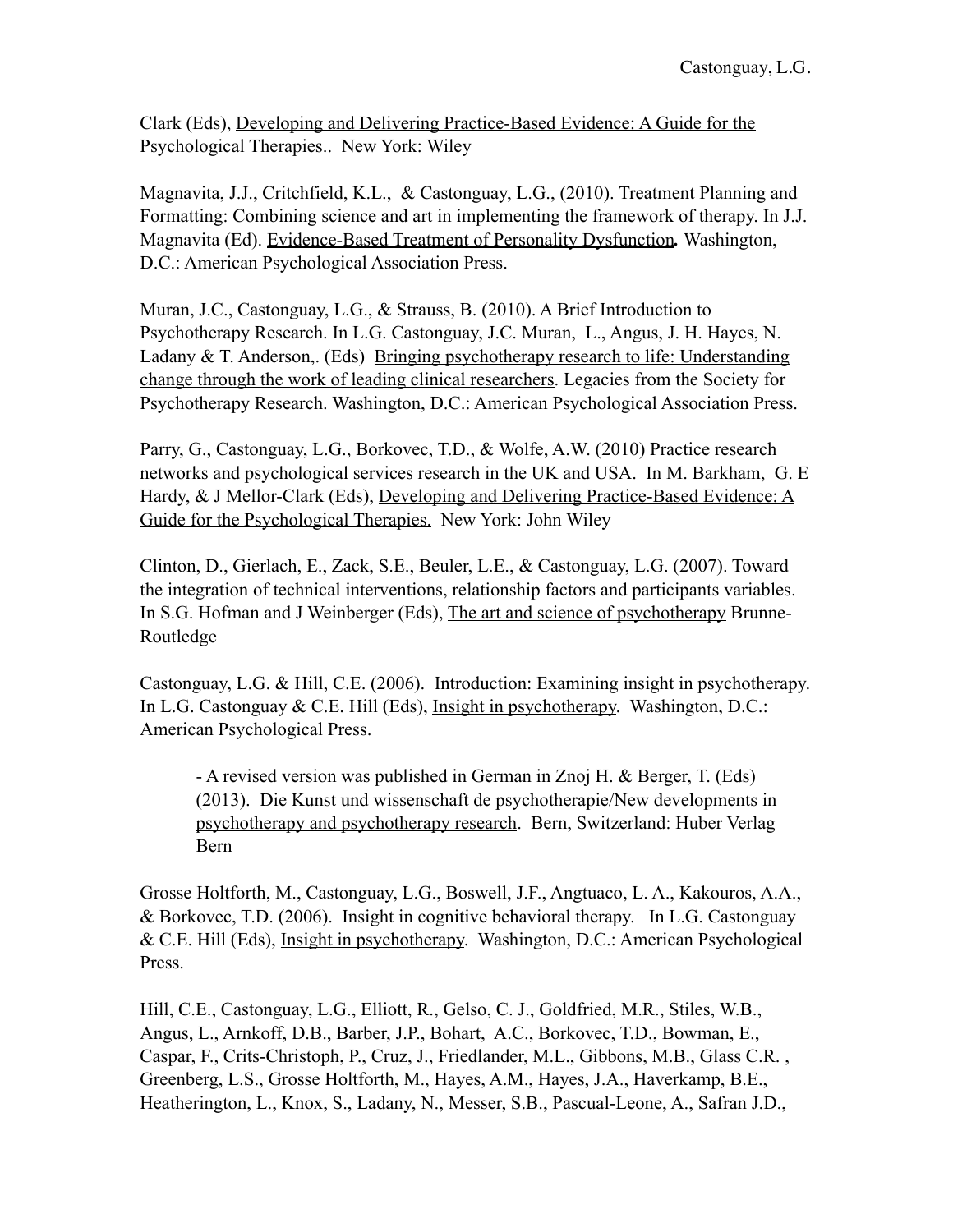Schottenbauer, M.A., Vernon, R.F., & Wampold, B.E. (2006). Insight in Psychotherapy: Definitions, Process, Consequences, and Research Directions. In L.G. Castonguay & C.E. Hill (Eds), Insight in psychotherapy. Washington, D.C.: American Psychological Press.

Nelson, D.L., Castonguay, L.G., Barwick, F. (2006). Directions for the integration of homework in psychotherapy practice: Conceptual and clinical consensus toward the benefits and implementation of between sessions activities. In Kazantis, N. & L'Abate, L (Eds). Handbook of homework assignments in psychotherapy: research, practice, and prevention. New York: Springer

Beutler, L.E., & Castonguay, L.G. (2005). The task force on empirically based principles of change. In L.G. Castonguay and L.E. Beutler (Eds). Principles of therapeutic change that work. New York: Oxford University Press.

Beutler, L.E., Castonguay, L.G., & Follette, W.C. (2005). Integration of therapeutic factors in dysphoric disorders. In L.G. Castonguay and L.E. Beutler (Eds). Principles of therapeutic change that work. New York: Oxford University Press.

Borkovec, T.D., & Castonguay, L.G. (2005). Effectiveness research. In J.C. Norcross, L.E. Beutler, & Levant, R.F (Eds). Evidence-based practices in mental health: Debate and dialogue on the fundamental questions. Washington, D.C.: American Psychological Association

Castonguay, L.G. & Beutler, L.E. (2005). Common and unique principles of therapeutic change: What do we know and what do we need to know? In L.G. Castonguay and L.E. Beutler (Eds). Principles of therapeutic change that work. New York: Oxford University Press.

Castonguay, L.G., Grosse Holtforth, M., Coombs, M.M., Beberman, R.A., Kakouros, A.A., Boswell, J.F., Reid, J.J., & Jones, E.E. (2005). Relationship factors in treating dysphoric disorders. In L.G. Castonguay and L.E. Beutler (Eds). Principles of therapeutic change that work. New York: Oxford University Press.

Castonguay, L.G., Newman, M.G., Borkovec, T.D. Grosse Holtforth, M., & Maramba, G.G. (2005). Cognitive-behavior assimilative integration. In J.C. Norcross and M.R. Goldfried (Eds.): The handbook of psychotherapy integration, (2<sup>nd</sup> Edition). New York: Oxford University Press.

Newman, M.G., Castonguay, L.G., Borkovec, T.D., & Molnar, C. (2004). Integrative therapy for generalized anxiety disorder. In R. G. Heimberg, C.L. Turk, & D. S. Mennin (Eds.). Generalized anxiety disorder: Advances in research and practice. New York: Guilford.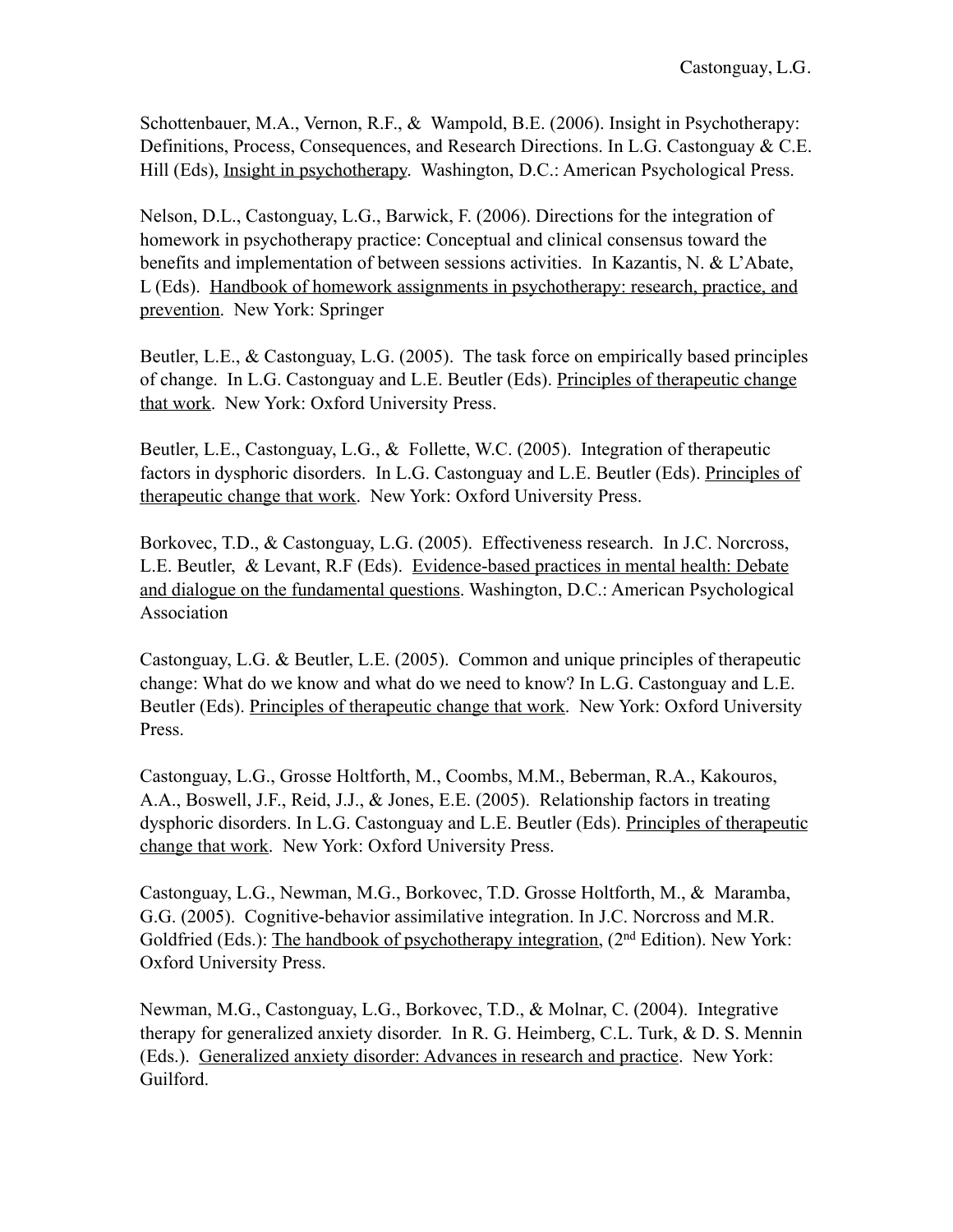Castonguay, L.G., Reid, J.J., Halperin, G.S., & Goldfried, M.R. (2003). Psychotherapy integration. In G.Stricker and T.A. Widiger (Eds.). Comprehensive handbook of Psychology, Vol. 8: Clinical Psychology. New York: Wiley.

Constantino, M.J., Castonguay, L.G., & Schut, A.J. (2002). The working alliance: A flagship for the scientific-practitioner model in psychotherapy. In G. Shick Tryon (Ed). Counseling Based on Process Research. New York: Allyn & Bacon.

Castonguay, L.G., & Borgeat, F. (2001). Les mécanismes de base en psychothérapie. In P. Lalonde, J. Aubut, and F. Grunberg (Eds.). Psychiatrie clinique: Approche bio-psychosociale. Chicoutimi: Gaetan Morin.

Castonguay, L.G.,Schut, A.J., & Constantino, M.J (2000). Psychotherapy Research. In Craighead, W. E. & Nemeroff, C. B. (Eds.). The Corsini encyclopedia of psychology and behavioral science. 3rd ed. New York: Wiley.

- A condensed version has been published as Castonguay, L.G., Constantino, M.J., & Schut, A.J. (2004). Psychotherapy Research. In W.E. Craighead and C.B. Nemeroff (Eds.), The Concise Corsini Encyclopedia of Psychology and Behavioral Science. (3rd Edition). New York: Wiley

- A revised version has been published as Castonguay, L.G., Nordberg, S. Schut, A.J., & Constantino, M.J . Psychotherapy Research. In I. B. Weiner, I, & W. E. Craighead. (Eds.). The Corsini encyclopedia of psychology. 4th ed. New York: Wiley.

Borkovec, T.D., Castonguay, L.G., and Newman, M.G. (1997). Measuring treatment outcome for posttraumatic stress disorder and social phobia: A review of current instruments and recommendations for future research. In H.H. Strupp, L. Horowitz, and M.J. Lambert (Eds.). Measuring patient changes in mood, anxiety, and personality disorders: Toward a core battery. Washington: American Psychological Association.

Lecomte, C., Castonguay, L.G., Cyr, M., and Sabourin, S. (1993). Supervision and instruction in doctoral psychotherapy integration. In G. Stricker and J. Gold (Eds.): The comprehensive handbook of psychotherapy integration. New York: Plenum.

Goldfried, M.R., Castonguay, L.G., and Safran, J.D., (1992). Core issues and future directions in psychotherapy integration. In J.C. Norcross and M.R. Goldfried (Eds.): The handbook of psychotherapy integration. New York: Basic Book.

- Translated in French in Norcross, J.C. & Goldfried, M.R. (1998). Psychotherapie Integrative Therapy. Paris: Desclée de Brower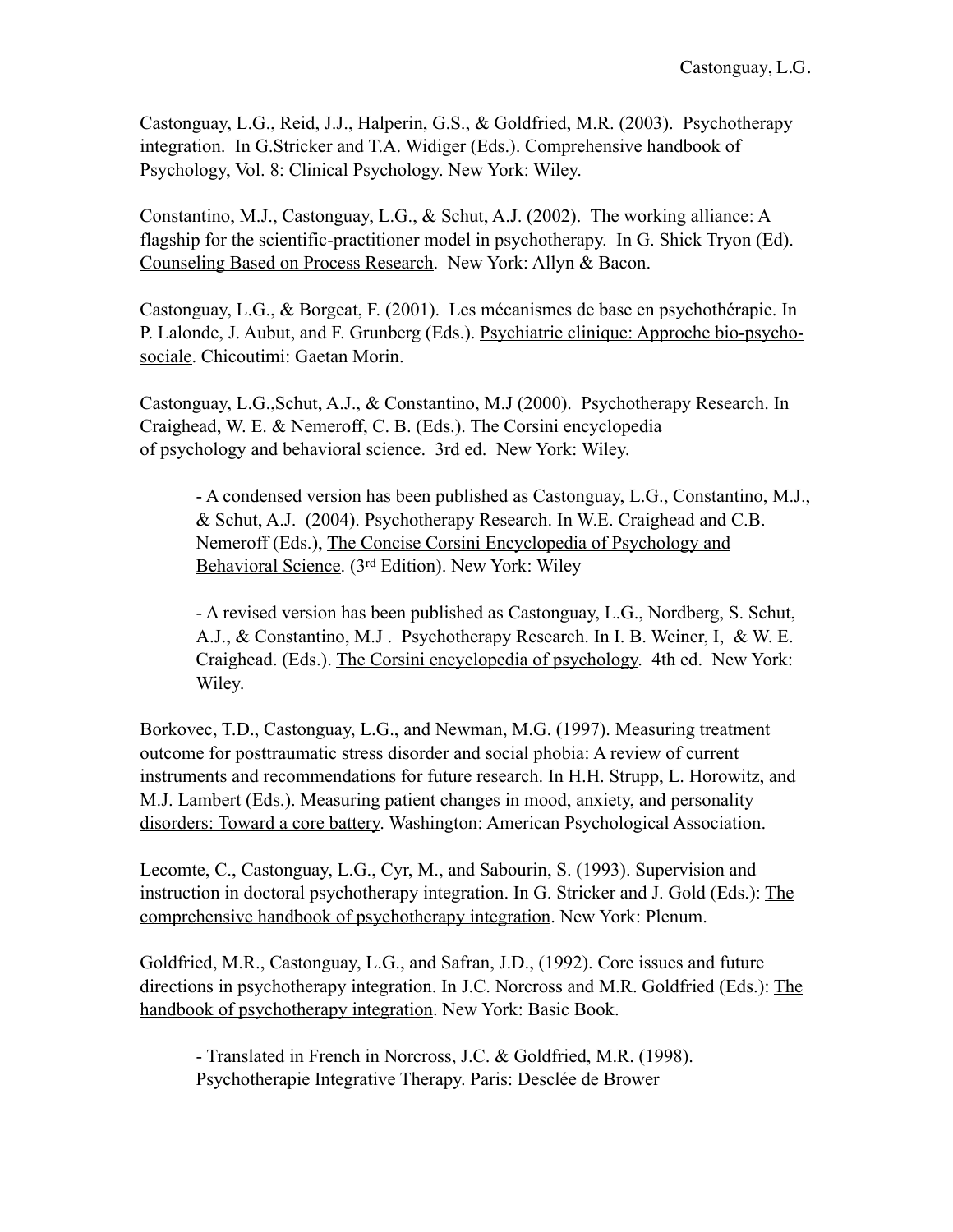### **D. BOOKS**

Castonguay, L.G., Constantino, M.J., & Beutler, L.E. (Eds) (in press). Principles of change: How psychotherapists implement research in practice. New York: Oxford University Press.

Castonguay, L.G., & Hill, C.E. (Eds) (2017). How and why some therapists are better than others: Understanding therapist effects. Washington, D.C.: American Psychological Association Press.

Castonguay, L.G., & Muran, J.C. (Eds) (2016). Practice-oriented research in psychotherapy: Building partnerships between clinicians and researchers. Oxford, UK: Taylor & Francis.

Strauss, B., Barber, J.P., & Castonguay, L.G., (Eds.). (2015). Visions in psychotherapy research and practice: reflections from the presidents of the society for psychotherapy research. New York: Routledge.

Castonguay, L.G., & Oltmanns, T.F (Eds) (2013). Psychopathology: From science to clinical practice. New York: Guilford Press.

- Translated in Italian by Antonella Orsucci and published by Raffaello Cortina Editore

Castonguay, L.G., & Hill, C.E. (Eds) (2012). Transformation in psychotherapy: Corrective Experiences across cognitive behavioral, humanistic, and psychodynamic approaches. Washington, D.C.: American Psychological Association Press.

- Translated in Polish by Przeklad Joanna Kolczyñska and published by the Institute of Health Psychology

Castonguay, L.G., Muran, J.C., Angus, L., Hayes, J.H., Ladany, N., & Anderson, T. (Eds) (2010) Bringing psychotherapy research to life: Understanding change through the work of Leading clinical researchers. Washington, D.C.: American Psychological Association Press.

Castonguay, L.G., & Hill, C. E (Eds). (2006). Insight in Psychotherapy. Washington, D.C.: American Psychological Association Press.

- Translated in Italian by Edoardo Guisti and published by Sovera Multimedia

Castonguay, L.G., & Beutler, L. E. (Eds) (2006). Principles of therapeutic change that work. New York: Oxford University Press.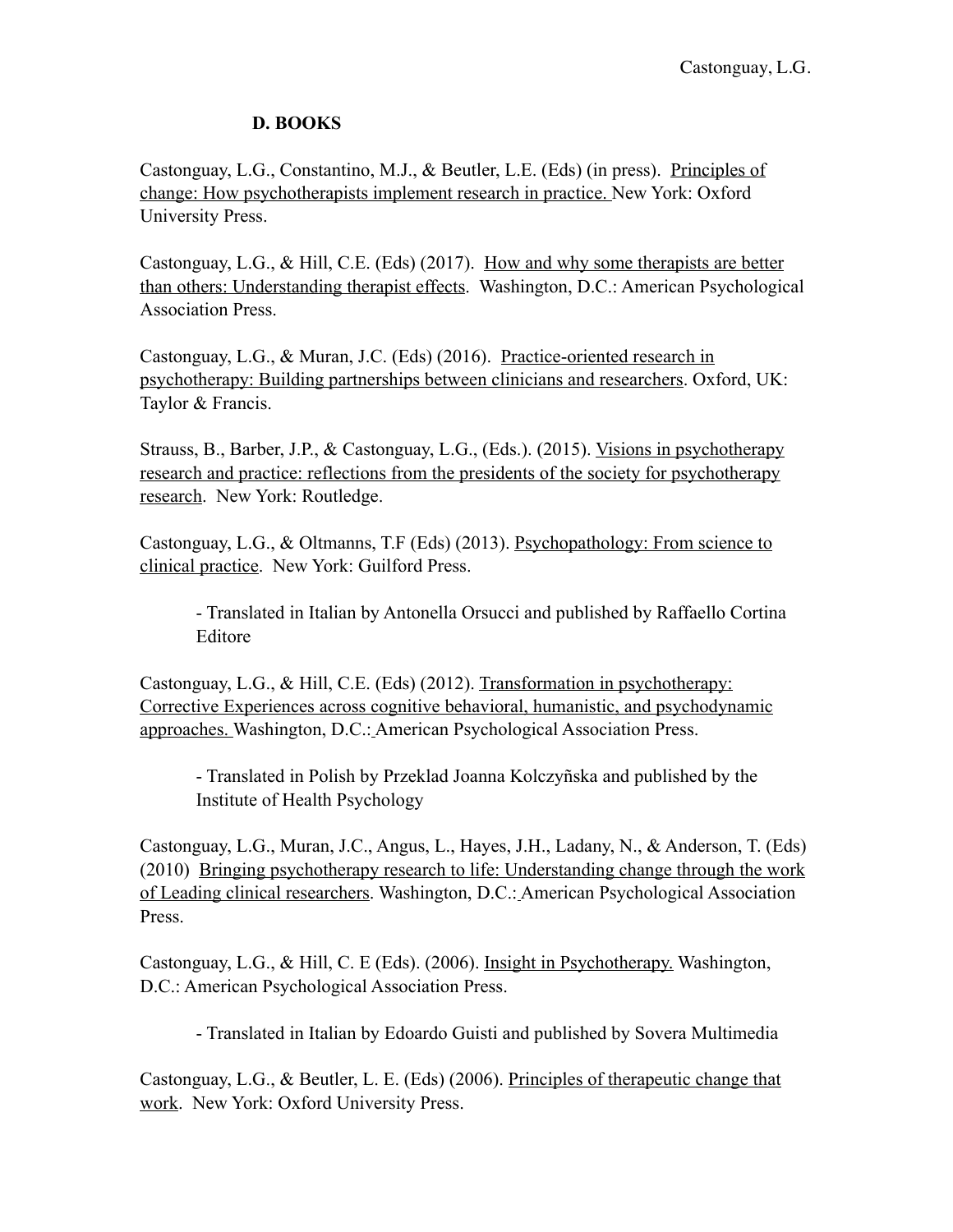- Translated in Chinese, published by Shangai Educational Publishing House

Lecomte, C., and Castonguay, L.G. (Eds.) (1987). Rapprochement et integration en psychotherapie: Psychanalyse, behaviorisme et humanisme. Chicoutimi: Gaetan Morin.

### **E. PUBLICATIONS IN NON-REFEREED JOURNALS**

Belasco, F., & Castonguay, L.G., (2017). Recherche en psychothérapie et mouvement intégratif. Le Journal des psychologies, 352, 40-44.

Youn, S.J., Xiao, H., Castonguay, L.G. (2016). Practice-oriented research: Clinical implications and benefits. Psychotherapy Bulletin, 51, 24-26.

Goldfried, M. R., Newman, M., Castonguay, L. G., Fuertes. J. N., Magnavita, J. J., Sobell, L. C., & Wolf, A. W. (2015). Closing the gap between research and practice: The two-way bridge initiative. Psychotherapy Bulletin, 50, 5-7.

- Also published in The Clinical Psychologist, 68, 15-17 (2015).

Orlinsky, D.E., Strauss, B., Helge, M.H., Hill, C., Castonguay, L.G., Willutzki, U., Hartman, A., Taubner, S., & Carlsson, J. (2014). A collaborative study of development in psychotherapy trainees. Psychotherapy Bulletin, 50, 21-25.

Holt, H., Beutler, L.E., Castonguay, L.G., Silberschatz, G., Forrester B., Sealey Temkin, R., Wolf, A., Piotrowski, N.A., Hayes, J.A., Norcross, J.C., Goldfried, M.R., Weiner, I.B., & Miller, T.W. (2014). A Critical Examination of the Movement toward Evidence-Based Mental Health Treatments in the U.S. Department of Veterans Affairs. The Clinical Psychologist, 66, 8-14

Beck, J.G., Castonguay, L.G., Chronis-Tuscano, A., Klonsky, E.D., McGinn, L.K., & Youngstrom, E.A. (2013). Principles for training in evidence based psychology: Models for the graduate curricula in clinical psychology. Report by the Society of Clinical Psychology (Division 12 of the American Psychological Association) Task Force on teaching evidence based practice in clinical psychology.

McAleavey, A.A., & Castonguay, L.G., (2010). You might think that it is cold, but it has been hot since the beginning and it is only getting hotter: The therapeutic relationship in CBT. Psychotherapy Bulletin, 45, 14-20.

Boswell, J.F., & Hill, C.E., & Castonguay, L.G., (2008). Insight in psychotherapy: Toward a consensus about definition, process, consequences, and future directions.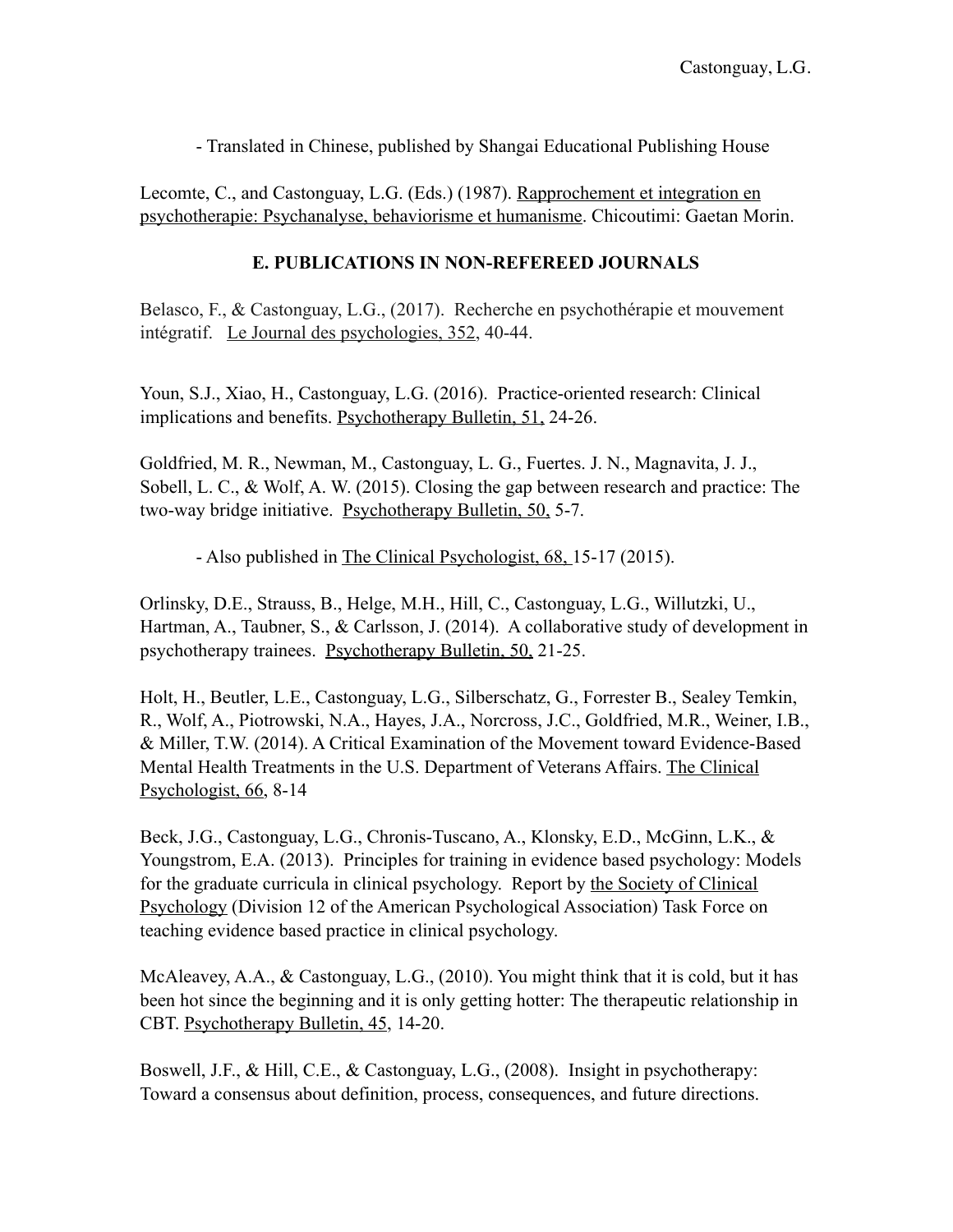Psychotherapy Bulletin, 43, 21-27.

Constantino, M.J., & Castonguay, L.G., (2007). The working alliance: What do we know and how should we apply it? Psychotherapy E-News, March

Boswell, J.F., & Castonguay, L.G., (2006). Research in theoretical orientation: What do we know and what are the implications for training. Psychotherapy Bulletin, 41, 17-18.

 - Mathilda B. Canter Education and Training Award, American Psychological Association, Division of Psychotherapy.

Castonguay, L.G., & Beutler, L.E. (2006). Principles of change in psychotherapy: Empirically based guidelines for clinical practice. The Clinical Psychologist, 59, 17

- A revised version published in Psychologie Quebec

Kraus, D., & Wolfe, A. & Castonguay, L.G., (2006). The outcome assistant: A kinder philosophy to the management of outcome. Psychotherapy Bulletin, 41, 23-31

- Also published in Independent Practitioner, 4, 203-206.

Castonguay, L.G. (1993). Understanding psychotherapy for depression: The role of techniques, relationship, and their interaction. Psychotherapy Bulletin, 28, 5.

- Graduate Student Paper Competition Award, American Psychological Association, Division of Psychotherapy.

Perron, J., Lecomte, C., Dumont, F., Castonguay, L.G., and Pare, M. (1985). Canadian research in guidance and counseling: Early past and near future. Connat, 9, 187-191.

### **F. BOOK PREFACE AND REVIEW**

Castonguay, L.G. (2001). Preface: Relation d'aide et psychotherapie: Le changement personnel assiste. By Yves St-Arnaud. Chicoutimi: Gaetan Morin.

- Reproduced in Interactions, 7, (2003),182-186.

Castonguay, L.G. (1997). Book review: The working alliance: Theory, research, and practice. Edited by A. O. Horvath and L.S. Greenberg (1994). New York: Wiley. Psychotherapy Research, 7, 311-314.

# **SCIENTIFIC PRESENTATIONS**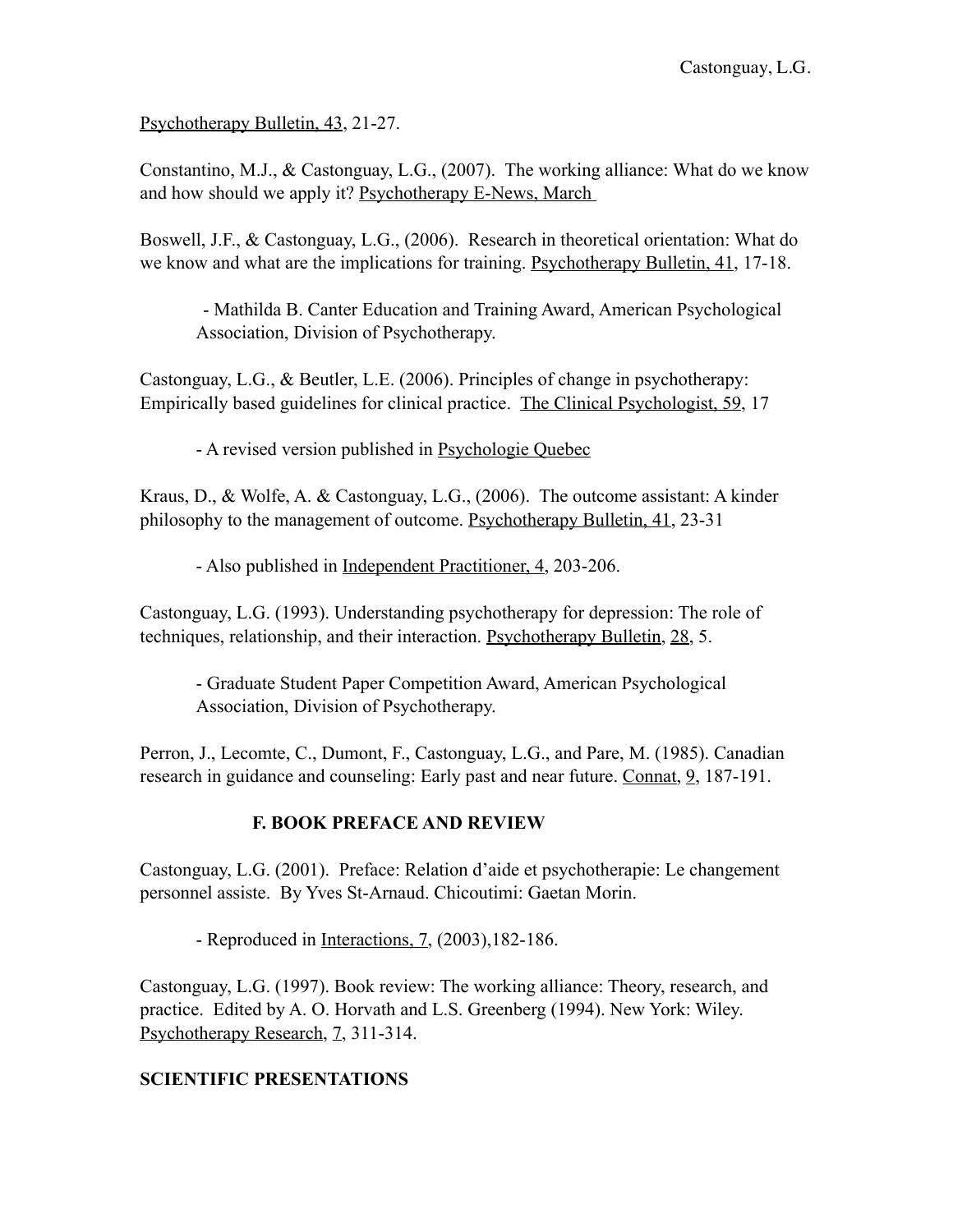# **A. KEYNOTE ADDRESSES**

Castonguay, L.G. (2018). Integrating clinical research and practice. Keynote address presented at the Clinical Research Workshop on how advanced Methodologies can bring us closer to a deeper clinical understanding of psychotherapy processes. Hebrew University of Jerusalem (July).

Castonguay, L.G. (2017). Advancing psychotherapy via clinical and non-clinical science. Keynote address presented at 4<sup>th</sup> International Emotion Focus Therapy Submit, San Diego (October).

Castonguay, L.G. (2017). Can research be relevant to gestalt therapists, or any type of therapists? Keynote address presented at the International Gestalt Research Conference: Exploring practice-based research in gestalt therapy, Paris (May)

Castonguay, L.G. (2015). Expanding the practice of psychotherapy: Guidelines derived from applied and basic research. Keynote address presented at the Deutschen Kongress für Psychosomatische Medizin und Psychotherapie, Berlin (March).

Castonguay, L.G. (2014). Researching the relationship and beyond to help us help (and train) others. Keynote address presented at the annual meeting of the British Association for Counseling and Psychotherapy, London, England (May)

Castonguay, L.G. (2014). Clinician and researchers partnerships: Creating new landscapes of practice and knowledge. Keynote address presented at the annual meeting of the Society for the Exploration of Psychotherapy Integration, Montreal, Canada (April).

Castonguay, L.G. (2014). Can research help clinicians help their clients? Keynote address presented at the Congress of Eastern German Chamber of Psychotherapists, Leipzig, Germany (March).

Castonguay, L.G. (2013). Toward making research that clinicians can't refuse. Keynote address presented at the 8th Workshop Congress for clinical psychology and psychotherapy, Trier, Germany (May).

Castonguay, L.G. (2012). Repairing alliance ruptures between research and practice: Contributions of practice research networks toward the understanding and improving psychotherapy. Keynote address presented at the Practice-Based Research Priority Setting Conference of the Psychotherapy Practice Research Network, Ottawa (November).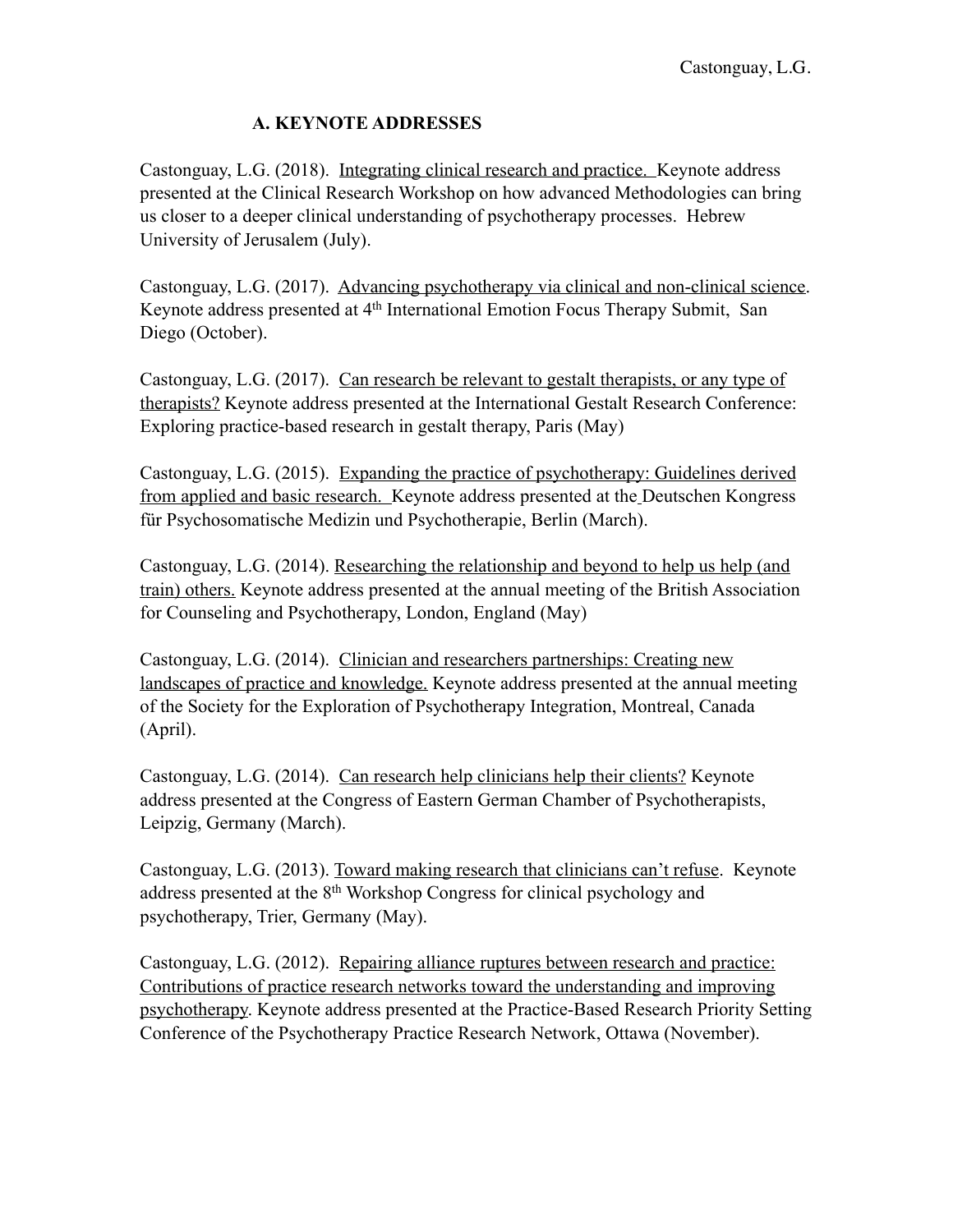Castonguay, L.G. (2012). Improving the impact of psychotherapy by expanding research based practice. Keynote address presented at the Annual meeting of the Eating Disorders Research Society, Porto (September)

Castonguay, L.G. (2012). Pathways of connections between research and practice in psychotherapy. Keynote address presented at the Psychotherapy Fair, Stockholm (May)

Castonguay, L.G. (2011). Research and practice: Building stronger bridge between communities of knowledge seekers. Keynote address presented at the Annual Meeting of the Society for the Exploration of Psychotherapy Integration. Washington, D.C, May

Castonguay, L.G. (2010). What could make clinical practice more evidence based? Suggestions for building stronger bridges between research and clinical work. Keynote address presented at the Fourth Annual Conference on Psychological Therapies in the NHS. London (England), December.

Castonguay, L.G. (2010). Should we teach common factors or specific techniques? Why not both?. Keynote address presented at the Fourth Annual Conference on Psychological Therapies in the NHS. London (England), December.

Castonguay, L.G. (2010). La recherche et la pratique : une alliance fragile à réparer. Keynote address presented at the Annual meeting of L'Ordre des Psychologues du Québec. Québec (Qc), October.

Castonguay, L.G. (2010). A promising dawn: Integrative connections in psychotherapy. Presidential address presented at the Annual meeting of the Society for Psychotherapy Research, Asilomar (CA), June.

Castonguay, L.G. (2009). Integrating research and practice: Toward the end of "empirical imperialism" and new pathways for synergic collaborations. Keynote Address presented at the Canadian Society for Psychotherapy Research, Montreal (October)

Castonguay, L.G., (2009). Psychotherapy integration: Current themes and future directions. Keynote Address Presented at Masarykova University Symposium on Psychotherapy Integration, Brno, Czech Republic (April)

Castonguay, L.G., & Newman, M.G. (2006). Toward improving psychotherapy outcome: A search for principles of change and the development of integrative treatments. Keynote address presented at the Experimental Psychopathology Symposium on Recent Developments in Research on the Effectiveness of Psychological Interventions. University of Amsterdam (March).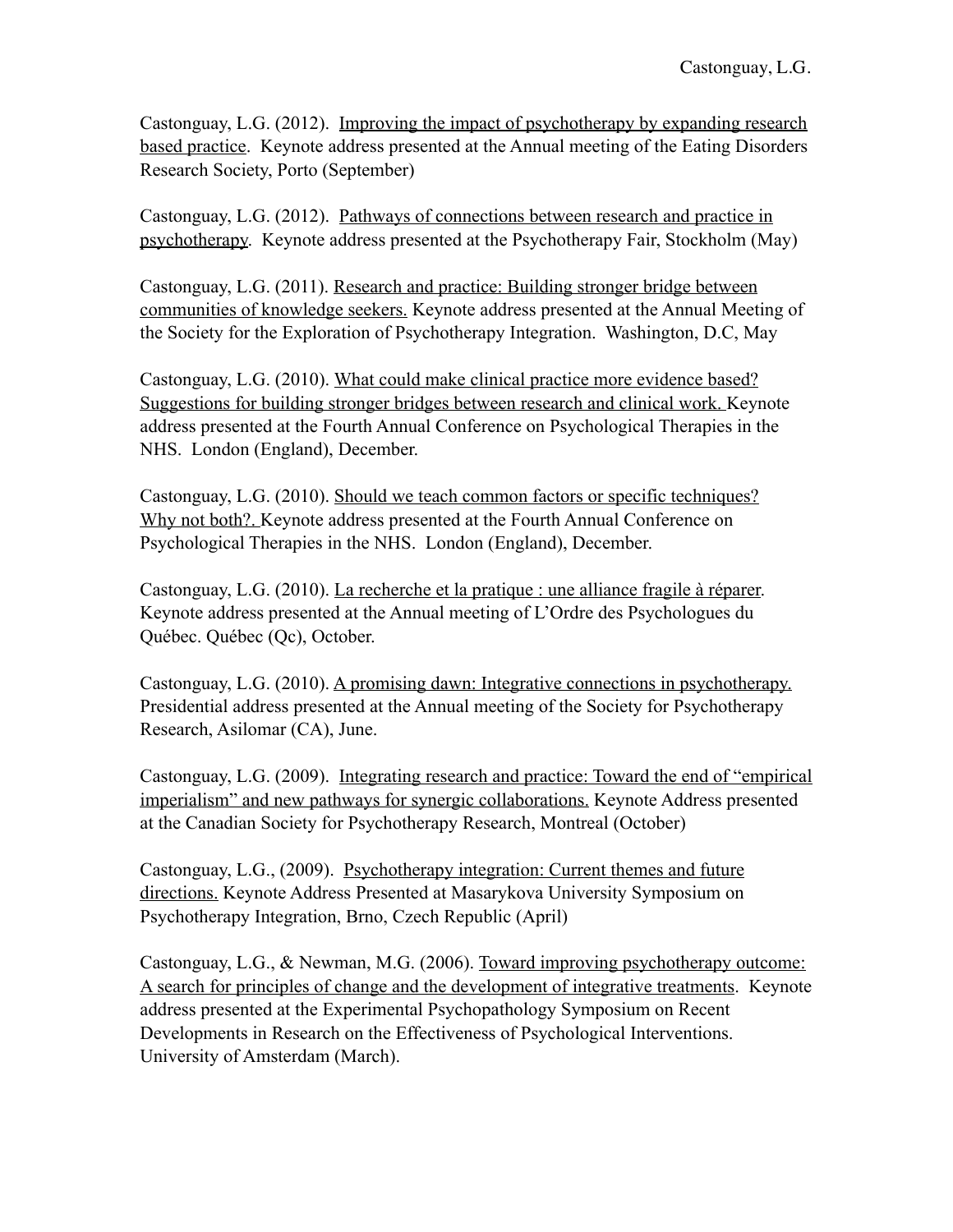Castonguay, L.G. (2004). From process to outcome research: An empirical route toward psychotherapy integration. Key note address at the 20<sup>th</sup> Annual Meeting of the UK Society for Psychotherapy Research, Ravenscar, North Yorkshire, England (March)

- Also presented as the Key note address at the  $4<sup>th</sup>$  Annual Meeting of the Ohio Society for Psychotherapy Research, Athens, Ohio (April, 2004), and as Invited address at the Institut für Psychologie, Universität Bern, Switzerland (June, 2003)

Castonguay, L.G. (1999). Reconciliation and Integration in psychotherapy: Why and why now? Key Note address presented at the Third National Conference of the Australian Psychological Society, College of Clinical Psychologists. Frazer Island, Australia (July)

# **B. INVITED ADDRESSES**

Castonguay, L.G. (2018). Psychotherapy research for and with clinicians. Invited address presented at the University of Oslo, Norway (May).

Castonguay, L.G. (2018). Empirically based guidelines of interventions: Suggestions to improve psychotherapy practice. Invited address presented at the Department of Psychiatry and Behavioral Sciences, Stanford School of Medicine, Stanford University (March).

Castonguay, L.G. (2017). Psychotherapy research today: Helpful keys (hopefully) and possible truths (of Lapalice). Invited address presented at the 40<sup>th</sup> Anniversary of the Aiglé Fondation, Buenos Aires, Argentina (November)

Castonguay, L.G. (2017). Practice oriented research: Toward confounding science and clinical work. Invited address presented at the University of Buenos Aires, Argentina (November)

Castonguay, L.G. (2017). Integrating guidelines of interventions across different theoretical approaches. Invited address presented at the conference on Integration of psychotherapy in the disintegrating world, Warsaw (June)

Castonguay, L.G. (2015). Integrative approaches and change processes in psychotherapy. Invited address presented at the Department of Psychiatry, University of Toronto, Toronto (December).

Castonguay, L.G. (2015). Using and creating clinically informative research. Invited address presented at the Førde Hospital, Norway (October).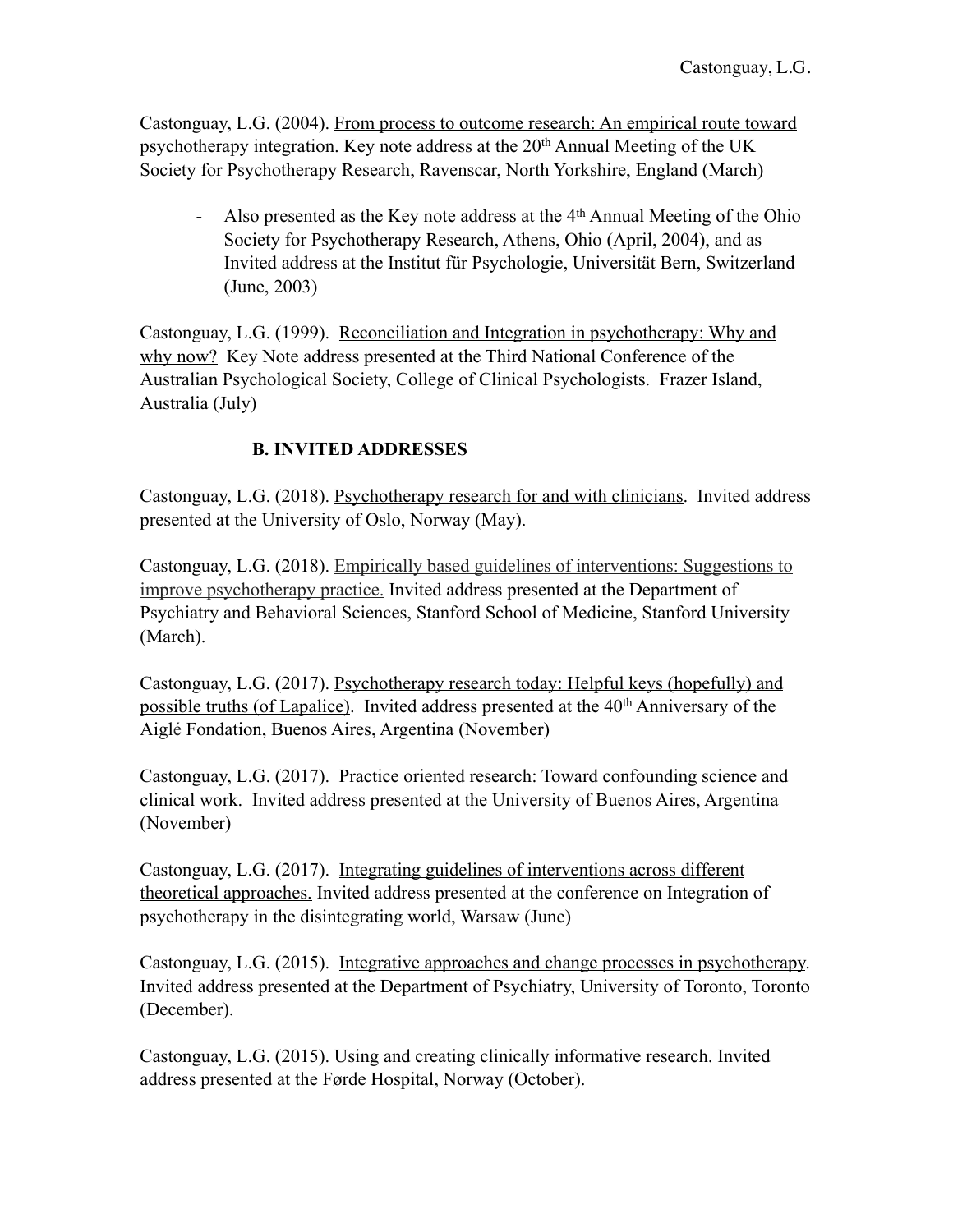Castonguay, L.G. (2015). New directions in understanding and improving the process of change. Invited address presented at the University of Bergen, Norway (October).

Castonguay, L.G. (2015). Integrating theories, domains of knowledge, and methods of knowing as a way to improve psychotherapy. The Annual Briscoli Grand Rounds presented at the Department of Psychiatry of the University of Massachusetts Medical School, Worcester, MA (April).

Castonguay, L.G. (2015). Expanding the empirical foundation of psychotherapy: Practice-oriented research. Invited address presented at the Deutschen Kongress für Psychosomatische Medizin und Psychotherapie, Berlin (March).

Castonguay, L.G. (2014). Conducting practice-oriented research: What to do and not to do in building partnerships between researchers and clinicians. Invited Webinar co – sponsor by the Society of Psychotherapy Research, the Society for the Exploration of Psychotherapy Integration, and the Society for the advancement of Psychotherapy (Division 29) of the American Psychological Association (October).

Castonguay, L.G. (2013). To what extent do validities in psychotherapy research actually conflict? Invited address presented at the conference on "Competing validities in psychotherapy and mental health research". Weggis, Switzerland (August).

Castonguay, L.G. (2013). Clinicians and researchers traveling toward and beyond the scientific-practitioner bridge. Invited plenary address presented at the Annual Meeting of the Society for Psychotherapy Research. Brisbane, Australia (July).

Castonguay, L.G. (2013). Suggestions for broadening empirical guidelines in psychotherapy. Invited address presented at the Integration and disintegration in psychotherapy conference. Oxford, UK (March).

Castonguay, L.G. (2012). Suggestions to improve psychotherapy: Building on convergences and complementarities. Invited address presented at the meeting of the Latin American Society for Psychotherapy Research. Buenos Aires (October).

Castonguay, L.G. (2012). Can process findings guide the understanding and implementation of change mechanisms in cognitive-behavioral therapy. Invited plenary address presented at the Annual Meeting of the Society for the Exploration of Psychotherapy Integration. Chicago (May).

Castonguay, L.G. (2012). A pathway beyond the bridge science and practice: Practice research networks. Invited address presented at Linköping University, Sweden (May).

Castonguay, L.G. (2012). Integrating Research Evidence in Clinical Practice: Under what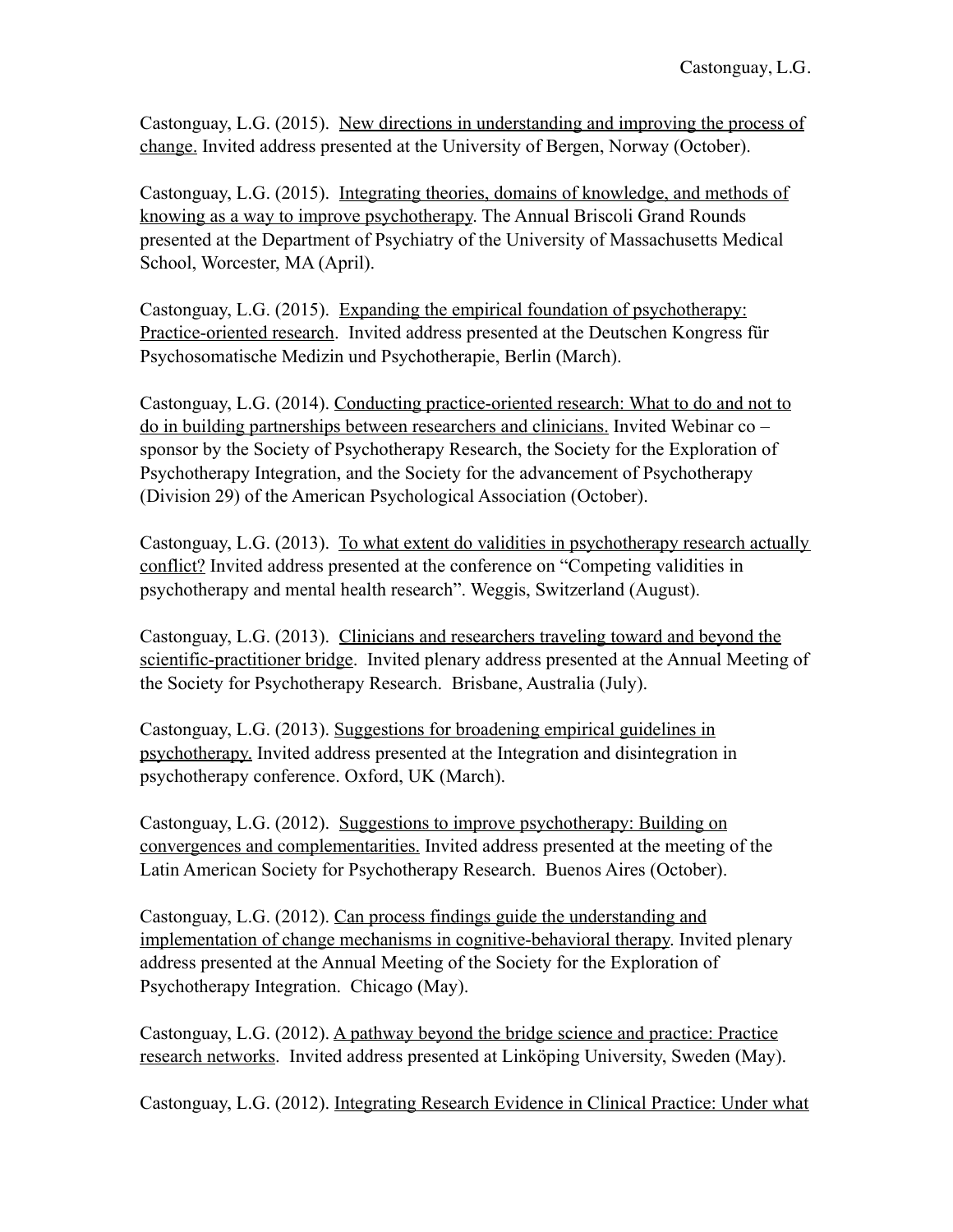conditions and for what purposes. Invited address presented at Adelphi University, Garden City, NY, (April).

Castonguay, L.G. (2011). Practice research networks: Making science clinically syntonic. Invited plenary address presented at the Annual Meeting of the Society for the Exploration of Psychotherapy Integration. Washington, D.C. (May).

Castonguay, L.G. (2011). Practice Research Networks: Building bridges in psychotherapy by blurring boundaries between science and practice. Invited address presented at the Building bridges between psychotherapy research and practice Conference, York University, Toronto (May).

Castonguay, L.G. (2010). Bonding with Piaget: Integrating data and observations about the therapeutic relationship in CBT. Invited address presented at the Multiple lenses on therapeutic relationship workshop, Hebrew University, Jerusalem (July).

Castonguay, L.G., & Kraus, D. (2009). Psychotherapy recommendations for the treatment of depression. Invited Adress presented at Pine Rest Christian Mental Health Services, Grand Rapids, MI (May).

Castonguay, L.G. (2008). Principes de changement: Bases theorique, clinique, et empirique pour le developpement de la psychotherapie. Invited address presented at the Department of Psychology of l'Universite de Quebec at Montreal. (October).

Newman, M.G. & Castonguay, L.G. (2008). The need, hope, disappointments, and new directions in therapy for generalized anxiety disorder. Invited address presented at the Department of Psychology, University of Pennsylvania (October)

Castonguay, L.G. (2006). Factors of change in psychotherapy: A delineation of empirically based principles of change. Invited Plenary session presented at the 25<sup>th</sup> Annual Research and Treatment Conference of the Association for the Treatment of Sexual Abusers. Chicago (September).

Castonguay, L.G. (2006). Empirical research on the therapeutic relationship: Where are we and where do we go from here. Invited address presented at the 36<sup>th</sup> annual congress of the European Association for Behavioural and Cognitive Therapy. Paris (September)

-Also presented at the European SPR Research Methods Conference. Bern, Switzerland (September 2007)

- A revised version was presented at the Annual Meeting of the Society for the Exploration of Psychotherapy Integration, Boston (May 2008)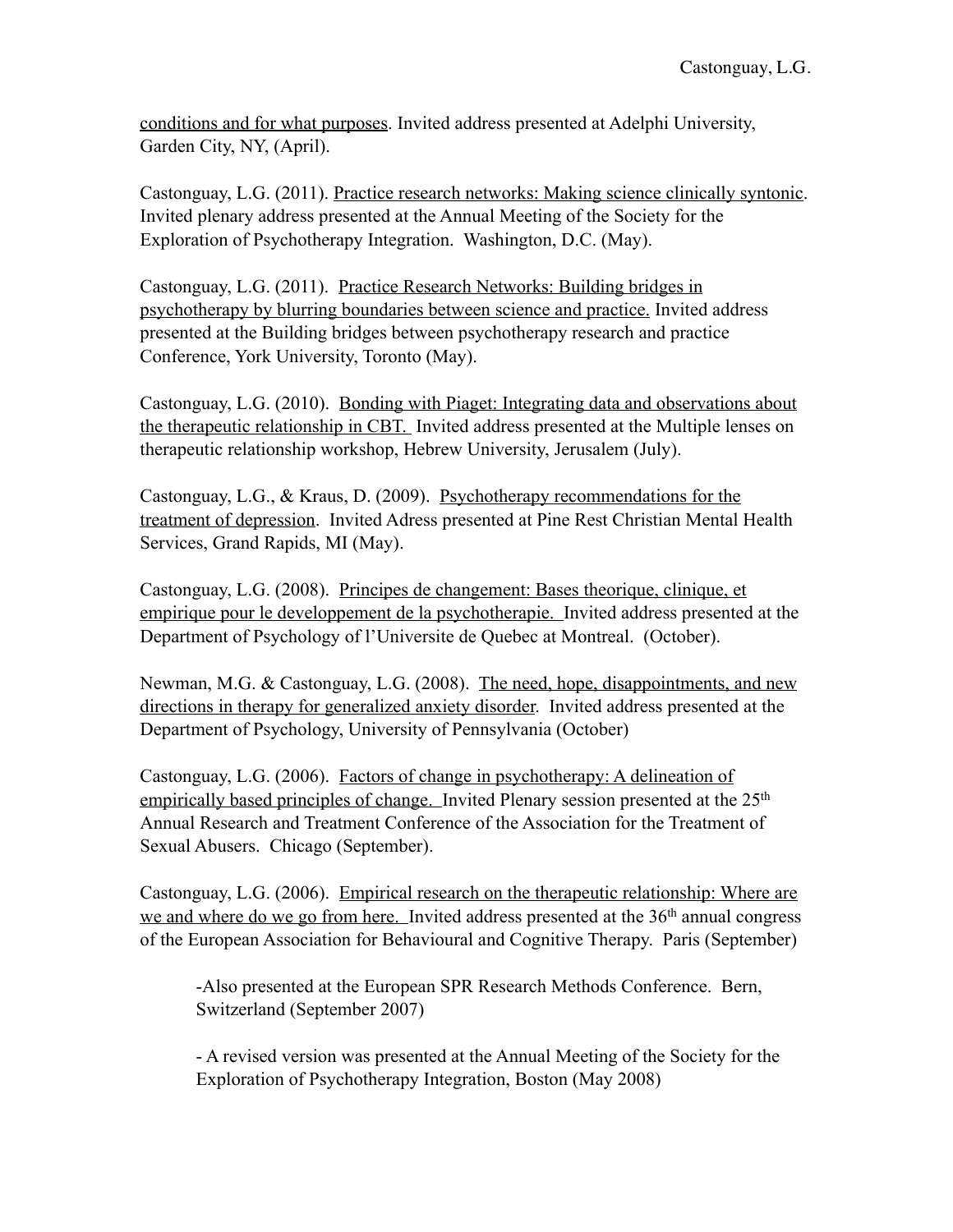Castonguay, L.G., (2005).The process of psychotherapy: Challenges and opportunities for change. Invited address presented at the Department of Psychology of Boston University (December).

Castonguay, L.G. (2001). Research in psychotherapy integration: From process to outcome to process. Invited address presented at the Teacher College, Columbia University (March)

Castonguay, L.G. (2000). First war and then love: The decline of orthodoxy and rise of integration in psychotherapy. Invited addressed presented at the Department of Psychology. University of Notre Dame. South Bend, IN (November).

Castonguay, L.G. (2000). Psychotherapie integrative pour troubles d'anxiete generalisee. Invited address presented at the Department of Psychiatry, Universite de Montreal (Hopital Maissoneuve-Rosemont). Montreal, Qc (May).

Castonguay, L.G. (1999). Controlling is not enough: The importance of measuring the process and specific effectiveness of control groups. Invited paper presented at NIMH workshop on Control Groups in Psychosocial Intervention Research: Ethical and Methodological Issues. Washington, D.C. (November).

Castonguay, L.G. (1999). Process research: A strategy to advance psychotherapy integration. Invited address presented at the Center of Psychotherapy Research, University of Pennsylvania. Philadelphia (March)

Castonguay, L.G. (1998). Cognitive-behavior therapy: Where to go from here? Invited address presented at the department of Psychology of the University of Queensland, Brisbane, Australia (August).

Castonguay, L.G. (1998). Process research in psychotherapy. Invited address presented at the department of Psychology of the University of Queensland, Brisbane, Australia (August).

Castonguay, L.G. (1998). Professional and personal issues in training and practice of clinical psychology. Invited address presented at the department of Psychology of the University of Queensland, Brisbane, Australia (August).

Castonguay, L.G. (1997). Protocol therapies: Bringing out the best and the worst of psychotherapy. Invited address presented at Center for Counseling and Psychological Services. Penn State University (March).

Castonguay, L.G. (1995). Le changement en psychotherapie et les facteurs communs: Perspective theoriques, pratiques et scientifiques. Invited adress presented at the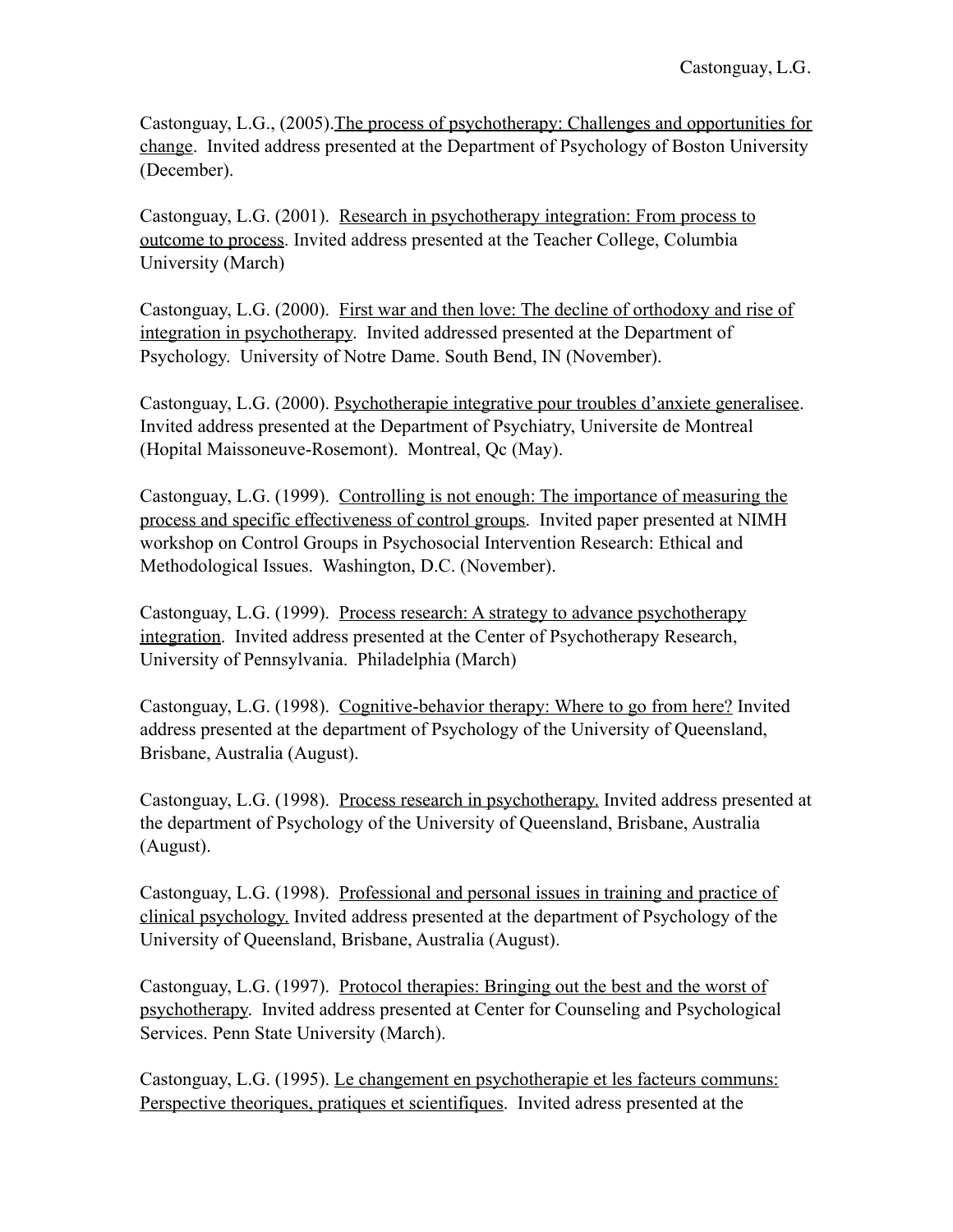University of Montreal, Montreal (May).

Castonguay, L.G. (1992). Comparing cognitive-behavioral and psychodynamic approaches to counseling. Invited address given at the School of Education (Counseling Psychology), Stanford University (November).

Castonguay, L.G. (1992). Integration and eclecticism: conceptual and clinical contributions for the advancement of psychotherapy. Invited address given at the Counseling and Psychological Services, U.C. Berkeley (March).

Castonguay, L.G. (1991). Le mouvement d'integration en psychotherapie: de ses origines a son avenir. Invited address given at Charles-Lemoyne Hospital, Montreal (April).

Castonguay, L.G. (1985). La pedophilie. Invited address given at the College Sorel-Tracy. Tracy (Qc) (May).

# **C. PAPERS AND POSTERS**

Boswell, J.F., Constantino, M.J., & Castonguay, L.G. (2018). Quality improvement from the perspective of quantitative research. Paper presented at the annual meeting of the American Psychological Association, San Francisco (August).

Carney, D., Petrovich, J., Janis, R.A., Xiao, H., Kilcullen, J.R., Castonguay, L.G., Hayes, J.A., & Locke, B. D. (2018). The effect of counseling center integration on psychotherapy outcome. Paper presented at the North American Society of Psychotherapy Research, Snowbird, UT (September).

Castonguay, L.G., Janis, R., Kilcullen, R., Xiao, H., Carney, D., Hayes, J., & Locke, B.D. (2018). Deterioration in psychotherapy: Is worsening the same across domains of distress? Paper presented at the annual meeting of the Society for Psychotherapy Research, Amsterdam (June).

Castonguay, L.G., Xiao, H., Youn, S.J., Perdersen, T., Falkenstrom, F., Hayes, J.A., & Locke, B.D. (2018). Working alliance and counter-transference: A preliminary study in day-to-day clinical routine. Paper presented at the North American Society of Psychotherapy Research, Snowbird, UT (September).

Janis, R.A., Lefevor, G.T., Youn, S.J., Castonguay, L.B., Hayes, J.A., & Locke, B. D. (2018). Religious and sexual identities: An intersectional, longitudinal examination of change in therapy. Paper presented at the North American Society of Psychotherapy Research, Snowbird, UT (September).

Iles, B.R., Schwartzam, C.M., Lehrbach, K., Newman, M.G., & Castonguay, L.G. (2018). The importance of early treatment response: What interventions are being delivered in the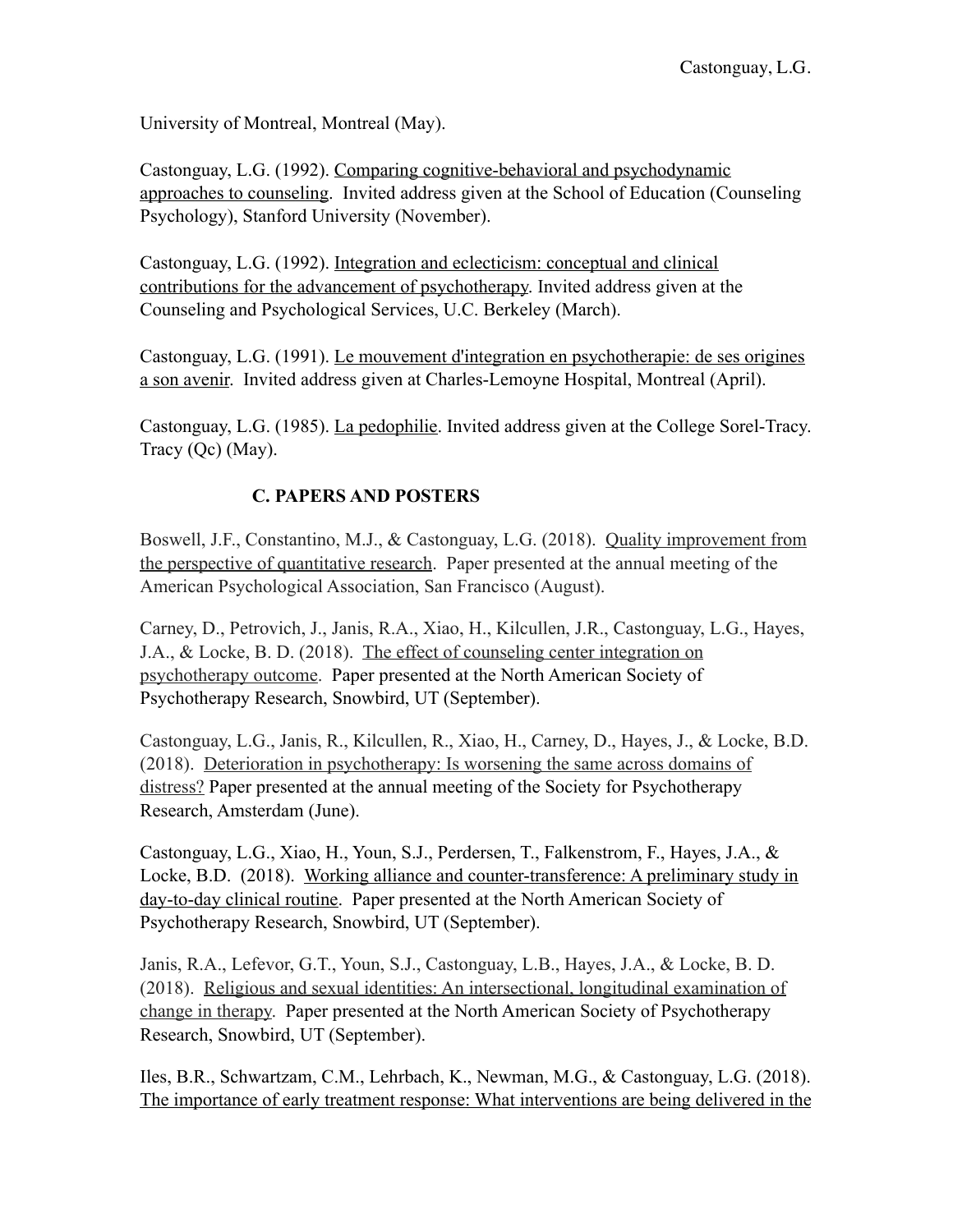early phase of treatment for generalized anxiety disorder. Paper presented at the North American Society of Psychotherapy Research, Snowbird, UT (September).

Kilcullen, J.R., Xiao, H., Janis, R.A., Carney, D., Castonguay, L.G., Hayes, J.A., & Locke, B. D. (2018). Predicting future episodes of psychotherapy: Examining clients who return for additional treatment courses within a practice-research network. Paper presented at the North American Society of Psychotherapy Research, Snowbird, UT (September).

Lefevor, G.T., Janis, R.A., Franklin, A., Stone, W-M., Castonguay, L.B., Hayes, J.A., & Locke, B. D. (2018). Initial distress and change through therapy among transgender and gender non-conforming racial and ethnic minorities. Paper presented at the North American Society of Psychotherapy Research, Snowbird, UT (September).

Scofield, B.E., Youn, S.J., Perdersen, T., Xiao, H., Castonguay, L.G., Hayes, J.A., & Locke, B. (2018). Lessons learned from research on the process of change in clinical routine. Paper presented at the North American Society of Psychotherapy Research, Snowbird, UT (September).

Xiao, H., Carney, D., , Youn, S.J., Janis, R.A., Castonguay, L.G., Hayes, J.A., & Locke, B. D. (2018). Are we in crisis? National trends in college counseling centers. Paper presented at the North American Society of Psychotherapy Research, Snowbird, UT (September).

Boswell, J.F., Constantino, M.J., Kraus, D.R., Bugatti, M., & Castonguay, L.G. (2017). What if Therapist Differences are Meaningful and Stable? Recent Findings and Implications. Paper presented at the Association for Behavioral and Cognitive Therapies Annual Convention, San Diego (November).

Boswell, J.F., Kraus, D.R., Constantino, M.J., Bugatti, M., Schwartzman, C., & Castonguay, L.G. (2017). What do we know about and what are the implications of our knowledge of therapist effects? Paper presented at the Society for the Exploration of Psychotherapy Integration Conference, Denver (May).

- A revised version was presented at the Annual Meeting of American Psychological Association Convention, Washington, D.C. (August, 2017).

Carney, D., Janis, R., Xiao, H., Castonguay, L.G., & Locke, B. (2017). The effect of college counseling center policies on psychotherapy outcome. Paper presented at the annual meeting of the Society for Psychotherapy Research, Toronto (June).

Castonguay, L.G., & Hill, C.E. (2017). How and why some therapists are better than others: An international perspective on therapist effects. Paper presented at the annual meeting of the Society for Psychotherapy Research, Toronto (June).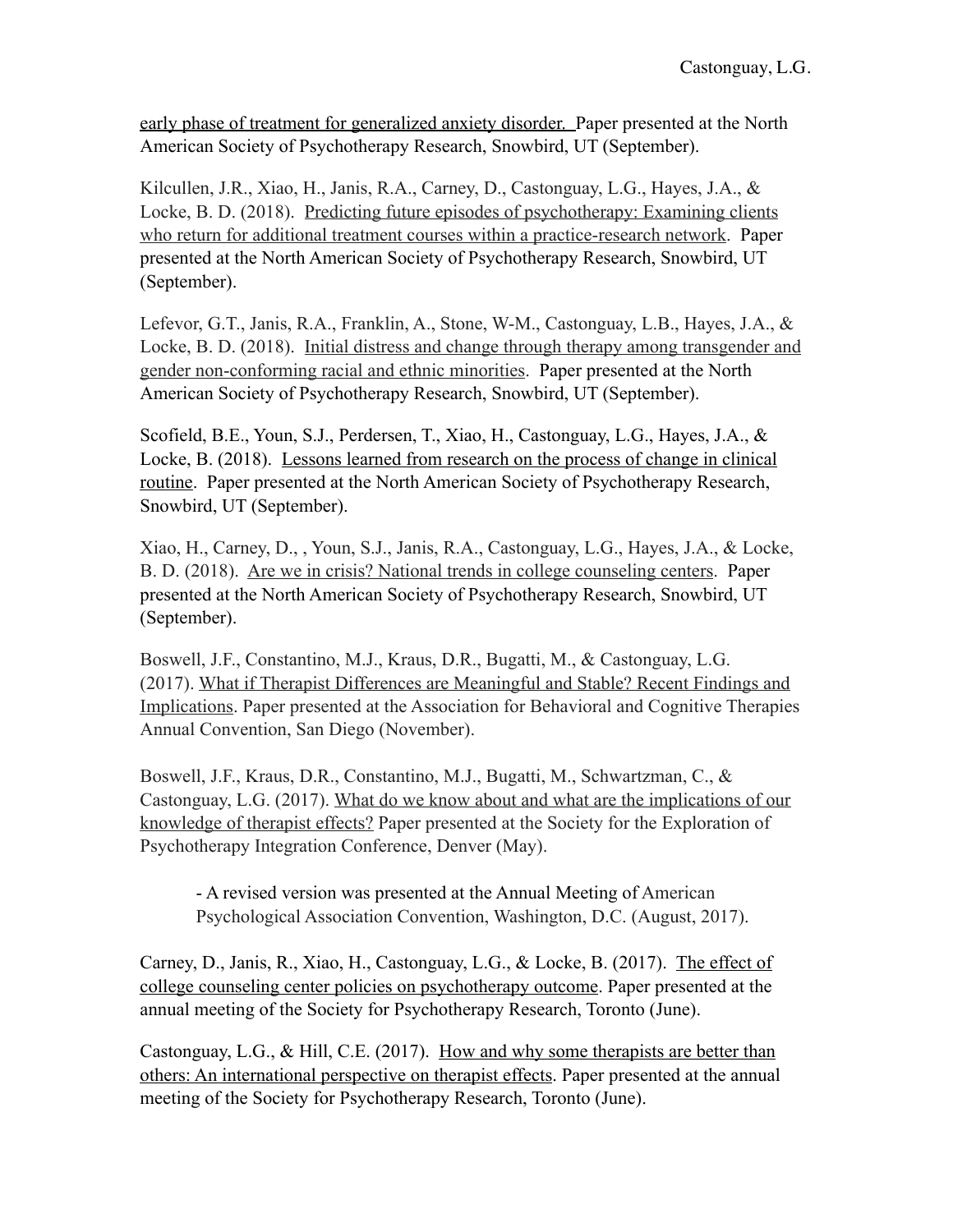Constantino, M. J., Boswell, J. F., Coyne, A. E., Kraus, D. R., & Castonguay, L. G. (2017). Analyzing therapist effects in psychotherapy to determine who works for whom and how. Paper presented at the annual Meeting of the American Psychological Association, Washington, DC. (August).

Janis, R., Xiao, H., Carney, D., Castonguay, L.G., Hayes, J., & Lockey, B. (2017). Prediction of psychotherapy treatment length. Paper presented at the annual meeting of the Society for Psychotherapy Research, Toronto (June).

Solstad, S.M., Moltu, C., & Castonguay, L.G. (2017). Patients' experiences with routine outcome monitoring (ROM) and clinical feedback (CF) systems: A systematic review and synthesis of qualitative empirical literature. Paper presented at the meeting of the UK and European chapters of the Society for Psychotherapy Research, Oxford, UK (September)

Xiao, H., Janis, R., Carney, D., Castonguay, L.G., & Locke, B. (2017). What actually is dropout? An exploration of definitions and therapist effects within a practice- research network. Paper presented at the annual meeting of the Society for Psychotherapy Research, Toronto (June).

Youn, S.J., Xiao, H., Kim, H., Castonguay, L.G., McAleavey, A., Newman, M.G., & Safran, J.D. (2017). Therapist effects for generalized anxiety disorder: What differentiates therapists? Paper presented at the annual meeting of the Society for Psychotherapy Research, Toronto (June).

Castonguay, L.G. (2016). Practice-Oriented research and practice research network: What's up? Paper presented at the annual meeting of the Society for Psychotherapy Research, Jerusalem (June).

Castonguay, L.G., Youn, S.J., Xiao, H., Janis, R., Carney, D., McLeavey, A.A., Lockard, A.J., Hayes, J.A., & Locke, B., (2016). Developing and investigating a large practice research network to study and improve psychotherapy. Paper presented at the annual meeting of the Society for Psychotherapy Research, Jerusalem (June).

Lockard, A., Perez-Rojas, A., Bartholomew, T., Janis, R., Carney, D., Xiao, H., Scofield, B., Locke, B., & Hayes, J. (2016). Presenting concerns in college counseling centers: The view from clinicians on the ground. Paper presented at the meeting of the North American Society for Psychotherapy Research, Berkeley (November).

Castonguay, L.G. (2015). Expanding cognitive behavioral therapy via assimilative integration: How and for whom? Paper presented at the annual meeting of the Society for the Exploration of Psychotherapy Integration, Baltimore (June).

Castonguay, L.G., Youn, S.J., McAleavey, A.A., Boswell, J.F., Janis, R., Xia, H., Boutselis, M., Braver, Chiswick, N, Hemmelstein, N., Jackson, J., Lytle, R., Morford, M.,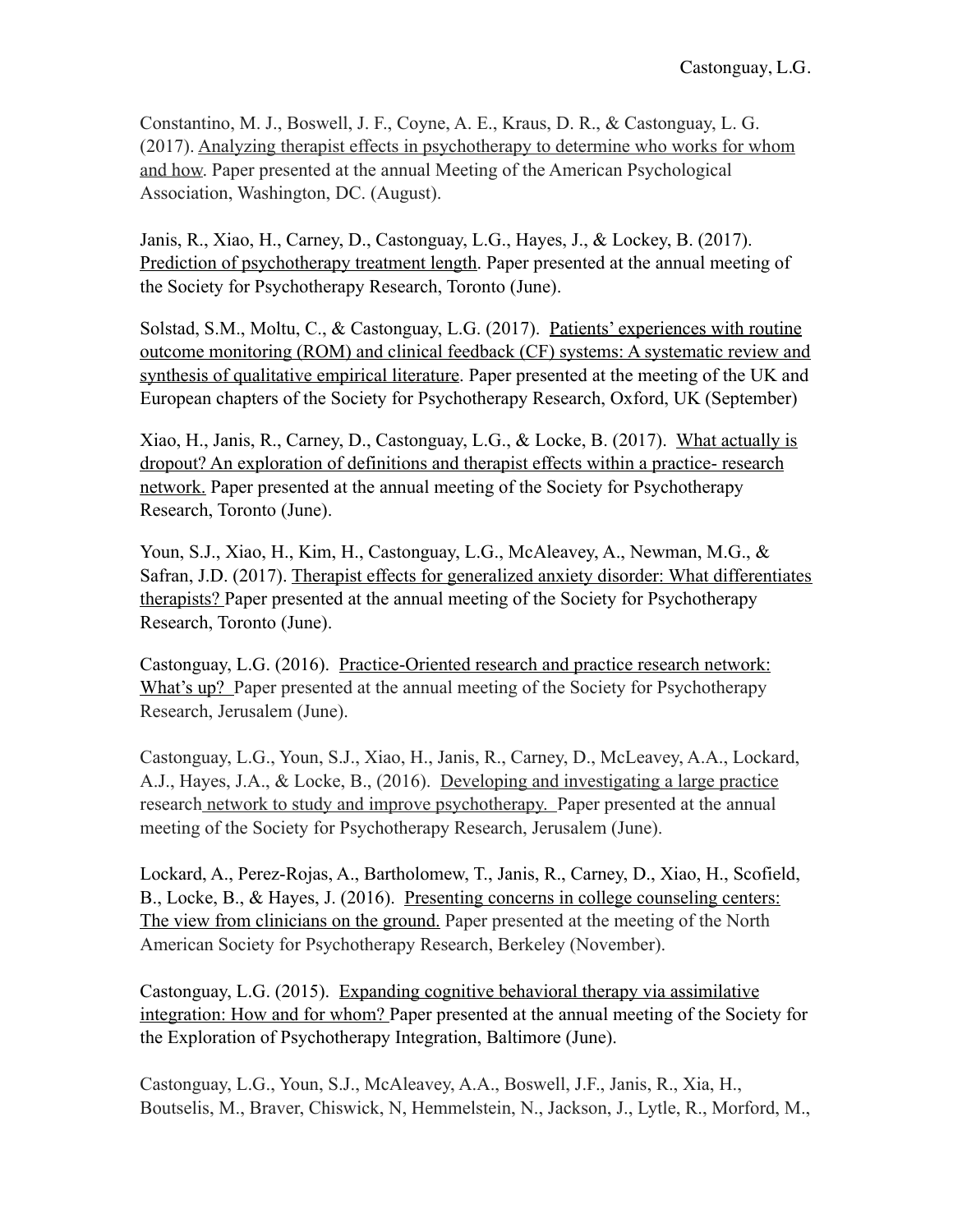Scott, H., Spayd, & O'Leary Wiley, M. (2015). The use of empirically supported techniques: Did I do what I thought I would do and/or what I thought I did? Paper presented at the annual meeting of the Society for Psychotherapy Research, Philadelphia (June).

Janis, R., Youn, S.J., Xiao, H., Castonguay, L.G., Hayes, J., & Locke, B. (2015). Comparison of expected treatment response and nearest neighbor methods for generating expected recovery curves. Paper presented at the annual meeting of the Society for Psychotherapy Research, Philadelphia (June).

McAleavey, A.A., Castonguay, L.G., Hayes, J., & Locke, B. (2015). What makes me different from you is not what makes me change: Multilevel factor analysis of withinand between-person symptoms structure. Paper presented at the annual meeting of the Society for Psychotherapy Research, Philadelphia (June).

Newman, M.G., Castonguay, L.G., Jacobson, N.C., Moore, G.A., (2015). Adult attachment as a moderator of CBT vs CBT plus Interpersonal and emotional processing therapy for GAD. Paper presented at the annual meeting of the Association of Behavior and Cognitive Therapy, Chicago (November).

Youn, S.J., Xiao, H., Janis, R., Castonguay, L.G., Hayes, J., & Locke, B. (2015). Therapist effects in naturalistic settings. Paper presented at the annual meeting of the Society for Psychotherapy Research, Philadelphia (June).

Castonguay, L.G. (2014). Convergence and complementarity between assimilative approaches to psychotherapy. Paper presented at the annual meeting of the Society for the Exploration of Psychotherapy Integration, Montreal, Canada (April).

Castonguay, L.G., Youn, S.J., McAleavey, A.A., Boswell, J.F., Boutselis, M., Braver, M., Chiswick, N., Hemmelstein, N., Jackson, J., Lyttle, R., Morford, M., Scott, H., Spayd, C., & O'Leary Wiley (2014). The use of empirically based techniques in day-to-day practice: Does it matter and if so, for whom? Paper presented at the annual meeting of the Society for Psychotherapy Research, Copenhagen, Denmark (June).

Constantino, M.J., Boswell, J.F., Bernecker, S.L., & Castonguay, L.G. (2014). Contextresponsive psychotherapy integration as a framework for a unfied clinical science: Conceptual and empirical considerations. Paper presented at the annual meeting of the Society for the Exploration of Psychotherapy Integration, Montreal, Canada (April).

McAleavey, A.A., Castonguay, L.G., Youn, S.J., Xiao, H., & Locke, B. (2014). What counselors want to know: A survey of practicing psychotherapists'interest in research through a practice research network. Paper presented at the annual meeting of the Society for Psychotherapy Research, Copenhagen, Denmark (June).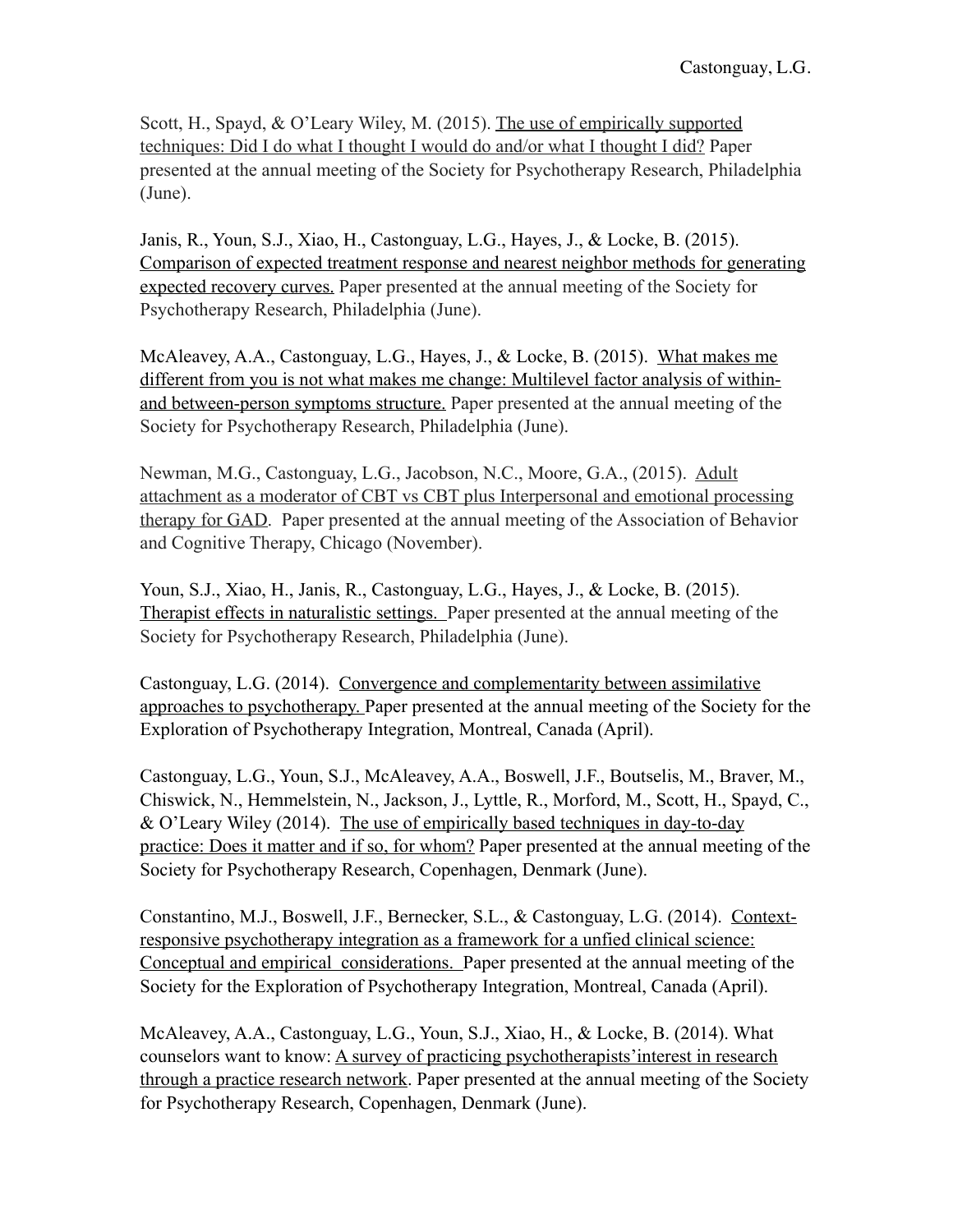Youn, S.J., Huang, T., Castonguay, L.G., & Hill, C.E. (2014). Corrective experiences: An integrative perspective. Paper presented at the annual meeting of the Society for Psychotherapy Research, Copenhagen, Denmark (June).

Castonguay, L.G., Barkham, M., Lutz, W., & McAleavey (2013). Practice-oriented research: A complementary paradigm to evidence based research. Paper presented at the Annual Meeting of the Society for Psychotherapy Research. Brisbane, Australia (July).

- A revised version was presented at the Annual Meeting of the Society for Psychotherapy Research. Copenhagen, Denmark (June, 2014).

McAleavey, A.A., Youn, S.J., Xiao, H., & Castonguay, L.G. (2013). Evaluating routine practice and evaluating the methods of evaluation: How effective are routine practice for different symptom types, and what can different methods tell us? Paper presented at the Meeting of the North American Society for Psychotherapy Research. Memphis (October).

Xiao, H., McAleavey, A.A., Youn, S.J., Castonguay, L.G., Hayes, J.A., & Locke, B (2013). Predictor of premature termination: Modeling data to reduce drop outs. Paper presented at the Meeting of the North American Society for Psychotherapy Research. Memphis (October).

Castonguay, L.G., Nelson, D., Boswell, J., Nordberg, S., Mcaleavey, A., Newman, M., & Borkovec. T. (2012). Corrective experiences in cognitive behavior therapy. Paper presented at the Annual Meeting of the Society for Psychotherapy Research. Virginia Beach (June)

Castonguay, L.G., Pincus, A., & McAleavey, A.A. (2012). Toward a seamless integration of research, practice, and training: The PSU-PRN training clinic. Paper presented at the Annual Meeting of the Society for the Exploration of Psychotherapy Integration. Chicago, (May).

McAleavey, A.A., & Castonguay, L.G. (2012). The how and why of insight: How do we help clients achieve insight, and hwy do we bother? Paper presented at the annual meeting of the Society for Psychotherapy Research. Virginia Beach (June).

McAleavey, A.A., Castonguay, L.G., Locke, B., & Hayes, J.A. (2012). Building a partnership to better understand and improve psychotherapy for college students. Paper presented at the Annual Meeting of the Society for the Exploration of Psychotherapy Integration. Chicago, (May).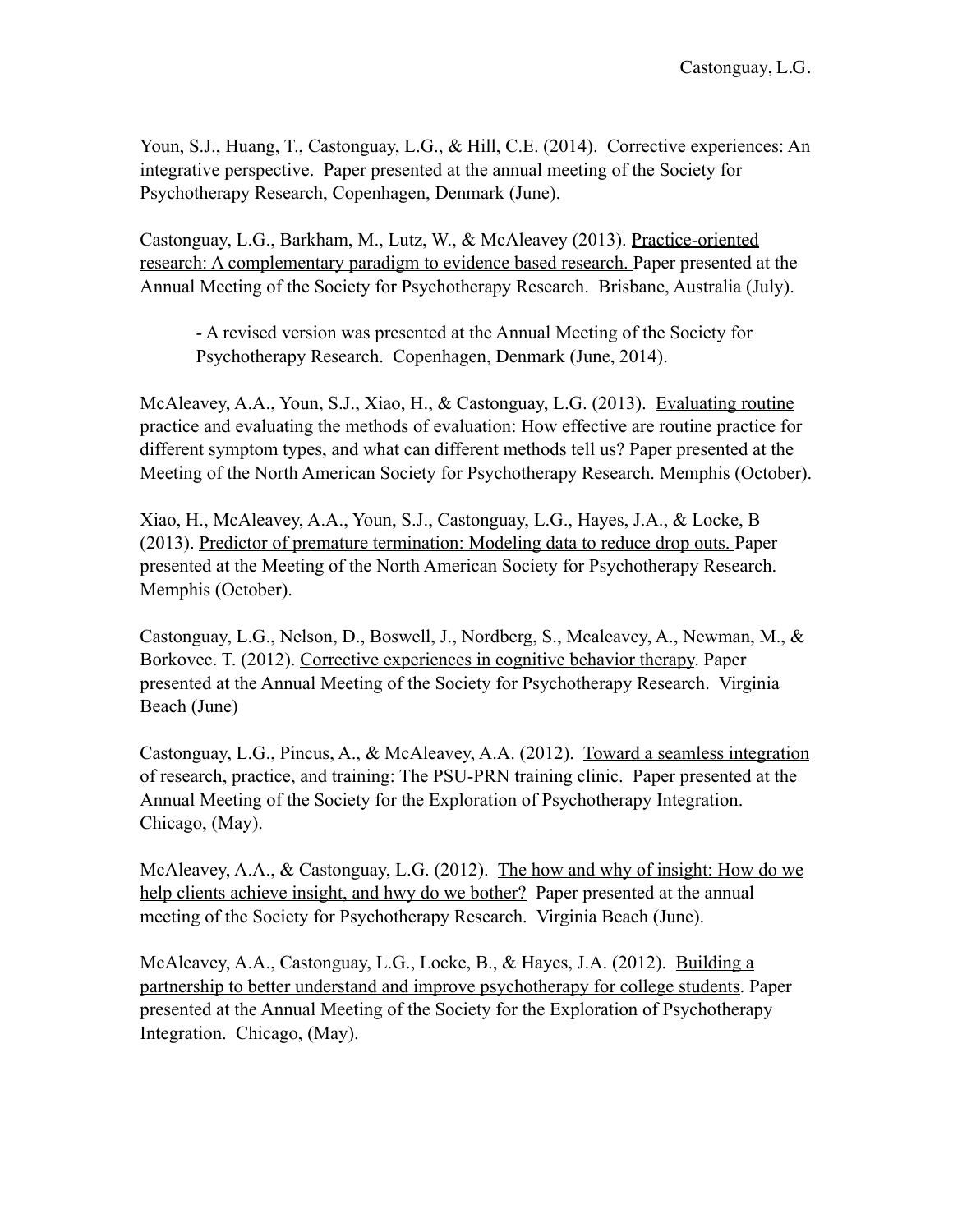Nelson, D.L., & Castonguay, L.G. (2012). The systematic use of homework in psychodynamic –interpersonal psychotherapy for depression. Paper presented at the annual meeting of the Society for Psychotherapy Research. Virginia Beach (June).

Nordberg, S.S., & Castonguay, L.G. (2012). Differences in degree or in kind: Do laten profiles of treatment-seekers at intake predict meaningful differences in outcome? Paper presented at the annual meeting of the Society for Psychotherapy Research. Virginia Beach (June).

Youn, S.J., Castonguay, L.G., McAleavey, A.A. (2012). Practice research networks: An overview of current scientific collaborations between clinicians and researchers. Paper presented at the Annual Meeting of the Society for the Exploration of Psychotherapy Integration. Chicago, (May).

Youn, S.J., McAleavey, A.A., Nordberg, S.S., Castonguay, L.G., Locke, B.D, & Hayes, J.A., (2012). Sensitivity to change of the CCAPS. Paper presented at the annual meeting of the Society for Psychotherapy Research. Virginia Beach (June).

Zack, S. E., Adelman, R., McAleavey, A.A., Youn, S.J., Boswell, J.F., Castonguay, L.G., & Kraus, D. (2012). Parental attachment as a common factor predicting young alliance formation. Paper presented at the annual meeting of the Society for Psychotherapy Research. Virginia Beach (June).

Boswell, J.F., McAleavey, A.A., Locke, B.D, Hayes, J.A., & Castonguay, L.G. (2011). The effect of previous mental health service utilization on change in counseling client's mood symptoms. Paper presented at the Annual Meeting of the North American Society for Psychotherapy Research. Banff, Canada (Septmenber)

Castonguay, L. G., McAleavey, A. A. & Szkodny, L. (2011). Integration of clinical experience in conducting empirically supported treatments: Social Phobia. Paper presented at the Convention of the Association for Behavioral and Cognitive Therapies, Toronto, Canada.

Castonguay, L.G., Nelson, D., Boswell, J., Nordberg, S., Mcaleavey, A., Newman, M., & Borkovec. T. (2011). Corrective experiences in Interpersonal/emotion deepening therapy. Paper presented at the Annual Meeting of the Society for Psychotherapy Research. Bern, Switzerland (June)

Gray, M., Stiles, W., Borkovec, T., Newman, M., & Castonguay, L. (2011). Assimilation analysis of cognitive therapy for generalized anxiety disorder: Observations from a successful-outcome case. Paper presented at the Annual Meeting of the Society for Psychotherapy Research. Bern, Switzerland (June)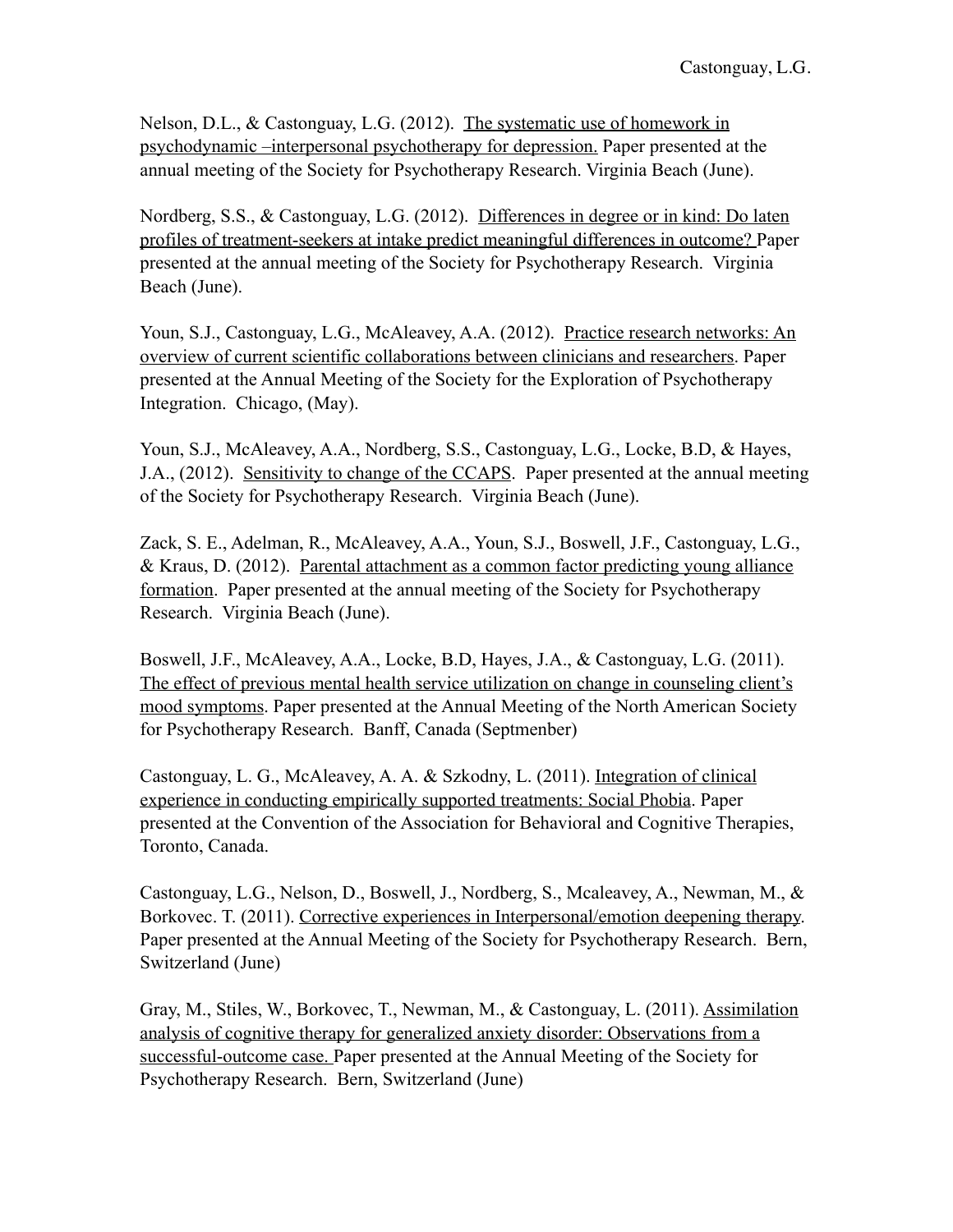McAleavey, A., & Castonguay, L.G. (2011). Psychotherapy techniques and therapist interpersonal style: Effects and interactions on psychotherapy session quality and session impact. Paper presented at the Annual Meeting of the Society for Interpersonal Theory and Research. Zurich, Switzerland (June)

Norberg, S., Locke, B., Castonguay, L, & McAleavey, A. (2011). Profiles of university students: Predicting treatment-seekers and projecting outcome in university counseling centers. Paper presented at the Annual Meeting of the Society for Interpersonal Theory and Research. Zurich, Switzerland (June)

Youn, S.J, Castonguay, L.G., Hayes, J.A., Locke, B.D, McAleavey, A.A., & Nordberg, S. (2011). Rates and Predictors of Counseling Center Utilization Among College Students of Color. Paper presented at the Annual Meeting of the North American Society for Psychotherapy Research. Banff, Canada (September)

Boswell, J.F., Castonguay, L.G., Newman, M.G., & Borkovec, T.D. (2010) Client emotional arousal and session outcome in the treatment of generalized anxiety disorder. Paper presented at the meeting of the Society for Psychotherapy Research, Asilomar, CA (June)

Castonguay, L.G., Boswell, J.F., Constantino, M.J., Goldfried, M.R., & Hill, C.E. (2010). Training guidelines to reduce harmful effects in psychotherapy: Is research necessary or sufficient? Paper presented at the meeting of the Society for Psychotherapy Research, Asilomar, CA (June)

Danelova, E., Vybiral, Z., & Castonguay, L.G., (2010). Forming criteria for identifying alternative psychotherapies and qualitative validation by experts. Paper presented at the meeting of the Society for Psychotherapy Research, Asilomar, CA (June)

Joormann, J., Castonguay, L.G. (co-chair), LeMoult, J., & McAleavey, (2010) Cognitive biases, rumination, and mood dysregulation: Can experimental studies inform psychological treatment for depression. Paper presented at the meeting of the Society for Psychotherapy Research, Asilomar, CA (June)

Kraus, D., Castonguay, L.G., Nordberg, S., Boswell, J., & Hayes, J. (2010). Therapist competencies and implications for patient care. Paper presented at the meeting of the Society for Psychotherapy Research, Asilomar, CA (June)

Locke, B., Hayes, J.A., & Castonguay, L.G. (2010). Development of the Counseling Center Assessment of Psychological Symptoms (CCAPS-62) in a national PRN. Paper presented at the meeting of the Society for Psychotherapy Research, Asilomar, CA (June)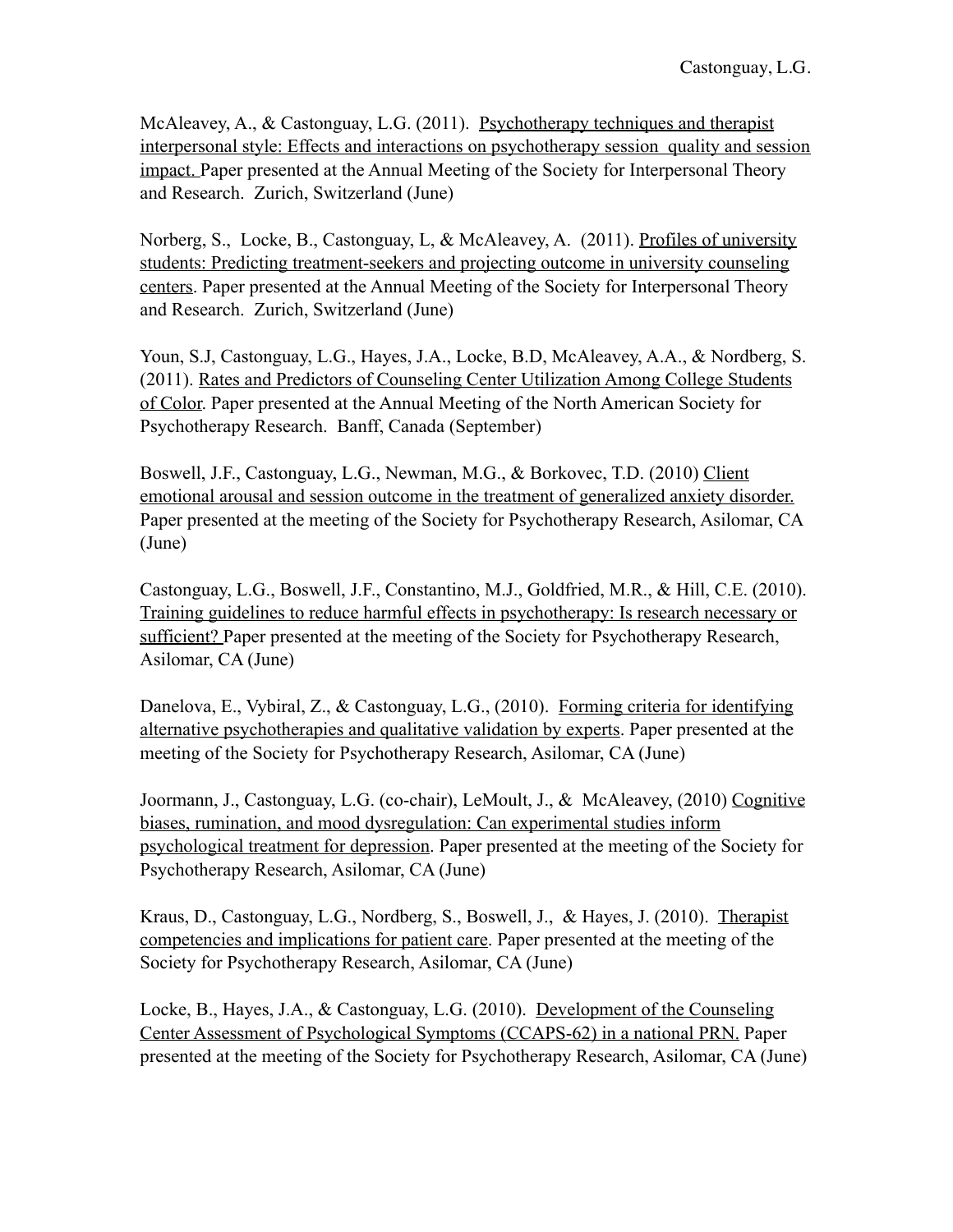McAleavey, A.A., Castonguay, L.G., & Locke, B. (2010). How well does the CCAPS measure what it purports to measure? Paper to be presented at the Annual meeting of the American Psychological Association, San Diego (August).

McAleavey, A.A., Chun-Kennedy, C.L., Castonguay, L.G., & Locke, B. (2010). Questioning and bisexual college students seeking mental health treatment. Paper presented at the Annual meeting of the American Psychological Association, San Diego (August).

McAleavey, A., Nordberg, S., Boswell, J., Kraus, & Castonguay, L.G. (2010). Discriminant function analyses of the Treatment Outcome Package's ability to predict diagnosis of major depressive disorder. Paper presented at the meeting of the Society for Psychotherapy Research, Asilomar, CA (June)

Nelson, D. B., Locke, B., & Castonguay, L.G. (2010). Do eating disorders discriminate?: Challenging our stereotypes of eating and body image concerns among college students. Paper presented at the meeting of the Society for Psychotherapy Research, Asilomar, CA (June)

Nordberg, S., Boswell, J., Kraus, D., Castonguay, L.G., Hayes, J., & Wampold (2010). Therapist effectiveness treating depression with and without co-morbid substance abuse. Paper presented at the meeting of the Society for Psychotherapy Research, Asilomar, CA (June)

Nordberg, S., Castonguay, L.G., & Locke, B. (2010). The CCAPS's sensitivity to change over time. Paper presented at the Annual meeting of the American Psychological Association, San Diego (August).

Przeworski, A., Newman, M.G., Castonguay, L.G., & Constantino, M.J. (2010). The relationship between therapeutic alliance, compliance with CBT homework, and outcome in GAD. Paper presented at the meeting of the Society for Psychotherapy Research, Asilomar, CA (June)

Vybiral, Z., Danelova, E., & Castonguay, L.G. (2010) Toward the refinement of a list of contemporary psychotherapy: A qualitative investigation. Paper presented at the meeting of the Society for Psychotherapy Research, Asilomar, CA (June)

Boswell, J..F., Kraus, D.R., & Castonguay, L.G., (2009). The Treatment Outcome Package (TOP): An investigation of its validity. Poster presented at the meeting of the Society for Psychotherapy Research, Santiago, Chile (June).

Castonguay, L.G., (2009). What is evidence-based practice? Paper presented at the Canadian Society for Psychotherapy Research, Montreal (October)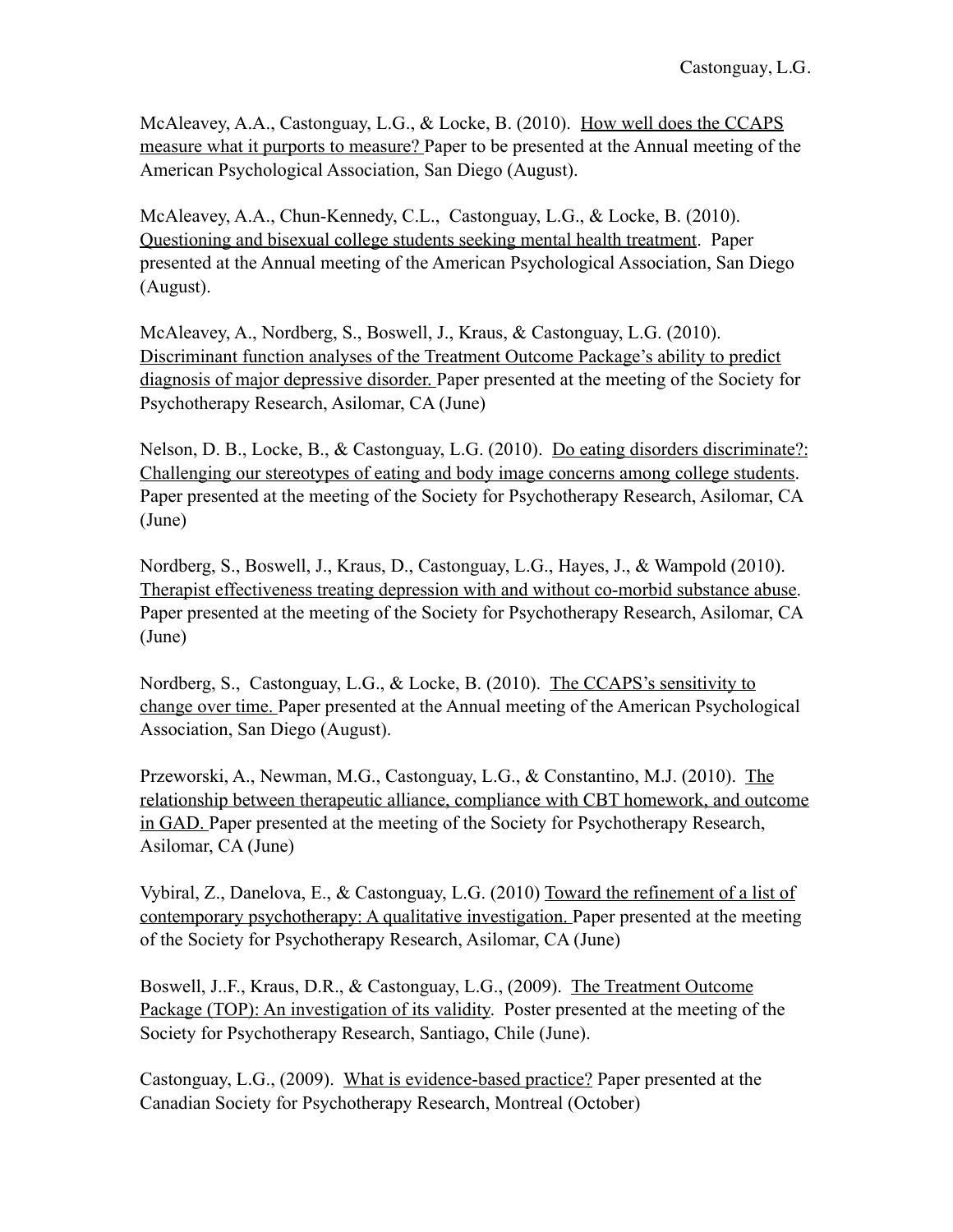McAleavey, A. M., Locke, B., Hayes, J., Castonguay, L. G., & Boswell, J. F. (2009) Institutional differences within the CSCMH: Statistical vs. clinical significance. Paper presented at the Mid-Atlantic Society for Psychotherapy Research, Philadelphia (October).

Norberg, S., Hayes, J.A., & Castonguay, L.G. (2009). Therapist Variables: The contribution of therapists to treatment outcome. Paper presented at the meeting of the Society for Psychotherapy Research, Santiago, Chile (June).

Stiles, W.B., Fishman, J L. Schielke, H.J., Scolio, J, Gray, M. A., Borkovec, T.D., Newman, M.G., & Castonguay, L.G. (2009). Assimilation Analysis of a Nominally Unsuccessful Case of Cognitive-Behavioral Therapy for Generalized Anxiety Disorder. Paper presented at the meeting of the Society for Psychotherapy Research, Santiago, Chile (June).

Vybiral, Z., Danelova, E., Castonguay, L.G., (2009). Valid list of recognized psychotherapies. Paper presented at the Canadian Society for Psychotherapy Research, Montreal (October)

Boswell, .F., & Castonguay, L.G. (2008). The relationship between techniques and session impact: A study of therapists in-training. Paper presented at the meeting of the North American Society for Psychotherapy Research, New Heaven (September).

Boswell, .F., Castonguay, L.G., & Hill, C.E. (2008). Insight: where are we and where should we go? Paper presented at the Annual meeting of the Society for the Exploration of Psychotherapy Integration. Boston (May).

Castonguay, L.G., (2008). Facilitating a new perspective of self in cognitive behavior therapy: Combining traditional and not-so-traditional interventions. Paper presented at the meeting of the North American Society for Psychotherapy Research, New Heaven (September).

Castonguay, L., Boswell, J., Zack, S., Montellese, J., Baker, S., Boutselis, M,. Brink, N., Chiswick, N., Damer, D., Hemmelstein, N., Jackson, J., Morford, M., Ragusea, R, Roper, G., Spayd, C., Weiszer, T. Borkovec, T., Grosse Holtforth, M.,& Wilson L., (2008). Helpful and hindering events in child psychotherapy: A preliminary investigation in a naturalistic setting. Paper presented at the meeting of the North American Society for Psychotherapy Research, New Heaven (September).

Castonguay, L.G., Constantino, M.J., Przeworksi, A., Newman, M.G., &Borkovec, T.D. (2008). Alliance, Therapist Adherence, Therapist Competence, and Client Receptivity: New Analyses on Change Processes in CBT for Generalized Anxiety Disorder. Paper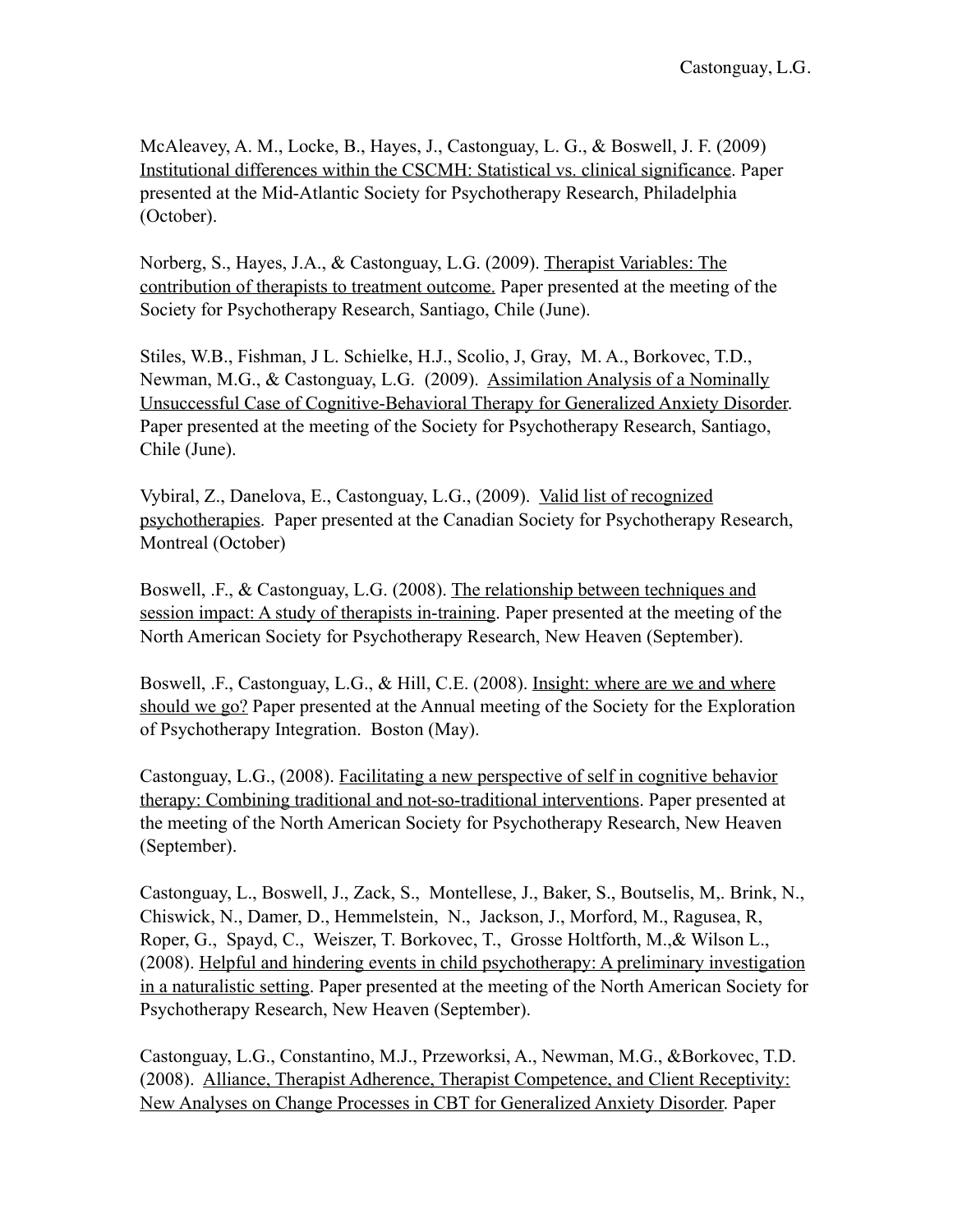presented at the Annual meeting of the Society for Psychotherapy Research. Barcelona, Spain (June).

Constantino, M.J, Klecak, A., Castonguay, L.G., Newman, M.G., &Borkovec, T.D., (2008). Patient Characteristics, Relationship Process, and Outcome in CBT for Generalized Anxiety Disorder. Paper presented at the Annual meeting of the Society for Psychotherapy Research. Barcelona, Spain (June).

DeGeorge, J., Constantino, M.J., Castonguay, L.G., Newman, M.G., &Borkovec, T.D., (2008). Empathy and the Therapeutic Alliance: Their Relationship to Each Other and to Outcome in CBT for Generalized Anxiety Disorder. Paper presented at the Annual meeting of the Society for Psychotherapy Research. Barcelona, Spain (June).

Elliott, R., Partyka, R., Alperin, R., Dobrenski, R., Wagner, J., Castonguay, L., Watson, J., & Messer, S. (2008) An Adjudicated Hermeneutic Single Case Efficacy Study of Process-Experiential Therapy for Bridge Phobia. Paper presented at the Annual meeting of the Society for Psychotherapy Research. Barcelona, Spain (June).

Fisher A.J., Newman, M.G., Castonguay, L.G., & Borkovec, T.B., (2008). Structural relationships between worry, depression, and generalized anxiety disorder in a clinically anxious sample with matched controls. Paper presented at the Annual meeting of the Association for the Behavior and Cognitive Therapy. Orlando (November).

Kraus, D., Castonguay, L.G., Pincus, A., Boswell, J.F., & Wright, A. (2008). Treatment Outcome Package for Children: An examination of its factor structure. Paper presented at the Annual meeting of the Society for Psychotherapy Research. Barcelona, Spain (June).

Nelson, D. Castonguay, L., Boutselis, M,. Chiswick, N., Damer, D., Hemmelstein, N., Jackson, J., Morford, M., Ragusea, R, Roper, G., Spayd, C., Weiszer, T. & Borkovec, T., 2008). Therapists' experience in conducting research in clinical practice: What to do (and not to do) to make a practice research network work. Paper presented at the meeting of the North American Society for Psychotherapy Research, New Heaven (September).

Newman, M.G., Castonguay, L.G., Fisher A.J. & Borkovec, T.B., (2008). The addition of interpersonal and emotional processing techniques to the treatment of generalized anxiety disorder. Paper presented at the Annual meeting of the Association for the Behavior and Cognitive Therapy. Orlando (November).

Nordberg, S, Boswell, J.F., Castonguay, L.G., & Kraus, D., (2008). Measuring the Shape of Change: Results from Three Years of Repeated Assessment in a University Clinic. Paper presented at the Annual meeting of the Society for Psychotherapy Research. Barcelona, Spain (June).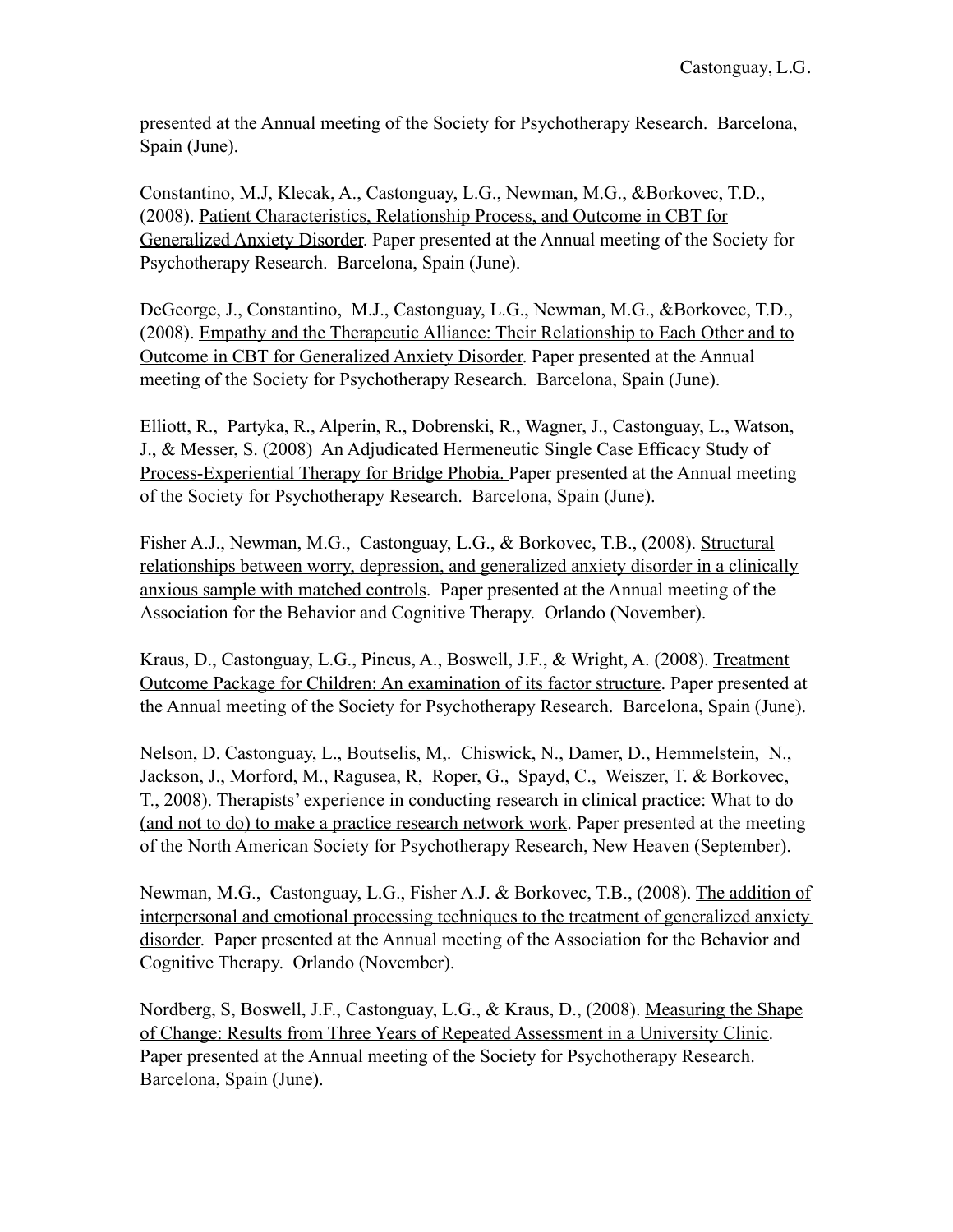Nordberg, S, Castonguay, L.G., Wilson, L., Boswell, J.F., Nelson, D., Zack, S.E., Lampropoulos, G., & Kraus, D. (2008). Clients' socio-economic status and improvement in psychotherapy. Paper presented at the meeting of the North American Society for Psychotherapy Research, New Heaven (September).

Boswell, J.F., & Castonguay, L.G. (2007). Theoretical orientation and technique in a training setting. Paper presented at the Annual meeting of the Society for Psychotherapy Research. Madison, Wisconsin (June).

Castonguay, L.G., Boswell, J.F., Zack, S., Montellese, J., Baker, S., Boutselis, M., Brink, N., Chiswick, N., Damer, D., Hemmelstein, N., Jackson, J., Morford, M., Ragusea, S., Roper, G., Spayd, C., Weiszer, T., Borkovec, T.D., Grosse Holtforth,, M., & Wilson, L. (2007). Helpful and hindering events in psychotherapy: A practice research network study. Paper presented at the Annual meeting of the Society for Psychotherapy Research. Madison, Wisconsin (June).

Kraus, D. R., & Castonguay, L.G., (2007). A methodology for improving therapy outcome within practice research networks. Paper presented at the Annual meeting of the Society for Psychotherapy Research. Madison, Wisconsin (June).

Newman, M.G., Castonguay, L.G., & Borkovec, T.D. (2007).Interpersonal and emotion processing focused treatment in generalized anxiety disorder. Paper presented at the Annual meeting of the Association for the Advancement of Behavior and Cognitive Therapy. Philadelphia (November).

- A revised version to be presented the Annual meeting of the Society for Psychotherapy Research. Barcelona, Spain (June).

Wolfe, A., Kraus, D., & Castonguay, L.G. (2007). The convergent/divergent validity of a multidimensional measure of psychotherapy outcome. Paper presented at the annual meeting of the Ohio Society for Psychotherapy Research, Miami (April).

Boswell, J.F., & Castonguay, L.G., (2006). Future directions in psychotherapy training: A cognitive-behavioral assimilative perspective. Paper presented at the North American Society for Psychotherapy Research, Burr Oak, Ohio (October)

Boswell, J.F., & Castonguay, L.G., (2006). Theoretical orientation: research, clinical, and training issues. Paper presented at the annual meeting of the Society for the Exploration of Psychotherapy Integration, Los Angeles (May)

Boswell, J.F., Castonguay, L.G., & Pincus, A. (2006). Personality and theoretical orientation: An investigation of therapists in-training. Paper presented at the annual meeting of the Society for Psychotherapy Research, Edinburgh, Scotland (June)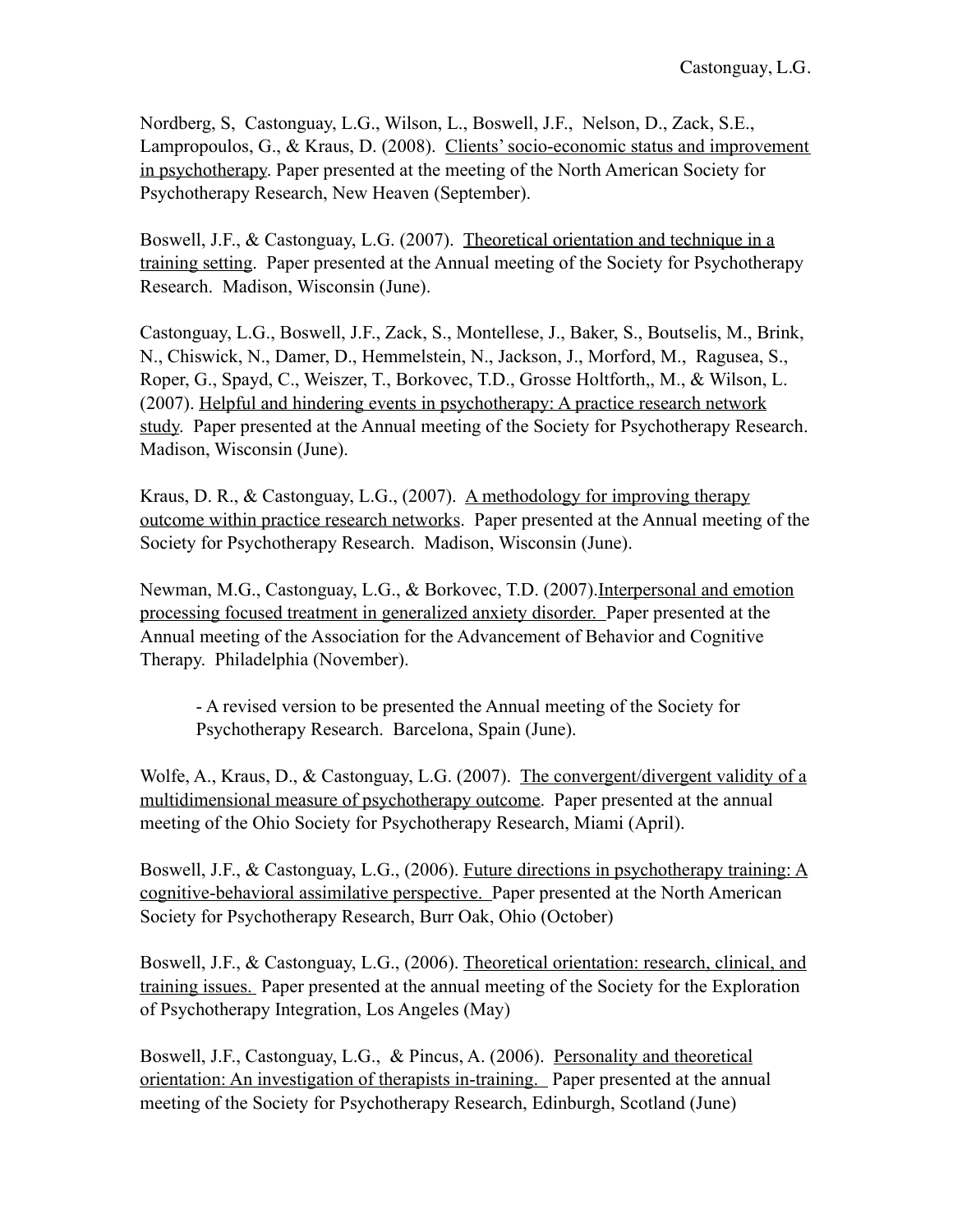Castonguay, L. G., Newman, M. G., Borkovec, T. D., Grosse Holtforth, M., Boswell, J. F., Antuaco, L. A., Kakouros, A. A., Nelson, D. L. & Zack, S.E. (2006). Clients' emotional experience in cognitive-behavioral and interpersonal/ emotional processing treatments: An attempt to replicate previous findings. Paper presented at the annual meeting of the Society for Psychotherapy research, Edinburgh, Scotland (June).

Maramba, G.J.K., Castonguay, L.G., Newman, M.G., & Borkovec, T.D. (2006). Qualitative and quantitative analysis of early session dropout. Paper presented at the North American Society for Psychotherapy Research, Burr Oak, Ohio (October)

Nelson, D.L., Castonguay, L.G., Barwick, F. (2006). Conceptual and clinical consensus toward the benefits and implementation of psychotherapy "homework". Paper presented at the annual meeting of the Society for the Exploration of Psychotherapy Integration, Los Angeles (May)

Angtuaco, L.A., Castonguay, L.G., & Krauss, D. R. (2005). The TOP: A core battery for the assessment of psychotherapy outcome. Paper presented at the Annual Meeting of the Society for Psychotherapy Research. Montreal (June)

- A revised version was presented at the Annual Meeting of the American psychological Association. Washington, D.C (August, 2005)

Castonguay, L.G., Beutler, L.E., Follette, W.C. (2005). Therapeutic principles of change in the treatment of depression. Paper presented at the 35th Annual Congress of The European Association for Behavioural and Cognitive Therapies. Thessaloniki, Greece (September).

Castonguay, L.G., & Borkovec, T.D. (2005). Practice Research Networks: An antidote for empirical imperialism. Paper presented at the Annual Meeting of the American Psychological Association. Washington, D.C. (August)

Castonguay, L. G., Newman, M. G., Borkovec, T. D., Grosse Holtforth, M., Antuaco, L. A., Boswell, J. F., Kakouros, A. A., & Nelson, D. L. (2005). Testing the reliability of therapeutic relationship findings in cognitive-behavioral and interpersonal/ emotional processing treatments. Paper presented at the 36th annual meeting of the Society for Psychotherapy research, Montreal, Canada (June).

Constantino, M. J., Castonguay, L. G., Angtuaco, L. A., Pincus, A. L., Newman, M. G., & Borkovec, T. D. (2005). The Impact of Interpersonal-Intrapsychic Complementarity on the Development and Course of the Therapeutic Alliance. Paper presented at the 36<sup>th</sup> annual meeting of the Society for Psychotherapy Research. Montreal, Canada (June).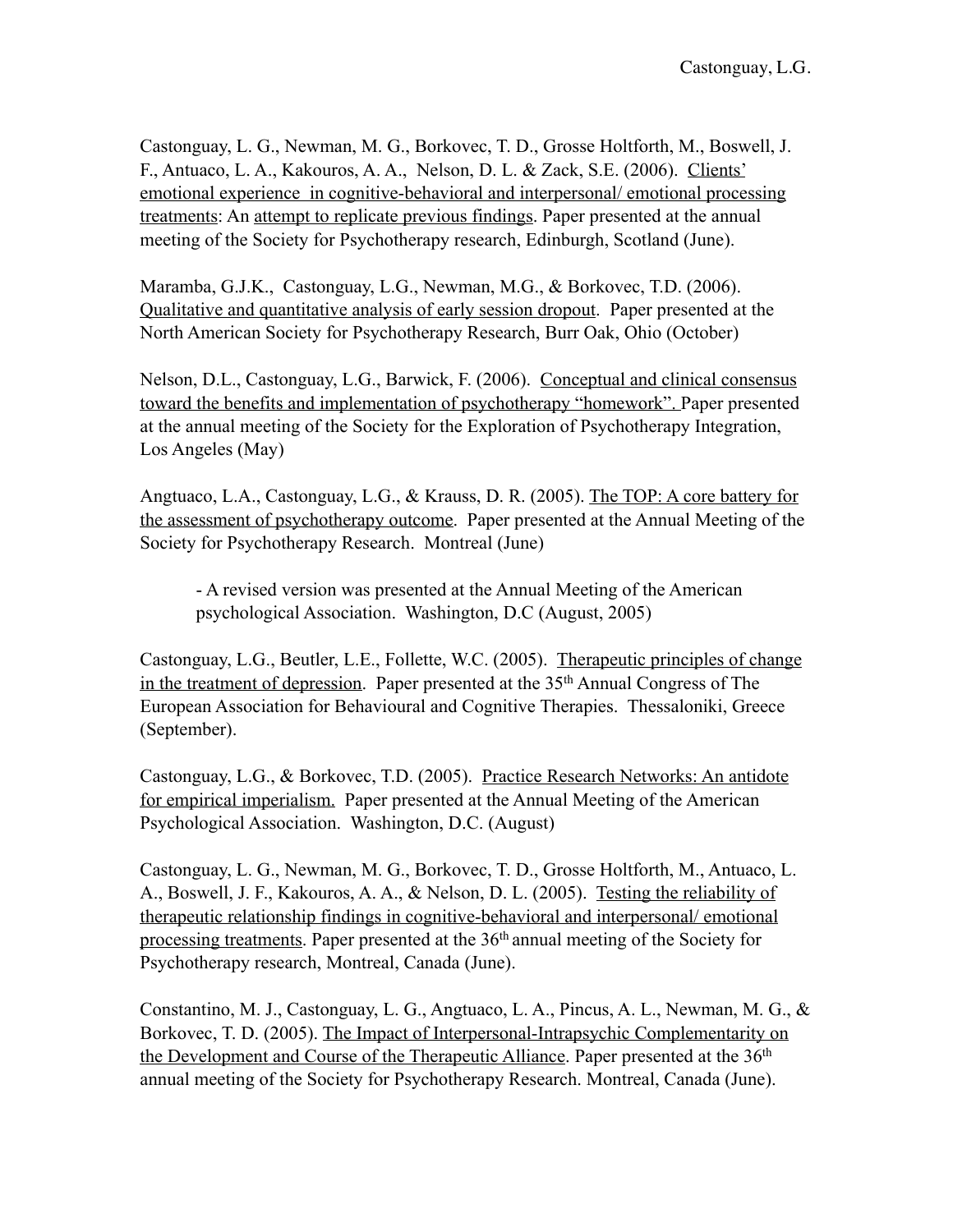Elliott, R., Zucconi, A., Orlinsky, D., Caspar, F., Castonguay, L., Parry, G., & Strauss, B. (2005). An international project on the effectiveness of psychotherapy and psychotherapy training: Description, strategies and promising directions. Paper presented at the European/UK Society for Psychotherapy Research, Lausanne (March).

- Also presented at the Annual Meeting of the Ohio Society for Psychotherapy Research, Toledo, OH (April)

Groff, M. D., Newman M. G., Castonguay, L. G., & Borkovec, T. D. (2005). Effects of CBT treatment for GAD on health problems and physical symptoms. Paper presented at the 39th Annual meeting of the Association for Advancement of Behavior Therapy, Washington, D.C (November).

Grosse Holtforth, M., & Castonguay, L. G. (2005). Relationship and techniques in CBT  $-$  A motivational approach. Paper presented at the 35<sup>th</sup> Annual Congress of The European Association for Behavioural and Cognitive Therapies. Thessaloniki, Greece (September).

Grosse Holtforth, M., Castonguay, L.G., Boswell, J.F., Angtuaco, L. A., Kakouros, A.A., & Borkovec, T.D. (2005). Insight in cognitive behavioral therapy. Paper presented at the 35th Annual Congress of The European Association for Behavioural and Cognitive Therapies. Thessaloniki, Greece (September).

- Revised versions was presented at the Annual meeting of the Society for the Exploration of Psychotherapy Integration, Los Angeles (May 2006) and the annual meeting of the American Psychological Association, New Orleans (August 2006)

Grosse Holtforth, M.., Castonguay, L. G., Newman, M. G., Borkovec, T. D., Boswell, J. F., Antuaco, L. A., & Kakouros, A. (2005). Fear of vulnerability as a predictor of alliance and session experiences. Paper presented at the 36th annual meeting of the Society for Psychotherapy research, Montreal, Canada (June).

Grosse Holtforth, M., Grawe, K., Castonguay, L.G., & Mauler, B. (2005,). What you want is not what you get - Goal importance, goal satisfaction, and interpersonal problems*.* Paper presented at the 8th Annual Meeting of the Society for Interpersonal Theory and Research (SITAR) in Montreal, Canada, (June).

Maramba, G. J., Castonguay, L. G., Newman, M. G., & Borkovec, T. D., Boswell, J.F., Erickson, T.M., Pimentel, C.A., Ried, J.J., & Sharpless, B.A. (2005). The early alliance as a predictor of outcome . Paper presented at the 36th annual meeting of the Society for Psychotherapy research, Montreal, Canada (June).

Newman, M. G., Groff, M. D., Llera, S., Borkovec, T. D. & Castonguay, L. G. (2005).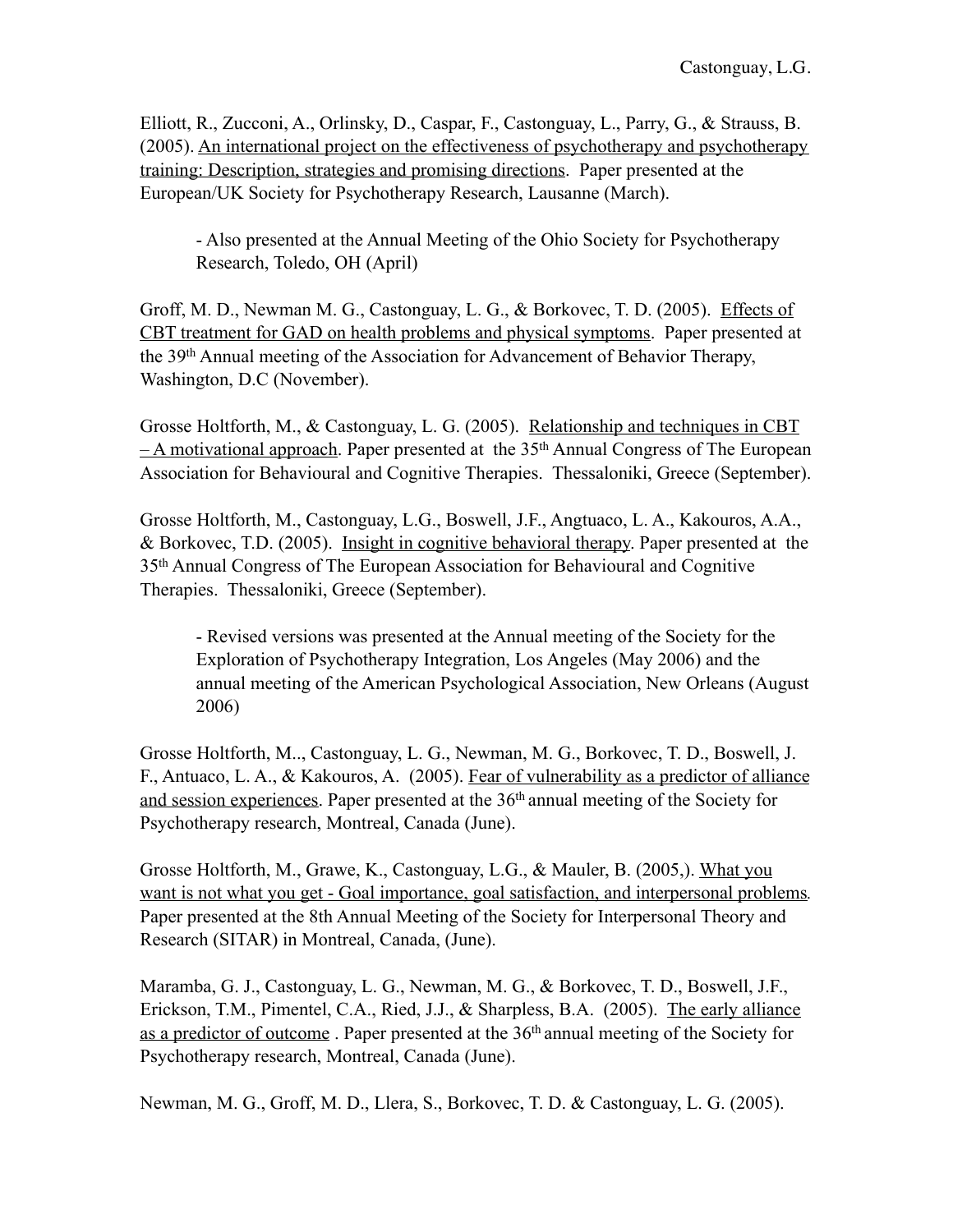Does self-control desensitization practice predict treatment outcome in GAD clients? Paper presented at the 39<sup>th</sup> Annual meeting of the Association for Advancement of Behavior Therapy, Washington, D.C (November).

Pincus, A. L., Przeworski, A., Yamasaki, A., Kasoff, M. B., Newman, M. G., Castonguay, L. G. & Borkovec, T. D. (2005). Interpersonal Pathoplasticity in Generalized Anxiety Disorder: A Cluster Analytic Replication. Paper presented at the Society for Interpersonal Theory and Research. Montreal, Canada (June).

Przeworski, A., Newman, M.G., Borkovec, T. D. & Castonguay, L.G. (2005). Changes in GAD symptoms as a result of treatment: An analysis of the controllability of worry and physiological GAD symptoms. Paper presented at the 39th Annual meeting of the Association for Advancement of Behavior Therapy, Washington, D.C (November).

Sibrava, N.J., Borkovec, T.D., Newman, M.G., Castonguay, L.G. (2005). Change in specific patterns of worry content in the treatment of GAD. Poster presented at the 39th Annual Meeting of the Association for Behavioral and Cognitive Therapies. Washington, DC (November).

Wolfe, A.W., Love, T.E., Krauss, D., & Castonguay, L.G. (2005). Item response theory and psychotherapy outcome. Paper presented at the Annual Meeting of the Ohio Society for Psychotherapy Research, Toledo, OH (April)

- A revised version was presented at the 36th annual meeting of the Society for Psychotherapy research, Montreal, Canada (June 2005).

Borkovec, T.B., Ragusea, S.A., Echemendia, R.J., & Castonguay, L. G., (2004). The Pennsylvania Practice Research Network: A foundation for clinically meaningful and scientifically rigorous psychotherapy effectiveness research. Paper presented at the annual meeting of the North American Society for Psychotherapy Research, Springdale, AZ (November)

Castonguay, L.G., Pincus, A.L., Arnett, P.A., Roper, G. , Rabian, R., & Borkovec, T.B., (2004). Psychology training clinic as a research Practice network: Integrating research and clinical practice in graduate school. Paper presented at the annual meeting of the North American Society for Psychotherapy Research, Springdale, AZ (November)

- A revised version was presented at the Annual Meeting of the Association for the Advancement of Behavior Therapy, New Orleans, LA (2004 November)

Constantino, M. J., Collins, A. J., Castonguay, L. G., Newman, M. G., & Borkovec, T. B.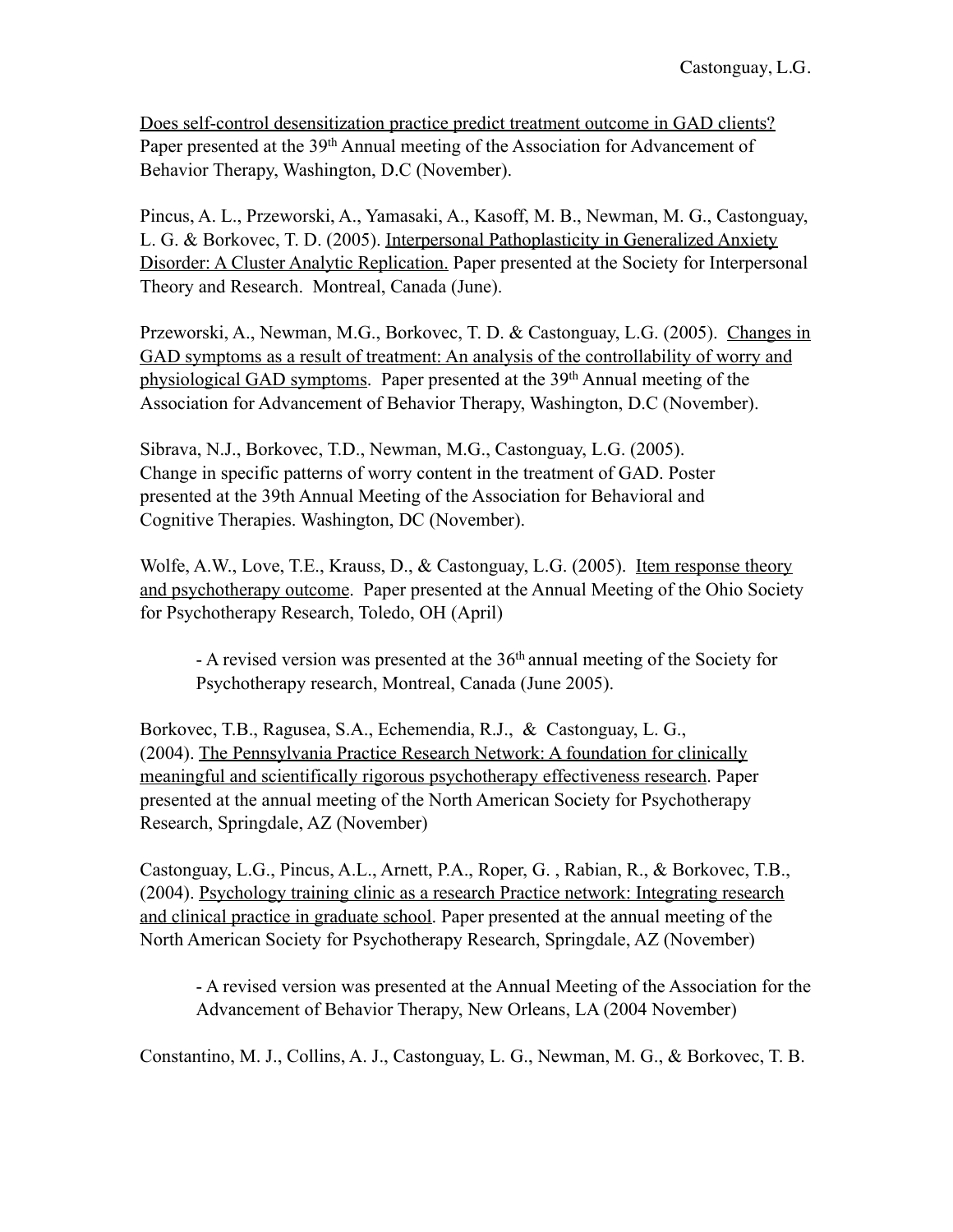(2004). Patient characteristics as predictors of the therapeutic alliance in cognitivebehavioral therapy for generalized anxiety disorder. Poster presented at the 38<sup>th</sup> annual meeting of the Association for the Advancement of Behavior Therapy, New Orleans, LA.

Maramba, G.G., & Castonguay, L.G. (2004). Beliefs and early alliance ruptures. Paper presented at the Meeting of the North American Society for Psychotherapy Research, Springdale, Arizona (November).

Przeworski, A., Newman, M.G., Borkovec, T.D., & Castonguay, L.G. (2004), Changes in GAD Symptoms as a Result of Treatment: An Analysis of the Controllability of Worry and Physiological GAD Symptoms. Paper presented at the 38th Annual meeting of the Association for Advancement of Behavior Therapy. New Orleans, LA. (November)

Castonguay, L.G., (2003). Integrative Principles for treating depressive conditions. Paper presented at the Annual Meeting of the American Psychological Association, Toronto (August).

- Also presented at the Meeting of the North American Society for Psychotherapy Research, Newport, RI (November 2003)

Castonguay, L.G., Newman, M.G., Borkovec, T.D., Schut, A.J., Reid ,J.J., Beberman, R.A. & Maramba, G.G. (2003). Types of change achieved in integrative therapy. Paper presented at the Annual Meeting of the Society for the Exploration of Psychotherapy Integration. New York (May)

Castonguay, L.G., Newman, M.G., Borkovec, T.D., Schut, A.J., Reid ,J.J., Maramba, G.G. & Beberman, R.A. (2003). Dynamics of relationship in cognitive-behavioral and interpersonal/emotional processing therapies. Paper presented at the Annual Meeting of the Society for Psychotherapy Research. Weimar, Germany (June)

Castonguay, L. G., Safran, J. D., & Constantino, M. J. (2003) Repairing alliance ruptures across clinical disorders and treatment setting*.* Paper presented at the Annual Meeting of the Society for the Exploration of Psychotherapy Integration. New York (May)

Constantino, M. J., & Castonguay, L. G. (2003). Disrupted Security Operations in Psychotherapy: A Potential Barrier to the Development of the Working Alliance. Paper presented at the Annual Meeting of the Society for the Exploration of Psychotherapy Integration. New York (May)

Constantino, M. J., Castonguay, L. G., Pincus, A. L., Reid, J., Newman, M. G., & Borkovec, T.D. (2003). Interpersonal/Intrapsychic process in psychotherapy: The impact of self-verification strivings on the working alliance. Paper presented at the meeting of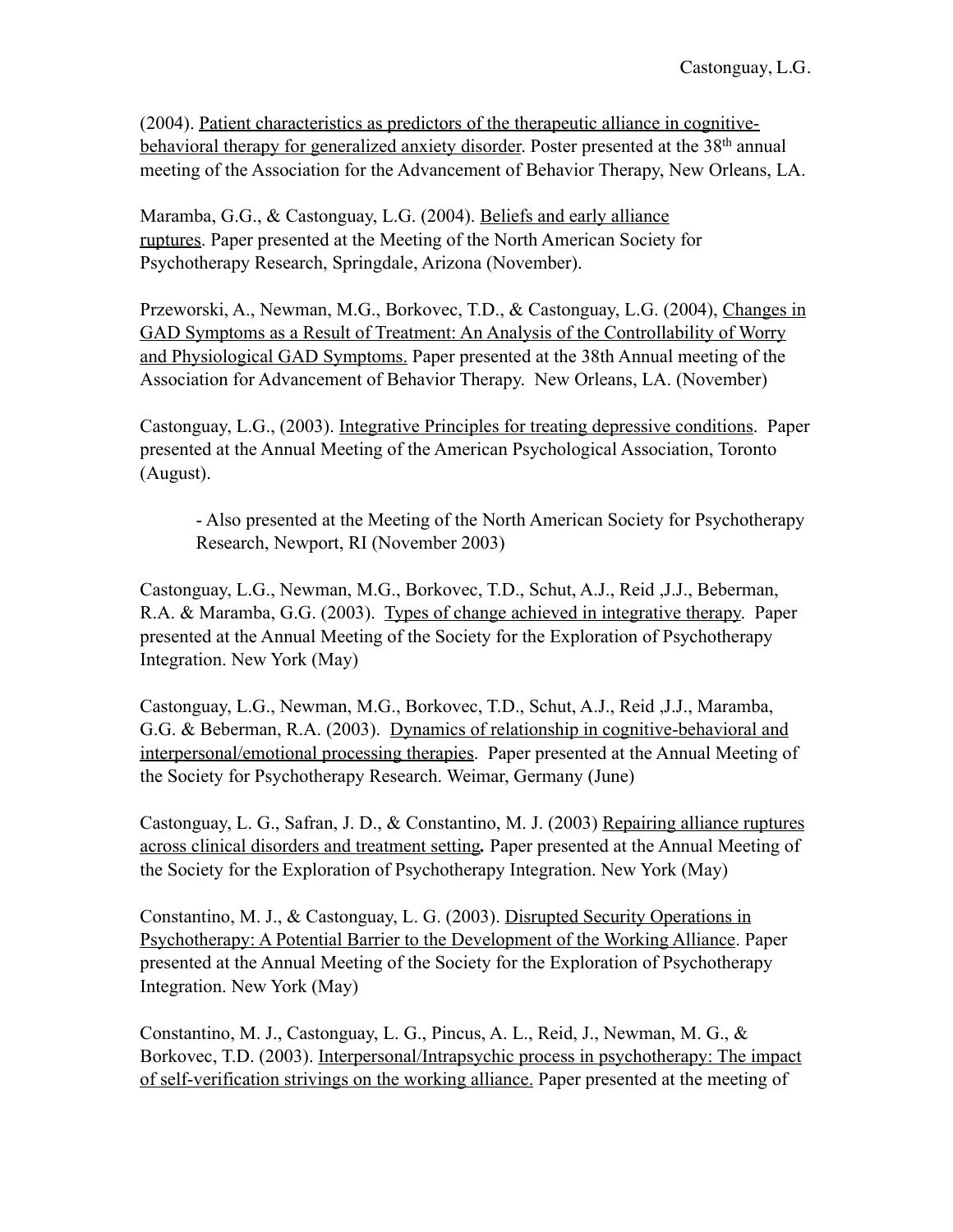the North American Chapter of the Society for Psychotherapy Research, Newport, RI. (November)

Holtforth, M.G., Grawe, K., Egger, O., & Castonguay, L.G. (2003). Predicting the reduction of avoidance motivation in psychotherapy. Paper presented at the meeting of the North American Chapter of the Society for Psychotherapy Research, Newport, RI. (November)

Ruiz, M.A., Pincus, A.L., Borkovec, T.B., Echemendia, R., Castonguay, L.G., & Ragusea, S., (2003). Can interpersonal problems predict patient change in psychotherapy? An investigation using the Pennsylvania Practice Research Network. Paper presented at the Annual Meeting of the Society for Interpersonal Theory and Research. Vancouver, British Columbia (May).

Zuellig, A.R., Newman, M.G., Borkovec, T.D. & Castonguay, L.G. (2003).  $\underline{A}$ comparison of the effect of three therapies on generalized anxiety disordered adults' selfreported internal working models of attachment. Paper presented at the 37th Annual meeting of the Association for Advancement of Behavior Therapy. Boston, Massachusetts. (November)

Borkovec, Newman, M.G., & Castonguay, L.G. (2002). Cognitive-behavioral and interpersonal/emotional processing treatments for generalized anxiety disorder. Paper presented at the Annual Meeting of the Society for Psychotherapy Research. Santa Barbara (June).

Castonguay, L.G., & Constantino M.J. (2002). The working alliance: What do we know and what do we need to do about it? Paper presented at the Annual Meeting of the Society for the Exploration of Psychotherapy Integration. San Francisco (May).

Castonguay, L.G., & Halperin, G. (2002). Is cognitive-behavioral therapy only cognitive and behavioral? Paper presented at the Annual Meeting of the Society for the Exploration of Psychotherapy Integration. San Francisco (May).

Castonguay, L.G., Pincus, A.L., Schut, A.J., Horowitz, L.M., & Hines, C. III. (2002). Obsessive-compulsive disorder: Are all patients alike. Paper presented at the Annual Meeting of the American Psychological Association, Chicago (August).

Castonguay, L.G., Vives, A., Zuelling, A., Okruch, A., Wentz, R., Schut, A.J., Reid, J.J., Beberman, R., Newman, M.G., & Borkovec (2002). The therapist's focus of intervention in cognitive-behavioral and interpersonal/emotional processing treatments for generalized anxiety disorder. Paper presented at the Annual Meeting of the Society for Psychotherapy Research. Santa Barbara (June).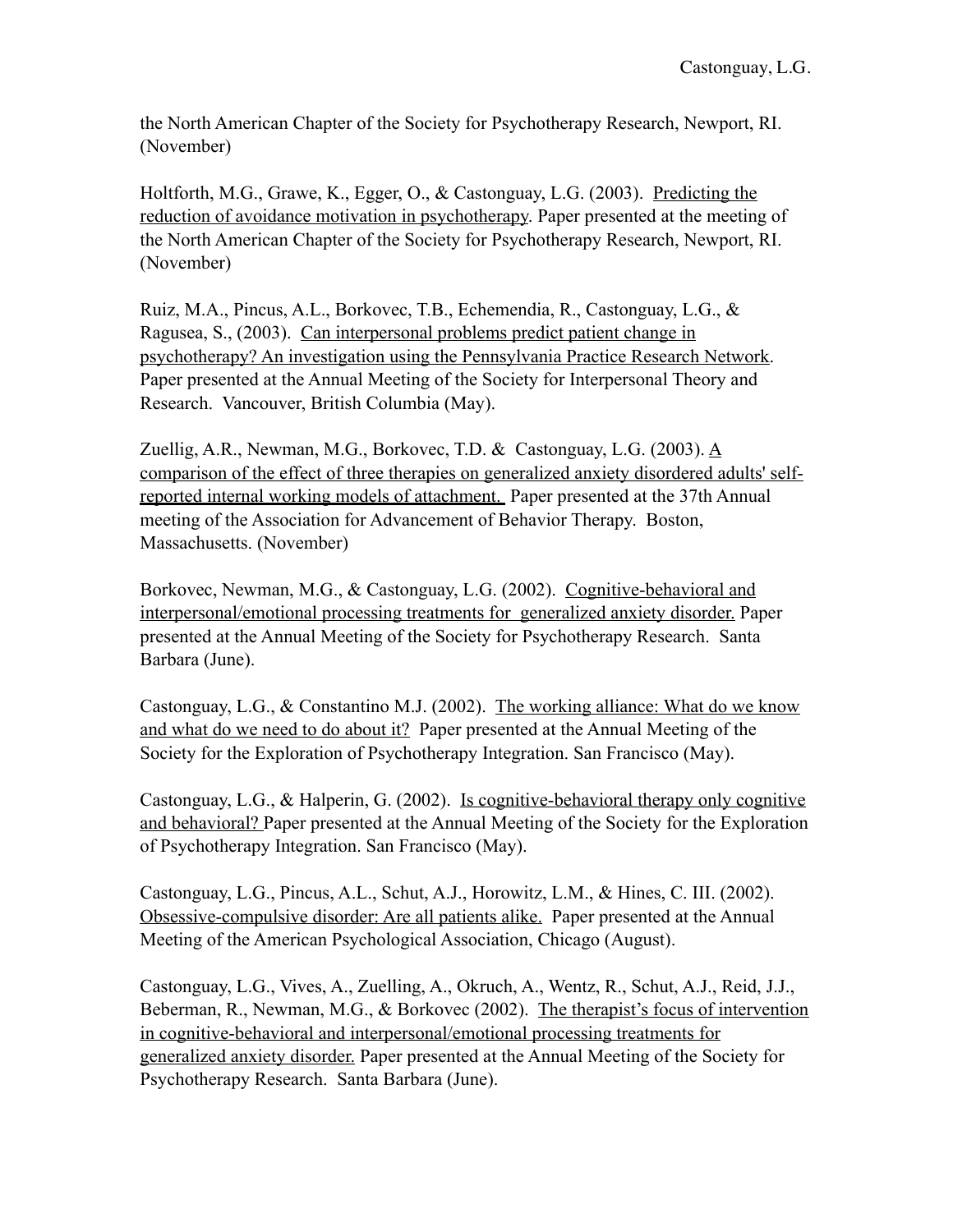Constantino, M.J., & Castonguay, L.G. (2002). The therapeutic relationship as conceptualized and revealed by the structural analysis of social behavior. Paper presented Annual Meeting of the Society for the Exploration of Psychotherapy Integration. San Francisco (May).

Constantino, M. J., Castonguay, L. G., Pinel, E. C.,, Newman, M. G., Reid, J., & Borkovec, T. D. (2002, November). Self-View Certainty in Individuals with Generalized Anxiety Disorder. Poster presented at the 36<sup>th</sup> annual meeting of the Association for the Advancement of Behavior Therapy, Reno, NV.

Maramba, G.G., & Castonguay, L.G. (2002). The early alliance and drop out. Paper presented at the Annual Meeting of the Society for the Exploration of Psychotherapy Integration. San Francisco (May).

Newman, M.G., Castonguay, L.G., & Borkovec (2002). Integrating Cognitive-behavioral and interpersonal/emotional processing treatments for generalized anxiety disorder: Preliminary outcome findings. Paper presented at the Annual Meeting of the Society for Psychotherapy Research. Santa Barbara (June).

Oathes, D.J., Yamasaki, A.S., Ray, W.J., Newman, M.G., & Castonguay, L.G. (2002). EEG Gama-Band activity: Role in negative affect, worry, and GAD. Paper presented at the 36th annual meeting of the Association for the Advancement of Behavior Therapy, Reno, NV.

Reid, J.J., & Castonguay, L.G (2002). A theoretical application of the assimilation model in psychodynamic-interpersonal psychotherapy: Mapping assimilation between therapist and client. Paper presented at the Ohio Society for Psychotherapy Research. Oxford, OH (April).

Reid, J.J., Castonguay, L.G., Beberman, R., & DeRubeis (2002). The process of assimilation and its relation to dramatic symptom relief in cognitive therapy for depression. Paper presented at the Annual Meeting of the Society for Psychotherapy Research. Santa Barbara (June).

Schut, A., & Castonguay, L.G. (2002). Psychoanalytic inquiry and psychotherapy change processes: Empirical evidence for Freud's original "fuzzy" Science project. Paper presented at the Annual Meeting of the Society for the Exploration of Psychotherapy Integration. San Francisco (May).

Schut, A.J., Castonguay, L.G., Barber, J.P., Bedics, J.D., Smith, T.L., Flanagan, K.M., & Yamasaki, A.S. (2002). Therapist interpretation, patient-therapist interpersonal process, and outcome in psychodynamic psychotherapy for avoidant personality disorder. Poster presented at the Annual Meeting of the Society for Psychotherapy Research. Santa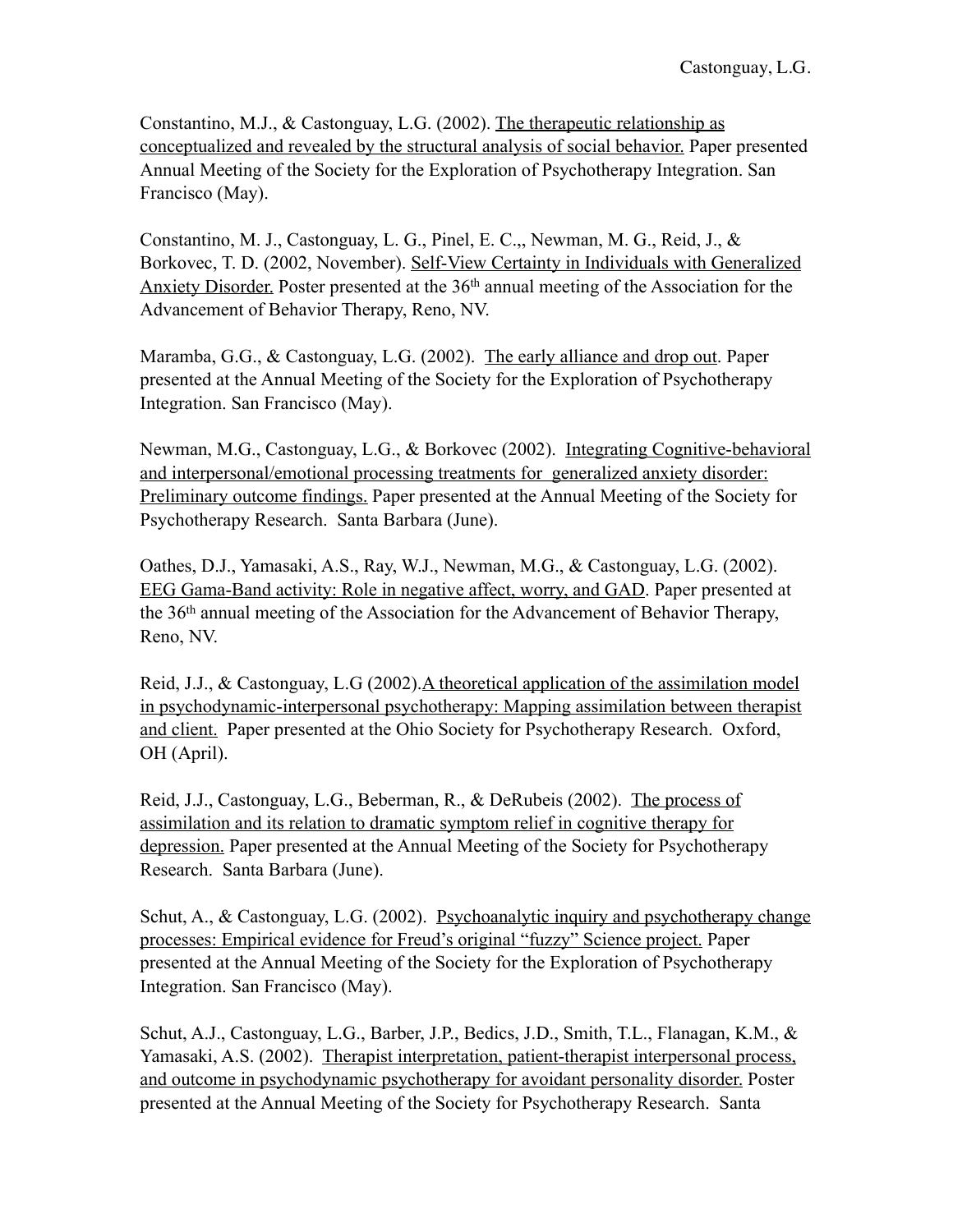Barbara (June).

Castonguay, L.G., Schut, A.J., Reid, J., Newman, M.G., & Borkovec (2001). The therapist's engagment in cognitive-behavioral and interpersonal/emotional deepening therapies. Paper presented at the Meeting of the North American Society for Psychotherapy Research. Puerto Vallarta, Mexico (November).

Castonguay, L.G. (2001). Psychotherapy Practice and Research: A Plea for a Stronger Bridge. Paper presented at the Annual meeting of American Psychological Association, San Francisco (August).

Castonguay, L.G., & Constantino, M.J. (2001). Crucial incidents for the client's engagement in psychotherapy. Paper presented at the Annual meeting of American Psychological Association, San Francisco (August).

Castonguay, L.G., Newman, M.G., Borkovec, T.D., Schut, A.J., Kasoff, M.B., Hines, C. E., & J.Reid (2001). Client's emotion in integrative psychotherapy. Paper presented at the Annual Meeting of the Society for Psychotherapy Research, Montevideo, Urugay (July)

Jarrett, E., Castonguay, L.G., Horowitz, L.M., & Schut, A., (2001). Attachment disturbances and interpersonal problems in individuals with panic disorder/agoraphobia. Paper presented at the Annual Meeting of the Society for Interpersonal Theory and Research. Montreal, June.

Prezeworski, A., Newman, M.G., Castonguay, L.G., & Constantino, M.J (2001). The relationship between therapeutic alliance, compliance with cognitive-behavior therapy homework, and outcome in generalized anxiety disorder. Paper presented at the Annual meeting of the World Congress of Behavior Therapy, Vancouver (July)

Castonguay, L. G. (2000). Engagement in psychotherapy: What can facilitate, decrease, and restore it? Paper presented at the Annual meeting of American Psychological Association, Washington, D.C. (August)

Castonguay, L.G., Hayes, A.M., Goldfried, M.R., Drozd, J., Schut, A.J., & Shapiro, D.A. (2000). Cognitive-behavioral and psychodynamic-interpersonal therapy: An investigation of the therapist's focus of intervention and it's link with outcome . Paper presented at the Annual Meeting of the Society for the Exploration of Psychotherapy Integration. Washington, D.C. (May).

Castonguay, L.G., Schut, A.J., Aikins, D.E., Laurenceau, J.P., Bologh, L., & Burns, D.D. (2000). Integrative cognitive therapy for depression: A first look at its efficacy. Paper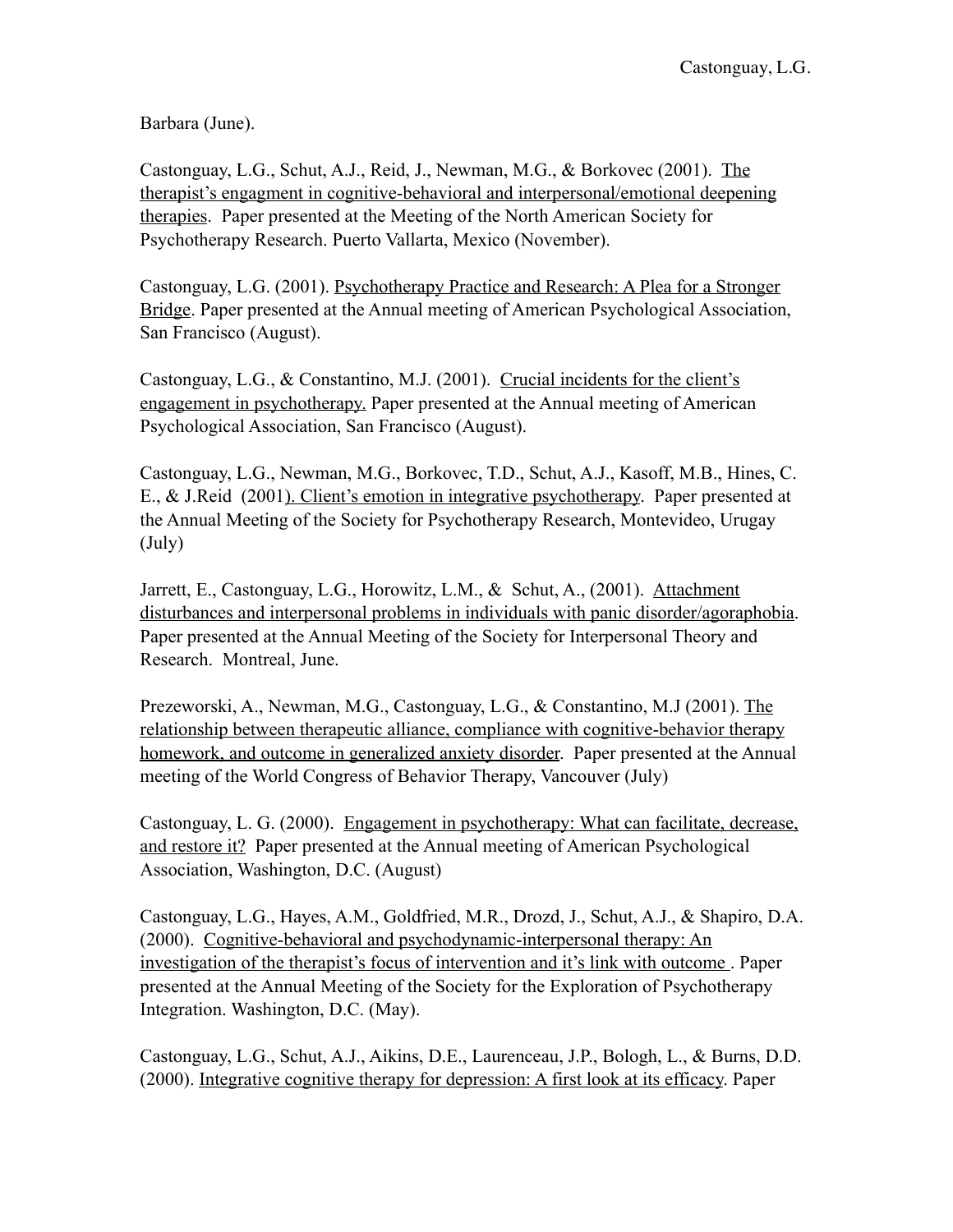presented at the Annual meeting of the Society of Psychotherapy Research, Chicago (June)

Halperin, G.S., Castonguay, L.G., Barber, J.P. & McGrath, L. (2000). The relationship between intrapersonal and interpersonal therapist focus and outcome in the treatment of obsessive-complusive and avoidant personality disorders. Paper presented at the Annual meeting of the Society of Psychotherapy Research, Chicago (June)

Kasoff, M.B., Castonguay, L.G., Horowitz, L.M., Lubosky, J.A., & Boutselis, M.A. (2000). Investigating client's reasons for terminating psychotherapy. Poster presented at the Annual meeting of American Psychological Association, Washington, D.C. (August)

Kasoff, M.B., Castonguay, L.G., Horowitz, L.M., Lubosky, J.A., & Boutselis, M.A. (2000). Predicting Reasons for terminating psychotherapy: A look at demographic variables and types of termination. Paper presented at the Annual meeting of the Society of Psychotherapy Research, Chicago (June)

Newman, M.G., Castonguay, L.G., Molnar, C. & Borkovec, T.D. (2000). Interpersonal factors in GAD. Paper presented at the 34<sup>th</sup> Annual Convention of the Association for the Advancement of Behavior Therapy. New Orleans (November).

Castonguay, L.G., Schut, A.J., Newman, M.G., & Borkovec (1999). The therapist and client experience in integrative treatment for generalized anxiety disorder. Paper presented at the 15th Annual Meeting of the Society for the Exploration of Psychotherapy Integration. Miami (April).

Constantino, M.J., & Castonguay, L.G. (1999). Cognitive-behavioral therapy for generalized anxiety disorder: Does therapist competence matter? Poster presented at the 33rd Annual meeting of the Association for the Advancement of Behavior Therapy. Toronto, (November).

Newman, M.G., Castonguay, L.G., Borkovec, T.D., and Schut, A.J. (1999). Integrating cognitive-behavioral, interpersonal, and humanistic interventions: Why should we and how can we? Paper presented at the First Mid-Atlantic Chapter meeting of the Society for Psychotherapy Research. College Park, Maryland (November)

Lubosky, J. A., Castonguay, L.G., Constantino, M.J., & Jarrett, E.M. (1999). Cognitive biases in panic disorder: Measurement through information processing tasks. Poster presented at the Annual Meeting of the American Psychological Association. Boston (August).

Newman, M.G., Castonguay, L.G., & Borkovec (1999). Cognitive behavior therapy for generalized anxiety disorder: Strengths and limitations. Paper presented at the 15th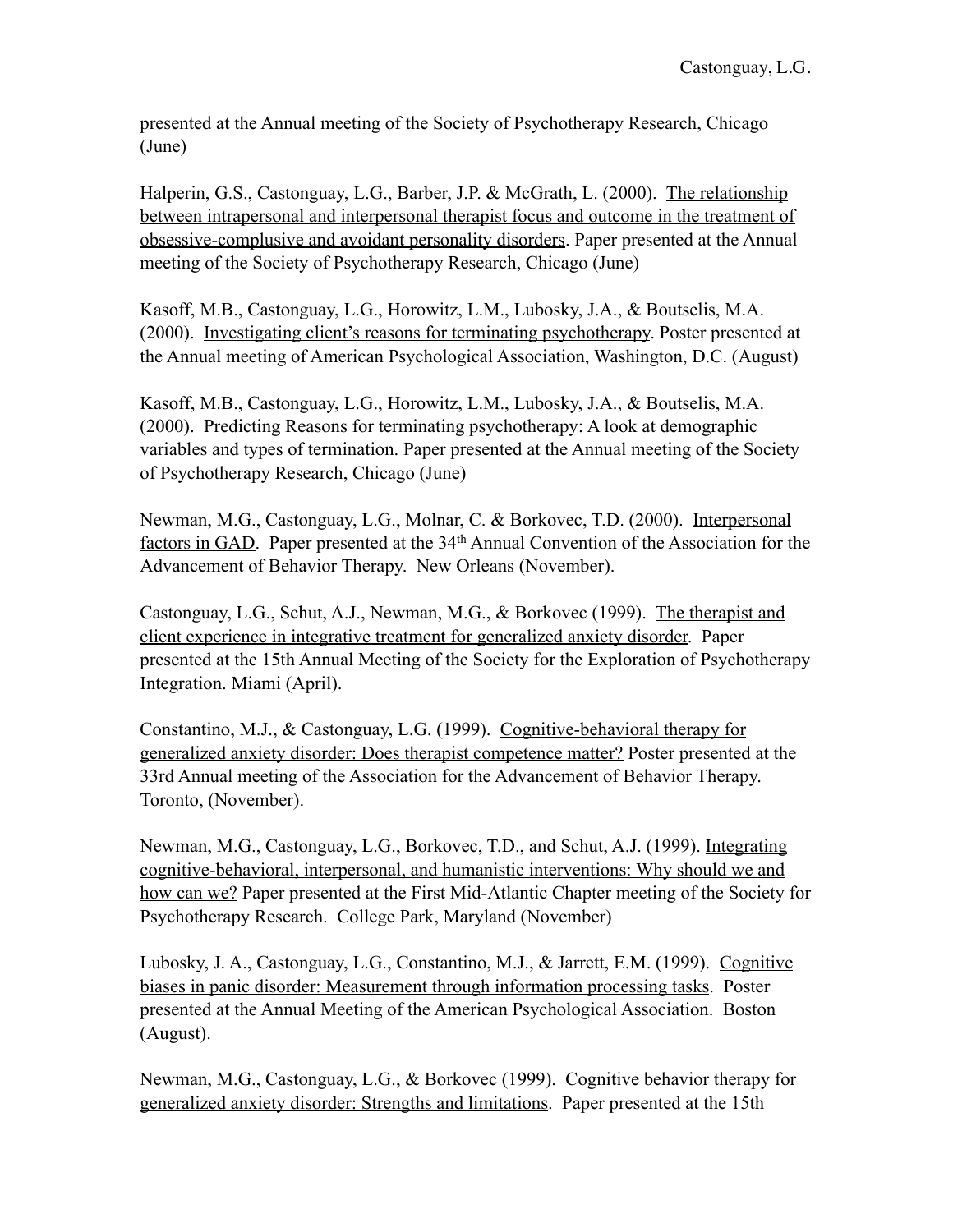Annual Meeting of the Society for the Exploration of Psychotherapy Integration. Miami (April)

Newman, M.G., Castonguay, L.G., & Borkovec (1999). New dimensions in the treatment of generalized anxiety disorder: Interpersonal focus and emotional deepening Paper presented at the 15th Annual Meeting of the Society for the Exploration of Psychotherapy Integration. Miami (April)

Aarestad, S., Smith, D.A., & Castonguay, L.G. (1998). The Prototype Conference: Provisional empiricism for neglected clinical phenomena. Poster presented at the 10th Annual Convention of the American Psychological Society, Washington, DC (May).

Borkovec, T.D., Newman, M.G., & Castonguay, L.G. (1998). The Potential role of interpersonal emotional processing in the treatment of Generalized Anxiety Disorder. Paper presented at the Annual meeting of the Association for the Advancement of Behavior Therapy. Washington, DC (November).

Castonguay, L.G., Constantino, M., & Borkovec, T.B. (1998). Therapists' use of techniques in cognitive-behavioral therapy for Generalized Anxiety Disorder: Is it related to outcome? . Poster presented at the 29th Annual Meeting of the Society for Psychotherapy Research. Snowbird, Utah (June).

Castonguay, L.G., Constantino, M., & Newman, M.G. (1998). Working alliance and improvement in cognitive-behavioral treatment of Generalized Anxiety Disorder. Poster presented at the Annual meeting of the Association for the Advancement of Behavior Therapy. Washington, DC (November).

Castonguay, L.G., Hayes, A.M., Goldfried, M.R., Drozd, J., Schut, A.J., & Shapiro, D.A. (1998). Interpersonal and interpersonal focus in psychodynamic-interpersonal and cognitive-behaviroal therapies: A replication and extension . Paper presented at the 29th Annual Meeting of the Society for Psychotherapy Research. Snowbird, Utah (June).

Critchfield, K.L., Henry, W.P., Castonguay, L.G., and Borkovec, T.D. (1998). Interpersonal process as a common factor: Evidence from cognitive-behavioral psychotherapy. Paper presented at the 29th Annual Meeting of the Society for Psychotherapy Research. Snowbird, Utah (June).

Schut, A.J., Pincus, A.L., Castonguay, L.G., & Bedics, J. (1998). Parental representations and their relationship to dimensions of personality and interpersonal problems in Generalized Anxiety Disorder. Paper presented at the Annual meeting of the Association for the Advancement of Behavior Therapy. Washington, DC (November).

Castonguay, L.G. (1997). A common factors approach to psychotherapy training. Paper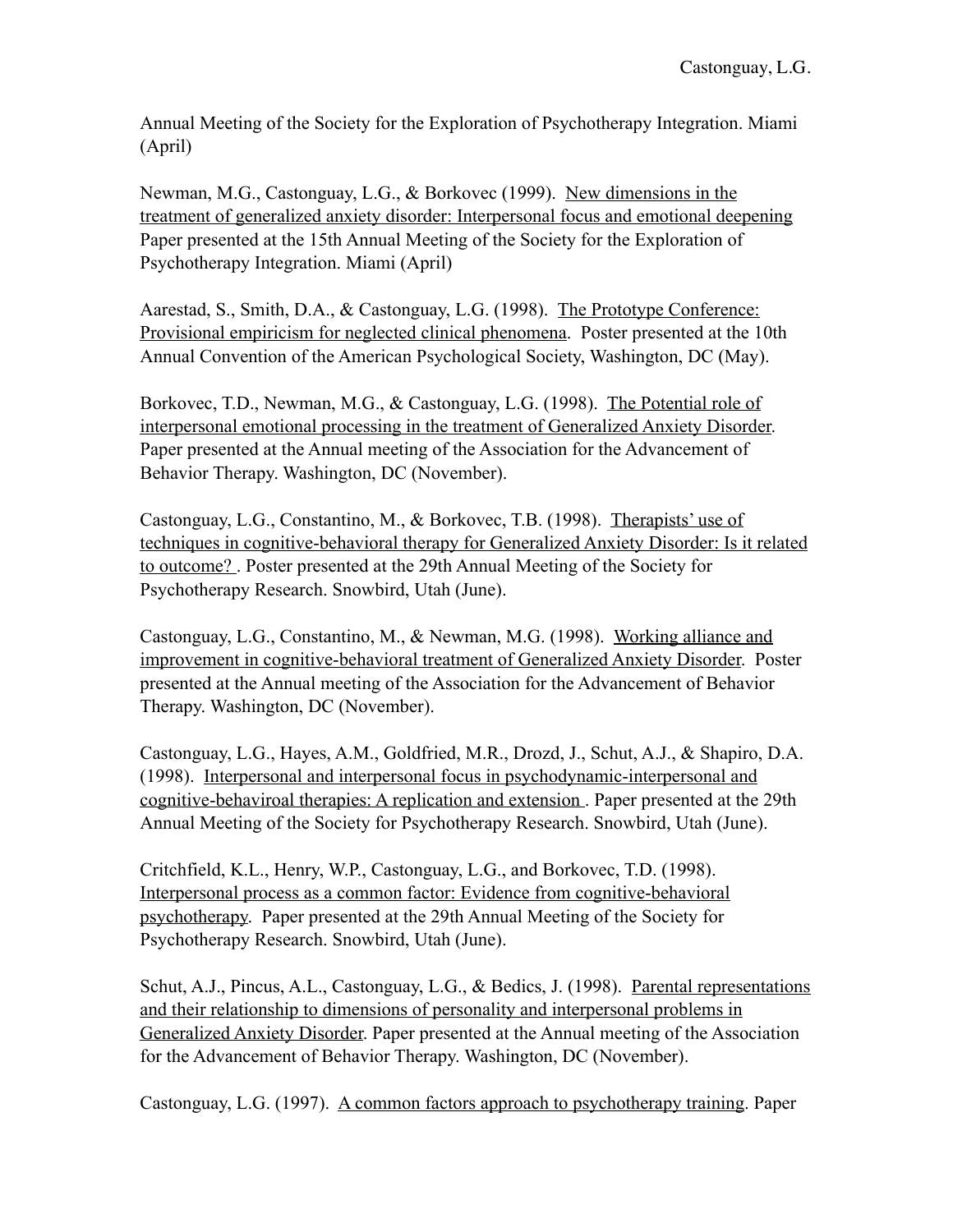presented at the 13th Annual Meeting of the Society for the Exploration of Psychotherapy Integration. Toronto (April).

Critchfield, K.L., Henry, W.P., Isaac, M.V., Castonguay, L.G., and Borkovec, T.D. (1997). Interpersonal process and outcome in cognitive behavioral psychotherapy. Paper presented at the 28th Annual Meeting of the Society for Psychotherapy Research. Geilo, Norway (June).

Schut, A.J., Pincus, A.L., Castonguay, L.G., Bedics, J., Kline, M., Long, D., & Seals, K. (1997). Perceptions of attachment and self-representation at best and worst states in generalized anxiety disorder. Poster presented at the Annual meeting of the Association for the Advancement of Behavior Therapy. Miami (November)

Schut, A.J., Pincus, A.L., Castonguay, L.G., Bedics, J., Walling, F., Yanni, G., & Truckor, D. (1997). Attachment and interpersonal problems in non clinical hair pulling. Poster presented at the Annual meeting of the Association for the Advancement of Behavior Therapy. Miami (November)

Borkovec, T.D., Newman, M.G., & Castonguay, L.G. (1996). Cognitive-behavioral treatment of generalized anxiety disorder and the role of interpersonal factors. Paper presented at the 27th Annual Meeting of the Society for Psychotherapy Research. Amelia Island, GA (June).

Castonguay, L.G., & Hayes, A.M. (1996). The focus of therapists'feedback in cognitivebehavioral and psychodynamic-interpersonal therapies: A comparison of two manualized treatment for depression. Paper presented at the 27th Annual Meeting of the Society for Psychotherapy Research. Amelia Island, GA (June).

Critchfield, K.L., Henry, W.P., Isaac, M.V., Castonguay, L.G., and Borkovec, T.D. (1996). A preliminary analysis of interpersonal process in cognitive behavioral psychotherapies: The search for common factors in outcome prediction. Poster presented at the 27th Annual Meeting of the Society for Psychotherapy Research. Amelia Island, GA (June).

Samoilov, A., Goldfried, M.R., Drozd, J.F., Hayes, A.M., Castonguay, L.G., & Shapiro, D.A. (1996). The structure of therapists' interventions during high and low impact cognitive-behavioral and psychodynamic-interpersonal sessions. Paper presented at the 12th Annual Meeting of the Society for The Exploration of Psychotherapy Integration. Berkeley (April).

Schut, A.J., & Castonguay, L.G. (1996). Alexithymia in generalized anxiety disorder: The role of compulsive checking behaviors. Poster presented at the Annual meeting of the Association for the Advancement of Behavior Therapy. New York (November)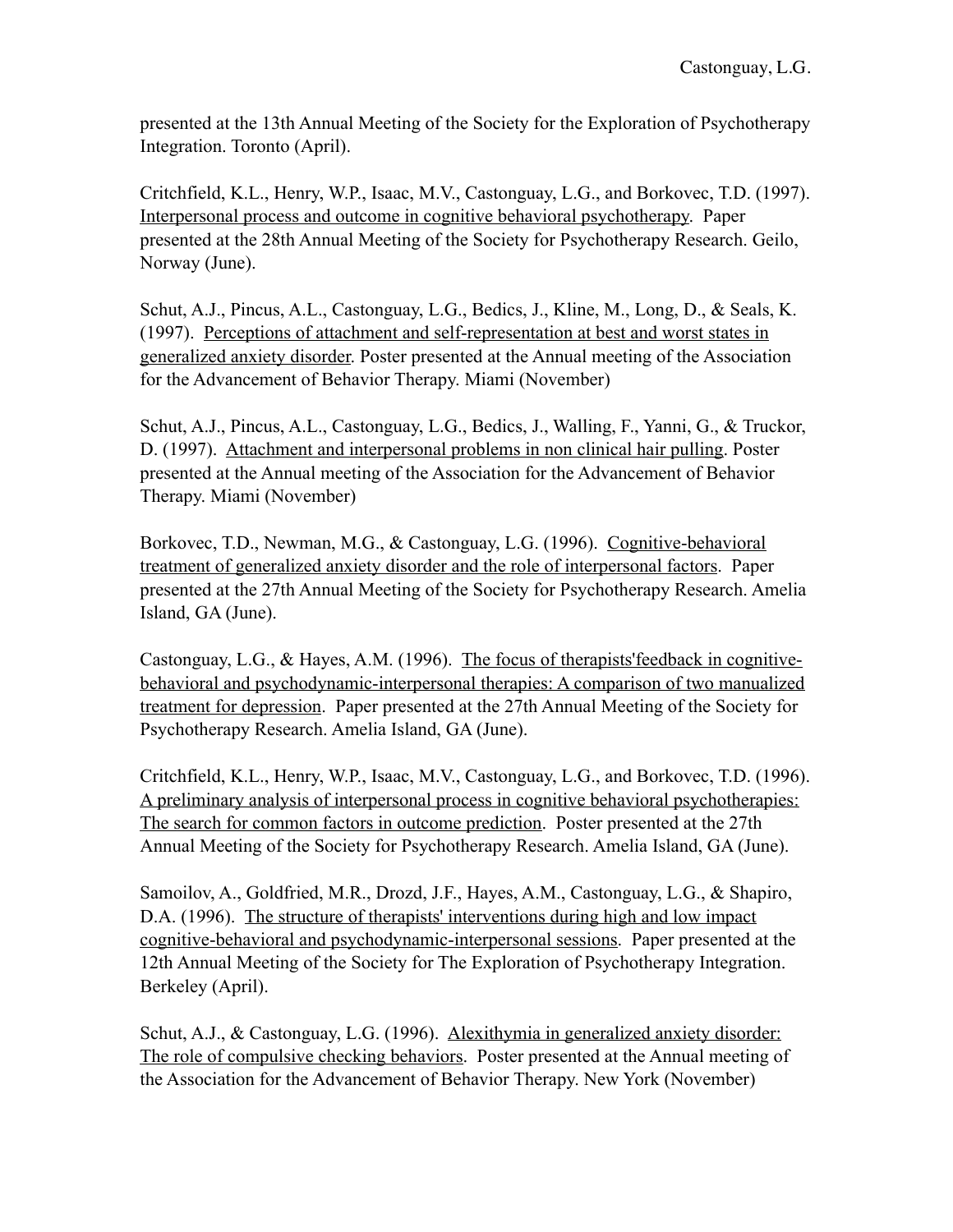Arnow, B., & Castonguay, L.G. (1995). Do cognitive-behavioral therapists and psychodynamic therapists pursue the same therapeutic goals. Paper presented at the 11th Annual Meeting of the Society for the Exploration of Psychotherapy Integration. Bethesta (April).

Castonguay, L.G., Pincus, A.L., Agras, W.S., & Hines, C.E. (1995). The experience of clients in group cognitive-behavioral therapy for binge eating disorder. Paper presented at the 26th Annual Meeting of the Society for Psychotherapy Research. Vancouver, Canada (June).

Castonguay, L.G., Raue, P.J., Wiser, S.A., & Goldfried, M.R. (1995). Challenging client's view: Similarities and differences between cognitive-behavioral and psychodynamic-interpersonal therapies. Paper presented at the 11th Annual Meeting of the Society for the Exploration of Psychotherapy Integration. Bethesta (April).

Schut, A.J., Castonguay, L.G., Plummer, K., & Borkovec, T.D. (1995). Complusive checking behaviors in generalized anxiety disorder. Poster presented at the Annual meeting of the Association for the Advancement of Behavior Therapy. Washington, DC (November)

Vakoch, D.A., Goldfried, M.R., Castonguay, L.G., Raue, P.J. (1994). Interpersonal therapeutic focus and the working alliance. Paper presented at the 25th Annual Meeting of the Society for Psychotherapy Research. York, England (June).

Castonguay, L.G. and Goldfried, M.R. (1993). Heresy in the service of more effective therapy: non-behavioral contributions to cognitive-behavior therapy. Paper presented at the 9th Annual Meeting of the Society for the Exploration of Psychotherapy Integration. New York (April).

Castonguay, L.G., Wiser, S.W., Raue, P.J., Hayes, A.M., and Goldfried, M.R. (1993). Predicting change in cognitive therapy for depression: The role of client's experiencing. therapist's focus of intervention, and the working alliance. Paper given at the 24th Annual Meeting of the Society for Psychotherapy Research. Pittsburgh (June).

Hayes, A.M., Castonguay, L.G., and Goldfried, M.R. (1993). Therapist intervention associated with better and worse outcomes in cognitive therapy for depression. Paper given at the 24th Annual Meeting of the Society for Psychotherapy Research. Pittsburgh (June).

Hayes, A.H., Castonguay, L.G., Goldfried, M.R., & Lawrence, J. (1993). An interpersonal focus in cognitive therapy for depression: The relationship with treatment response and relapse. Poster presented at the Annual meeting of the Association for the Advancement of Behavior Therapy. Atlanta (November)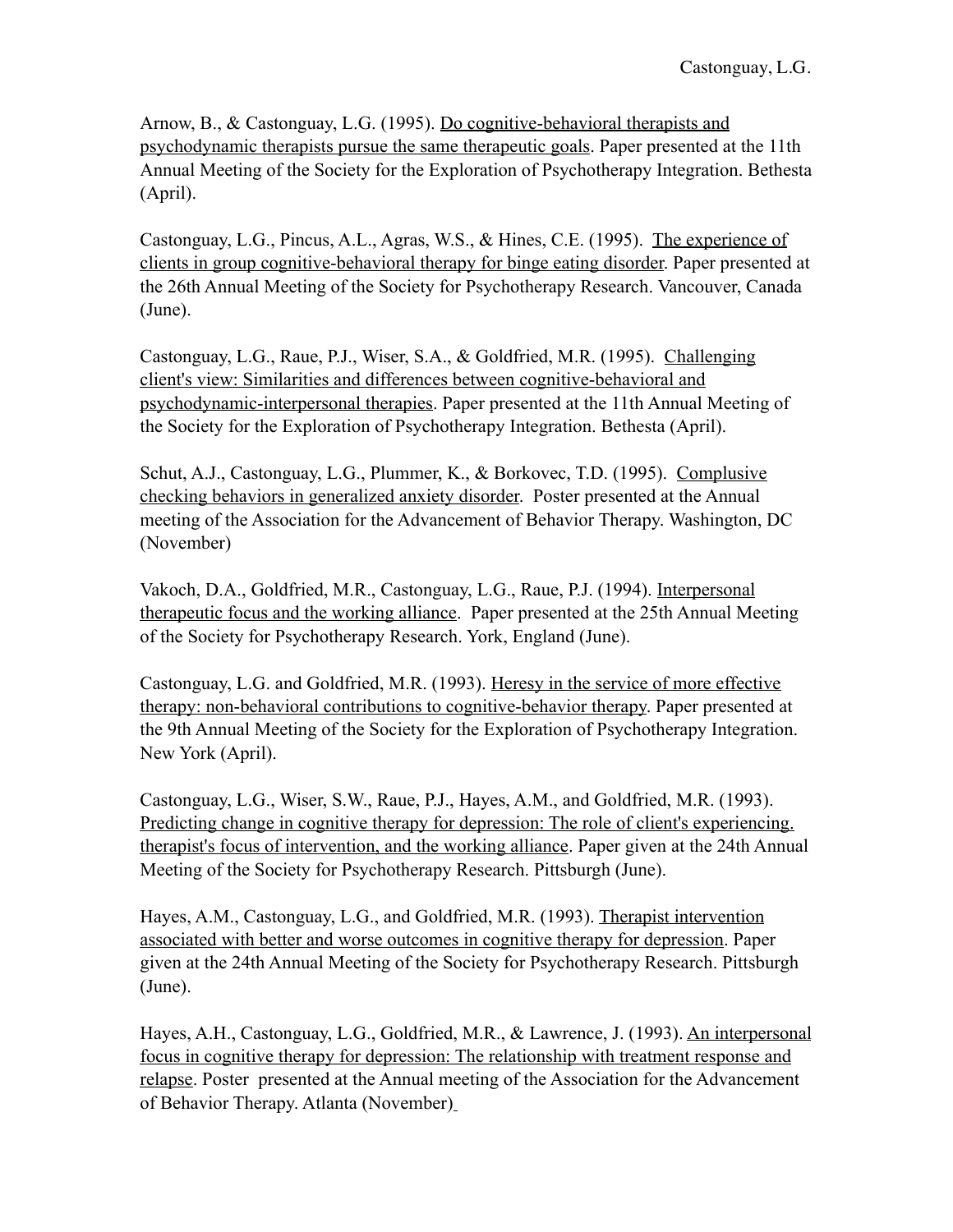Hayes, A.H., Castonguay, L.G., Goldfried, M.R., & Lawrence, J. (1993). Therapist's interventions associated with change in attributional style during cognitive therapy for depression. Poster presented at the Annual meeting of the Association for the Advancement of Behavior Therapy. Atlanta (November)

Hayes, A.H., Castonguay, L.G., and Goldfried, M.R. (1992).Cognitive therapy for depression: Therapist focus and treatment response. Poster presented at the 26th Annual Meeting of the Association for the Advancement of Behavior Therapy. Boston, (November).

Castonguay, L.G., and Goldfried, M.R. (1991). Where should we go now? Some guidelines for the future of psychotherapy integration. Paper given at the 7th Annual Meeting of the Society for the Exploration of Psychotherapy Integration. London (July).

Prochaska, J..O., Castonguay, L.G., and Goldfried, M.R. (1991). The future of psychotherapy integration. Paper given at the 99th Convention of the American Psychological Association. San Francisco (August).

Raue, P.J., Castonguay, L.G., and Goldfried, M.R. (1991). The therapeutic alliance in significant cognitive-behavioral and psychodynamic sessions. Paper given at the 7th Annual Meeting of the Society for the Exploration of Psychotherapy Integration. London (July).

Castonguay, L.G., Goldfried, M.R., Hayes, A.H., Raue, P.J., Wiser, S.W., and Shapiro, D. (1990). Quantitative and qualitative analyses of process-outcome data for different approaches. Paper given at the 21th Annual Meeting of the Society for Psychotherapy Research. Wintergreen (June).

Castonguay, L.G., Goldfried, M.R., Hayes, A.H., Wiser, S.W., Raue, P.J., and Kerr, S. (1990). Comparative analysis of effective change processes in cognitive-behavioral and psychodynamic-interpersonal therapy. Paper given at the 6th Annual Meeting of the Society for the Exploration of Psychotherapy Integration. Philadelphia (April).

Castonguay, L.G. (1989). Is the logic of science also that of psychotherapy and life? Paper given at the 97th Convention of the American Psychological Association. New Orleans (August).

Castonguay, L.G., Goldfried, M.R., Hayes, A.H., and Kerr, S. (1989). An exploratory analysis of process and outcome variables in the Sheffield Psychotherapy Project. Poster presented at the 20th Annual Meeting of the Society for Psychotherapy Research. Toronto (June).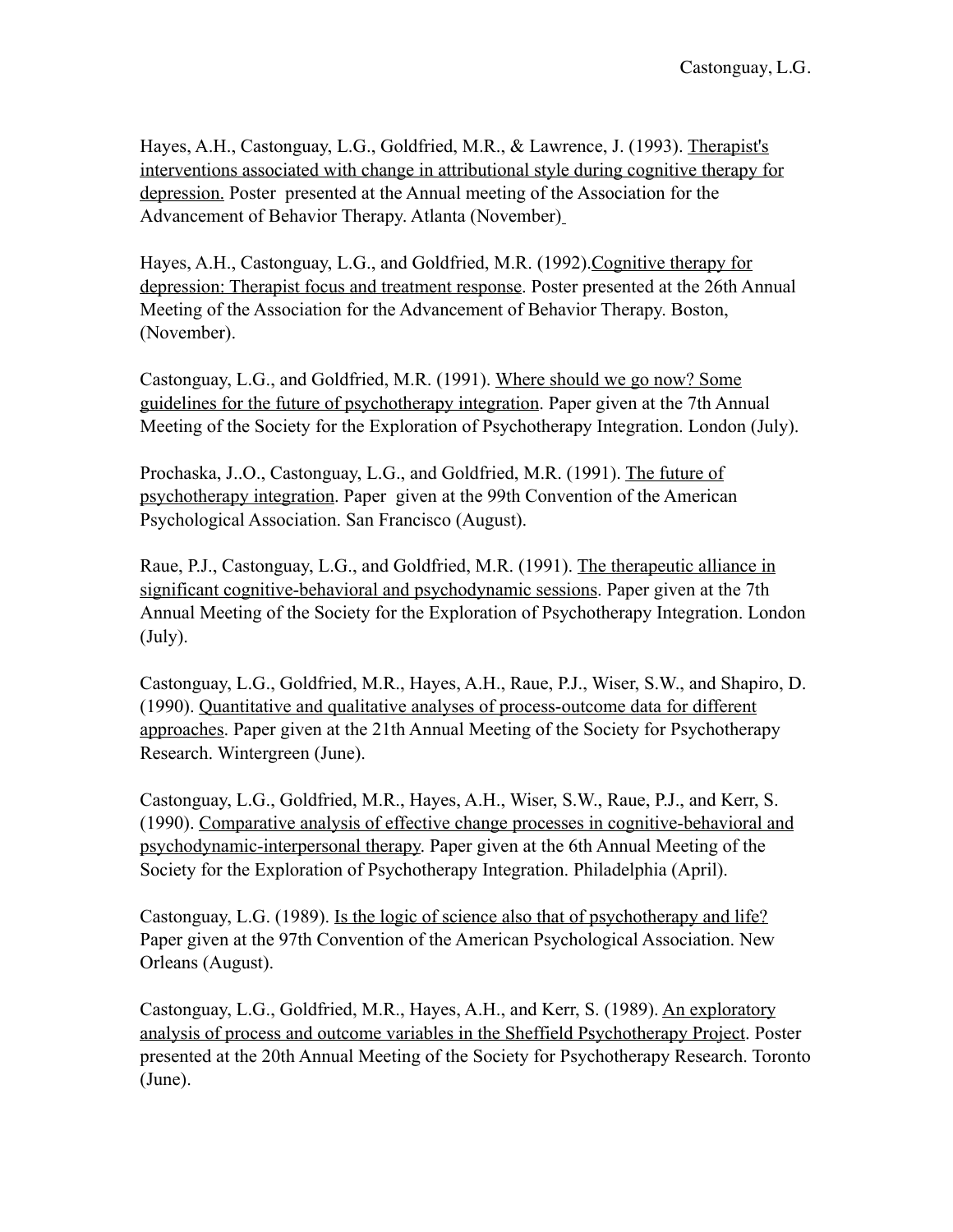Castonguay, L.G., and Lecomte, C. (1989). The common factors in psychotherapy: What is known and what should be known. Paper given at the 5th Annual Meeting of the Society for the Exploration of Psychotherapy Integration. San Francisco (April).

Castonguay, L.G. (1988). Eclectisme: promesses, limites et realisations. Paper given at the Annual Convention of the Professional Corporation of Quebec Psychologists. Montreal (June).

Earls, C.M., and Castonguay, L.G. (1988). The treatment of a bisexual pedophile using olfactory aversion: A single case experimental design using a multiple baseline across behaviors. Paper given at the Annual Convention of the Association for the Behavioral Treatment of Sexual Abusers. Atlanta (September).

Proulx, J., Castonguay, L.G., Aubut, J., and Mckibben, A. (1988). Variables predictives de l'amplitude de l'erection chez des delinquants sexuels. Poster presented at the Annual Convention of the Canadian Psychological Association. Montreal (June).

Castonguay, L.G., and Earls, C.M. (1987). Attitudes envers les femmes: Les delinquants sexuels sont-ils feministes ou conformistes? Poster presented at the Annual Convention of the Professional Corporation of Quebec Psychologists. Quebec City (June).

Desmarchais, J.E., Castonguay, L.G., Borgat, F., Delorme, P., and Jean, P. (1987). Assessment of physician's interpersonal skills: Is it possible to improve inter-ratter reliability? Paper given at the Second Ottawa Conference on Assessing Clinical Competence: An International Conference. Ottawa (June).

Lecomte, C., Bouchard, M.A., Tremblay, L., Castonguay, L.G., and al. (1987). Etude des processus et des resultats en psychotherapie. Poster presented at the 7th Convention of the Societe Quebecoise de la Recherche en Psychologie. Montreal (November).

Proulx, J., Castonguay, L.G., Aubut, J., and Mckibben, A. (1987). Comparaison de la reponse penienne des delinquants sexuels sentences et pre-sentences. Poster presented at the 10th Convention of the Societe Quebecoise de la Recherche en Psychologie. Quebec City (October).

Castonguay, L.G., and Lecomte, C. (1985a). Humanism and behaviorism: Toward theoretical rapprochement. Poster presented at the 93rd Convention of the American Psychological Association. Los Angeles (August).

Castonguay, L.G., and Lecomte, C. (1985b). Les ingredients actifs du changement en counseling: Une question fort commune. Paper given at the 10th Convention of the Canadian Association of Orientation and Counseling. Quebec City (May).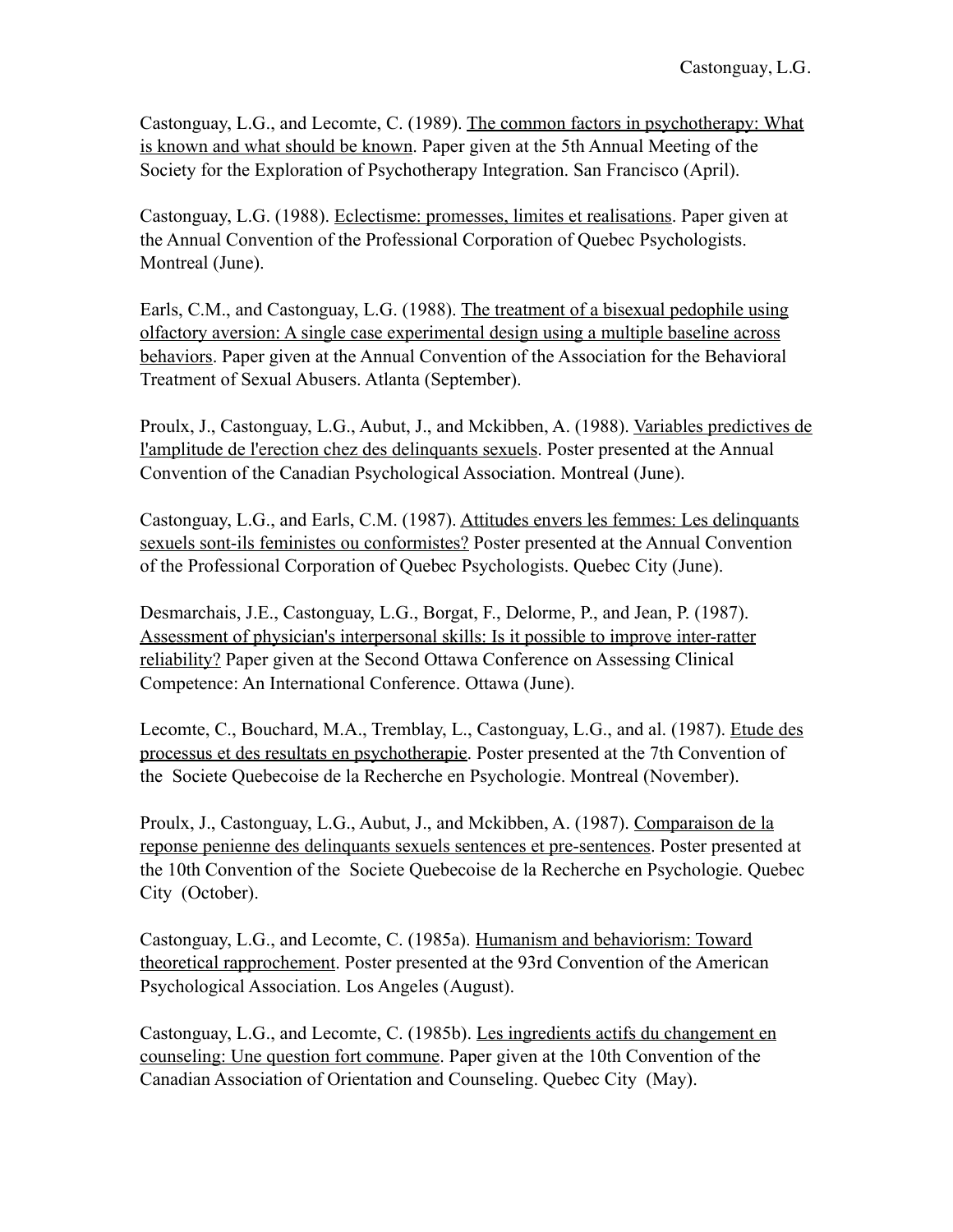Lecomte, C., and Castonguay, L.G. (1985). Une nouvelle problematique en counseling: La recherche de processus generiques de changement. Paper given at the 10th Convention of the Canadian Association of Orientation and Counseling. Quebec City (May).

Castonguay, L.G., and Lecomte, C. (1983a). Communication en psychotherapie: Formes, regles et contenu. Poster presented at the 19th Convention of the Association de Psychologie Scientifique de Langue Francaise. Montreal (September).

Castonguay, L.G., and Lecomte, C. (1983b). The common factors: A strategy for the integration of psychotherapy. Poster presented at the 91st Convention of the American Psychological Association. Anaheim (August).

Castonguay, L.G., and Lecomte, C. (1983c). Pour une approche transtheorique: Recherche des facteurs communs en psychotherapie. Paper given at the 51st Convention of the Association Canadienne francaise pour l'Avancement de la Science. Trois-Rivieres (May).

Perron, J., Lecomte, C., Dumont, F., Castonguay, L.G., and Pare, M. (1983). La recherche Canadienne en counseling: Retrospectives et prospectives. Paper given at the 9th Convention of the Canadian Association of Orientation and Counseling. Fredericton (New Brunswick) (May).

Castonguay, L.G., and Lecomte, C. (1982). Etude des facteurs communs en psychotherapie. Poster presented at the 5th Convention of the Societe Quebecoise de la Recherche en Psychologie. Trois-Rivieres (November).

# **D.WORKSHOPS/MASTERCLASS**

Castonguay, L.G. (2016). Crossing the Great Divide Between Psychotherapy Research and Clinical Practice. Workshop presented at annual conference of the Hawaii Psychological Association, Honolulu (October).

Castonguay, L.G. (2016). Optimizing psychotherapy by integrating treatment approaches and research findings in clinical practice. Workshop presented at the Ontario Psychiatric Association, Toronto (October).

Safran, J., J.C. Muran, Eubanks, C., Barber, J., Binder, J., Castonguay, L.G., Chang, D., Friedlander, M., Goldfried, M., Hatcher, R., Heatherington, L., Hill, C., Messer, S., Samstag, L., & Westerman, M. (2015). Alliance-focused training: Research & Practice. Workshop co-sponsored by the North American Chapter of the Society for Psychotherapy Research and The New School Department of Psychology. New York (November).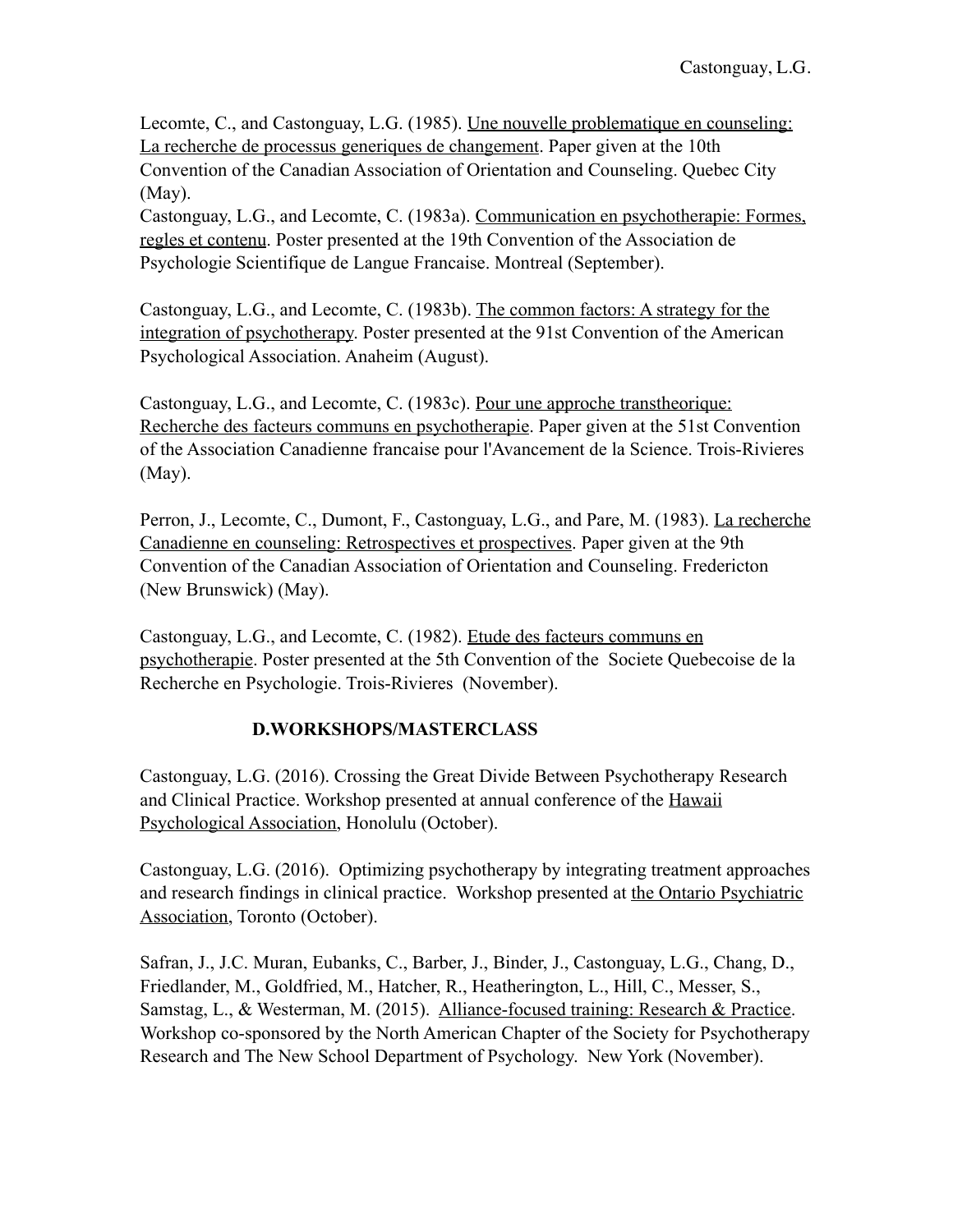Castonguay, L.G. (2015). Advancing practice via research – and via different kind of research. Workshop presented at the Pontifica Universida Catolic de Chile, Santiago, Chile (March).

Castonguay, L.G. (2014). Building new bridges between research and clinical practice. Workshop presented at the Chilean Institute of Integrative Psychotherapy, Santiago, Chile (November).

Castonguay, L.G. (2014). Evidence based practice: Is it relevant for clinical work? Is it sufficient? Workshop presented at the Wright Institute, Berkeley, CA (October).

Orlinsky, D.E., Strauss, B., Hill, C., & Castonguay, L.G., Carlsson, J. (2014). Longitudinal study of psychotherapy trainees: Implementing a collaborative international multisite project. Workshop presented at the annual meeting of the Society for Psychotherapy Research. Copenhagen, Denmark (June).

- Also presented at the annual meeting of the Society for Psychotherapy Research, Philadelphia (June, 2015).

Orlinsky, D.E., Strauss, B., Hill, C., Carlsson, J., & Castonguay, L.G. (2013). Longitudinal study of psychotherapy trainees: Designing a collaborative SPR project. Workshop presented at the annual meeting of the Society for Psychotherapy Research. Brisbane, Australia (July).

- Also presented at the meeting of the North American Society for Psychotherapy Research, Memphis (October, 2013)

Orlinsky, D.E., Strauss, B., Hill, C.E., Carlsson, J., & Castonguay, L.G. (2012). Research on training and development of psychotherapists. Workshop presented at the annual meeting of the Society for Psychotherapy Research. Virginia Beach (June).

Castonguay, L.G. (2010). Practice Research Networks: An antidote to empirical imperialism. Masterclass presented at the Fourth Annual Conference on Psychological Therapies in the NHS. London (England), December.

Castonguay, L.G. (2010). Practice Research Networks: Supporting Practitioners in developing clinically relevant research. Masterclass presented at the Center for Psychological Services Research, University of Sheffield. Sheffield (England), November.

Castonguay, L.G. (2010). Principes de changement: Une recherché utile aux cliniciens. Workshop conducted at Centre de Santê et de Services sociaux, Iles de la Madelaine, Qc (October)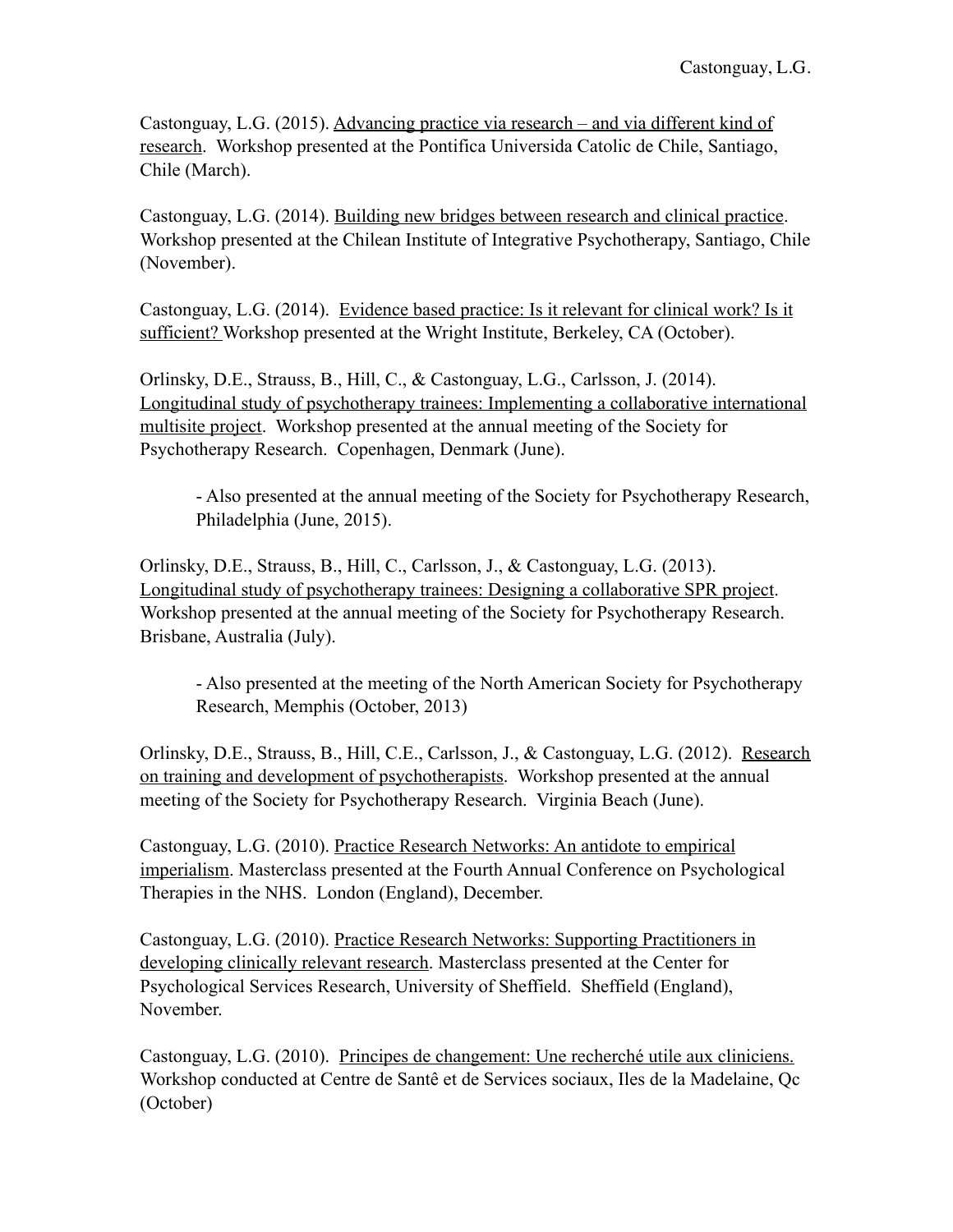Castonguay, L.G., (2009). Training in psychotherapy integration. Workshop conducted at Masarykova University, Brno, Czech Republic (April).

Castonguay, L.G. (2008) Le changement en psychothérapie : fondements empiriques et intégration clinique. Workshop conducted at the Annual Convention of the Professional Corporation of Quebec Psychologists. Montreal (November).

Castonguay, L.G., & Hemmelstein, N. (2008). PPA Practice Research Network: Building bridges together. Workshop presented at the Board of Director Meeting of the Pennsylvania Psychological Association. Harrisburg, PA (September)

Castonguay, LG., & Newman, M.G. (2007). Integrative therapy for generalized anxiety disorder: An illustration of additive design in psychotherapy research. Workshop presented at the European SPR Research Methods Conference. Bern, Switzerland (September)

Castonguay, L.G., & Borkovec, T.D. (2006). Interpersonal/Emotional processing therapy for generalized anxiety disorder. Workshop conducted at the 36<sup>th</sup> annual congress of the European Association for Behavioural and Cognitive Therapy. Paris (September)

Castonguay, L.G., Safran, J.D., & Goldfried, M.R. (2006). Psychotherapy integration: Possible strategies to improve cognitive-behavior therapy. Workshop conducted at the Annual meeting of the Association for the Advancement of Behavior and Cognitive Therapy. Chicago (November).

- A revised and expanded version was presented at an Institute of training at the 2007 Annual meeting of the Association for the Advancement of Behavior and Cognitive Therapy. Philadelphia (November).

Castonguay, L.G. (2005). Principles of change in psychotherapy. Workshop conducted at the Central Pennsylvania Psychological Association. State College, PA (December 2005)

Michalik, E. & Castonguay, L.G. (2005). Responding to community needs. Workshop presented at the Pennsylvania Psychological Association Third Regional Leadership Conference. Harrisburg (PA), (May)

Castonguay, L.G., (2004). Integrative psychotherapy of generalized anxiety disorder. Workshop conducted at the 20<sup>th</sup> Annual Meeting of the UK Society for Psychotherapy Research, Ravenscar, North Yorkshire, England (March)

Castonguay, L.G. (1999). Current efforts and future directions in integrative therapy and training. Workshop conducted at the Third National Conference of the Australia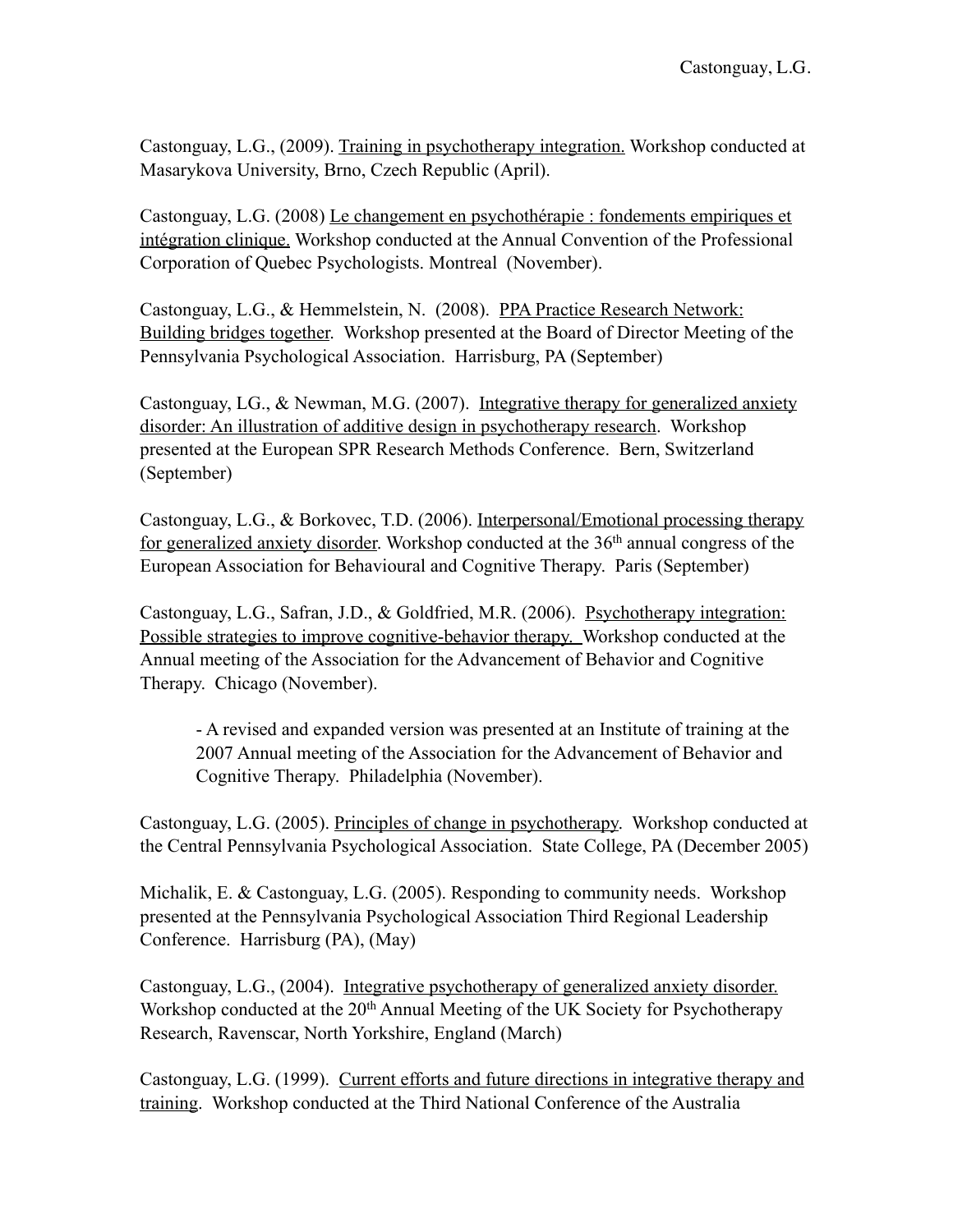Psychological Society, College of Clinical Psychologists. Frazer Island, Australia (July)

Castonguay, L.G., & Johnson, E. (1999). Looking at depression from a cognitive therapy and a pharmacological perspectives. Workshop conducted at the Recent Advances in the diagnosis and treatment of obsessive-compulsive disorder and depression conference. Penn State University (June).

Castonguay, L.G. (1998). Integration in psychotherapy: How can it be beneficial to cognitive behavior therapy? Workshop conducted at the Australian Association of Cognitive Behavior Therapists. Brisbane, Australia (August)

Castonguay, L.G. (1996). Cognitive therapy for depression. Workshop conducted at the Penn State Brief Therapy Conference. State College, PA (October)

- Also conducted at the 1998 Penn State Brief Therapy Conference. State College, PA (September)

Earls, C.M., and Castonguay, L.G. (1986). Delinquance sexuelle: Methodes d'evaluation et d'intervention behaviorale. Workshop conducted at the Annual Convention of the Professional Corporation of Quebec Psychologists. Montreal (June).

Lecomte, C. and Castonguay, L.G. (1986). L'efficacite en psychotherapie: Une question de type de therapie ou de facteurs communs? Workshop conducted at the Annual Convention of the Professional Corporation of Quebec Psychologists. Montreal (June).

## **E. PANELS/OPEN DISCUSSIONS**

Boritz, T., Castonguay (co-chair), Eubanks, C.F., Farber, B., Hill, C.E., Iwakabe, S., Kraus, M., McMain, S. (co-chair), Pain, C., Pos, A., Rabut, R., Tishby, O., Willutzki, U., & Dawit Wondimagegn (2018). A corrective exploration of therapists training: Recognizing diversity, from a content and process perspective. Plenary Structured discussion presented at the annual meeting of the Society for Psychotherapy Research, Amsterdam (June).

Castonguay, L.G., Rozental, A., Eubanks, C. F., Valdes Sanchez, N., Fernández-Álvarez, J. (chair) (2018). Negative effects in psychotherapy: Discussing the diversity of conceptualizations and methodologies. Structured discussion presented at the annual meeting of the Society for Psychotherapy Research, Amsterdam (June).

Strauss, B.(co-chair) , Dinger, U., Tasca, G., Ravitz, P., Hill, C., Kivlighan, D., Castonguay, L.G., & Wiseman, H. (co-chair) (2018). Where should we go with attachment research in psychotherapy? Structured discussion presented at the annual meeting of the Society for Psychotherapy Research, Amsterdam (June).

Johnson, S., Simpson, J., Castonguay, L.G., & Mate, G. (2017). Where attachment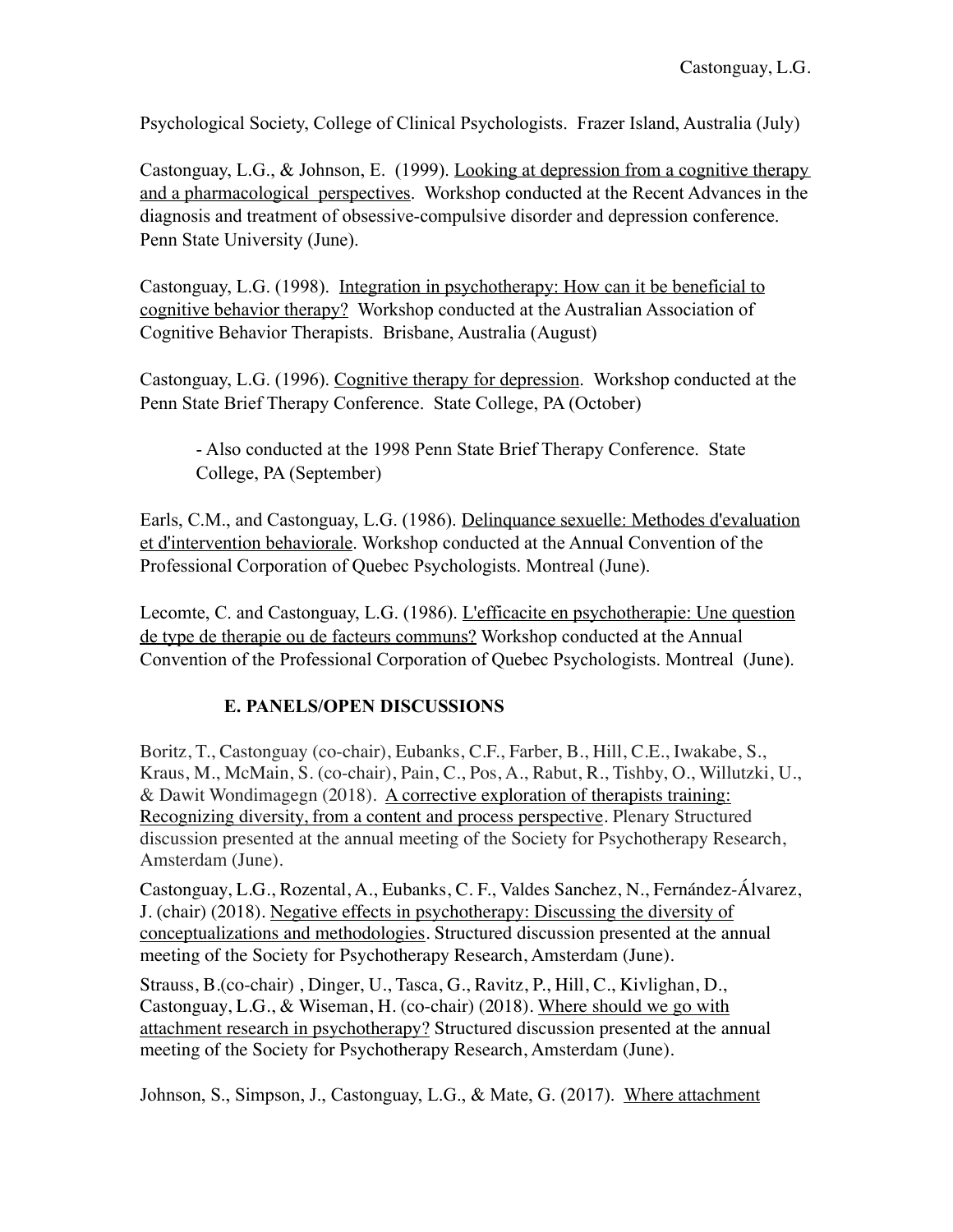science is headed. Plenary panel presented at 4<sup>th</sup> International Emotion Focus Therapy Submit, San Diego (October).

Anderson, T., Barber, J.P., Barkham, M., Boswell, J.F., Caspar, F., Castonguay, L.G., (cochair), Constantino, M., grosse Holtforth, M., Hayes, J., Hill, C. (co-chair), Stiles W., Strauss, B., Wolf, A., & Youn S.J. (2017). Selecting and training therapists: What can be derived from what we know (or think we know) about therapist effects? Plenary structured discussion presented at the annual meeting of the Society for Psychotherapy Research, Toronto (June).

Barber, J. (chair), Castonguay, L.G., Krause, M., Ehrenthal., J.C., Rubel, J. A., Aafjes-va Doorn, K., & Sahin, Z. (2017). Beyond RCTs: Creating a patient registry for psychotherapy research. Structured discussion presented at the annual meeting of the Society for Psychotherapy Research, Toronto (June).

Barber, J., Castonguay, L.G., Safran, J.D., Silberschatz, G., Wiseman, H., Zilcha-Mano, S. (chair), (2017). Is alliance a common factor or a specific active ingredient? Structured discussion presented at the annual meeting of the Society for Psychotherapy Research, Toronto (June).

Barbaro, B. (chair), Castonguay, L.G., Czabala, C., Lambert, M., & Stark, M. (2017). To what extent and in what ways should psychotherapists take into account current social processes? Panel discussion presented at the conference on Integration of psychotherapy in the disintegrating world, Warsaw (June)

Castonguay, L.G., Coughlin, P., Czabala, C., Francesetti, G., Lambert, M., Namyslowska, I. (chair), Norcross, J., & Stark, M. (2017). Do I consider myself an integrative psychotherapist? If not, why? If so, what does it mean to me? Panel discussion presented at the conference on Integration of psychotherapy in the disintegrating world, Warsaw (June)

Anderson, T., Angus, L., Barber, J., Boswell, J., Castonguay, L.G. (co-chair), Constantino, M., Farber, B., Hayes, J., Hill, C. (co-chair), Knox, S., Lambert, M., Muran, J.C., Safran, J., Stiles, W., & Wolf, A. (2016). Therapist effects: What do we know and what do we need to know. Structured discussion presented at the meeting of the North American Society for Psychotherapy Research, Berkeley, CA (November).

Castonguay, L.G. (co-chair), de Jong, K., (co-chair), Gilboa-Schechtmann, E., Gomez, B., Lutz, W. (co-chair), Machado, P., Nielsen, S.L., Peri, T., & Tishby, O. (2016). How to establish a research and training clinic for psychotherapy? Essentials, pitfalls, short-term and long-term goals. Structure discussion presented at the annual meeting of the Society for Psychotherapy Research, Jerusalem (June).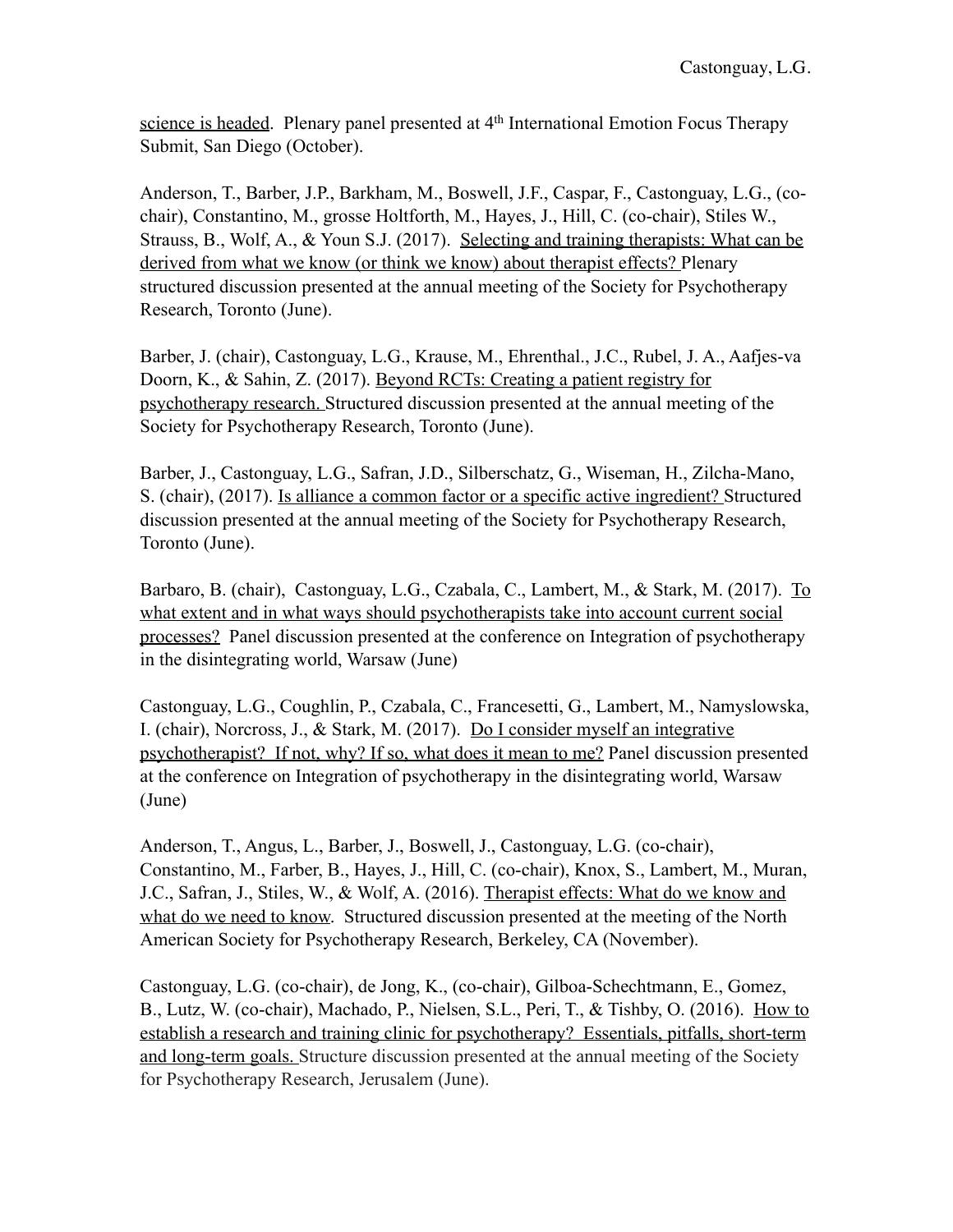Castonguay, L.G., Koerner, K., Ravitz, P., & Tasca, G. (2016). Making psychotherapy research relevant: Evidence-based practice and practice-informed evidence. Closing Plenary presented at the meeting of the North American Society for Psychotherapy Research, Berkeley, CA (November).

Castonguay, L.G., Zicha-Mano, S., & Ziv-Beiman, S. (Chair). (2016). Dilemmas and difficulties in research of psychotherapy integration. Structure discussion presented at the annual meeting of the Society for Psychotherapy Research, Jerusalem (June).

Orlinsky D., & Castonguay, L.G., (2016). Psychotherapist development during training. Structured discussion presented at the meeting of the North American Society for Psychotherapy Research, Berkeley, CA (November).

Atzil-Slonim, D., Castonguay, L.G, Farber, B., Fishman, D., Friedlander, M.L., Heatherington, L., Hill, C.E., Huppert, J., Messer, S., Tishby, O. (co-chair), Wiseman, H. (co-chair), & Zilcha-Mano, S. (2015). The therapeutic relationship through different lens: Expanding the scope of research and practice. Structured discussion presented at the annual meeting of the Society for Psychotherapy Research, Philadelphia (June).

Bergmann-Warnecke, K., Castonguay, L.G. (co-chair), Chang, H.P, Gomez Penedo, J. M., Iwakabe, S., Kraus, M., Lai, Y., Lutz, W. (co-chair), Orr, J., Parry, G., Pereira, J., Řiháček, T., Schofield, M., Westra, H., Wiseman, H., Youn, S.J., & Zilcha-Mano, S. (2015). Psychotherapy training: How to integrate orientations and how to research integrative training. Structured discussion presented at the annual meeting of the Society for Psychotherapy Research, Philadelphia (June).

Boswell, J.F., Caspar, F., Castonguay, L.G. (chair), Eubanks, C. F., Fernandez Alvarez, H., Gomez, B. (2015). Working together: Practice-oriented research from the clinician's perspective. Structured discussion presented at the annual meeting of the Society for the Exploration of Psychotherapy Integration, Baltimore (June).

Boswell, J.F., Caspar, F., Castonguay, L.G., Eubanks, C. F. (chair), Fernandez Alvarez, H., Gomez, B. (2015). Working together: Lessons from therapists and researchers partnerships in conducting clinically relevant studies: . Structured discussion presented at the annual meeting of the Society for the Exploration of Psychotherapy Integration, Baltimore (June).

Bloch-Elkouby, S. (chair), Castonguay, L.G., Eubanks, C.F., Messer, S.B., Muran, J.C., Shahar, G., Stricker, G., & Wachtel, P. (2015). Can the twain meet? Integrating psychodynamic and cognitive-behavioral treatments. Structured discussion presented at the annual meeting of the Society for the Exploration of Psychotherapy Integration, Baltimore (June).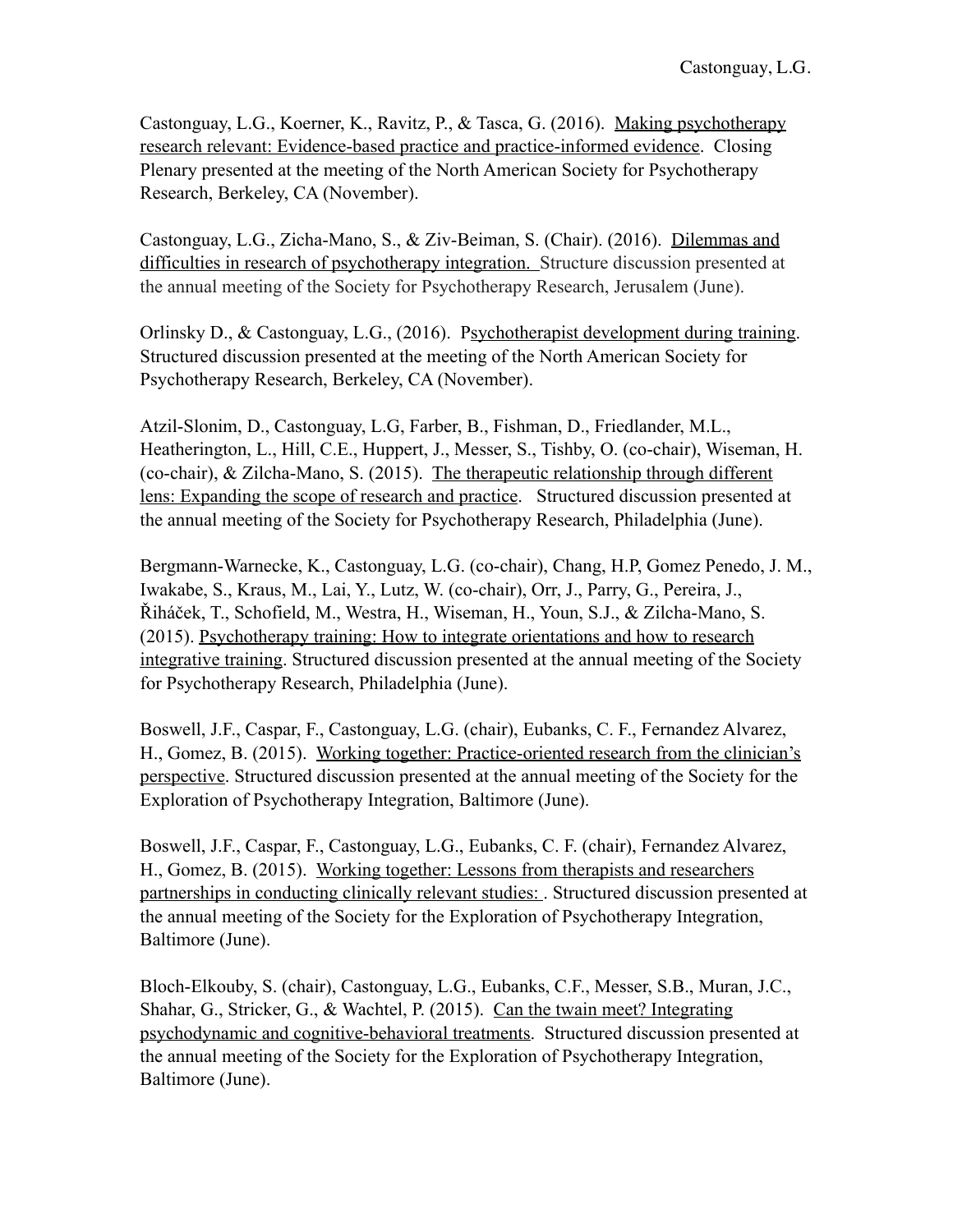Castonguay, L.G. (co-chair), Constantino, M., Hill, C.E., Lutz, W. (co-chair), Muran, J.C., & Wampold, B. (2014). How should empirical (and non-empirical) evidence guide training of psychotherapy. Structure discussion presented the annual meeting of the Society for Psychotherapy Research, Copenhagen, Denmark (June).

Barber, J. (co-chair), Castonguay, L.G., de la Parra, G., Silberschatz, G., Stiles, W.B., Strauss, B., & Wiseman, H. (co-chair) (2013). Psychotherapy researchers and clinicians meet the TV series "In Treatment". Structure discussion presented the annual meeting of the Society for Psychotherapy Research, Brisbane, Australia (July).

Castonguay, L.G., Constantino, M. (Co-Chair), Ogrodniczuk, J. (Co-Chair), Tasca, G., & Wolfe, A. (2013). Confounding psychotherapy practice and science: Perspectives on and illustrations of practitioner-researcher collaborations. Closing Plenary Discussion presented at the meeting of the North American Society for Psychotherapy Research. Memphis (October).

Barber, J., Castonguay, L.G., (chair), Holmes, S., & Muran, J.C. (2013). How do clienttherapist relationships and therapist's interventions influence outcome in different psychotherapy. Structure discussion presented at the annual Meeting of the Society for Psychotherapy Research. Brisbane, Australia (July).

Carlsson, J., Castonguay, L.G., Orlinsky, D.E. (co-chair), & Strauss, B. (co-chair) (2013). Empirical study of trainee development: What is essential to measure? Structure discussion presented at the annual Meeting of the Society for Psychotherapy Research. Brisbane, Australia (July).

Castonguay, L.G., Schroder, T.A., & Watson, J. (chair) (2013). Developing and supporting psychotherapy research programs: Advices from SPR colleagues. Structure discussion presented at the annual Meeting of the Society for Psychotherapy Research. Brisbane, Australia (July).

Anderson, T., Angus, L., Castonguay, L.G. (co-chair)., Constantino, M.J., Friedlander, M., Grosse Holtforth, M., Heatherington, L., Hill, C.E. (co-chair), Knox, S., & Messer, S. (2012). Corrective experiences in psychotherapy: Qualitative and quantitative findings. Structure discussion presented at the annual Meeting of the Society for Psychotherapy Research. Virginia Beach (June).

Barber, J.P., Bohart, A., Caspar, F., Castonguay, L.G. (co-chair), Constantino, M.J., Farber, B., Hill, C. (co-chair), Safran, J., & Stiles, W. (2012). Corrective experiences in psychotherapy: Sketching theoretical perspectives. Structure discussion presented at the annual Meeting of the Society for Psychotherapy Research. Virginia Beach (June).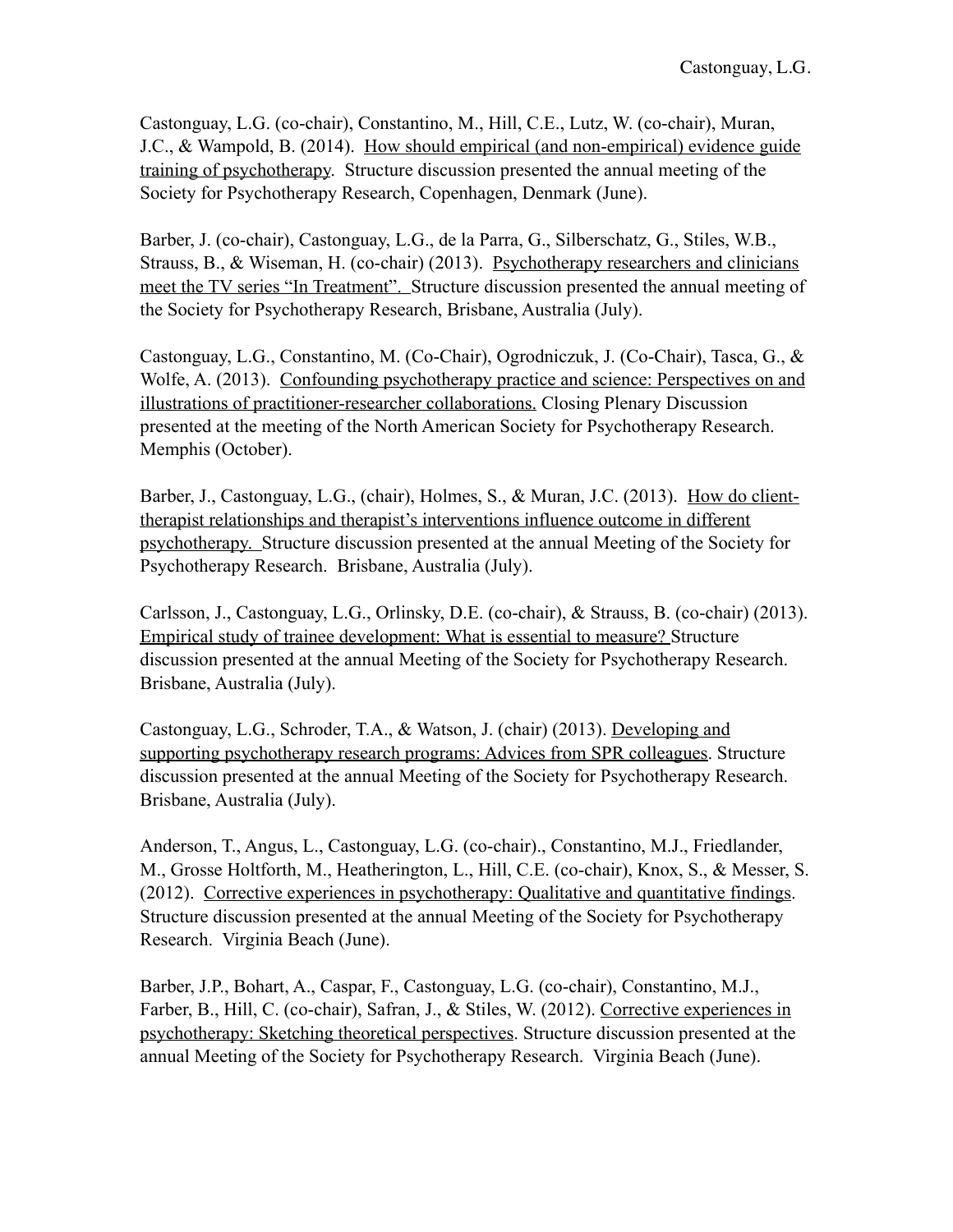Barber, J.P., Bohart, A., Caspar, F., Castonguay, L.G. (co-chair), Goldfried, M., Greenberg, L., Hill, C. (co-chair), & Messer, S. (2012). Corrective experiences in psychotherapy: A common factor approached from a pluralistic perspective. Open discussion presented at the Annual Meeting of the Society for the Exploration of Psychotherapy Integration. Chicago, (May).

Baber, J.P.(Chair), Castonguay, L.G., Doucette, A., Strauss, B., Silberschatz, G., & Wiseman, H. (2012). Steps toward creating a registry of patient and therapist reports of change: Could that be another solution to a basic question of psychotherapy research? Structure discussion presented at the annual meeting of the Society for Psychotherapy Research. Virginal Beach (June).

Beck, G. (Chair), Castonguay, L.G., Chronis-Tuscano, A., Klonsky, E.D., McGinn, L., & Youngstrom, E. (2002). Giving students a fish versus teaching students to fish: Evidence-based training principles and practical guidelines. Panel discussion presented at the annual convention of the Association for Behavior and Cognitive Therapy, National Harbor, Maryland (November).

Anderson, T. (co-chair), Angus, L. (co-chair), Benjamin, L.S., Castonguay, L.G.(cochair), Hayes, J.A. (co-chair), Hill, C. E., Landany, N. (co-chair), Muran, J.C., (co-chair) Piper, W., and Stiles, W.B. (2011). Past, Current, and Future of Psychotherapy Research: A tribute to luminaries of NASPR. Open Discussion presented at the Annual meeting of the North American Society for Psychotherapy Research, Banff, Canada (September).

Boswell, J.F., Castonguay, L.G, Fauth, J., Geller, J., (co-chair), Hill, C.E (co-chair), Jackson, J., Marmarosh, C., Palma-Orellana, B., Spangler, P., and Thompson, B. (2011). Clinical and Research Issues Involved in Therapists-in-Training Transferring Clients and Seeing Transferred Clients. Open Discussion presented at the Annual meeting of the North American Society for Psychotherapy Research, Banff, Canada (September).

Barber, J., Castonguay, L., Hill, C., Horvath, A., Muran, C., Shefler, G., Tishby, O. (Chair), & Wiseman, H (2011). How is the relationship therapeutic? Client and therapist perspectives. Structured discussion presented at the meeting of the Society for Psychotherapy Research, Bern, Switzerland (June).

Castonguay, L.G. (Co-Chair), Chao, S., de la Para, G., (Co-Chair), Dyer, K., Grenyer, B., Iwakabe, S., McAleavey, A., Serralta, F., Strauss, B., & Wang, L,. (2011). Hallmarks of Psychotherapy Research, Take 3: Encounters and challenges between generations and cultures. Structured discussion presented at the meeting of the Society for Psychotherapy Research, Bern, Switzerland (June).

Castonguay, L.G., (Chair) Goldfried, M.R., Hill, C.E. & Wachtel, P. (2011). Is research relevant to clinical work and psychotherapy integration? Lessons learned by leading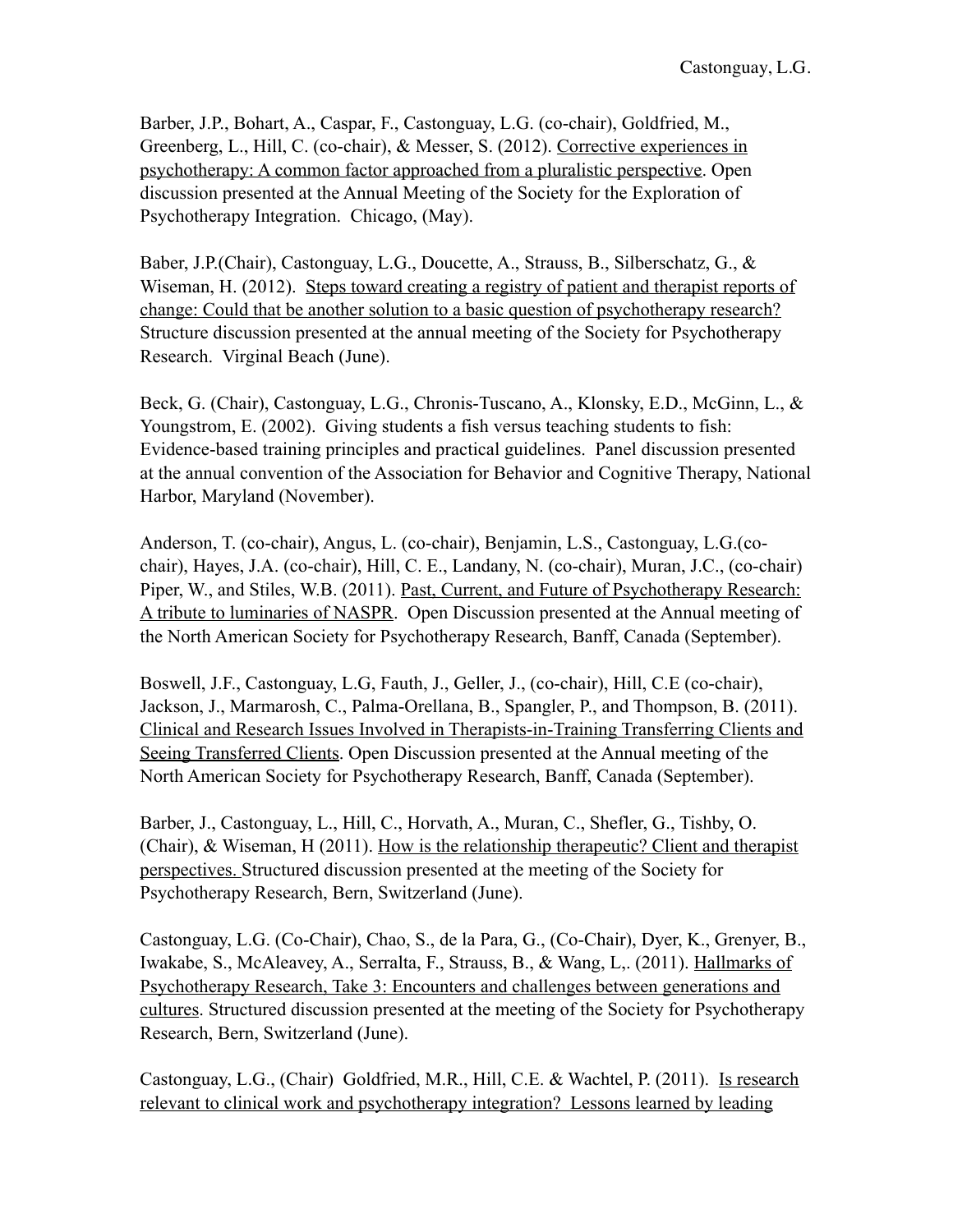clinical researchers. Open discussion presented at the Annual Meeting of the Society for the Exploration of Psychotherapy Integration. Washington, D.C, May

Adam-term, R., Castonguay, L.G., (Chair), Cavanagh, T., Hill, B., Johnson, B., Magnavita, J., Pickles, J., Rhodes, G., Stoller, R., & Spayd, C. (2010). What do clinicians think about research? Structured discussion presented at the meeting of the Society for Psychotherapy Research, Asilomar, CA (June).

Anderson, T., Angus, L., Boswell, J., Castonguay, L.G. (Chair), Dagnino, P., de Jong, K., Elkin, I., Hayes, J.A., Kachele, H., Ladany, N., Muran, J.C., Orlinsky, D. (2010). Hallmarks of Psychotherapy Research, Take 2: A renewed dialogue between two generations of researchers. Structured discussion presented at the meeting of the Society for Psychotherapy Research, Asilomar, CA (June).

Barber, J.P., Binder, J.L., Castonguay, L.G., & Muran, J.C. (2010). Considering the evidence on therapeutic alliance with regard to practice and training. Panel discussion presented at the annual convention of the American Psychological Association, San Diego, CA (August).

Carlsson, J. (chair), Caspar, .F., Castonguay, L.G., Fernandez-Alvares, Hill, C.E., Ladany, N., Norberg, J., Nordberg, S., & Strauss, B. (2010). The SPR interest section on psychotherapy training: On creating an international collaborative study. Structured discussion presented at the meeting of the Society for Psychotherapy Research, Asilomar, CA (June).

Castonguay, L.G., Grosse Holtforth, M., Hill, C., Lampropoulos, G. (Chair), Stiles, W., & Williams, E. (2010). Developing a programmatic research agenda in psychotherapy. Structured discussion presented at the meeting of the Society for Psychotherapy Research, Asilomar, CA (June).

Carneiro, B., Castañeiras, C., Castonguay, L.G.,(Co-chair), Duarte, A., Fernandez,- Alvares H., Florenzano, R., Herrera, P., de la Parra, G. (Co-Chair) (2009). Hallmarks of Psychotherapy Research: A dialogue between two generations of scholars and researchers. Structured discussion presented at the meeting of the Society for Psychotherapy Research, Santiago, Chile (June).

Cárcamo, M.R.,Q, Carlsson, J. (chair), Caspar, .F., Castonguay, L.G., Fernandez-Alvares, Hill, C.E., Ladany, N., Norberg, J., Nordberg, S., & Strauss, B. (2009). The education and training of psychotherapists – an area in need of a SPR special interest group? Structured discussion presented at the meeting of the Society for Psychotherapy Research, Santiago, Chile (June).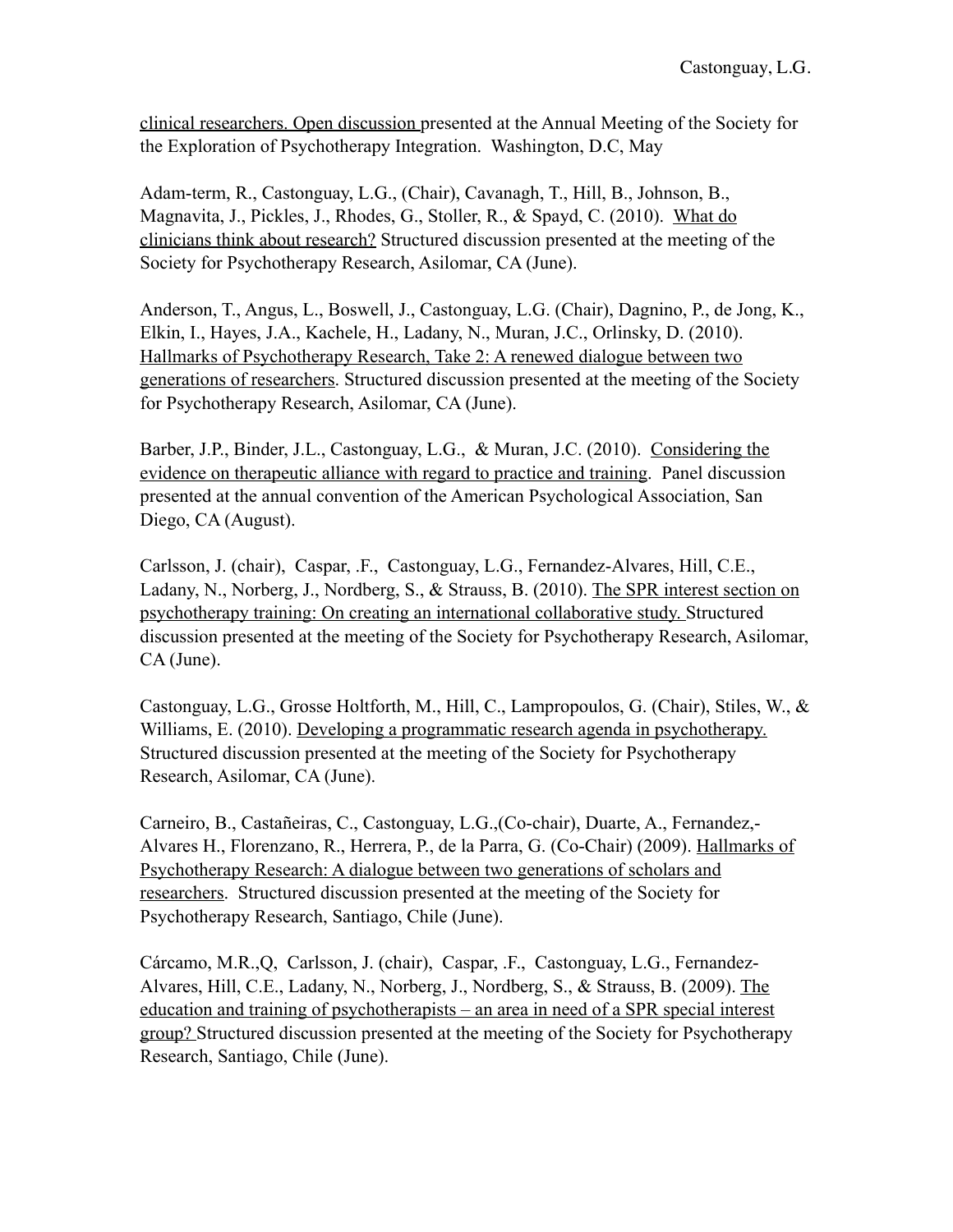Adelman, R., Boswell, J.F., Castonguay, L.G., (Chair) Chiswick, N. Goldfried, M.R., & David Kraus, D. (2008). Practice research networks: Exploring a new strategy for the actualization of psychotherapy integration. Open discussion presented at the annual meeting of the Society for the Exploration of Psychotherapy Integration. Boston (May)

Barber, J. (Chair), Castonguay, L.G., DeRubeis, R., Diamond, G., Markowitz, J., Sharpless, B., & Watson, J. (2008). Models of Change for Therapy for Depression. Open discussion presented at the Annual meeting of the Society for Psychotherapy Research. Barcelona, Spain (June).

Barret, M., Castonguay, L., Harrington, N., Heatherington, L (Chair), & Spayd, C. (2008). Practice-Research Collaborations: Building Sustainable Alliances to Study Change Mechanisms. Open discussion presented at the meeting of the North American Society for Psychotherapy Research. New Heaven, CT (September)

Constantino, M.J., MacEwan, G.B., Boswell, J.F., Castonguay, L.G., Goldfried, M.R., Muran, J.C., Dadlani, M., Wasserman, R., & Messer, S.B. (2008). The therapeutic alliance: Expert and student perspectives on current and ideal training. Open discussion presented at the annual meeting of the Society for the Exploration of Psychotherapy Integration. Boston (May).

Adelman, R., Boswell, J.F., Castonguay, L.G. (Chair), Garland, A., Hemmelstein, N., Hill, B., Kraus, D.R., Smart, D.W., Stelk, W., Wolfe, A. (2007). Clinicians conducting research: What can we learn from them? Open discussion presented at the Annual meeting of the Society for Psychotherapy Research. Madison, Wisconsin (June).

Barber. J.P.(Chair) , Castonguay, L.G., Connolly Gibons, M.B., Levy, K., McMain, S., Shoham, V. & Strauss, B. (2007). Models of therapeutic change in different psychotherapies. Open discussions presented at the Annual meeting of the Society for Psychotherapy Research. Madison, Wisconsin (June).

Bohart, A., Castonguay, L.G., Caspar, F., Eells, T.D., Fluckiger, C., Grosse-Holtforth, M. (Chair), Hill, C., Lambert, M., & Lutz, W (2007). Positive patient-feedback: A neglected aspect of psychotherapeutic process. Open discussion presented at the Annual meeting of the Society for Psychotherapy Research. Madison, Wisconsin (June).

Barber, J.P., Castonguay, L.G., Koemer, K., Persons, J.B (Chair), & Thomas, C. (2007). Monitoring treatment progress at every session: Why? How?. Clinical Rountable presented at the Annual meeting of the Association for the Advancement of Behavior and Cognitive Therapy. Philadelphia (November).

Adelman, R., Castonguay, L.G. (Chair), Kraus, D.R., Stelk, W., Wolfe, A.W., & Zack, S. (2006). Evidence based practice: Six perspectives on the future of psychotherapy. Open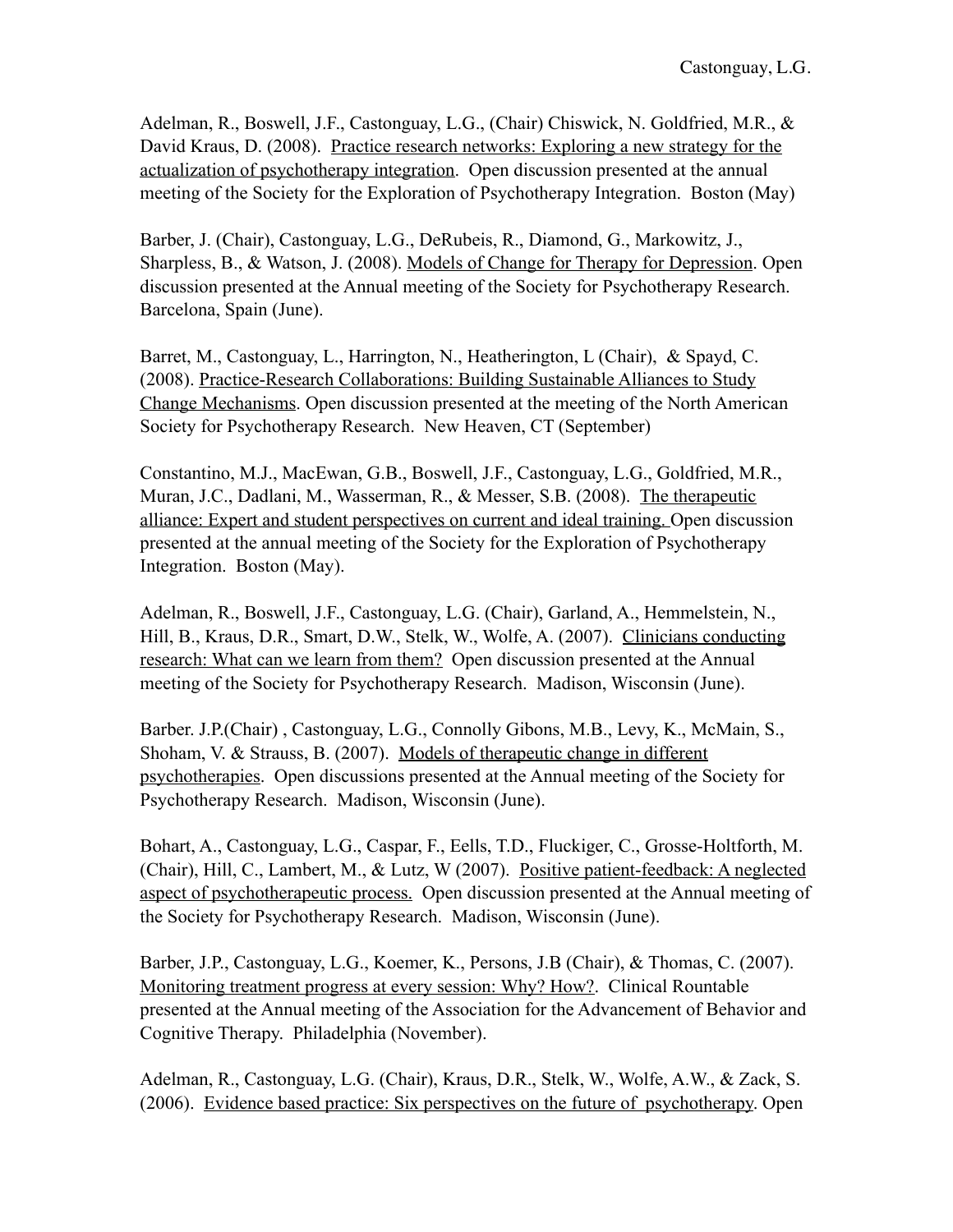discussion presented at the North American Society for Psychotherapy Research, Burr Oak, Ohio (October)

Angus, L., Barber, J.P., Connolly Gibbons, M.B., Castonguay, L.G. (co-chair), Crits-Christoph, P., Elliott, R., Hayes, A.M., Hill, C.E. (co-chair) (2006). Insight in psychotherapy: Empirical findings about its nature and impact. Open discussion presented at the Annual Meeting of the Society for Psychotherapy Research. Edinburgh, Scotland (June).

Caspar, F., Castonguay, L.G., Elliott, R.(chair), Orlinsky, D., Parry, G., Strauss, B., & Zucconi, A. (2006). Issues in the design of an international project on the effectiveness of psychotherapy and psychotherapy training. Open discussion presented at the annual meeting of the Society for Psychotherapy Research. Edinburgh, Scotland (July)

Castonguay, L.G., Goldman, R.,(chair), Manring, J., & Weerasekera P (2006). Integrative training on emotion, cognition, and the brain. Open discussion presented at the annual meeting of the Society for the Exploration of Psychotherapy Integration, Los Angeles (May)

Castonguay, L.G.(Co-chair), Hayes, J.A., Hill, C.E. (Co-chair), Caspar, F., Friedlander, M.L., Greenberg, L.S., Grosse Holtforth, M., Heatherington, L., Pascual-Leone, A., Messer, S., Stiles, W. (2006). Insight in psychotherapy: An exploration of theoretical models and their empirical implications. Open discussion presented at the Annual Meeting of the Society for Psychotherapy Research. Edinburgh, Scotland (June).

Bohart, A., Caspar, F., Castonguay, L.G.(co-chair), Elliott, R., Grosse Holtforth, M., Goldfried, M., Heatherington, L., Hill, C.E. (co-chair), Ladany, N., Messer, S., Schottenbaer, M., Stiles, W. (2005). Insight in psychotherapy. Open discussion presented at the Annual Meeting of the Society for Psychotherapy Research. Montreal (June).

Beutler, L.E., Castonguay, L.G. (Chair), Goldfried, M.R., Lambert, M.J., & Wampold, B.E. (2004). Psychotherapy integration and common factors. Open discussion presented at the Meeting of the North American Society for Psychotherapy Research. Springdale (UT), November.

Castonguay, L.G., Gelso, C.J., Hatcher, R.l., Horvath, A.O.(Chair), & Samstag, L.W. (2004) The therapeutic alliance. Open discussion presented at the Meeting of the North American Society for Psychotherapy Research. Springdale (UT), November.

Castonguay, L.G., Messer, S.B., Silberschatz, G., & Watson, J.C. (Chair) (2003). Case formulation in psychodynamic, cognitive-behavioral, and experiential psychotherapies. Open discussion presented at the Annual Meeting of the Society for the Exploration of Psychotherapy Integration. New York (May)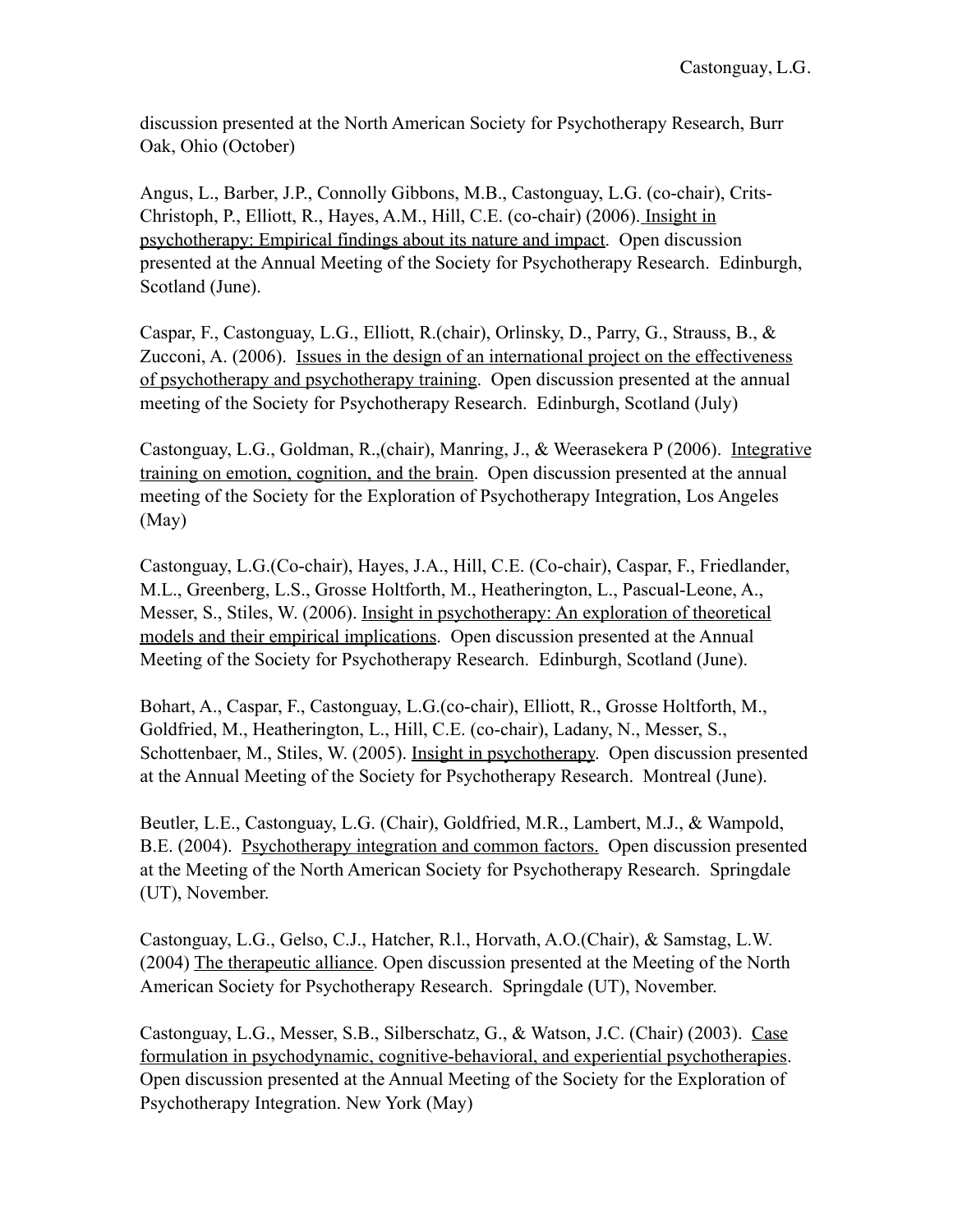Catonguay, L.G., Friedlander, M.L., & Hayes, J.A (chairs) (2002). Conducting and utilizing psychotherapy research: A dialogue between clinicians and researchers. Panel presented at the Mid-Atlantic Meeting of the Society for Psychotherapy Research. State College (PA), October.

Follette, W. C. (Chair), Pilkonis, P.A., Kohlenberg, R.J., Castonguay, L.G., Barber, J. P., Callaghan,, G.M. (2001). An analysis of active components of interpersonally based psychotherapies. Open panel presented at the Annual Meeting of the Association for the Advancement of Behavior Therapy. Philadelphia (November)

- Also presented at the Annual Meeting of the Society for Psychotherapy Research, Santa Barbara (June), with the following authors: Follette, W. C., Pilkonis, P.A., Kohlenberg, R.J., Castonguay, L.G., Barber, J. P., & Benjamin, L.S.

Borkovec, T.B., Onken, L. (Chairs), Bernal, G., Bootzin, R., Brody, H., Castonguay, L.G., Eisenberg, J., Moerman, D., Petry, N., Pocock, S., & Rothman, K. (2000) Use of placebos in clinical trials to test behavioral interventions. Panel Session presented at a Trans-National Institutes of Health/Department of Health and Human Services workshop on The Science of the Placebo: Toward an Interdisciplinary Research Agenda, Washington, D.C. (November).

Lampropoulos, G.K.(Chair), Goldfried, M.R., Lambert, M.J., Elliott, R., Castonguay, L.G., & Nestoros, J.N. (2000). What kind of research can we realistically expect from the practitioner? Open discussion presented at the Annual meeting of the Society of Psychotherapy Research, Chicago (June)

## **F. SYMPOSIA/PANELS DISCUSSANT**

Barber, B., Dekker, J., Chambless, D., Driessen, E., Falkenström, F., Hendriksen, M., Holmqvist , R., Lorenzo-Luaces, L., Milrod, B., Solomonov, N. (Chair), & Van, H. (2018). Fresh perspectives on the alliance-outcome association and its moderators in CBT, IPT and Psychodynamic Therapies. Panel presented at the annual meeting of the Society for Psychotherapy Research, Amsterdam (June).

Cordoba, A.C., Dagnino, P., de la Parra, G. (Chair), Espinosa, D., Fernandez-Alvarez, H., Fernandez-Alvarez, J., Gomez-Barris, E., Jaramillo, J.C., Ocampo, D., & Zuniga, K. (2018). Practice-Oriented Research: Psychotherapy in routine care in Latin America what have we learned from experience? Panel presented at the annual meeting of the Society for Psychotherapy Research, Amsterdam (June).

Berger, T., Caspar, F. (chair), grosse Holtforth, M., Heer, S., Lin, M., Stähli, A. (2017). Integrating work on emotion. Panel presented at the annual meeting of the Society for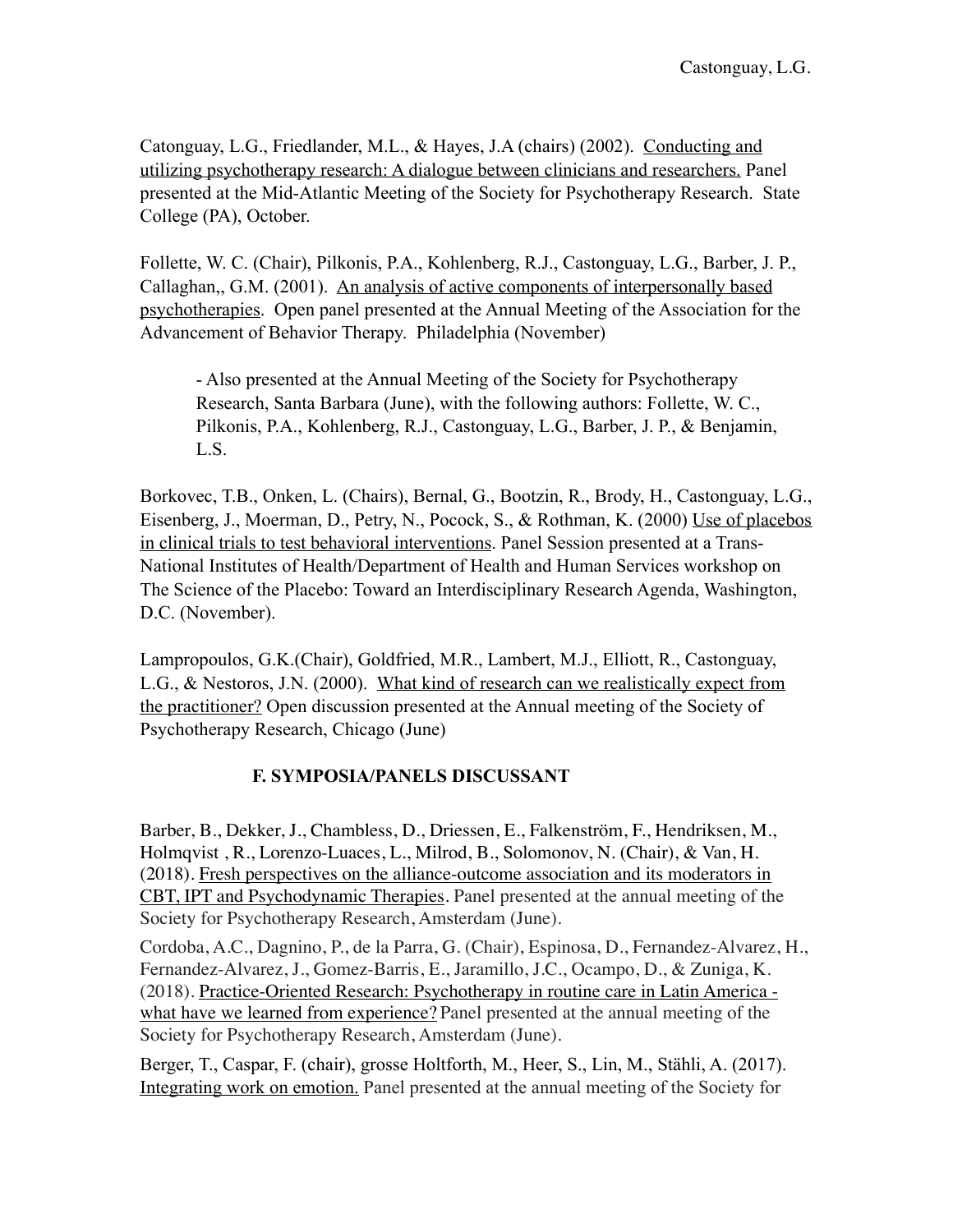Psychotherapy Research, Toronto (June).

Bergman, L., Hilsenroth, M., Philips B., Katz, M., Levy, S., Owen, J., Pitman, S., Sandell, R. (2017). Therapist techniques and interventions: Exploring the relationship of common factors, process and outcome. Panel presented at the annual meeting of the Society for Psychotherapy Research, Toronto (June).

 Aharoni, R., Almog, Z., Arnfred, S., Barak, M.M., Bloch, Y., Fennig, S., Kivity, Y. (chair), Reinholt, N., Rosenbaum, B., Rosenberg, N.G., Rozen-Zvi, R., Saad, A. Sela, M.S., Shavit-Pesach, T., Shulman, S., Winding, C., & Yariv, A. (2016). The outcome and process of group transdiagnostic treatments. Panel presented at the annual meeting of the Society for Psychotherapy Research, Jerusalem (June).

Arnon-Ribenfeld, N., Atzil-Slonim, D., Bar-Kalifa, E., Gilboa-Schechtmann, E., Hasson-Ohayon, I., Keshet, H., Kirshenfeld-Mittelman, R., Lutz, W. (chair), Peled, O., Rafali, E., Rubel, J., Schiefele, A., & Zimmermann, D., (2016). An empirical and internet based assessment, decision and information tool for clinical practice. Panel presented at the annual meeting of the Society for Psychotherapy Research, Jerusalem (June).

Barber, J.P. (chair), Barnhart, R., Benami, N., Biham, S., Chambless, D., Gallop, R., Huppert, J., Kaufman, I., Kivity, Y., McCarthy, K.S., McMain, S., Mendoz Alvarez, M., Milrod, B., Solomonov, N., Streiner, D., Weiss, M., Yekutieli, N., & Zalaznik, D. (2016). Mechanisms of change in evidence-based psychotherapy. Semi-Plenary presented at the annual meeting of the Society for Psychotherapy Research, Jerusalem (June).

Bhatia, A., Gelso, C. (chair), Hayes, J., Hill, C., Jackson, J., Kline, K., Kivlighan, D., Li, X., Norwood, E., Palma, B., Perez Rojas, A., Rodger, K., Silberberg, A., & Wonsever, J. (2016). The therapeutic relationship is more than the working alliance. Panel presented at the meeting of the North American Society for Psychotherapy Research, Berkeley, CA (November).

Abarzua, M., Alamo, N., Altimir, C., Brangier, P., Capella, C., Cortes, A.M., Duarte, J., Fernandez, O., Fernandez, S., Krause, M. (chair), Mariafh, M., Martinez, C., Mendoza, M., Nunez, L., Suarez, N., Tomicic, A., & Vacarezza, A. (2015). The remains of the day: Subjective reconstructions and understandings of psychotherapy change processes. Panel presented at the annual meeting of the Society for Psychotherapy Research, Philadelphia (June).

Arsenio, W., Bernhardt, I., Eng, J.W., Forde, H., McLeod, U., Moltu, C., & Rabut, M. (chair). (2015). Integrative therapists' professional identities and development. Panel presented at the annual meeting of the Society for the Exploration of Psychotherapy Integration, Baltimore (June).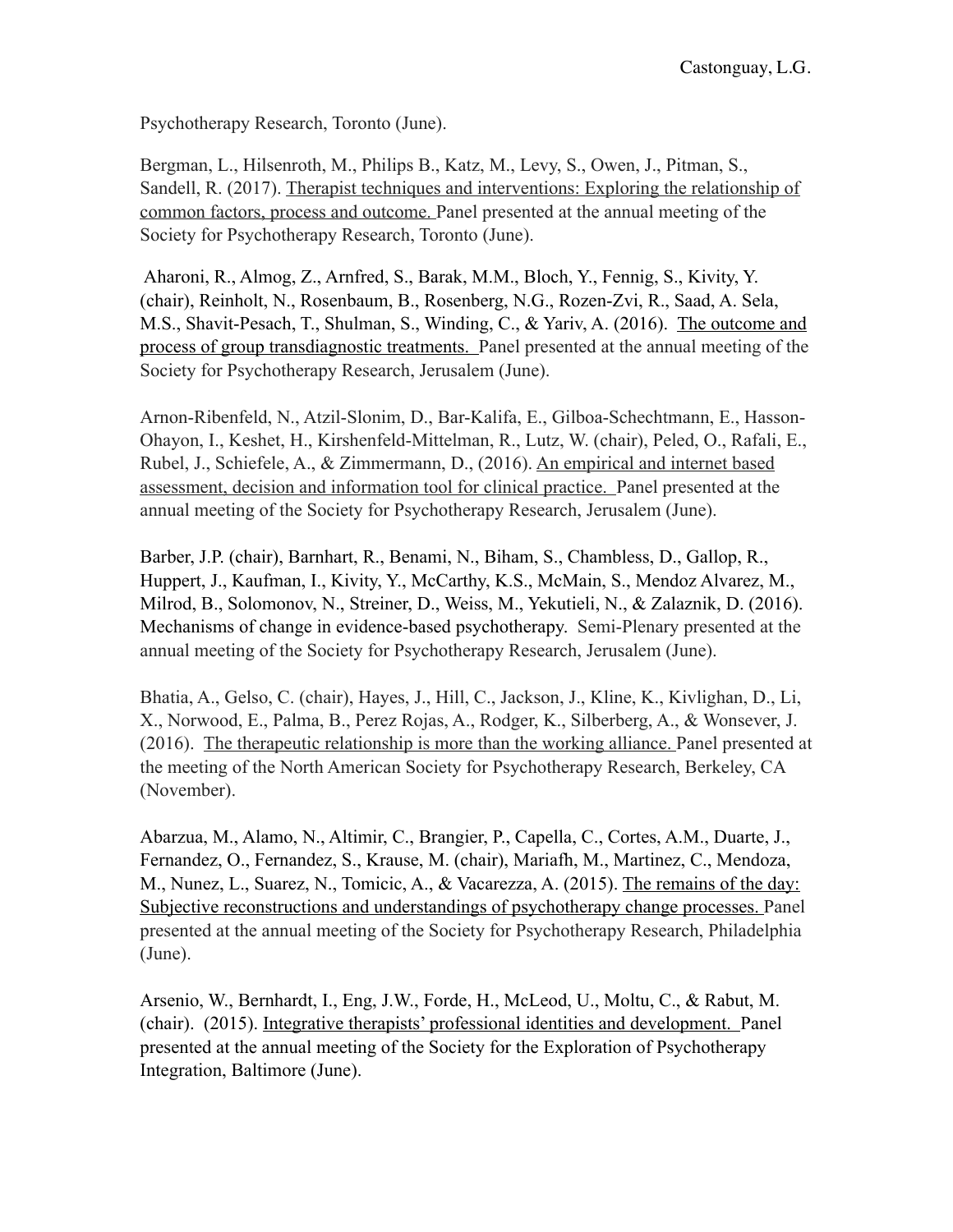Altmann, U., Bergmann-Warnecke, K., Bruckmayer, E., Kramer, D., Lutz, W., Pfaffinger, I., Steffanowski, A., Steyer, R., Straus, B. (chair), Wittmann, W., & Zimmermann, A. (2014). Patient-focus psychotherapy research. Panel presented at the annual meeting of the Society for Psychotherapy Research, Copenhagen, Denmark (June).

Barkham, M. (Chair), Bieschke, K., Hayes, J., Kellett, S., Locke, B., Lutz, W., Pereira, J., Rubel, J.A., Saxon, D., Schiefele, A., & Xia, H. (2014). Practice-oriented research: Enhancing practice. Panel presented at the annual meeting of the Society for Psychotherapy Research, Copenhagen, Denmark (June).

Barkham, M. (Chair), Pereira, J., & Saxon, D. (2014). Combining evidence-based practice and practice-based evidence: Building a rich, rigorous, and relevant knowledge base for psychological therapies and therapists. Panel presented at the annual meeting of the British Association for Counseling and Psychotherapy, London, England (May).

Baber, J.B. (Chair), Barrett, M., Chambless, D., Dinger, U., Eubanks-Carter, C., Gallop, R., McCarthy, Milrod, B., K., Muran, J.C., Safran, J., & Zilcha-Mano, S. (2013). Innovative approaches to the study of the therapeutic alliance. Panel presented the meeting of the North American Society for Psychotherapy Research. Memphis (October).

Carola Perez, J., Cordes, K., Jaramillo, K., Krause, M., Laos, J., Marinez Guzman, C., Rodriguez, E., Rojas, M.G., Salazar, L., Silvia, J.R., & Valdés, N. (Chair) (2013). Multidimensional research on depression: Diagnosis and intervention from psychological and biological perspectives. Panel presented the annual meeting of the Society for Psychotherapy Research, Brisbane, Australia (July).

Böhnke, J.R., Chinnery, P., Harvey, A., Lutz, W. (Chair), Page, A.C., Rubel, J., Schiefele, A., & Sng, A. (2013). A fresh look on therapist effects in outpatient psychotherapy. Panel presented the annual meeting of the Society for Psychotherapy Research, Brisbane, Australia (July).

Balbi, P., Etchebarne, I (Chair), Juan, S., Kertes, A., Liera, S.J., Newman, M.G., Roussos, A., Szkodny, L.E., & Westra, H. (2012). Research about approaches to generalized anxiety disorder. Panel presented the annual meeting of the Society for Psychotherapy Research. Virginia Beach (June)

Bolger, K.W., Eubanks-Carter, C. (Chair), Muran, J.C., Reading, R.A., & Safran, J. (2012). The impact of therapist factors on the alliance and outcome. Panel presented at the annual Meeting of the Society for Psychotherapy Research. Virginia Beach (June).

Eells, T., Fishman, D. (Chair), McLeod, J. (2011). "Having it all" with case studies in therapy research: Their role in creating multiple types of knowledge. Panel presented at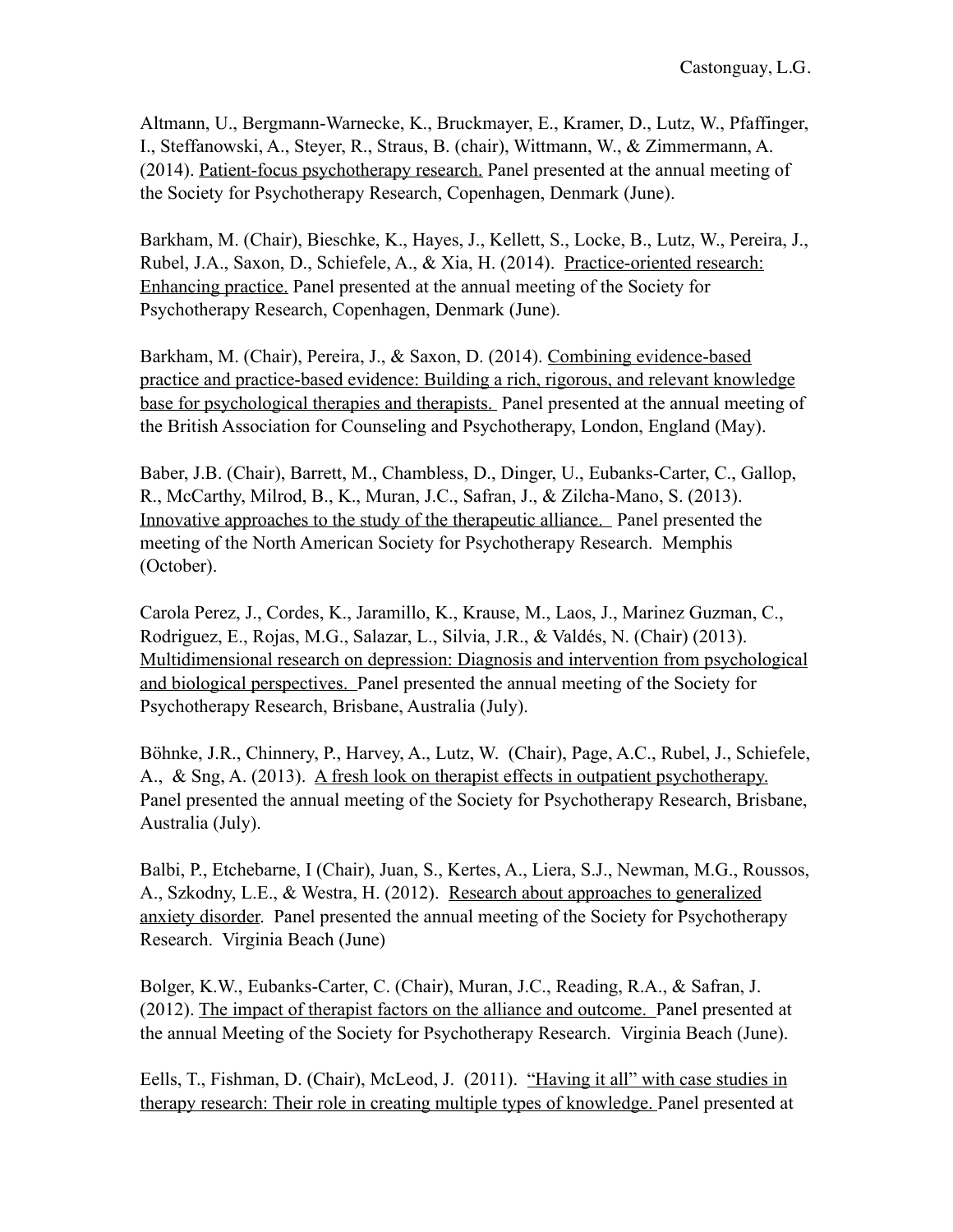the meeting of the Society for Psychotherapy Research, Bern, Switzerland (June).

Grafanaki, S., Henton, I., Midgley, N. (Chair), Thurin, J., & Widdowson, M., (2011). The therapist's perspective on pariticipation in research: Learning from experience. Panel presented at the meeting of the Society for Psychotherapy Research, Bern, Switzerland (June).

Berman, M.I., Crook-Lyon, R., Flückiger, C., Grosse Holtforth, M. Hess, S., Hill, C.E., (Chair) Jackson, J. Knox, S., Liu, J., Spangler P., & Wonjin S. (2009) Corrective experiences in psychotherapy: Empirical investigations of a common factor. Panel presented at the meeting of the Society for Psychotherapy Research, Santiago, Chile (June).

Hayes, J.A. (Chair), Locke, B., McAleavey, A., & Schendel, C. (2009). What would happen if we gave a pilot study and 22,000 clients showed up? Panel Presented at the meeting of the Mid-Atlantic Society for Psychotherapy Research, Philadelphia, (November)

Bergmanns, Y., Eyman, R., Guimond, R., Links, P., McMain, S. (Chair)., Pos, A., Streiner, D., Warwar, S., Wnuk, S (2008). A Canadian RCT Comparing DBT to General Psychiatric Management:Process Outcome Findings, Subtype Analysis and Statistical Challenges. Panel presented at the Annual meeting of the Society for Psychotherapy Research. Barcelona, Spain (June).

Berman, M.I, Crook-Lyon, R., Hess, S.A., Hill, C.E. Jackson, J., Knox, S. (Chair), Liu, J., Sim, W., & Spangler, P. (2008) Corrective relational experiences in psychotherapy. Panel presented at the meeting of the North American Society for Psychotherapy Research, New Heaven (September).

Gilbert, P., Laireiter , A., Orlinsky, D., Schroder, T., & Willutzki. U. (Chair) (2008) Studies of Cognitive-Behavioral Therapists: Training and Personal Therapy. Panel presented at the Annual meeting of the Society for Psychotherapy Research. Barcelona, Spain (June).

Ahmed, M., Angus, L., Arkowitz, H, Constantino, M.J., Dadlani, M. DeGeorge, J., Dozois, D.J.,A., Kagan, F., Maramba, G.J.K., Marcus, M., Stala, D., & Westra, H.A. (Chair) (2007). Interpersonal process in cognitive behavioral therapy. Symposium presented at the Annual meeting of the Association for the Advancement of Behavior and Cognitive Therapy. Philadelphia (November).

Blagov, P.S., Eubanks-Carter, C.(Chair), Farber, B., Fowler, K., Geller, J., Goldfried, M., Levin, L., Manevich, I., Peart, J., Saypol, E., Thompson-Brenner, H., & Westen, D. (2007). Mining clinical wisdom: Innovative ways to bridge the gap between research and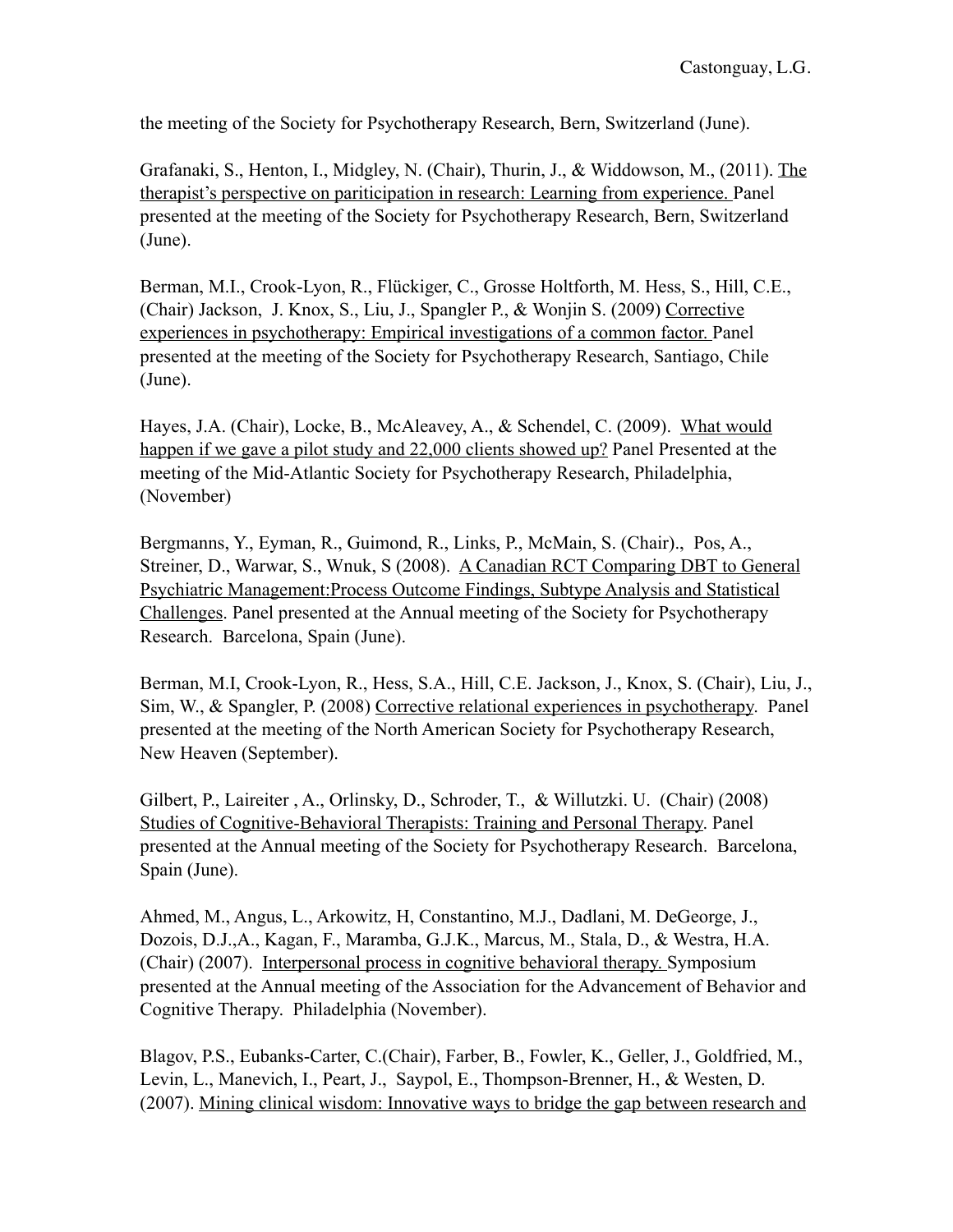practice by involving clinicians in psychopathology and psychotherapy research. Panel presented at the Annual meeting of the Society for Psychotherapy Research. Madison, Wisconsin (June).

Eubanks-Carter, C., Harmon, S.C., Lambert, M., Martielli, R., Muran, J.C., Safran, J., (Chair) & Sharf, J. (2007). Treatment outcome and rupture events in psychotherapy. Panel presented at the Annual meeting of the Society for Psychotherapy Research. Madison, Wisconsin (June).

Bennett-Levy, J., Chaddock, A., Cromarty, P., Freeston, M., Tanneau (Chair) & Thwaites, R. (2006) Self-development and self-reflection in cognitive therapy training. Symposium presented at the 36<sup>th</sup> Annual Congress of the European Association for Behavioural and Cognitive Therapies, Paris (September).

Caspar, F. (Chair) (2006) , From research to practice: sparks form Klaus Grawe. Panel presented at the annual meeting of the Society for Psychotherapy Research, Edinburgh, Scotland (June)

Borkovec, T.B., Fishman, J., Gray, M.A. (Chair), Goldsmith, M.A., Humphreys, C.L Mosher, J.K, & Stiles, W.B. (2006). Assimilation of problematic experiences in cognitive therapy for generalized anxiety disorder: Observatios from a multiple case study. Panel presented at the North American Society for Psychotherapy Research, Burr Oak, Ohio (October)

Hill, C.E., (Chair), Hess, S.A., Knox, S., & Sim, W., (2006) Case studies of insight attainment in dream work. Panel presented at the annual meeting of the Society for Psychotherapy Research, Edinburgh, Scotland (June)

Smart, D.W., (Chair), Slade, K.L., Nielsen, S.L, and Okiishi, J.C., (2006). Toward evidence-based practice: An effectiveness research agenda. Symposium presented at the Annual meeting of the American Psychological Association. New Orleans (August).

Hayes, J.A., (Chair), Fauth, J., Hill, C.E., Muran, J.C., & White, J.L. (2005). How can we do a better job at training novice therapists? Symposium presented at the Annual Meeting of the American Psychological Association. Washington, D.C. (August).

Watson, J., (Chair) Bedard, D., Gordon, L., & Steckley, P. (2005). An examination of client change processes in cognitive-behavioral and process-experiential psychotherapy. Panel presented at the Annual Meeting of the Society for Psychotherapy Research. Montreal (June)

Grosse Holtforth, M.,(Chair), & Berking, M. (2003) Motivational Change In Psychotherapy Symposium presented at the Annual Meeting of the Society for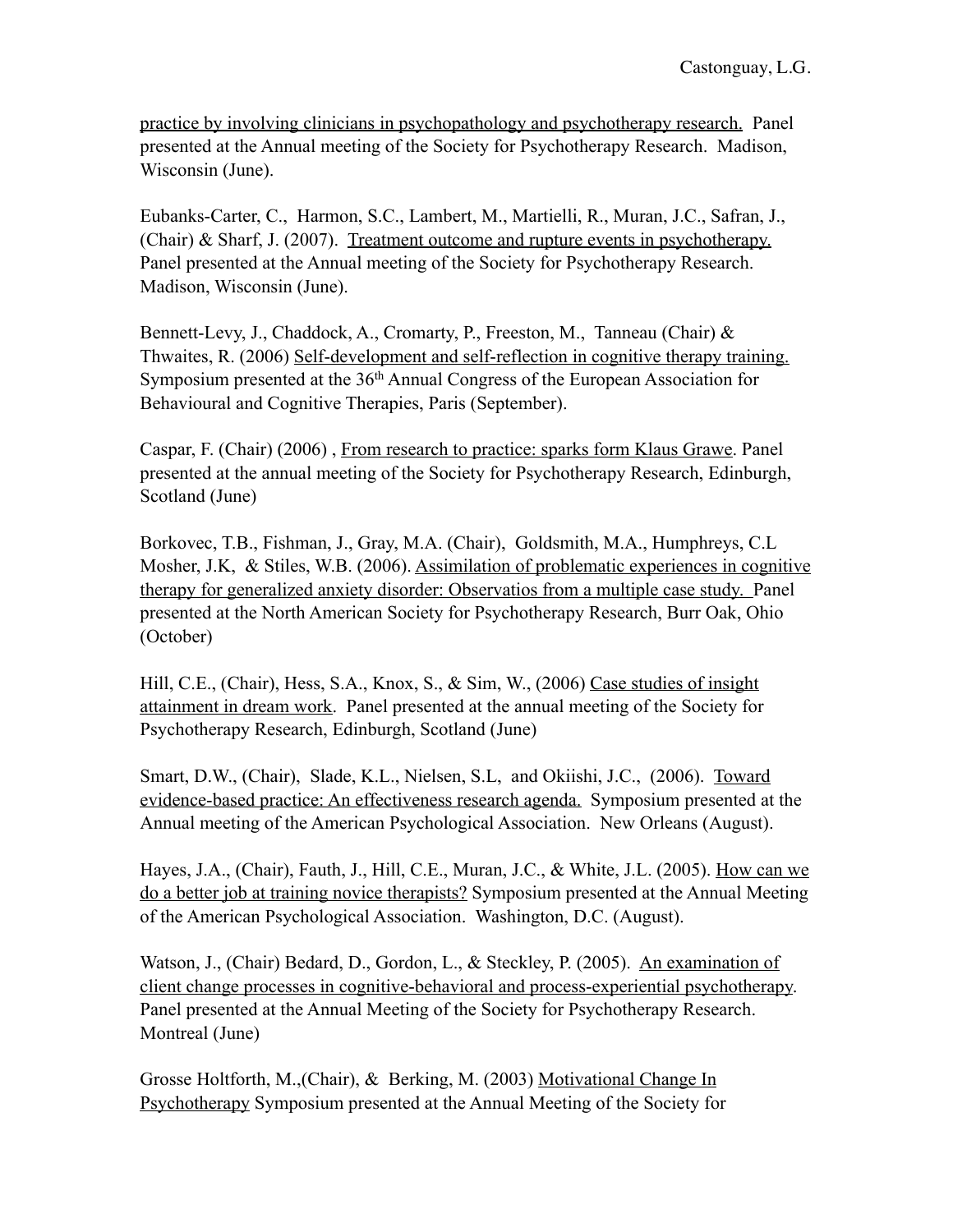Psychotherapy Research. Weimar, Germany (May)

Wampold, B (Chair), Baskin, T,, Tierney, S., & Minami, T. (2003). Placebos, placebo effects, and psychotherapy: A cultural explanation for the benefits of psychotherapy. Symposium presented at the Annual Meeting of the Society for Psychotherapy Research. Weimar, Germany (May)

Doucette, A. (Chair), Bickman, L., Boyd, S., Rumberger, D.T. (2002). Therapeutic alliance: Measurement, research, and application. Symposium presented at the Annual Meeting of the Society for Psychotherapy Research, Santa Barbara (June).

Piper, W.E. (Chair), Goldman, R., Greenberg, L., Joyce, A.S., McCallum, M., Ogrodniczuk, J.S., and Rosie, J.S. (2002). Affect variables as change agents in psychotherapy. Symposium presented at the Annual Meeting of the Society for Psychotherapy Research, Santa Barbara (June).

Kohlenberg, R.J. (Chair), Follette, and W., Kanter J. (2002). The therapy rationale, false memories, and cognitive therapy for depression. Symposium submitted to the Annual Meeting of the Association for the Advancement of Behavior Therapy. Reno, Nevada

Partyka R., Elliott, R., Alperin, R., Dobrenski, R., and Wagner, J. (2001). An Adjudicated Hermeneutic Single Case Efficacy Study of Brief Experiential Therapy for Panic Disorder. Symposium presented at the Meeting of the North American Society for Psychotherapy Research, Puerto Vallarta (Mexico), November

Consoli, A.J. (Chair), Gomes, B., and Gold, J.R. (2000). Training integrative psychotherapists: Reflections from the trenches. Symposium presented at the 16th Annual Meeting of the Society for the Exploration of Psychotherapy Integration. Washington, D.C. (May)

Firestone, L. (Chair), Catlett, J., Glass, S., & Pines, A. (2000). Overcoming barriers to intimacy: Selection, infidelity, and individual defenses. Symposium presented at the Annual meeting of American Psychological Association, Washington, D.C. (August).

Montgomery, R., & Shochet, I. (1999). Therapeutic Integration: Analysis of a case of bulimia nervosa. Symposium presented at the Third National Conference of the Australia Psychological Society, College of Clinical Psychologists. Frazer Island, Australia (July)

Morrissey, S. (Chair), Halford, W.K., Hill, C., & Littlefield, L. (1999). Conflict resolution. Symposium presented at the Third National Conference of the Australia Psychological Society, College of Clinical Psychologists. Frazer Island, Australia (July)

Follette W.C. (1997). Implications for psychotherapy integration of showing not just if,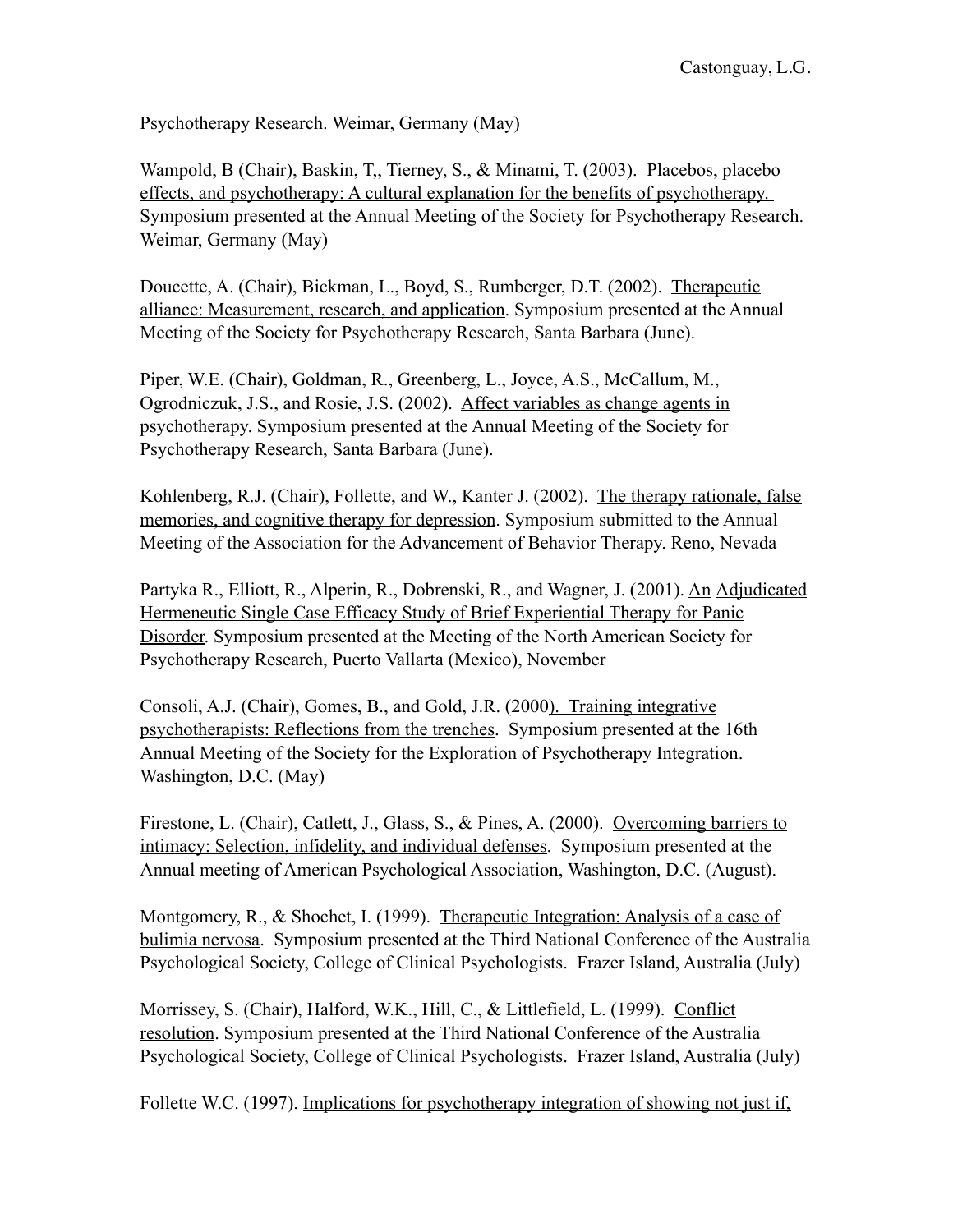but how therapy works. Plenary discussion presented at the 13th Annual Meeting of the Society for the Exploration of Psychotherapy Integration. Toronto (April).

## **G. SYMPOSIA/PANELS/PLENARIES CHAIRED**

Boswell, J.F (co-chair), Brooks, G.E., Castonguay, L.G., Espel-Huynh, H.M., Falkenstrom, F., Felonis, C., Hayes, J.A., Ice, S., Locke, B. Lowe, M.R., Perdersen, T., Scofield, B.E., Smith, M. Thompson-Brenner, H., Xiao, H., & Youn, S.J., (2018). Practice-oriented research: Findings on the process of change in psychotherapy and lessons on the process of science in clinical routine. Panel presented at the North American Society of Psychotherapy Research, Snowbird, UT (September).

Barkham, M., Castonguay, L.G., Flückiger, Firth, N., C., Held, J., Hill, C.E, Lambert, M., Lutz, W., Saxon, D., Visla, A., & Wolfer, C. (2017). Therapist effects: Current knowledge, empirical advances, and new conceptual contributions. Panel presented at the annual meeting of the Society for Psychotherapy Research, Toronto (June).

Butler, S., Carney, D., Castonguay, L.G., Fernandez-Alvarez, J., Gomez Penedo, J.M., Hayes, D., Hayes, J.A., Janis, R., Lockard, A.J., Locke, B., McLeavey, A.A., Molinari, G., Wyss, G., Xiao, H., & Youn, S.J. (2016). Practice-oriented research: Building and investigating practice research network. Panel presented at the annual meeting of the Society for Psychotherapy Research, Jerusalem (June).

Castonguay, L.G., de Jong, K. (co-chair), Gomez Penedo, J.M., Lutz, W (co-chair), & Peri, T. (2016). Practice-Oriented Research: A semi-plenary session on the present and future of clinicians' and researchers' partnerships. Semi-Plenary presented at the annual meeting of the Society for Psychotherapy Research, Jerusalem (June).

Boutselis, M., Braver, Boswell, J.F., M., Castonguay, L.G., Chiswick, N, Fernandes-Alvarez, H., Gomes, B., Hemmelstein, N., Holmqvist, R., Jackson, J., Janis, R., Kraus, D., Lambert, M, Lytle, R., McAleavey, A., Mellor-Clark, J., Miller, S.D., Morford, M., O'Leary Wiley, M., Philips, B., Scott, H., Spayd, Xiao, H., & Youn, S.J. (2015). Partnerships between clinicians and researchers: Studies and experiences. Panel presented at the annual meeting of the Society for Psychotherapy Research, Philadelphia (June).

Castonguay, L.G., Chow, D., Flood, N.K., Hayes, J., Hooke, G.R., Janis, R., Locke, B., Lutz, W., Miller, S., Page, A.C., Schiefele, A, Rubel, J., Seidel, J., Xiao, H., & Youn, S.J. (2015). Practice-oriented research: Expanding empirical knowledge about the therapist effect. Panel presented at the annual meeting of the Society for Psychotherapy Research, Philadelphia (June).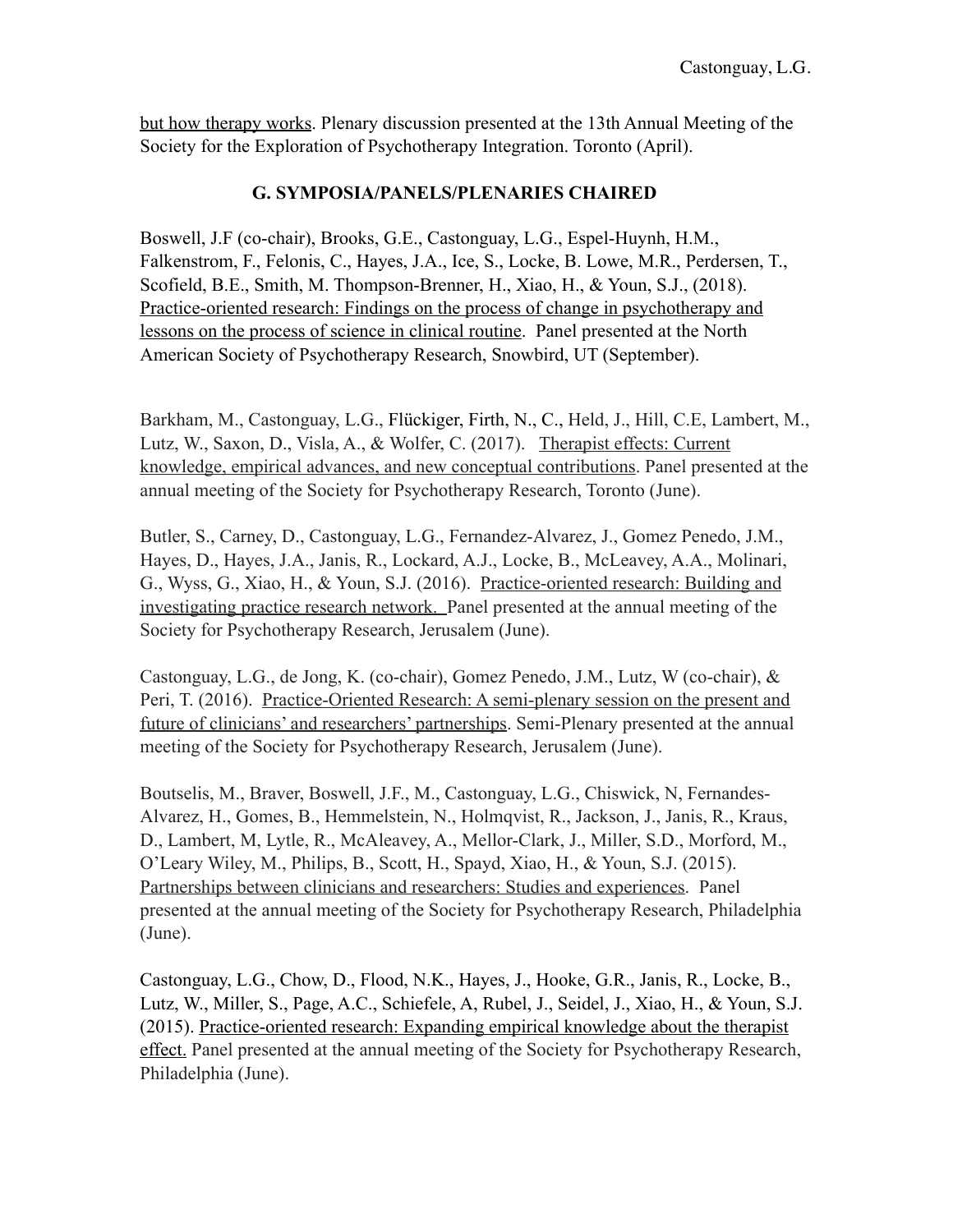Arnkoff, D., Castonguay, L.G., Glass, C., Goldfried, M.R., McMain, S. (Co-chair), Stricker, G., Wachtel, P., & Wolfe, B. (2014). The SEPI pioneers: Recalling the past and reflecting on the future of psychotherapy integration. Plenary panel presented at the annual meeting of the Society for the Exploration of Psychotherapy Integration, Montreal, Canada (April).

Boswell, J.F., Boutselis, M., Braver, M., Castonguay, L.G., Chiswick, N., Hemmelstein, N., Holmqvist, R., Jackson, J., Locke, B., Lyttle, R., McAleavey, A.A., Morford, M., O'Leary Wiley, M., Scott, H., Spayd, C., Straus, B., Xiao, H., & Youn, S.J., (2014). Practice-oriented research: Studies by and about clinicians and researchers partnerships. Panel presented at the annual meeting of the Society for Psychotherapy Research, Copenhagen, Denmark (June).

Straus, B. (co-chair), Barber, J. (co-chair), Lambert, M.J., Benjamin, L., Greenberg, L., Mergenthaler, E, Horowitz, L., Stiles, W., Hill, C., Elliott, R., Caspar, F., Goldfried, M., Shapiro, D., Moras, K., & Orlinsky, D. (2014). Visions in psychotherapy research and practice: Reflections from past presidents of the Society for Psychotherapy Research. Plenary presented at the annual meeting of the Society for Psychotherapy Research, Copenhagen, Denmark (June).

Castonguay, L.G., Hayes, J.A., Heatherington, L. (Discussant), Locke, B., McAleavey, A.A., Owen, J., Xiao, H., & Youn, S.J. (2013). The good, the bad, and the beautiful: Examining different aspects of psychotherapy effectiveness. Panel presented at the meeting of the North American Society for Psychotherapy Research, Memphis (October).

Anderson, T., Berger, T., Borkovec, T.D., Boswell, J.F., Caspar, F., Castonguay, L.G., Ferrari, N., Heckman, B.D., MacFarlane, P., McAleavey, A.A., Newman, M.G., Nelson, D.L., Nordberg, S.S., & Ogles, B. (2012). Exploring corrective experiences in different form of therapy: Views from qualitative analyses and basic research. Panel presented at the annual meeting of the Society for Psychotherapy Research. Virginia Beach (June)

Castonguay, L.G., Hayes, J.A., Locke, B., McAleavey, A.A., Pincus, A., Youn S. J. (2012). Practice research networks: Toward the actualization of SEPI mission. Panel presented at the Annual Meeting of the Society for the Exploration of Psychotherapy Integration. Chicago, (May).

Borhart, A., Castonguay, L., Friedlander, M. & Hill, C (Discussant). (2011). Corrective experiences: Disconfirmations and transformations across theoretical approaches. Panel presented at the meeting of the Society for Psychotherapy Research, Bern, Switzerland (June)

Balderer, R., Burkard, A., Caspar, F., Crook-Lyon, R., Fluckiger, C. ,Grosse Holtforth, M., Hess, S., Hill, C.E.(Discussant), Hostettler, S., Inman , A.G., Knox, S., Ladany, N.,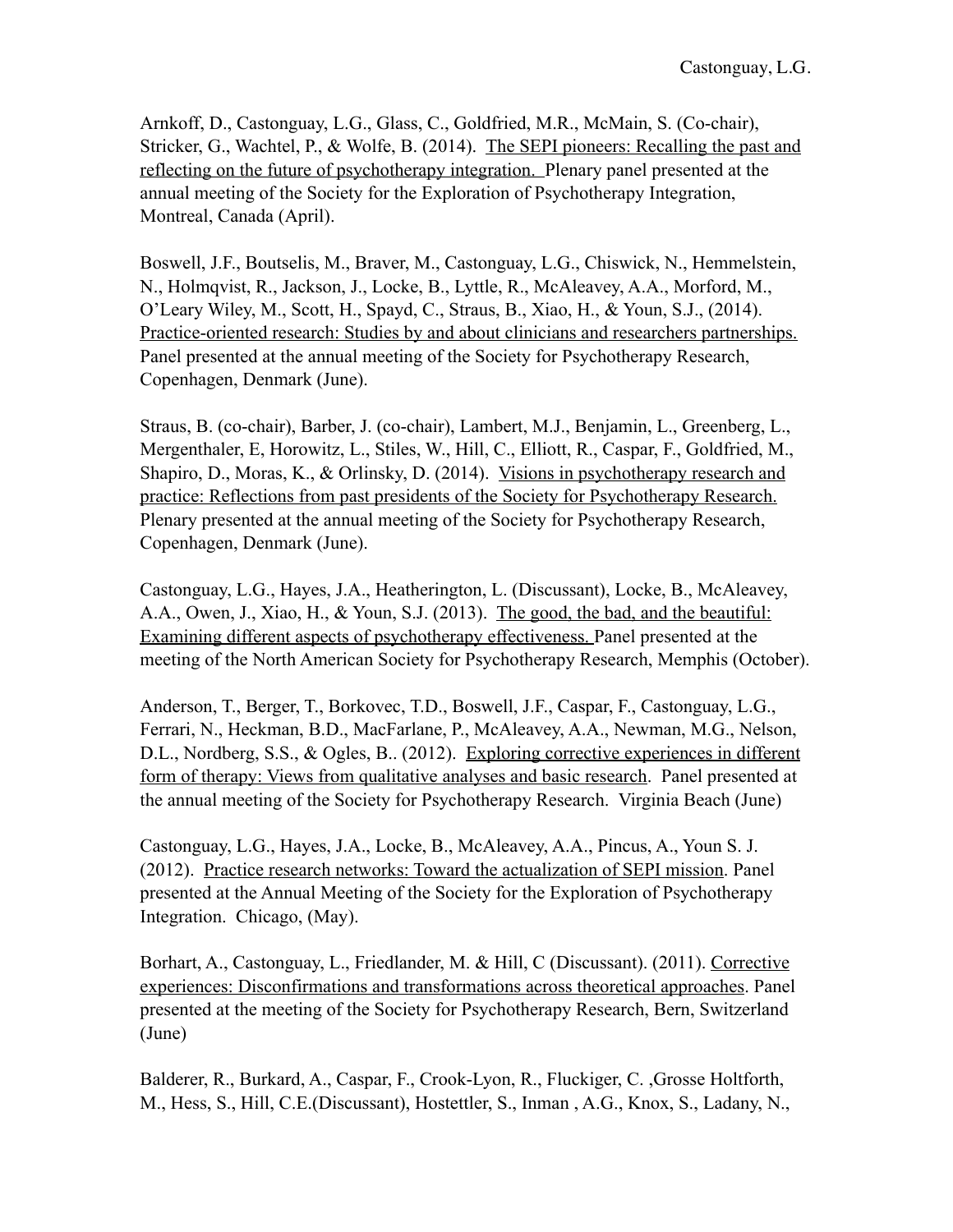Nutt Williams, Thompson, B.J., Walker, J. (2010) Corrective experiences: Empirical investigations of a common factor in psychotherapy. Panel presented at the meeting of the Society for Psychotherapy Research, Asilomar, CA (June)

Barber, J., Castonguay, L.G. (co-chair), Crits-Christoph, P., Joormann, J., Llera, S., LeMoult, J., Magnavita, J., McAleavey, A., Newman, M.G., Oltmanns, T. (co-chair), & Szkodny, L., (2010) Can psychopathology be helpful? Clinical implications of basic research in abnormal psychology. Panel presented at the meeting of the Society for Psychotherapy Research, Asilomar, CA (June)

Benjamin, L.S., Beutler, L.E., Hayes, J.A. (Discussant), Goldfried, M.R., and Greenberg, L.S. (2010). Clinical lessons that eminent reserachers have learned from their work. Symposium presented at the Annual meeting of the American Psychological Association, San Diego (August).

Angus, L.(co-chair), Constantino, M.J., Friedlander, M., Heatherington, L., & Messer, S. (2009). Core principles of change in psychotherapy. Panel presented at the Canadian Society for Psychotherapy Research, Montreal (October).

Angus, L., Eubanks-Carter, C., Hill, C.E., (Discussant), Messer, S. (2009). Corrective experiences in psychotherapy: Theoretical models and clinical observations. Panel presented at the meeting of the Society for Psychotherapy Research, Santiago, Chile (June).

Castonguay, L.G., Hayes, J.A., Heiser, W., Jong, K., Kraus, D.,(Discussant), Nugter, A., Nordberg , S., Spinhoven, P., & Stelk , W. (2009). Predicting change in naturalistic settings: An examination of client, therapist, and process variables in large therapy samples. Panel presented at the meeting of the Society for Psychotherapy Research, Santiago, Chile (June).

Boswell, J.F., Castonguay, L.G., Constantino, M.J., Goldfried, M.R., (Discussant), Grosse Holtforth, M., DeGeorge, J., Hill, C.E., & Smith-Hansen, J (2008). Strategies of change: current status and future directions. Panel presented at the Annual Meeting of the Society for the Exploration of Psychotherapy Integration. Boston

Boswell, J.F., Castonguay, L.G., Kraus, D. (Discussant), Nordberg, S., & Zack, S., E. (Discussant). (2008). Effectiveness research: Investigating therapist and client variables in naturalistic settings. Panel presented at the meeting of the North American Society for Psychotherapy Research, New Heaven, CT (September).

Castonguay, L.G., Boswell, J.F., Doucette, A., Grosse Holtforth, M., (Discussant), Kraus, D., Nordberg, S., Pincus, A, Wolfe, A., Wright, A., (2008) The TOP: Psychometric qualities of adult, adolescent, and child versions of a treatment outcome battery designed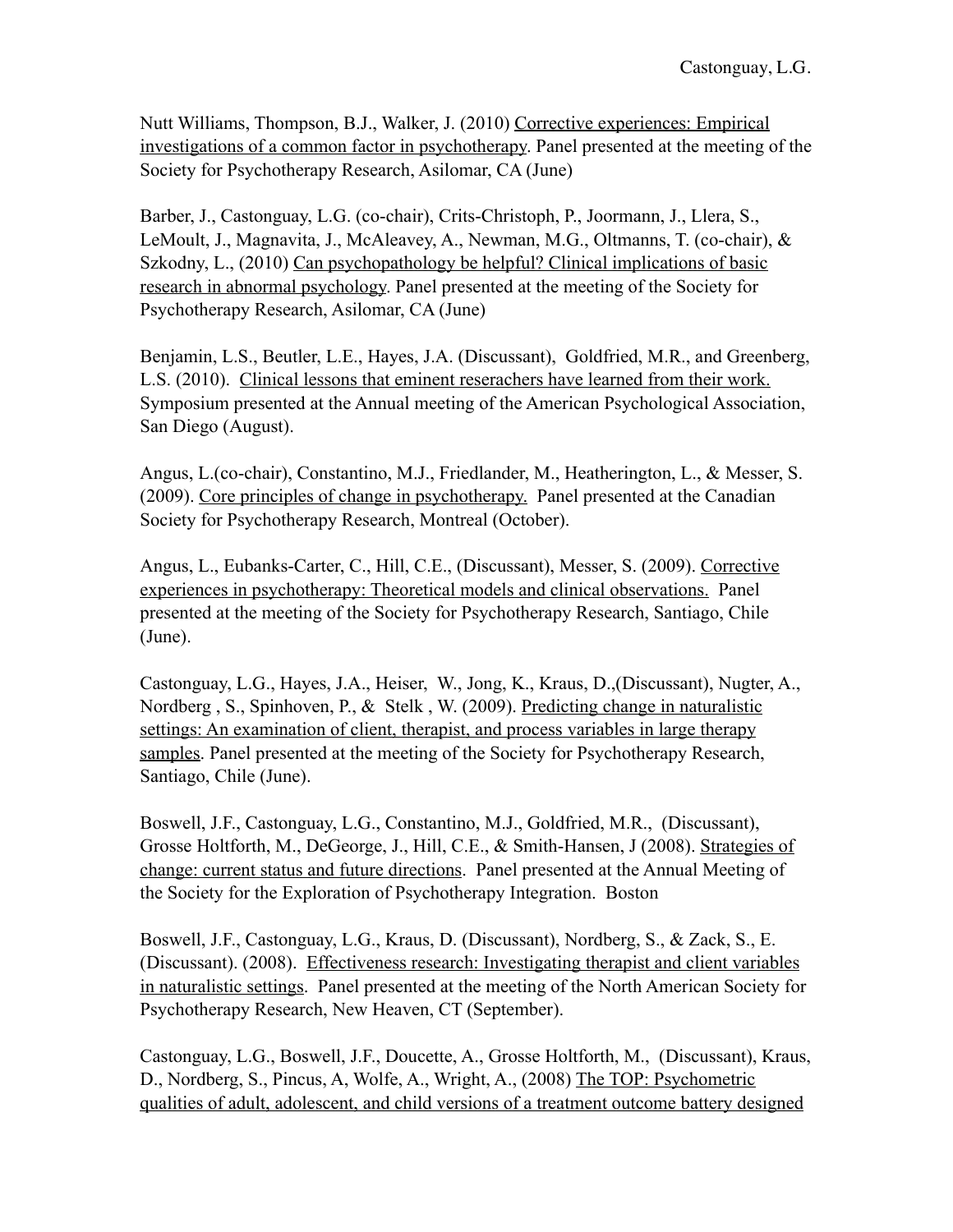for naturalistic settings. Panel presented at the Annual meeting of the Society for Psychotherapy Research. Barcelona, Spain (June).

Castonguay, L.G., Nelson, D., & Spay, C. S. (Discussant) (2008). Quantitative and qualitative studies in a Practice Research Network: Investigating helpful events in psychotherapy for children and exploring therapists' experience as researchers. Panel presented at the meeting of the North American Society for Psychotherapy Research, New Heaven, CT (September).

Barkham, M., Borkovec, T.D., Brazier, Castonguay, L.G., Kraus, D.,Locke, B. & Perry, G. (2007).New initiatives to increase the usefulness and relevance of research. Panel presented at the Annual meeting of the Society for Psychotherapy Research. Madison, Wisconsin (June).

Barlow, D.H., Behar, E., Borkovec, T.D., Castonguay, L.G., Collins, A., Hazlett-Stevens, H., Newman, M.G., Orsillo, S.M., Pruitt, L.Roemer, L., Shoenberger, D., Salters, K., & Spear, S., (2007). New directions in the etiology and treatment of GAD. Symposium presented at the Annual meeting of the Association for the Advancement of Behavior and Cognitive Therapy. Philadelphia (November).

Baker, S., Borkovec, T.D., Boswell, J. F., Boutselis, M., Brink, N., Brookman-Frazee, L., Castonguay, L.G., Chiswick, N., Damer, D., Ganger W., Garland, A.F., Grosse Holtforth,, M., Hemmelstein, N., Jackson, J., Montellese, J., Morford, M., Ragusea, S., Roper, G., Spayd, C., Weiszer, T., Wilson, L. & Zack, S. (2007). Clinical interventions and helpful events: Three Practice Research Network Studies. Panel presented at the Annual meeting of the Society for Psychotherapy Research. Madison, Wisconsin (June).

Angtuaco, L.A., Arnkoff, D.B., Bhati, K.W., Bohart, A.C., Borkovec, T.D., Boswell, J.F., Castonguay, L.G., Glass, C.R., Glick Brinegar, M., Greenberg, L.S., Grosse Holtforth, M., Hill, C.E (Co-chair), Imel, Z.E., Johnson, M.D., Kakouros, A.A., Ladany, N., McWilliams, N., Messer, ,S., Pascual-Leone, A., Schottenbauer, M.A., Stiles, W.B., & Wampold, B.E., (2006) Insight in psychotherapy: Theoretical perspectives and clinical issues. Symposium presented at the annual meeting of the American Psychological Association. New Orleans (August)

Angus, L., Boswell, J.F (Co-Chair), Castonguay, L.G., Fauth, J., Hayes, J.A., Hill, C.E., Kagen, F., Mathisen, A., Smith, S., Stahl, J., & Vinca, M. (2006). Training in psychotherapy: Toward setting an agenda for future research. Panel presented at the North American Society for Psychotherapy Research, Burr Oak, Ohio (October)

Angtuaco, L.A., Borkovec, T.D., Boswell, J.F., Castonguay, L.G., Greenberg, L.S., Grosse Holtforth, M., Hill, C.E (Co-chair), Kakouros, N., McWilliams, N., Messer, ,S., Pascual-Leone, A.,, B.E., (2006) Insight in psychotherapy: Psychodynamic, humanistic,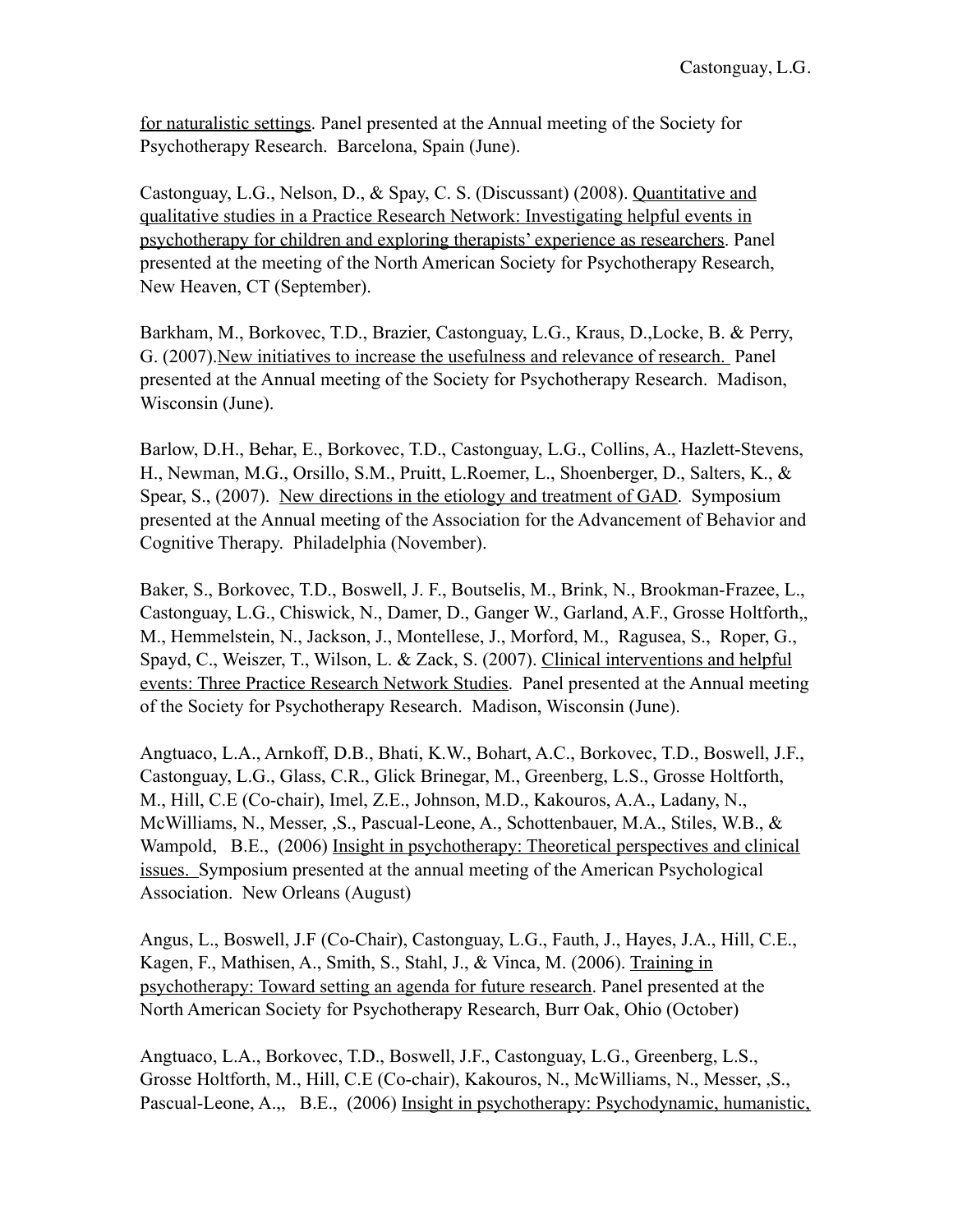and cognitive-behavioral perspectives. Symposium presented at the annual meeting of the Society for the Exploration of Psychotherapy Integration. Los Angeles (May)

Arnkoff, D.B., Boswell, J.F., Castonguay, L.G., Glass, C.R., Goldfried, M.R., Jackson, Z.V., Lampropoulos, G.K., Orlinsky, D.E., Smith, C.L., & Spengler, P.M., (2006). Therapist theoretical orientation: Toward a better understanding of its nature and role in psychotherapy. Symposium presented at the annual meeting of the Society for the Exploration of Psychotherapy Integration. Los Angeles (May)

Barkham, M., Elliott, R., Garland, A., Parry, G.D. & Zucconi, A. (2006). Practice Research Networks and effectiveness research: An international perspective. Symposium presented at the annual meeting of the Society for Psychotherapy Research. Edinburgh, Scotland (June)

Benjamin, L.S., Beutler, L.E., (Co-chair), Borkovec, T.D., Castonguay, L.G., Critchfield, K.L., Follette, W.C., Haaga, D., Janeck, A., Lebow, J., McCrady, B., Newman, M.G., Stiles, W. B., & Woody, S.R. (2005). Empirically based principles of change in the treatment of dysphoric, anxiety, personality, and substance use disorders. Symposium presented at the 35th Annual Congress of The European Association for Behavioural and Cognitive Therapies. Thessaloniki, Greece (September).

Arnett, P,A, Borkovec, T.B., Castonguay, L.G, Echemendia, R.J., Goldfried, M.R., Grawe, K., Grosse Holtforth, M., Levenson, H., Pincus, A.L., Rabian, B. Ragusea, S.A., & Roper, G. (2004). Practice Research Networks: Creating infrastructures to solidify the bridge between research, practice, and training. Symposium presented at the annual meeting of the North American Society for Psychotherapy Research, Springdale, AZ (November)

Castonguay, L.G., Gibson, L., Hawkins, Krauss, D.R., & Lambert, M.J. (2004). Psychological training clinics as Practice Research Networks: A comparison of two outcome batteries. Panel presented at the Annual Meeting of the Association for the Advancement of Behavior Therapy. New Orleans, LA (November)

Norcorss, J.C., Wilson, T. (2003). Empirically supported treatments and empirically supported therapeutic relationships. Panel presented at the Annual Meeting of the Society for the Exploration of Psychotherapy Integration. New York (May)

Greenberg, L.S., Messer, S. B., Reid, J.J., & Safran, J. D. (2003). Immediacy Vs. case formulation: Being there and/or thinking about where you are going. Symposium presented at the Annual Meeting of the Society for the Exploration of Psychotherapy Integration. New York (May)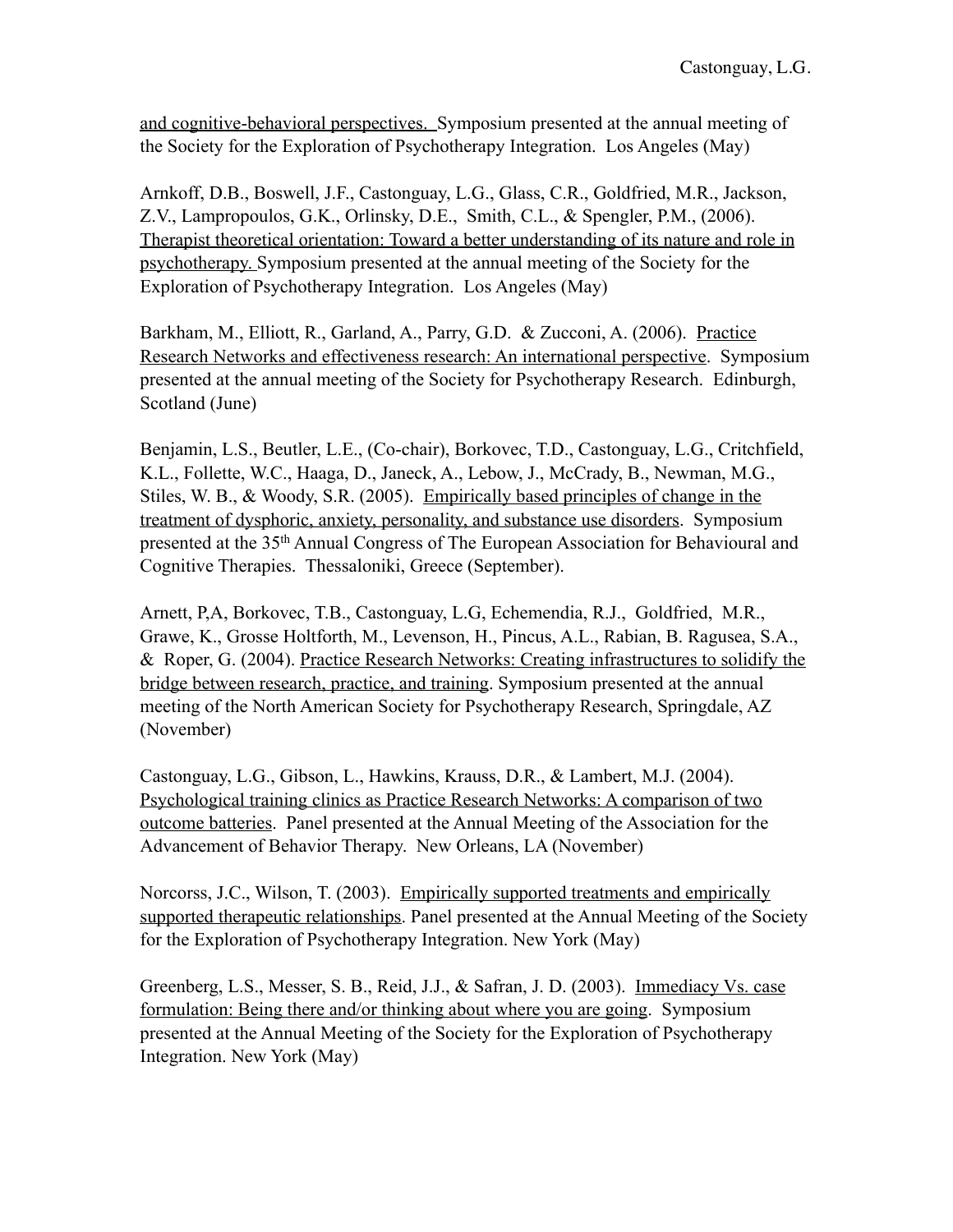Arnkoff, D.B., Castonguay, L.G., Greenberg, L.S., Halperin, G.S., & Schut, A.J. (2002). Processes of change in psychotherapy: Are they what we think they are? Symposium presented at the Annual Meeting of the Society for the Exploration of Psychotherapy Integration. San Francisco (May).

Beberman, R., Borkovec, T.D., Castonguay, L.G., Newman, M.G., Okruch, A., Reid, J.J., Schut, A.J., Vives, A., Wentz, R., & Zuelling, A. (2002). Integrative therapy for generalized anxiety disorder: Treatment protocols, outcome and process. Panel presented at the Annual Meeting of the Society for Psychotherapy Research. Santa Barbara (June).

Castonguay, L.G., Constantino, M.J., Maramba, G.G. (2002). Working alliance: Current knowledge and clinical implications. Symposium presented at the Annual Meeting of the Society for the Exploration of Psychotherapy Integration. San Francisco (May).

Addis, M.E., Brown, B., Davison, G., Kopta, S.M., Kraus, D.R., Lambert, M.J., Muñoz, R.F., Paul , G.L., & Pingitore. D. (2001) Prevention and treatment effectiveness research: Lessons from the trenches. Symposium presented at the Annual Convention of the American Psychological Association. San Francisco (August).

Castonguay, L.G., Hill, C., Fox, R., & Silverman, W. (2001). Clinicians and Researchers: Enemies, Strangers, or Allies? Symposium chaired at the Annual Convention of the American Psychological Association, San Francisco (August) .

Borkovec, T.B., Castonguay, L.G., Newman, M.G., & Schut, A.J.(1999). Improving cognitive behavior therapy for generalized anxiety disorder: An integrative approach. Symposium chaired at the 15th Annual Meeting of the Society for the Exploration of Psychotherapy Integration. Miami (April).

Arnow, B., Blatt, S., Castonguay, L.G., Jones, E., Pilkonis, P., & Segal, Z (1998). Future directions in psychotherapy for depression . Panel chaired at the 29th Annual Meeting of the Society for Psychotherapy Research. Snowbird, Utah (June).

Barkham, M., Castonguay, L.G., Drozd, J., Goldfried, M.R., Hardy, G., Hayes, A.M., Mackay, H., Schut, A.J., Shapiro, D.A., & Stride, C. (1998). Change mechanisms in psychodynamic-interpersonal and cognitive-behavioral therapies for depression. Symposium chaired at the 29th Annual Meeting of the Society for Psychotherapy Research. Snowbird, Utah (June).

Beutler, L.E., Castonguay, L.G., Norcross, J.C., & Wolfe, B.E. (1997). Training in psychotherapy integration: Current efforts and visions for the future. Symposium chaired at the 13th Annual Meeting of the Society for Psychotherapy Research. Toronto (April).

Agnew., R.M., Barkham, M., Castonguay, L.G., Goldfried, M.R., Hardy, G.E., Hayes,